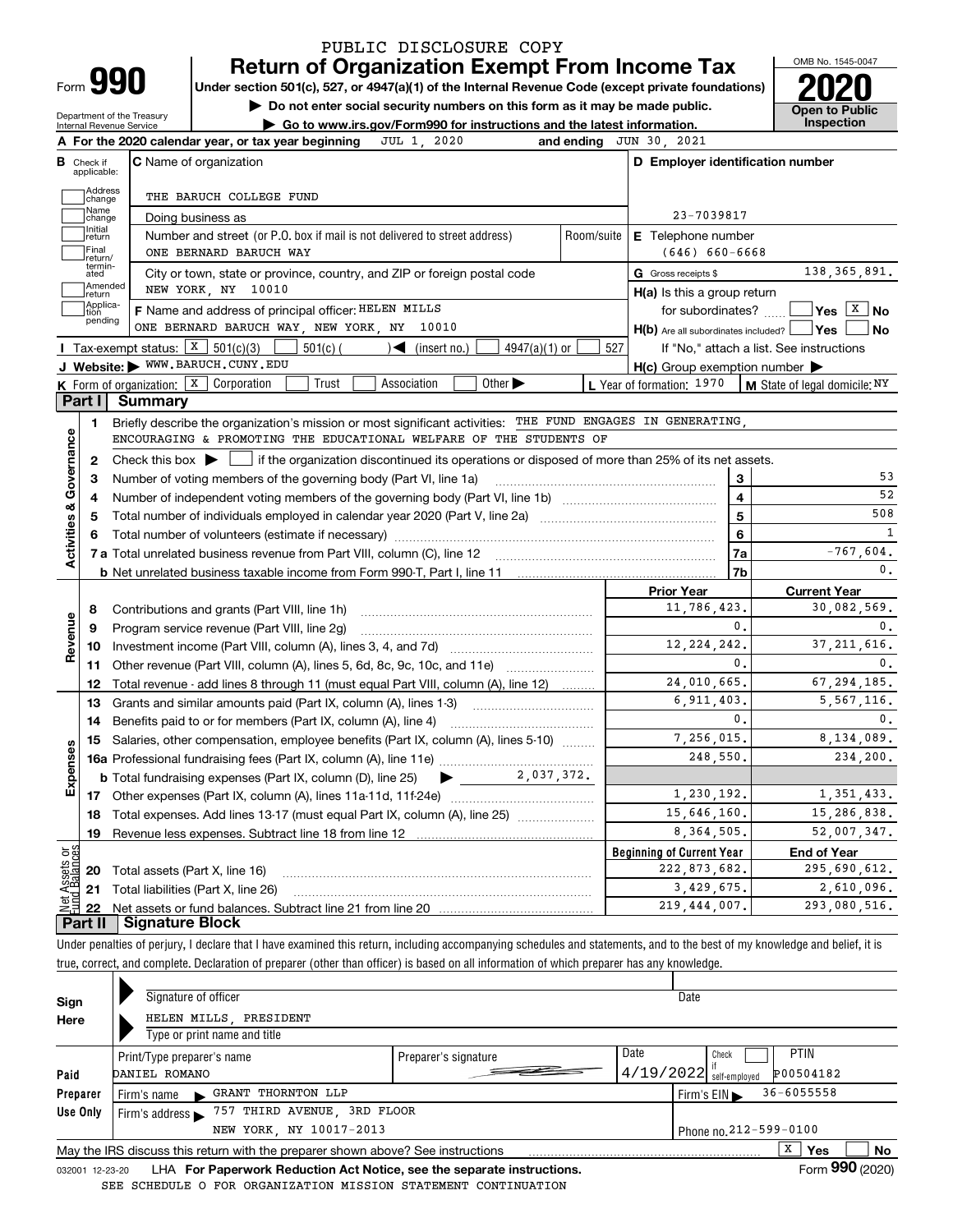(Rev. January 2020)

## **Application for Automatic Extension of Time To File an Exempt Organization Return**

Department of the Treasury Internal Revenue Service

- **| File a separate application for each return.**
- **| Go to www.irs.gov/Form8868 for the latest information.**

**Electronic filing (e-file).**  You can electronically file Form 8868 to request a 6-month automatic extension of time to file any of the filing of this form, visit www.irs.gov/e-file-providers/e-file-for-charities-and-non-profits. forms listed below with the exception of Form 8870, Information Return for Transfers Associated With Certain Personal Benefit Contracts, for which an extension request must be sent to the IRS in paper format (see instructions). For more details on the electronic

### **Automatic 6-Month Extension of Time.** Only submit original (no copies needed).

All corporations required to file an income tax return other than Form 990-T (including 1120-C filers), partnerships, REMICs, and trusts must use Form 7004 to request an extension of time to file income tax returns.

| Type or                                                   | Name of exempt organization or other filer, see instructions.                                                                                                                                                                                                                                                                                                                                                                                                                                                                                                                                                                                                                           | Taxpayer identification number (TIN) |                                                                                                                                                   |              |    |                                                                                              |  |  |  |  |
|-----------------------------------------------------------|-----------------------------------------------------------------------------------------------------------------------------------------------------------------------------------------------------------------------------------------------------------------------------------------------------------------------------------------------------------------------------------------------------------------------------------------------------------------------------------------------------------------------------------------------------------------------------------------------------------------------------------------------------------------------------------------|--------------------------------------|---------------------------------------------------------------------------------------------------------------------------------------------------|--------------|----|----------------------------------------------------------------------------------------------|--|--|--|--|
| print                                                     | THE BARUCH COLLEGE FUND                                                                                                                                                                                                                                                                                                                                                                                                                                                                                                                                                                                                                                                                 | 23-7039817                           |                                                                                                                                                   |              |    |                                                                                              |  |  |  |  |
| File by the<br>due date for<br>filing your<br>return. See | Number, street, and room or suite no. If a P.O. box, see instructions.<br>ONE BERNARD BARUCH WAY                                                                                                                                                                                                                                                                                                                                                                                                                                                                                                                                                                                        |                                      |                                                                                                                                                   |              |    |                                                                                              |  |  |  |  |
| instructions.                                             | City, town or post office, state, and ZIP code. For a foreign address, see instructions.<br>NEW YORK, NY<br>10010                                                                                                                                                                                                                                                                                                                                                                                                                                                                                                                                                                       |                                      |                                                                                                                                                   |              |    |                                                                                              |  |  |  |  |
|                                                           | Enter the Return Code for the return that this application is for (file a separate application for each return)                                                                                                                                                                                                                                                                                                                                                                                                                                                                                                                                                                         |                                      |                                                                                                                                                   |              |    | 0<br>1                                                                                       |  |  |  |  |
| <b>Application</b>                                        |                                                                                                                                                                                                                                                                                                                                                                                                                                                                                                                                                                                                                                                                                         | Return                               | Application                                                                                                                                       |              |    | Return                                                                                       |  |  |  |  |
| Is For                                                    |                                                                                                                                                                                                                                                                                                                                                                                                                                                                                                                                                                                                                                                                                         | Code                                 | Is For                                                                                                                                            |              |    | Code                                                                                         |  |  |  |  |
|                                                           | Form 990 or Form 990-EZ                                                                                                                                                                                                                                                                                                                                                                                                                                                                                                                                                                                                                                                                 | 01                                   | Form 990-T (corporation)                                                                                                                          |              |    | 07                                                                                           |  |  |  |  |
| Form 990-BL                                               |                                                                                                                                                                                                                                                                                                                                                                                                                                                                                                                                                                                                                                                                                         | 02                                   | Form 1041-A                                                                                                                                       |              |    | 08                                                                                           |  |  |  |  |
|                                                           | Form 4720 (individual)                                                                                                                                                                                                                                                                                                                                                                                                                                                                                                                                                                                                                                                                  | 03                                   | Form 4720 (other than individual)                                                                                                                 |              |    | 09                                                                                           |  |  |  |  |
| Form 990-PF                                               |                                                                                                                                                                                                                                                                                                                                                                                                                                                                                                                                                                                                                                                                                         | 04                                   | Form 5227                                                                                                                                         |              |    | 10                                                                                           |  |  |  |  |
|                                                           | Form 990-T (sec. 401(a) or 408(a) trust)                                                                                                                                                                                                                                                                                                                                                                                                                                                                                                                                                                                                                                                | 05                                   | Form 6069                                                                                                                                         |              |    | 11                                                                                           |  |  |  |  |
|                                                           | Form 990-T (trust other than above)                                                                                                                                                                                                                                                                                                                                                                                                                                                                                                                                                                                                                                                     | 06                                   | Form 8870                                                                                                                                         |              |    | 12                                                                                           |  |  |  |  |
| $box \blacktriangleright$<br>1.<br>$\mathbf{2}$           | If the organization does not have an office or place of business in the United States, check this box manufactured uncontroller than $\sim$<br>If this is for a Group Return, enter the organization's four digit Group Exemption Number (GEN)<br>. If it is for part of the group, check this box $\blacktriangleright$<br>I request an automatic 6-month extension of time until<br>the organization named above. The extension is for the organization's return for:<br>calendar year<br>or<br>$\blacktriangleright$ $\boxed{\text{X}}$ tax year beginning JUL 1, 2020<br>If the tax year entered in line 1 is for less than 12 months, check reason:<br>Change in accounting period |                                      | and attach a list with the names and TINs of all members the extension is for.<br>MAY 16, 2022<br>, and ending $JUN$ 30, $2021$<br>Initial return | Final return |    | . If this is for the whole group, check this<br>, to file the exempt organization return for |  |  |  |  |
| За                                                        | If this application is for Forms 990-BL, 990-PF, 990-T, 4720, or 6069, enter the tentative tax, less<br>any nonrefundable credits. See instructions.                                                                                                                                                                                                                                                                                                                                                                                                                                                                                                                                    |                                      |                                                                                                                                                   | За           | \$ | 0.                                                                                           |  |  |  |  |
| b                                                         | If this application is for Forms 990-PF, 990-T, 4720, or 6069, enter any refundable credits and                                                                                                                                                                                                                                                                                                                                                                                                                                                                                                                                                                                         |                                      |                                                                                                                                                   |              |    |                                                                                              |  |  |  |  |
|                                                           | estimated tax payments made. Include any prior year overpayment allowed as a credit.                                                                                                                                                                                                                                                                                                                                                                                                                                                                                                                                                                                                    |                                      |                                                                                                                                                   | 3b           | \$ | 0.                                                                                           |  |  |  |  |
|                                                           | c Balance due. Subtract line 3b from line 3a. Include your payment with this form, if required, by                                                                                                                                                                                                                                                                                                                                                                                                                                                                                                                                                                                      |                                      |                                                                                                                                                   |              |    |                                                                                              |  |  |  |  |
|                                                           | using EFTPS (Electronic Federal Tax Payment System). See instructions.                                                                                                                                                                                                                                                                                                                                                                                                                                                                                                                                                                                                                  |                                      |                                                                                                                                                   | 3c           |    | ο.                                                                                           |  |  |  |  |
| instructions.                                             | Caution: If you are going to make an electronic funds withdrawal (direct debit) with this Form 8868, see Form 8453-EO and Form 8879-EO for payment                                                                                                                                                                                                                                                                                                                                                                                                                                                                                                                                      |                                      |                                                                                                                                                   |              |    |                                                                                              |  |  |  |  |

**HA** For Privacy Act and Paperwork Reduction Act Notice, see instructions. **But a struction of the Constantion Constant** Form 8868 (Rev. 1-2020) LHA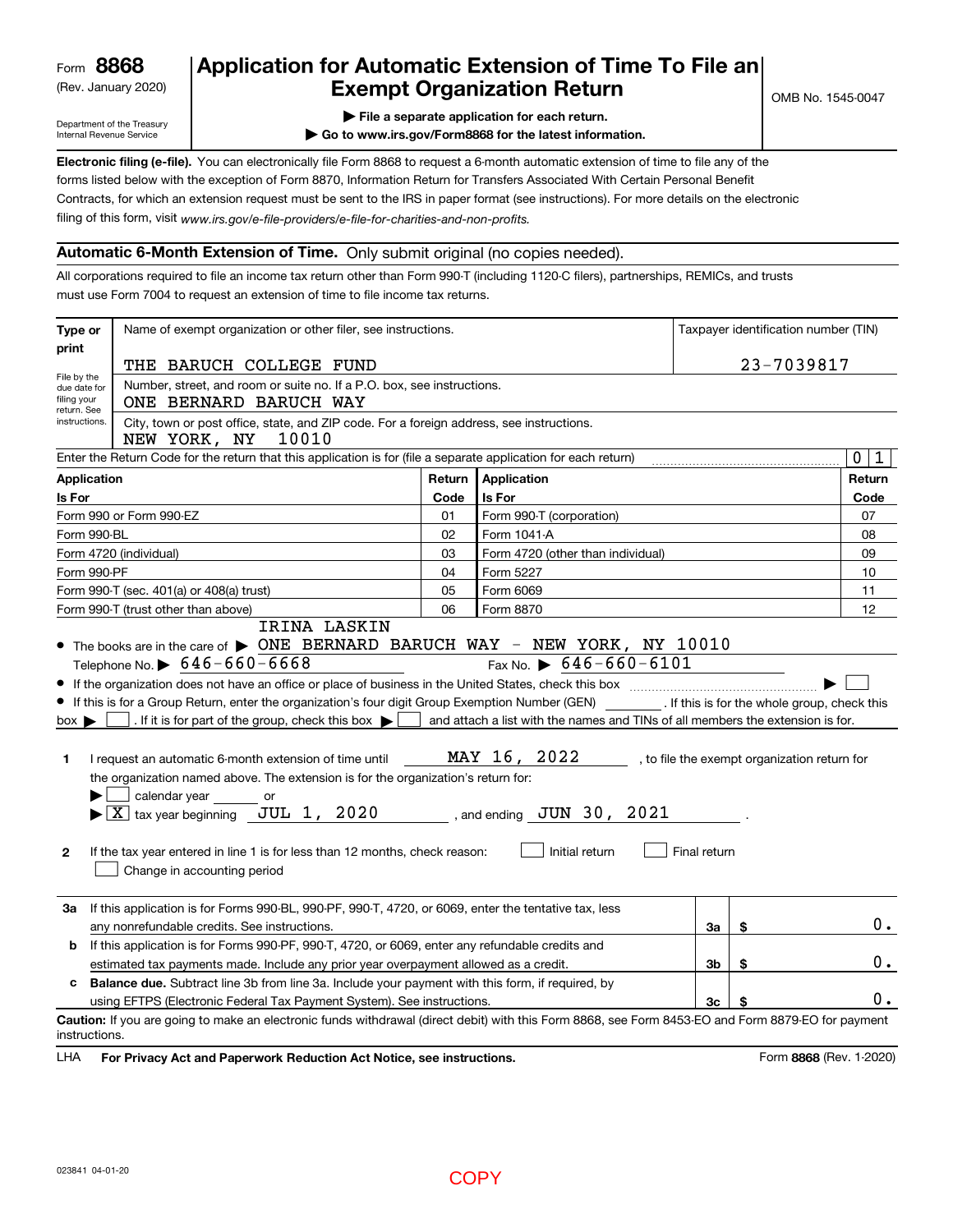|              | THE BARUCH COLLEGE FUND<br>Form 990 (2020)                                                                                                   | 23-7039817 | Page 2                      |
|--------------|----------------------------------------------------------------------------------------------------------------------------------------------|------------|-----------------------------|
|              | <b>Part III   Statement of Program Service Accomplishments</b>                                                                               |            |                             |
|              |                                                                                                                                              |            |                             |
| 1            | Briefly describe the organization's mission:                                                                                                 |            |                             |
|              | THE BARUCH COLLEGE FUND IS AN ORGANIZATION ENGAGED IN GENERATING,                                                                            |            |                             |
|              | ENCOURAGING AND PROMOTING THE EDUCATIONAL WELFARE OF THE STUDENTS OF<br>THE BERNARD M. BARUCH COLLEGE OF THE CITY UNIVERSITY OF NEW YORK.    |            |                             |
|              |                                                                                                                                              |            |                             |
| $\mathbf{2}$ | Did the organization undertake any significant program services during the year which were not listed on the                                 |            |                             |
|              |                                                                                                                                              |            | $\sqrt{Y}$ es $\sqrt{X}$ No |
|              | If "Yes." describe these new services on Schedule O.                                                                                         |            |                             |
| 3            | Did the organization cease conducting, or make significant changes in how it conducts, any program services?                                 |            | $Yes \ \boxed{X}$ No        |
|              | If "Yes," describe these changes on Schedule O.                                                                                              |            |                             |
| 4            | Describe the organization's program service accomplishments for each of its three largest program services, as measured by expenses.         |            |                             |
|              | Section 501(c)(3) and 501(c)(4) organizations are required to report the amount of grants and allocations to others, the total expenses, and |            |                             |
|              | revenue, if any, for each program service reported.                                                                                          |            |                             |
| 4a           | $(\epsilon, \epsilon)$ (Expenses \$11, 588, 337. including grants of \$4, 946, 238. ) (Revenue \$<br>(Code:                                  |            | 0.                          |
|              | THE FUND SUPPORTS ACTIVITIES THROUGH SCHOLARSHIPS AND AWARDS AND GRANTS                                                                      |            |                             |
|              | TO THE BERNARD M. BARUCH COLLEGE OF THE CITY UNIVERSITY OF NEW YORK                                                                          |            |                             |
|              | ("THE COLLEGE") FOR VARIOUS EDUCATIONAL PURPOSES SUCH AS THE SUPPORT OF                                                                      |            |                             |
|              | THE COLLEGE'S THEATER, PUBLICATIONS, FACULTY, ART GALLERY, AND STUDENT                                                                       |            |                             |
|              | SERVICES. STUDENT SERVICES INCLUDE ACTIVITIES SUCH AS THE STARR CAREER                                                                       |            |                             |
|              | DEVELOPMENT CENTER, THE SCHWARTZ COMMUNICATION INSTITUTE, AND THE                                                                            |            |                             |
|              | WEISSMAN CENTER FOR INTERNATIONAL BUSINESS, WHICH SERVICE THE ENTIRE                                                                         |            |                             |
|              | STUDENT BODY. IN ADDITION TO SCHOLARSHIPS, AWARDS, AND GRANTS, THE FUND                                                                      |            |                             |
|              | PAYS EXPENSES, INCLUDING CERTAIN COMPENSATION SUPPLEMENTS, ON BEHALF OF                                                                      |            |                             |
|              | THE COLLEGE TO ENABLE IT TO ATTRACT AND RETAIN THE BEST TALENT TO CARRY                                                                      |            |                             |
|              | OUT ITS EDUCATIONAL MISSION.                                                                                                                 |            |                             |
|              |                                                                                                                                              |            |                             |
| 4b           | (Code: (Code: ) (Expenses \$ 620,878. including grants of \$ 620,878. ) (Revenue \$                                                          |            | 0.1                         |
|              | EITHER DIRECTLY OR INDIRECTLY (THROUGH BCF FUNDS TRANSFERRED TO THE                                                                          |            |                             |
|              | CITY UNIVERSITY OF NEW YORK TO REDUCE STUDENT TUITION OBLIGATIONS), THE                                                                      |            |                             |
|              | BCF PROVIDED \$3.9 MILLION IN SCHOLARSHIPS AND AWARDS TO 1.741 STUDENTS                                                                      |            |                             |
|              | IN FY 2021. ALL SCHOLARSHIP AND AWARDS RECIPIENTS ARE SELECTED BY THE                                                                        |            |                             |
|              | COLLEGE AND APPROVED FOR AWARD BASED ON INDIVIDUAL SCHOLARSHIP AND                                                                           |            |                             |
|              | AWARD FUND CRITERIA. AWARDS TO 505 STUDENTS INCLUDE, BUT ARE NOT                                                                             |            |                             |
|              | LIMITED TO FUNDS DISTRIBUTED FOR STUDY ABROAD PROGRAMS, AWARDS TO                                                                            |            |                             |
|              | RECOGNIZE ACADEMIC ACHIEVEMENT AND EMERGENCY FUNDS DISTRIBUTED BASED ON                                                                      |            |                             |
|              | NEED DUE TO HARDSHIP. SEE SCHEDULE I FOR ADDITIONAL DETAILS.                                                                                 |            |                             |
|              |                                                                                                                                              |            |                             |
|              |                                                                                                                                              |            |                             |
|              |                                                                                                                                              |            |                             |
| 4с           |                                                                                                                                              |            |                             |
|              |                                                                                                                                              |            |                             |
|              |                                                                                                                                              |            |                             |
|              |                                                                                                                                              |            |                             |
|              |                                                                                                                                              |            |                             |
|              |                                                                                                                                              |            |                             |
|              |                                                                                                                                              |            |                             |
|              |                                                                                                                                              |            |                             |
|              |                                                                                                                                              |            |                             |
|              |                                                                                                                                              |            |                             |
|              |                                                                                                                                              |            |                             |
|              |                                                                                                                                              |            |                             |
|              | 4d Other program services (Describe on Schedule O.)                                                                                          |            |                             |
|              | (Expenses \$<br>including grants of \$<br>) (Revenue \$                                                                                      |            |                             |
| 4е           | Total program service expenses 12, 209, 215.                                                                                                 |            |                             |
|              |                                                                                                                                              |            | Form 990 (2020)             |
|              | 032002 12-23-20                                                                                                                              |            |                             |
|              | 2                                                                                                                                            |            |                             |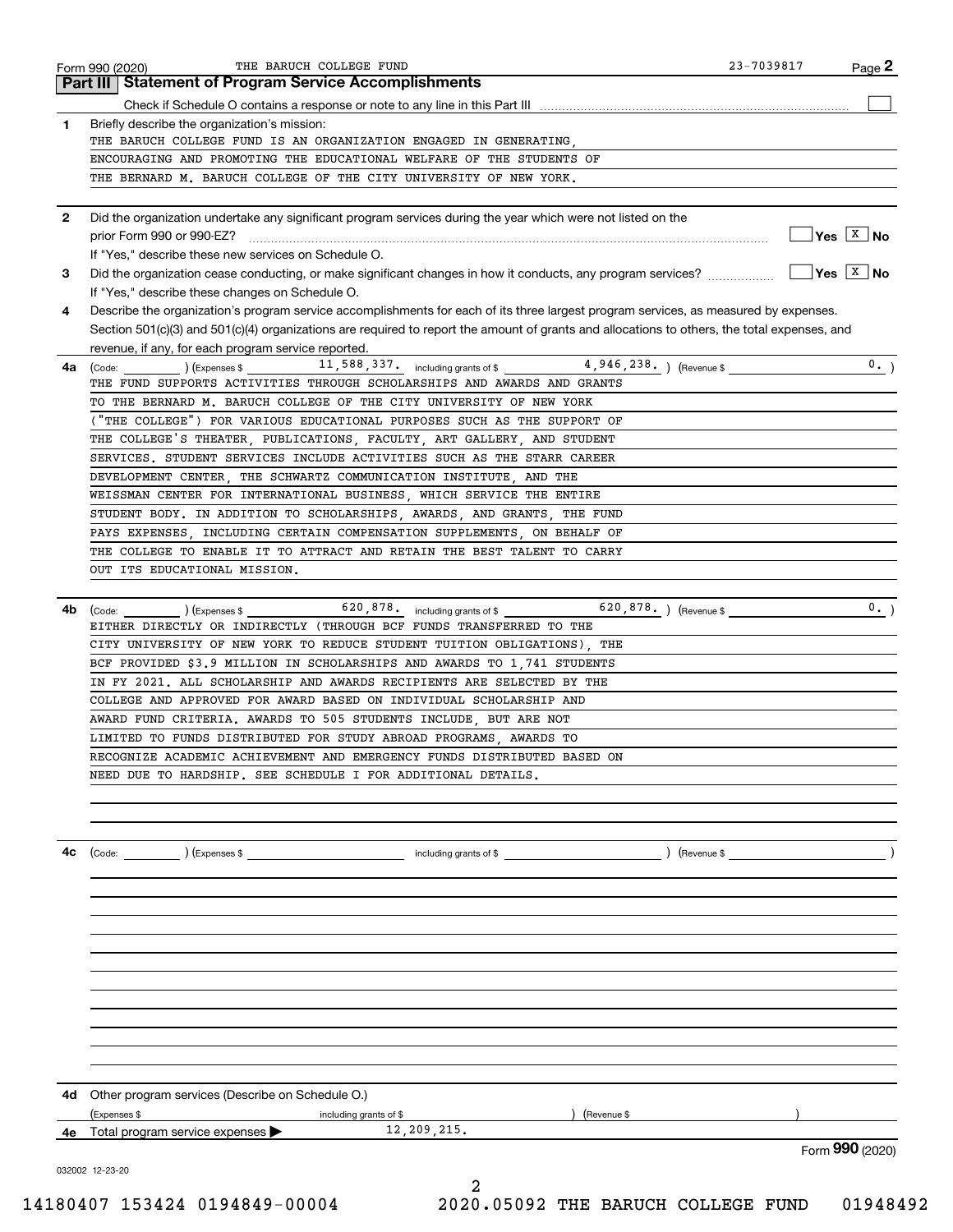|  | Form 990 (2020) |
|--|-----------------|

Form 990 (2020) THE BARUCH COLLEGE FUND 23-7039817 Page Form 990 (2020) THE BARUCH COLLEGE FUND<br>Part IV | Checklist of Required Schedules 23-7039817 <sub>Page</sub> 3

**Yes No 1** Is the organization described in section 501(c)(3) or 4947(a)(1) (other than a private foundation)? **23456789101112a** Did the organization obtain separate, independent audited financial statements for the tax year? If "Yes," complete **1314a** Did the organization maintain an office, employees, or agents outside of the United States? www.communicalli **151617181912345678910Section 501(c)(3) organizations.** Did the organization engage in lobbying activities, or have a section 501(h) election in effect **a** Did the organization report an amount for land, buildings, and equipment in Part X, line 10? If "Yes," complete Schedule D, **bcd** Did the organization report an amount for other assets in Part X, line 15, that is 5% or more of its total assets reported in **efb** Was the organization included in consolidated, independent audited financial statements for the tax year? **11a11b11c11d11e11f12a12b1314a14b151617181920a20b21** Form (2020) **990 b20 a** *If "Yes," complete Schedule H* Did the organization operate one or more hospital facilities? ~~~~~~~~~~~~~~~~~ **21b** If "Yes" to line 20a, did the organization attach a copy of its audited financial statements to this return? \_\_\_\_\_\_\_\_\_\_\_\_\_\_\_\_\_\_\_\_\_\_ *If "Yes," complete Schedule A* ~~~~~~~~~~~~~~~~~~~~~~~~~~~~~~~~~~~~~~~~~~~~~~~ Is the organization required to complete Schedule B, Schedule of Contributors? …………………………………………………… *If "Yes," complete Schedule C, Part I* public office? ~~~~~~~~~~~~~~~~~~~~~~~~~~~~~~~~~~~~ *If "Yes," complete Schedule C, Part II* during the tax year? ~~~~~~~~~~~~~~~~~~~~~~~~~~~~~~~~~ *If "Yes," complete Schedule C, Part III* similar amounts as defined in Revenue Procedure 98-19? ~~~~~~~~~~~~~~ *If "Yes," complete Schedule D, Part I* provide advice on the distribution or investment of amounts in such funds or accounts? *If "Yes," complete Schedule D, Part II* the environment, historic land areas, or historic structures? ~~~~~~~~~~~~~~ *If "Yes," complete* Did the organization maintain collections of works of art, historical treasures, or other similar assets? *Schedule D, Part III* ~~~~~~~~~~~~~~~~~~~~~~~~~~~~~~~~~~~~~~~~~~~~~~~~~~~~ *If "Yes," complete Schedule D, Part IV* ~~~~~~~~~~~~~~~~~~~~~~~~~~~~~~~~~~~~~~~~~~~ or in quasi endowments? If "Yes," c*omplete Schedule D, Part V* ………………………………………………………………………… *Part VI* ~~~~~~~~~~~~~~~~~~~~~~~~~~~~~~~~~~~~~~~~~~~~~~~~~~~~~~~~~~ *If "Yes," complete Schedule D, Part VII* assets reported in Part X, line 16? ~~~~~~~~~~~~~~~~~~~~~~~~~ assets reported in Part X, line 16? If "Yes," c*omplete Schedule D, Part VIII* ……………………………………………………………… Part X, line 16? *If "Yes," complete Schedule D, Part IX ………………………………………………………………………*……… Did the organization report an amount for other liabilities in Part X, line 25? If "Yes," c*omplete Schedule D, Part X* ……………… the organization's liability for uncertain tax positions under FIN 48 (ASC 740)? If "Yes," complete Schedule D, Part X ............ *Schedule D, Parts XI and XII* ~~~~~~~~~~~~~~~~~~~~~~~~~~~~~~~~~~~~~~~~~~~~~~~~ If "Yes," and if the organization answered "No" to line 12a, then completing Schedule D, Parts XI and XII is optional *www.* ls the organization a school described in section 170(b)(1)(A)(ii)? *If "Yes," complete Schedule E* \_\_\_\_\_\_\_\_\_\_\_\_\_\_\_\_\_\_\_\_\_\_\_\_\_\_\_\_\_\_\_\_\_ or more? *If "Yes," complete Schedule F, Parts I and IV ……………………………………………………………………*…………………… *If "Yes," complete Schedule F, Parts II and IV* foreign organization? *If "Yes," complete Schedule F, Parts III and IV* or for foreign individuals? ~~~~~~~~~~~~~~~~~~~~~~~~~~ column (A), lines 6 and 11e? *If "Yes," complete Schedule G, Part I* ………………………………………………………………………… *If "Yes," complete Schedule G, Part II* 1c and 8a? ~~~~~~~~~~~~~~~~~~~~~~~~~~~~~~~~~~~~~ Did the organization report more than \$15,000 of gross income from gaming activities on Part VIII, line 9a? If "Yes," *complete Schedule G, Part III* ~~~~~~~~~~~~~~~~~~~~~~~~~~~~~~~~~~~~~~~~~~~~~~~ domestic government on Part IX, column (A), line 1? If "Yes," complete Schedule I, Parts I and II …………………………………… Did the organization engage in direct or indirect political campaign activities on behalf of or in opposition to candidates for Is the organization a section 501(c)(4), 501(c)(5), or 501(c)(6) organization that receives membership dues, assessments, or Did the organization maintain any donor advised funds or any similar funds or accounts for which donors have the right to Did the organization receive or hold a conservation easement, including easements to preserve open space, Did the organization report an amount in Part X, line 21, for escrow or custodial account liability, serve as a custodian for amounts not listed in Part X; or provide credit counseling, debt management, credit repair, or debt negotiation services? Did the organization, directly or through a related organization, hold assets in donor-restricted endowments If the organization's answer to any of the following questions is "Yes," then complete Schedule D, Parts VI, VII, VIII, IX, or X as applicable. Did the organization report an amount for investments - other securities in Part X, line 12, that is 5% or more of its total Did the organization report an amount for investments - program related in Part X, line 13, that is 5% or more of its total Did the organization's separate or consolidated financial statements for the tax year include a footnote that addresses Did the organization have aggregate revenues or expenses of more than \$10,000 from grantmaking, fundraising, business, investment, and program service activities outside the United States, or aggregate foreign investments valued at \$100,000 Did the organization report on Part IX, column (A), line 3, more than \$5,000 of grants or other assistance to or for any Did the organization report on Part IX, column (A), line 3, more than \$5,000 of aggregate grants or other assistance to Did the organization report a total of more than \$15,000 of expenses for professional fundraising services on Part IX, Did the organization report more than \$15,000 total of fundraising event gross income and contributions on Part VIII, lines Did the organization report more than \$5,000 of grants or other assistance to any domestic organization or XXXXXXXXXXXXXXXX $\overline{\mathbf{x}}$ XXXXXXXXXXX

3

032003 12-23-20

14180407 153424 0194849-00004 2020.05092 THE BARUCH COLLEGE FUND 01948492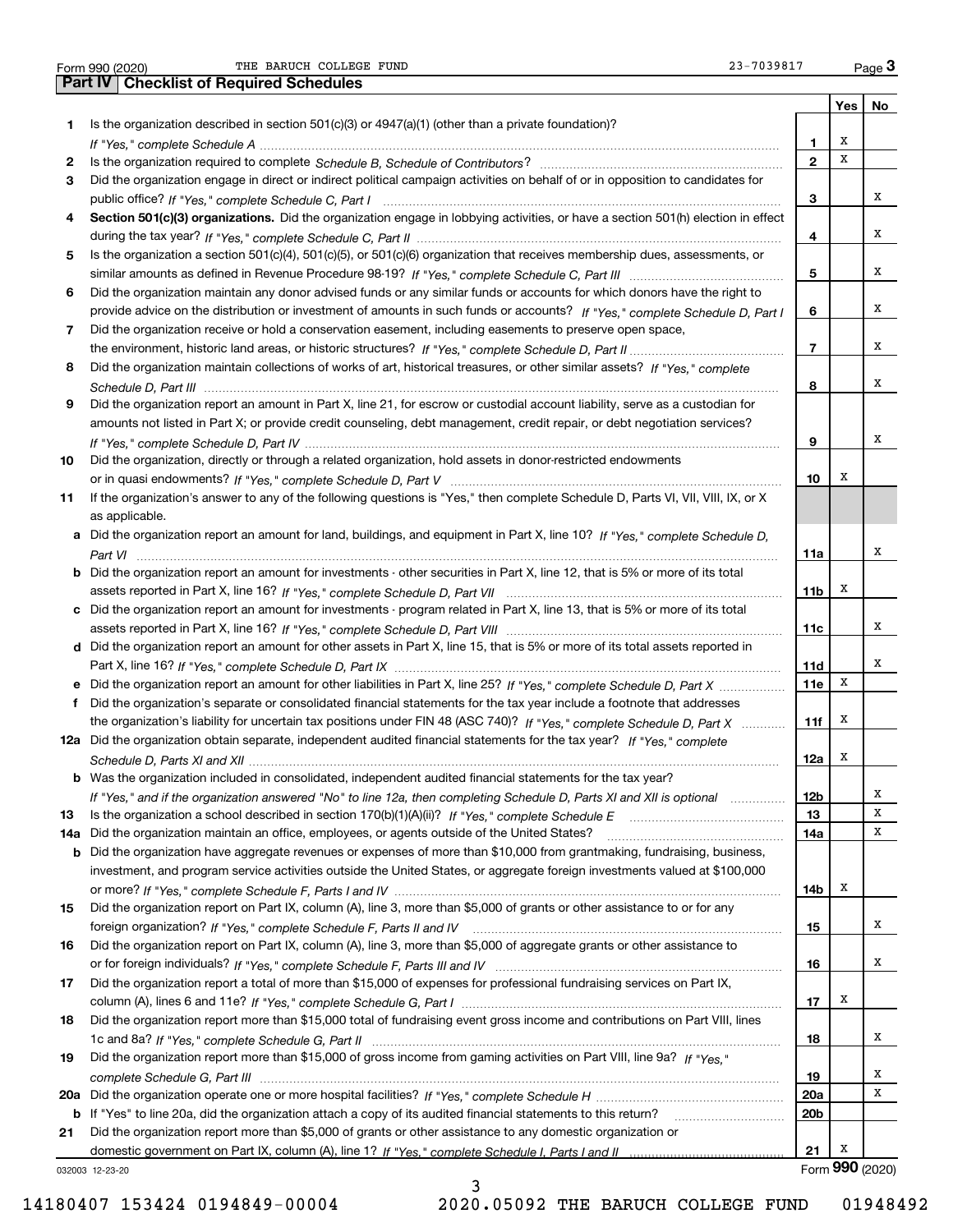Form 990 (2020) THE BARUCH COLLEGE FUND<br>**Part IV | Checklist of Required Schedules** <sub>(continued)</sub> 23-7039817 <sub>Page</sub> 4

|          | <b>Part IV</b>   Checklist of Required Schedules $_{(continued)}$                                                                                             |            |     |                 |
|----------|---------------------------------------------------------------------------------------------------------------------------------------------------------------|------------|-----|-----------------|
|          |                                                                                                                                                               |            | Yes | No              |
| 22       | Did the organization report more than \$5,000 of grants or other assistance to or for domestic individuals on                                                 |            |     |                 |
|          |                                                                                                                                                               | 22         | Х   |                 |
| 23       | Did the organization answer "Yes" to Part VII, Section A, line 3, 4, or 5 about compensation of the organization's current                                    |            |     |                 |
|          | and former officers, directors, trustees, key employees, and highest compensated employees? If "Yes," complete                                                | 23         | х   |                 |
|          | 24a Did the organization have a tax-exempt bond issue with an outstanding principal amount of more than \$100,000 as of the                                   |            |     |                 |
|          | last day of the year, that was issued after December 31, 2002? If "Yes," answer lines 24b through 24d and complete                                            |            |     |                 |
|          |                                                                                                                                                               | 24a        |     | х               |
|          |                                                                                                                                                               | 24b        |     |                 |
|          | c Did the organization maintain an escrow account other than a refunding escrow at any time during the year to defease                                        |            |     |                 |
|          |                                                                                                                                                               | 24c        |     |                 |
|          |                                                                                                                                                               | 24d        |     |                 |
|          | 25a Section 501(c)(3), 501(c)(4), and 501(c)(29) organizations. Did the organization engage in an excess benefit                                              |            |     |                 |
|          |                                                                                                                                                               | 25a        |     | х               |
|          | b Is the organization aware that it engaged in an excess benefit transaction with a disqualified person in a prior year, and                                  |            |     |                 |
|          | that the transaction has not been reported on any of the organization's prior Forms 990 or 990-EZ? If "Yes," complete                                         |            |     | х               |
|          | Schedule L, Part I<br>Did the organization report any amount on Part X, line 5 or 22, for receivables from or payables to any current                         | 25b        |     |                 |
| 26       | or former officer, director, trustee, key employee, creator or founder, substantial contributor, or 35%                                                       |            |     |                 |
|          |                                                                                                                                                               | 26         |     | х               |
| 27       | Did the organization provide a grant or other assistance to any current or former officer, director, trustee, key employee,                                   |            |     |                 |
|          | creator or founder, substantial contributor or employee thereof, a grant selection committee member, or to a 35% controlled                                   |            |     |                 |
|          | entity (including an employee thereof) or family member of any of these persons? If "Yes," complete Schedule L, Part III                                      | 27         |     | х               |
| 28       | Was the organization a party to a business transaction with one of the following parties (see Schedule L, Part IV                                             |            |     |                 |
|          | instructions, for applicable filing thresholds, conditions, and exceptions):                                                                                  |            |     |                 |
|          | a A current or former officer, director, trustee, key employee, creator or founder, or substantial contributor? If                                            |            |     |                 |
|          |                                                                                                                                                               | 28a        |     | х               |
|          |                                                                                                                                                               | 28b        |     | х               |
|          | c A 35% controlled entity of one or more individuals and/or organizations described in lines 28a or 28b? If                                                   |            |     | х               |
| 29       |                                                                                                                                                               | 28c<br>29  | х   |                 |
| 30       | Did the organization receive contributions of art, historical treasures, or other similar assets, or qualified conservation                                   |            |     |                 |
|          |                                                                                                                                                               | 30         |     | х               |
| 31       | Did the organization liquidate, terminate, or dissolve and cease operations? If "Yes," complete Schedule N, Part I                                            | 31         |     | х               |
| 32       | Did the organization sell, exchange, dispose of, or transfer more than 25% of its net assets? If "Yes," complete                                              |            |     |                 |
|          | Schedule N. Part II                                                                                                                                           | 32         |     | x               |
| 33       | Did the organization own 100% of an entity disregarded as separate from the organization under Regulations                                                    |            |     |                 |
|          |                                                                                                                                                               | 33         |     | х               |
| 34       | Was the organization related to any tax-exempt or taxable entity? If "Yes," complete Schedule R, Part II, III, or IV, and                                     |            |     |                 |
|          |                                                                                                                                                               | 34         | X   |                 |
|          | 35a Did the organization have a controlled entity within the meaning of section 512(b)(13)?                                                                   | <b>35a</b> |     | х               |
|          | b If "Yes" to line 35a, did the organization receive any payment from or engage in any transaction with a controlled entity                                   | 35b        |     |                 |
| 36       | Section 501(c)(3) organizations. Did the organization make any transfers to an exempt non-charitable related organization?                                    |            |     |                 |
|          |                                                                                                                                                               | 36         |     | x               |
| 37       | Did the organization conduct more than 5% of its activities through an entity that is not a related organization                                              |            |     |                 |
|          |                                                                                                                                                               | 37         |     | х               |
| 38       | Did the organization complete Schedule O and provide explanations in Schedule O for Part VI, lines 11b and 19?                                                |            |     |                 |
|          | Note: All Form 990 filers are required to complete Schedule O                                                                                                 | 38         | X   |                 |
| ∣ Part V | <b>Statements Regarding Other IRS Filings and Tax Compliance</b>                                                                                              |            |     |                 |
|          | Check if Schedule O contains a response or note to any line in this Part V                                                                                    |            |     |                 |
|          |                                                                                                                                                               |            | Yes | No              |
|          | 194<br>1a                                                                                                                                                     |            |     |                 |
|          | 0<br><b>b</b> Enter the number of Forms W-2G included in line 1a. Enter -0- if not applicable<br>1b                                                           |            |     |                 |
|          | c Did the organization comply with backup withholding rules for reportable payments to vendors and reportable gaming<br>(gambling) winnings to prize winners? | 1c         | x   |                 |
|          | 032004 12-23-20                                                                                                                                               |            |     | Form 990 (2020) |
|          | 4                                                                                                                                                             |            |     |                 |
|          |                                                                                                                                                               |            |     |                 |

14180407 153424 0194849-00004 2020.05092 THE BARUCH COLLEGE FUND 01948492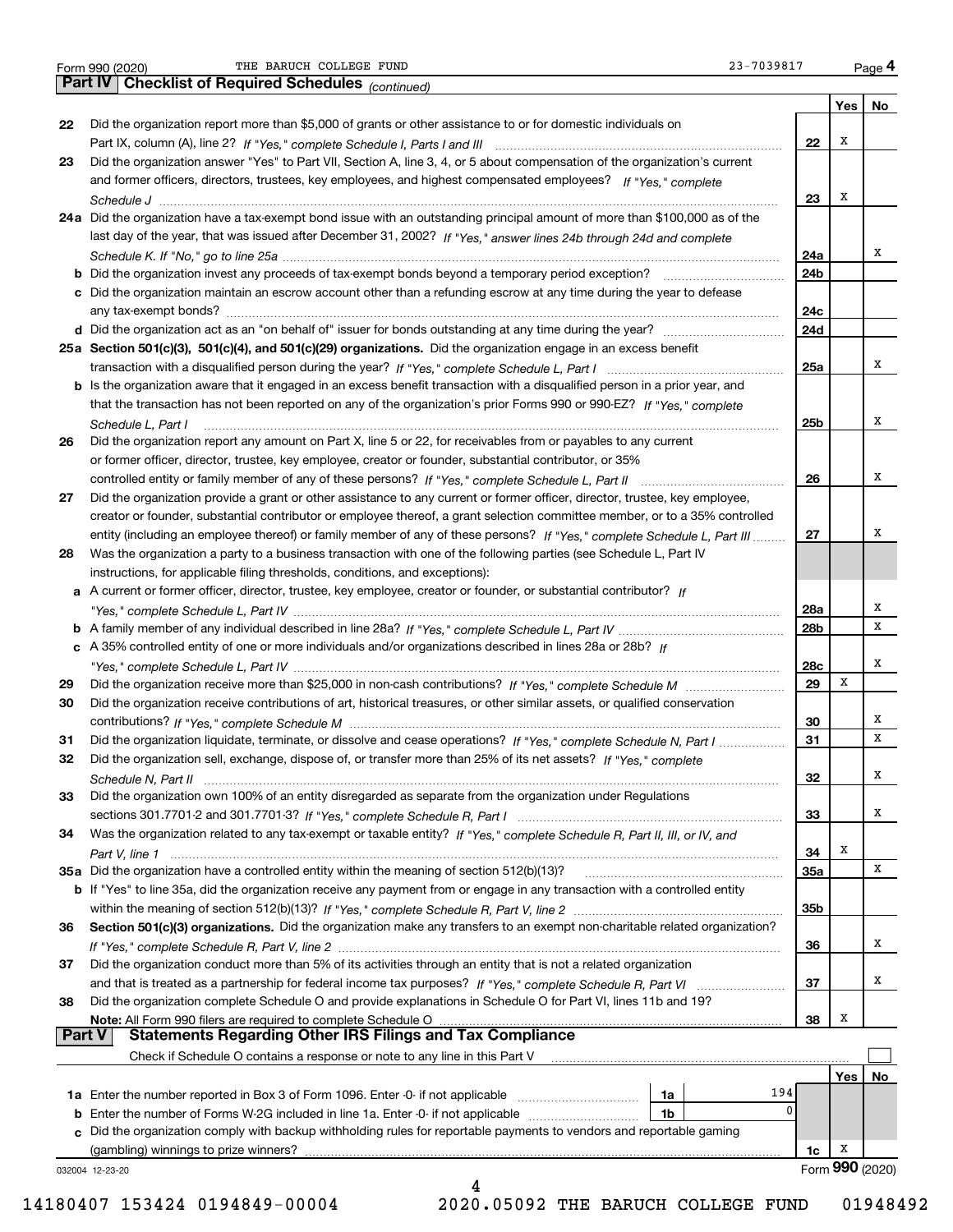|               | THE BARUCH COLLEGE FUND<br>23-7039817<br>Form 990 (2020)                                                                                        |                |      | $Page$ <sup>5</sup> |  |  |  |  |  |  |  |
|---------------|-------------------------------------------------------------------------------------------------------------------------------------------------|----------------|------|---------------------|--|--|--|--|--|--|--|
| <b>Part V</b> | Statements Regarding Other IRS Filings and Tax Compliance (continued)                                                                           |                |      |                     |  |  |  |  |  |  |  |
|               |                                                                                                                                                 |                | Yes  | No                  |  |  |  |  |  |  |  |
|               | 2a Enter the number of employees reported on Form W-3, Transmittal of Wage and Tax Statements,                                                  |                |      |                     |  |  |  |  |  |  |  |
|               | 508<br>filed for the calendar year ending with or within the year covered by this return<br>2a                                                  |                |      |                     |  |  |  |  |  |  |  |
|               |                                                                                                                                                 | 2 <sub>b</sub> | х    |                     |  |  |  |  |  |  |  |
|               |                                                                                                                                                 |                |      |                     |  |  |  |  |  |  |  |
|               | 3a Did the organization have unrelated business gross income of \$1,000 or more during the year?                                                | 3a             | х    |                     |  |  |  |  |  |  |  |
|               |                                                                                                                                                 | 3 <sub>b</sub> | х    |                     |  |  |  |  |  |  |  |
|               | 4a At any time during the calendar year, did the organization have an interest in, or a signature or other authority over, a                    |                |      |                     |  |  |  |  |  |  |  |
|               |                                                                                                                                                 | 4a             |      | х                   |  |  |  |  |  |  |  |
|               | <b>b</b> If "Yes," enter the name of the foreign country $\triangleright$                                                                       |                |      |                     |  |  |  |  |  |  |  |
|               | See instructions for filing requirements for FinCEN Form 114, Report of Foreign Bank and Financial Accounts (FBAR).                             |                |      |                     |  |  |  |  |  |  |  |
|               | 5a Was the organization a party to a prohibited tax shelter transaction at any time during the tax year?                                        | 5a             |      | x                   |  |  |  |  |  |  |  |
|               |                                                                                                                                                 | 5 <sub>b</sub> |      | х                   |  |  |  |  |  |  |  |
|               |                                                                                                                                                 | 5c             |      |                     |  |  |  |  |  |  |  |
|               | 6a Does the organization have annual gross receipts that are normally greater than \$100,000, and did the organization solicit                  |                |      |                     |  |  |  |  |  |  |  |
|               | any contributions that were not tax deductible as charitable contributions?                                                                     | 6a             |      | х                   |  |  |  |  |  |  |  |
|               | <b>b</b> If "Yes," did the organization include with every solicitation an express statement that such contributions or gifts                   |                |      |                     |  |  |  |  |  |  |  |
|               | were not tax deductible?                                                                                                                        | 6b             |      |                     |  |  |  |  |  |  |  |
| 7             | Organizations that may receive deductible contributions under section 170(c).                                                                   |                |      |                     |  |  |  |  |  |  |  |
| а             | Did the organization receive a payment in excess of \$75 made partly as a contribution and partly for goods and services provided to the payor? | 7a             | х    |                     |  |  |  |  |  |  |  |
|               | <b>b</b> If "Yes," did the organization notify the donor of the value of the goods or services provided?                                        | 7b             | х    |                     |  |  |  |  |  |  |  |
|               | c Did the organization sell, exchange, or otherwise dispose of tangible personal property for which it was required                             |                |      |                     |  |  |  |  |  |  |  |
|               | to file Form 8282?                                                                                                                              | 7c             |      | х                   |  |  |  |  |  |  |  |
|               | 7d<br>d If "Yes," indicate the number of Forms 8282 filed during the year manufactured in the second of the New York                            |                |      |                     |  |  |  |  |  |  |  |
| е             | Did the organization receive any funds, directly or indirectly, to pay premiums on a personal benefit contract?                                 | 7e             |      | х                   |  |  |  |  |  |  |  |
| f             | Did the organization, during the year, pay premiums, directly or indirectly, on a personal benefit contract?                                    | 7f             |      | х                   |  |  |  |  |  |  |  |
| g             | If the organization received a contribution of qualified intellectual property, did the organization file Form 8899 as required?                | 7g             |      |                     |  |  |  |  |  |  |  |
|               | h If the organization received a contribution of cars, boats, airplanes, or other vehicles, did the organization file a Form 1098-C?            | 7h             |      |                     |  |  |  |  |  |  |  |
| 8             | Sponsoring organizations maintaining donor advised funds. Did a donor advised fund maintained by the                                            |                |      |                     |  |  |  |  |  |  |  |
|               | sponsoring organization have excess business holdings at any time during the year?                                                              | 8              |      | х                   |  |  |  |  |  |  |  |
| 9             | Sponsoring organizations maintaining donor advised funds.                                                                                       |                |      |                     |  |  |  |  |  |  |  |
| а             | Did the sponsoring organization make any taxable distributions under section 4966?                                                              | 9а             |      |                     |  |  |  |  |  |  |  |
| b             | Did the sponsoring organization make a distribution to a donor, donor advisor, or related person?                                               | 9b             |      |                     |  |  |  |  |  |  |  |
| 10            | Section 501(c)(7) organizations. Enter:                                                                                                         |                |      |                     |  |  |  |  |  |  |  |
|               | 10a                                                                                                                                             |                |      |                     |  |  |  |  |  |  |  |
|               | <b>b</b> Gross receipts, included on Form 990, Part VIII, line 12, for public use of club facilities <i>manumum</i><br>10b                      |                |      |                     |  |  |  |  |  |  |  |
| 11            | Section 501(c)(12) organizations. Enter:                                                                                                        |                |      |                     |  |  |  |  |  |  |  |
| a             | 11a                                                                                                                                             |                |      |                     |  |  |  |  |  |  |  |
|               | <b>b</b> Gross income from other sources (Do not net amounts due or paid to other sources against                                               |                |      |                     |  |  |  |  |  |  |  |
|               | amounts due or received from them.)<br>11b                                                                                                      |                |      |                     |  |  |  |  |  |  |  |
|               | 12a Section 4947(a)(1) non-exempt charitable trusts. Is the organization filing Form 990 in lieu of Form 1041?                                  | 12a            |      |                     |  |  |  |  |  |  |  |
|               | <b>b</b> If "Yes," enter the amount of tax-exempt interest received or accrued during the year<br>12b                                           |                |      |                     |  |  |  |  |  |  |  |
| 13            | Section 501(c)(29) qualified nonprofit health insurance issuers.                                                                                |                |      |                     |  |  |  |  |  |  |  |
|               |                                                                                                                                                 | 13a            |      |                     |  |  |  |  |  |  |  |
|               | Note: See the instructions for additional information the organization must report on Schedule O.                                               |                |      |                     |  |  |  |  |  |  |  |
|               | <b>b</b> Enter the amount of reserves the organization is required to maintain by the states in which the                                       |                |      |                     |  |  |  |  |  |  |  |
|               | 13 <sub>b</sub>                                                                                                                                 |                |      |                     |  |  |  |  |  |  |  |
|               | 13с                                                                                                                                             |                |      |                     |  |  |  |  |  |  |  |
| 14a           | Did the organization receive any payments for indoor tanning services during the tax year?                                                      | 14a            |      | х                   |  |  |  |  |  |  |  |
|               |                                                                                                                                                 | 14b            |      |                     |  |  |  |  |  |  |  |
| 15            | Is the organization subject to the section 4960 tax on payment(s) of more than \$1,000,000 in remuneration or                                   |                |      |                     |  |  |  |  |  |  |  |
|               |                                                                                                                                                 | 15             |      | х                   |  |  |  |  |  |  |  |
|               | If "Yes," see instructions and file Form 4720, Schedule N.                                                                                      |                |      |                     |  |  |  |  |  |  |  |
| 16            | Is the organization an educational institution subject to the section 4968 excise tax on net investment income?<br>.                            | 16             |      | x                   |  |  |  |  |  |  |  |
|               | If "Yes," complete Form 4720, Schedule O.                                                                                                       |                | nnn. |                     |  |  |  |  |  |  |  |

Form (2020) **990**

032005 12-23-20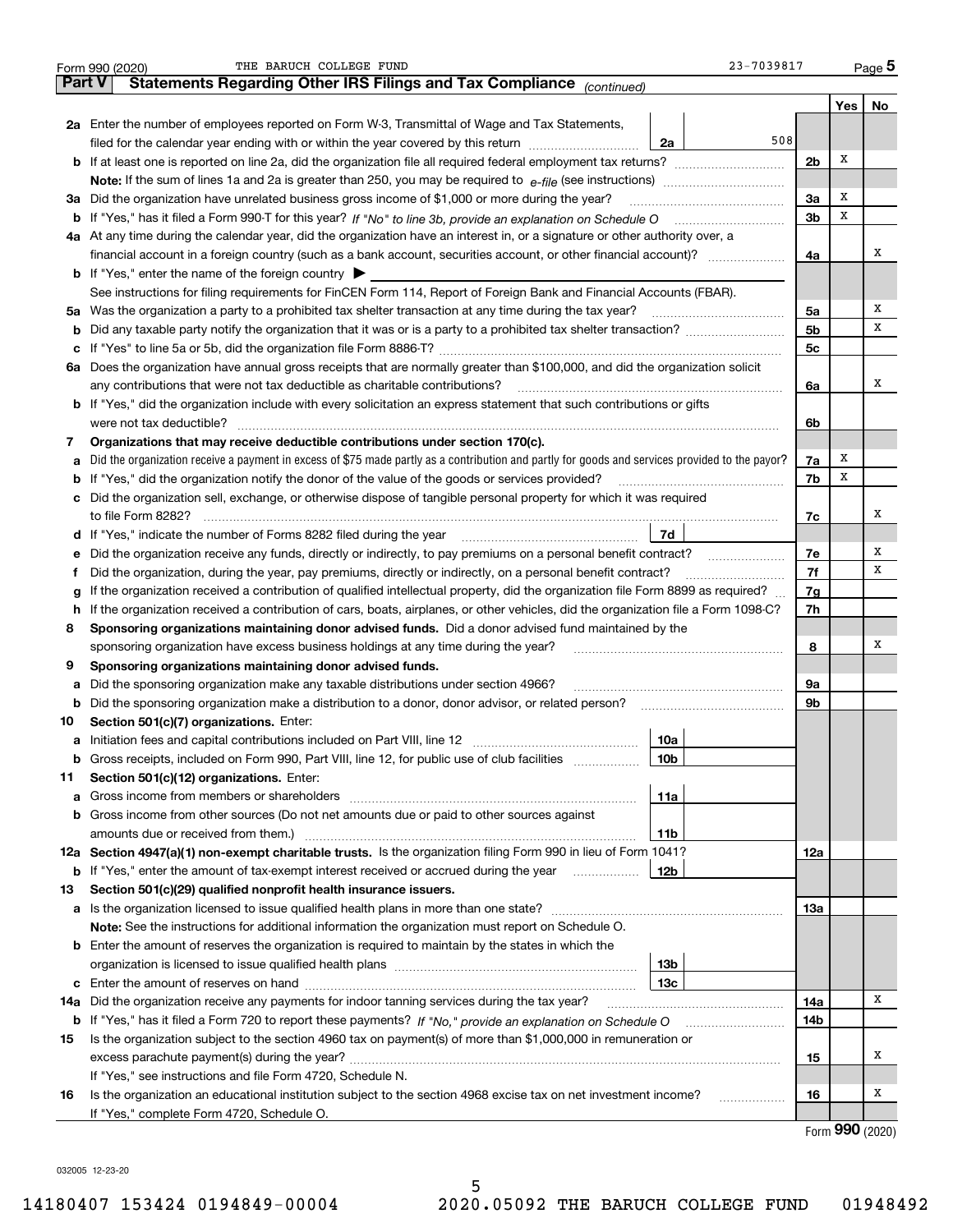|              | to line 8a, 8b, or 10b below, describe the circumstances, processes, or changes on Schedule O. See instructions.                                 |                 |     |    |
|--------------|--------------------------------------------------------------------------------------------------------------------------------------------------|-----------------|-----|----|
|              |                                                                                                                                                  |                 |     | X  |
|              | <b>Section A. Governing Body and Management</b>                                                                                                  |                 |     |    |
|              | 53                                                                                                                                               |                 | Yes | No |
|              | <b>1a</b> Enter the number of voting members of the governing body at the end of the tax year <i>manumum</i><br>1a                               |                 |     |    |
|              | If there are material differences in voting rights among members of the governing body, or if the governing                                      |                 |     |    |
|              | body delegated broad authority to an executive committee or similar committee, explain on Schedule O.<br>52                                      |                 |     |    |
|              | <b>b</b> Enter the number of voting members included on line 1a, above, who are independent<br>1b                                                |                 |     |    |
| $\mathbf{2}$ | Did any officer, director, trustee, or key employee have a family relationship or a business relationship with any other                         |                 |     |    |
|              | officer, director, trustee, or key employee?                                                                                                     | $\mathbf{2}$    | Х   |    |
| 3            | Did the organization delegate control over management duties customarily performed by or under the direct supervision                            |                 |     |    |
|              |                                                                                                                                                  | 3               |     | х  |
| 4            | Did the organization make any significant changes to its governing documents since the prior Form 990 was filed?                                 | 4               |     | х  |
| 5            |                                                                                                                                                  | 5               |     | х  |
| 6            | Did the organization have members or stockholders?                                                                                               | 6               |     | x  |
|              | 7a Did the organization have members, stockholders, or other persons who had the power to elect or appoint one or                                |                 |     |    |
|              | more members of the governing body?                                                                                                              | 7a              |     | x  |
|              | b Are any governance decisions of the organization reserved to (or subject to approval by) members, stockholders, or                             |                 |     |    |
|              | persons other than the governing body?                                                                                                           | 7b              |     | х  |
| 8            | Did the organization contemporaneously document the meetings held or written actions undertaken during the year by the following:                |                 |     |    |
| а            |                                                                                                                                                  | 8а              | x   |    |
| b            |                                                                                                                                                  | 8b              | x   |    |
| 9            | Is there any officer, director, trustee, or key employee listed in Part VII, Section A, who cannot be reached at the                             |                 |     |    |
|              |                                                                                                                                                  | 9               |     | х  |
|              | Section B. Policies <i>(This Section B requests information about policies not required by the Internal Revenue Code.)</i>                       |                 |     |    |
|              |                                                                                                                                                  |                 | Yes | No |
|              |                                                                                                                                                  | 10a             |     | х  |
|              | b If "Yes," did the organization have written policies and procedures governing the activities of such chapters, affiliates,                     |                 |     |    |
|              | and branches to ensure their operations are consistent with the organization's exempt purposes?                                                  | 10 <sub>b</sub> |     |    |
|              | 11a Has the organization provided a complete copy of this Form 990 to all members of its governing body before filing the form?                  | 11a             | х   |    |
|              | <b>b</b> Describe in Schedule O the process, if any, used by the organization to review this Form 990.                                           |                 |     |    |
|              |                                                                                                                                                  | 12a             | х   |    |
|              |                                                                                                                                                  | 12 <sub>b</sub> | x   |    |
|              | c Did the organization regularly and consistently monitor and enforce compliance with the policy? If "Yes," describe                             |                 |     |    |
|              | in Schedule O how this was done manufactured and contain an account of the state of the state of the state of                                    | 12c             | x   |    |
| 13           | Did the organization have a written whistleblower policy?                                                                                        | 13              | Х   |    |
| 14           | Did the organization have a written document retention and destruction policy?                                                                   | 14              | x   |    |
| 15           | Did the process for determining compensation of the following persons include a review and approval by independent                               |                 |     |    |
|              | persons, comparability data, and contemporaneous substantiation of the deliberation and decision?                                                |                 |     |    |
|              |                                                                                                                                                  | 15a             | х   |    |
|              |                                                                                                                                                  | 15b             | х   |    |
|              | If "Yes" to line 15a or 15b, describe the process in Schedule O (see instructions).                                                              |                 |     |    |
|              | 16a Did the organization invest in, contribute assets to, or participate in a joint venture or similar arrangement with a                        |                 |     |    |
|              | taxable entity during the year?                                                                                                                  | 16a             |     | х  |
|              | <b>b</b> If "Yes," did the organization follow a written policy or procedure requiring the organization to evaluate its participation            |                 |     |    |
|              | in joint venture arrangements under applicable federal tax law, and take steps to safeguard the organization's                                   |                 |     |    |
|              |                                                                                                                                                  | 16b             |     |    |
|              | <b>Section C. Disclosure</b>                                                                                                                     |                 |     |    |
|              | List the states with which a copy of this Form 990 is required to be filed SEE SCHEDULE O                                                        |                 |     |    |
|              |                                                                                                                                                  |                 |     |    |
| 17           |                                                                                                                                                  |                 |     |    |
| 18           | Section 6104 requires an organization to make its Forms 1023 (1024 or 1024-A, if applicable), 990, and 990-T (Section 501(c)(3)s only) available |                 |     |    |
|              | for public inspection. Indicate how you made these available. Check all that apply.                                                              |                 |     |    |
|              | $X$ Own website<br>X Upon request<br>Another's website<br>Other (explain on Schedule O)                                                          |                 |     |    |
| 19           | Describe on Schedule O whether (and if so, how) the organization made its governing documents, conflict of interest policy, and financial        |                 |     |    |
|              | statements available to the public during the tax year.                                                                                          |                 |     |    |
| 20           | State the name, address, and telephone number of the person who possesses the organization's books and records                                   |                 |     |    |
|              | IRINA LASKIN - 646-660-6668<br>ONE BERNARD BARUCH WAY, NEW YORK, NY<br>10010                                                                     |                 |     |    |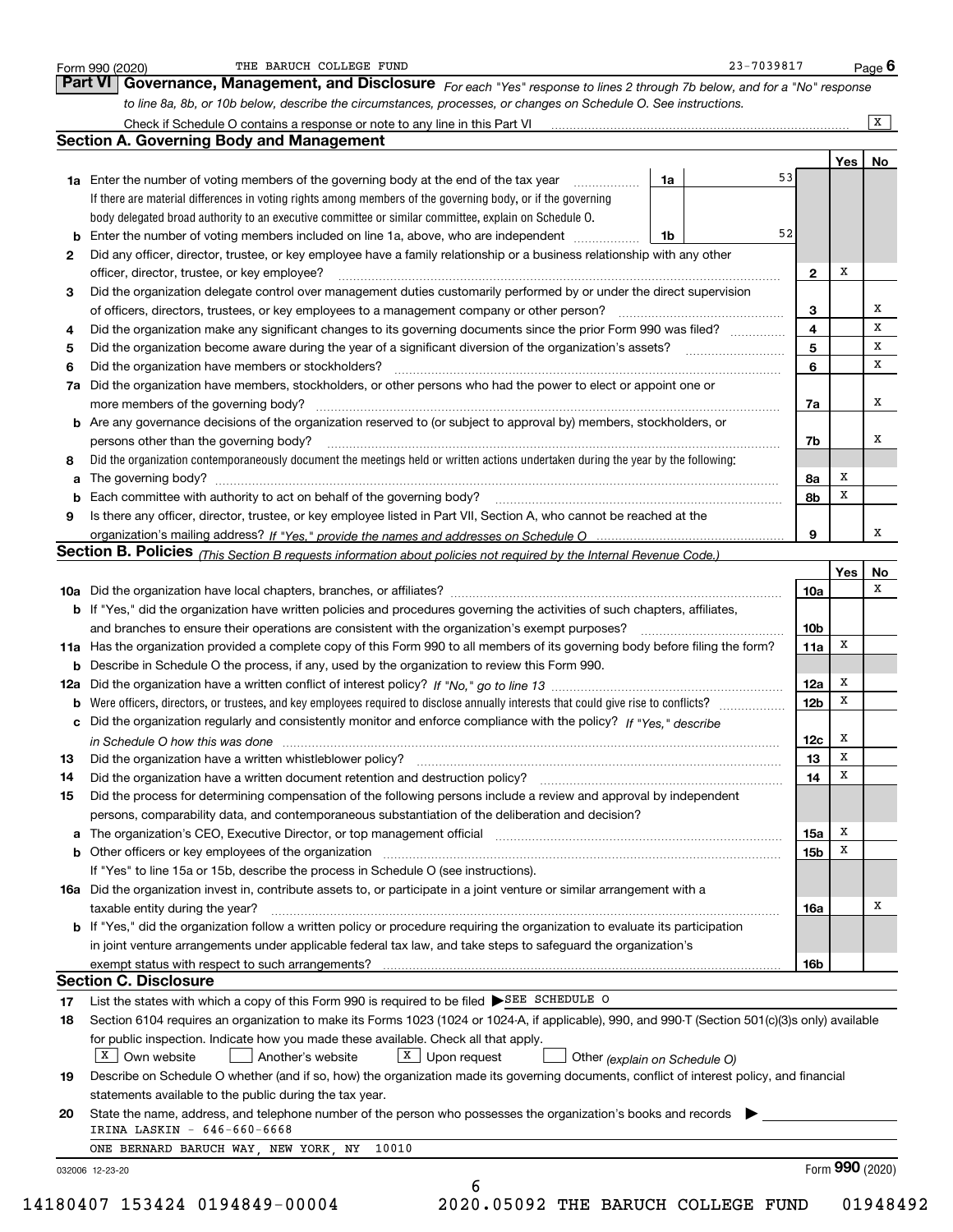| Form 990 (2020) |                                               | THE BARUCH COLLEGE FUND                                                                                                                                    | 23-7039817<br>Page |  |
|-----------------|-----------------------------------------------|------------------------------------------------------------------------------------------------------------------------------------------------------------|--------------------|--|
|                 |                                               | Part VII Compensation of Officers, Directors, Trustees, Key Employees, Highest Compensated                                                                 |                    |  |
|                 | <b>Employees, and Independent Contractors</b> |                                                                                                                                                            |                    |  |
|                 |                                               | Check if Schedule O contains a response or note to any line in this Part VII                                                                               |                    |  |
| Section A.      |                                               | Officers, Directors, Trustees, Key Employees, and Highest Compensated Employees                                                                            |                    |  |
|                 |                                               | 1a Complete this table for all persons required to be listed. Report compensation for the calendar year ending with or within the organization's tax year. |                    |  |

**•** List all of the organization's current officers, directors, trustees (whether individuals or organizations), regardless of amount of compensation. Enter -0- in columns (D), (E), and (F) if no compensation was paid.

 $\bullet$  List all of the organization's  $\,$ current key employees, if any. See instructions for definition of "key employee."

**•** List the organization's five current highest compensated employees (other than an officer, director, trustee, or key employee) who received reportable compensation (Box 5 of Form W-2 and/or Box 7 of Form 1099-MISC) of more than \$100,000 from the organization and any related organizations.

**•** List all of the organization's former officers, key employees, and highest compensated employees who received more than \$100,000 of reportable compensation from the organization and any related organizations.

**former directors or trustees**  ¥ List all of the organization's that received, in the capacity as a former director or trustee of the organization, more than \$10,000 of reportable compensation from the organization and any related organizations.

See instructions for the order in which to list the persons above.

Check this box if neither the organization nor any related organization compensated any current officer, director, or trustee.  $\mathcal{L}^{\text{max}}$ 

| (A)                                 | (B)                    | (C)                                     |                                                                  |         |              |                                  |        | (D)                 | (E)                              | (F)                      |
|-------------------------------------|------------------------|-----------------------------------------|------------------------------------------------------------------|---------|--------------|----------------------------------|--------|---------------------|----------------------------------|--------------------------|
| Name and title                      | Average                | Position<br>(do not check more than one |                                                                  |         |              |                                  |        | Reportable          | Reportable                       | Estimated                |
|                                     | hours per              |                                         | box, unless person is both an<br>officer and a director/trustee) |         |              |                                  |        | compensation        | compensation                     | amount of                |
|                                     | week                   |                                         |                                                                  |         |              |                                  |        | from                | from related                     | other                    |
|                                     | (list any<br>hours for |                                         |                                                                  |         |              |                                  |        | the<br>organization | organizations<br>(W-2/1099-MISC) | compensation<br>from the |
|                                     | related                |                                         |                                                                  |         |              |                                  |        | (W-2/1099-MISC)     |                                  | organization             |
|                                     | organizations          |                                         |                                                                  |         |              |                                  |        |                     |                                  | and related              |
|                                     | below                  | ndividual trustee or director           | Institutional trustee                                            |         | Key employee |                                  |        |                     |                                  | organizations            |
|                                     | line)                  |                                         |                                                                  | Officer |              | Highest compensated<br> employee | Former |                     |                                  |                          |
| (1)<br>YILDIRAY YILDIRIM            | 0.00                   |                                         |                                                                  |         |              |                                  |        |                     |                                  |                          |
| PROFESSOR                           | 35.00                  |                                         |                                                                  |         |              | X                                |        | 188,600.            | 282,377.                         | 47,886.                  |
| (2) HARRY F. HUSS                   | 0.00                   |                                         |                                                                  |         |              |                                  |        |                     |                                  |                          |
| DEAN                                | 35.00                  |                                         |                                                                  |         |              | X                                |        | 123, 162.           | 299,346.                         | 22,800.                  |
| (3)<br><b>SCOTT NEWBERT</b>         | 0.00                   |                                         |                                                                  |         |              |                                  |        |                     |                                  |                          |
| PROFESSOR                           | 35.00                  |                                         |                                                                  |         |              | X                                |        | 95,308.             | 246,427.                         | 62,152.                  |
| (4)<br>TERRENCE MARTELL             | 0.00                   |                                         |                                                                  |         |              |                                  |        |                     |                                  |                          |
| PROFESSOR                           | 35.00                  |                                         |                                                                  |         |              | x                                |        | 152,409.            | 162,370.                         | 49,166.                  |
| (5) DAVID BIRDSELL                  | 0.00                   |                                         |                                                                  |         |              |                                  |        |                     |                                  |                          |
| DEAN                                | 35.00                  |                                         |                                                                  |         |              | X                                |        | 93,462              | 183,198.                         | 41,575.                  |
| (6) KATHARINE T. COBB               | 10.00                  |                                         |                                                                  |         |              |                                  |        |                     |                                  |                          |
| VP ADMIN/FINANCE                    | 30.00                  |                                         |                                                                  | х       |              |                                  |        | 0.                  | 229,823.                         | 43,670.                  |
| S. DAVID WU<br>(7)                  | 10.00                  |                                         |                                                                  |         |              |                                  |        |                     |                                  |                          |
| PRES. OF BARUCH COLLEGE AS OF 07/20 | 30.00                  | х                                       |                                                                  |         |              |                                  |        | $\mathbf{0}$ .      | 242,620.                         | 27,901.                  |
| (8) IRINA LASKIN                    | 35.00                  |                                         |                                                                  |         |              |                                  |        |                     |                                  |                          |
| CONTROLLER                          | 0.00                   |                                         |                                                                  | X       |              |                                  |        | 135,475             | 0,                               | 30, 136.                 |
| (9) ROBERT J. AQUILINA              | 1.00                   |                                         |                                                                  |         |              |                                  |        |                     |                                  |                          |
| TRUSTEE                             | 0.00                   | x                                       |                                                                  |         |              |                                  |        | $\mathbf{0}$ .      | $\mathbf{0}$ .                   | 0.                       |
| (10) HELENE R. BANKS                | 1.00                   |                                         |                                                                  |         |              |                                  |        |                     |                                  |                          |
| TRUSTEE                             | 0.00                   | X                                       |                                                                  |         |              |                                  |        | $\mathbf{0}$ .      | $\mathbf{0}$ .                   | $\mathbf{0}$ .           |
| (11) MAX W. BERGER                  | 1.00                   |                                         |                                                                  |         |              |                                  |        |                     |                                  |                          |
| CHAIRMAN                            | 0.00                   | х                                       |                                                                  | х       |              |                                  |        | $\mathbf{0}$ .      | $\mathbf{0}$ .                   | $\mathbf 0$ .            |
| (12) JASON S. BERMAN                | 1.00                   |                                         |                                                                  |         |              |                                  |        |                     |                                  |                          |
| TRUSTEE                             | 0.00                   | X                                       |                                                                  |         |              |                                  |        | $\mathbf{0}$ .      | $\mathbf{0}$ .                   | 0.                       |
| (13) MARC L. BERMAN                 | 1.00                   |                                         |                                                                  |         |              |                                  |        |                     |                                  |                          |
| TRUSTEE                             | 0.00                   | х                                       |                                                                  |         |              |                                  |        | $\mathbf{0}$ .      | $\mathbf{0}$ .                   | $\mathbf 0$ .            |
| (14) DEBRA BERNSTEIN                | 1.00                   |                                         |                                                                  |         |              |                                  |        |                     |                                  |                          |
| TRUSTEE                             | 0.00                   | X                                       |                                                                  |         |              |                                  |        | $\mathbf{0}$ .      | $\mathbf{0}$ .                   | $\mathbf{0}$ .           |
| (15) KEVIN J. BOYLE                 | 1.00                   |                                         |                                                                  |         |              |                                  |        |                     |                                  |                          |
| TRUSTEE                             | 0.00                   | x                                       |                                                                  |         |              |                                  |        | $\mathbf{0}$ .      | $\mathbf{0}$ .                   | $\mathbf{0}$ .           |
| (16) ALEJANDRO CANETE               | 1.00                   |                                         |                                                                  |         |              |                                  |        |                     |                                  |                          |
| TRUSTEE                             | 0.00                   | х                                       |                                                                  |         |              |                                  |        | $\mathbf{0}$ .      | $\mathbf{0}$ .                   | 0.                       |
| (17) DANIEL CLIVNER                 | 1,00                   |                                         |                                                                  |         |              |                                  |        |                     |                                  |                          |
| VICE PRESIDENT                      | 0.00                   | Х                                       |                                                                  | X       |              |                                  |        | 0.                  | 0.                               | 0.                       |

7

032007 12-23-20

Form (2020) **990**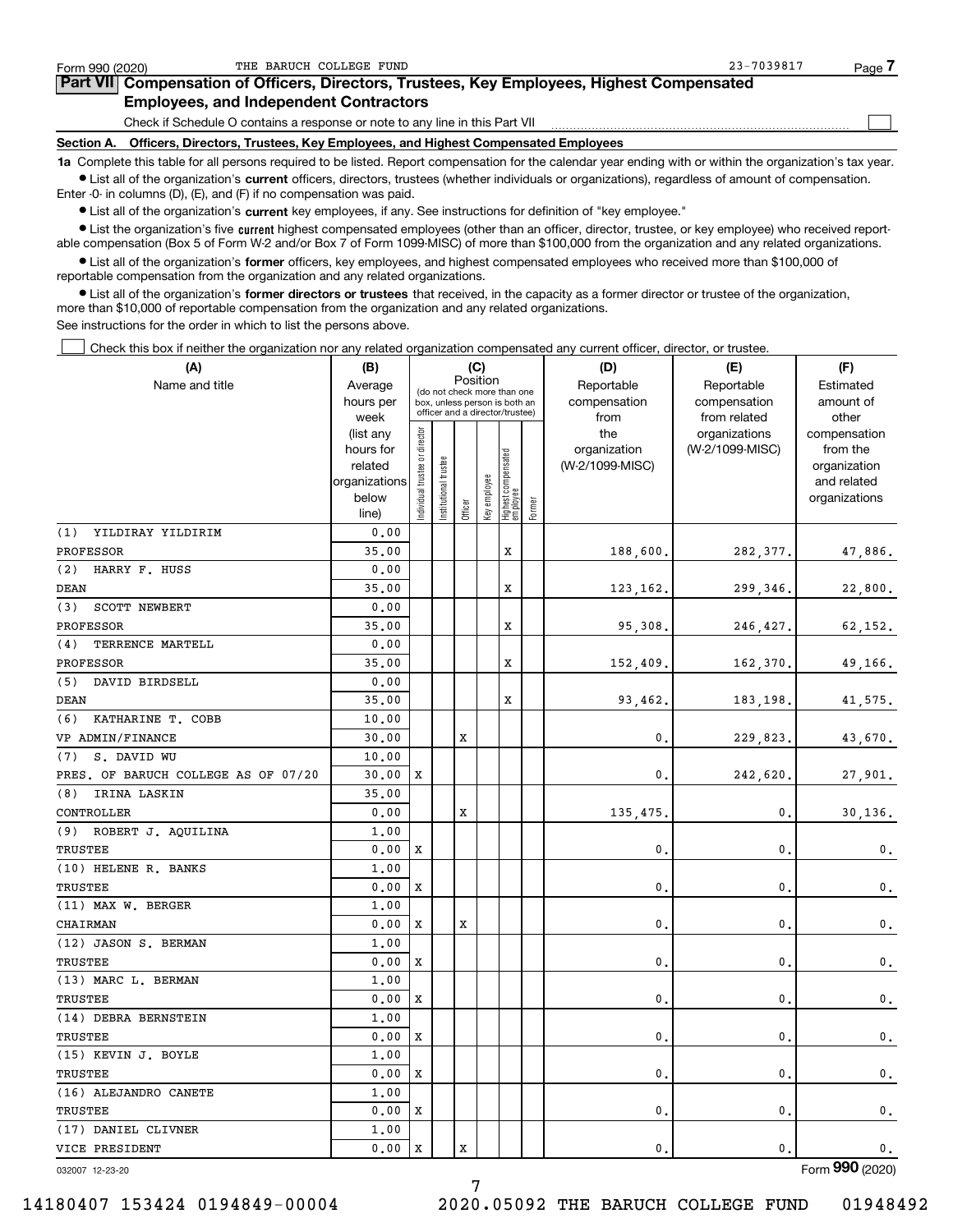| THE BARUCH COLLEGE FUND<br>Form 990 (2020)                                                                                                       |                      |                                         |                       |         |              |                                 |        |                         | 23-7039817      |                |              |                              | Page <b>ö</b>  |
|--------------------------------------------------------------------------------------------------------------------------------------------------|----------------------|-----------------------------------------|-----------------------|---------|--------------|---------------------------------|--------|-------------------------|-----------------|----------------|--------------|------------------------------|----------------|
| <b>Part VII</b><br>Section A. Officers, Directors, Trustees, Key Employees, and Highest Compensated Employees (continued)                        |                      |                                         |                       |         |              |                                 |        |                         |                 |                |              |                              |                |
| (A)                                                                                                                                              | (B)<br>(C)           |                                         |                       |         |              |                                 |        | (D)                     | (E)             |                |              | (F)                          |                |
| Name and title                                                                                                                                   | Average              | Position<br>(do not check more than one |                       |         |              |                                 |        | Reportable              | Reportable      |                |              | Estimated                    |                |
|                                                                                                                                                  | hours per            |                                         |                       |         |              | box, unless person is both an   |        | compensation            | compensation    |                |              | amount of                    |                |
|                                                                                                                                                  | week                 |                                         |                       |         |              | officer and a director/trustee) |        | from                    | from related    |                |              | other                        |                |
|                                                                                                                                                  | (list any            |                                         |                       |         |              |                                 |        | the                     | organizations   |                |              | compensation                 |                |
|                                                                                                                                                  | hours for<br>related |                                         |                       |         |              |                                 |        | organization            | (W-2/1099-MISC) |                |              | from the                     |                |
|                                                                                                                                                  | organizations        |                                         |                       |         |              |                                 |        | (W-2/1099-MISC)         |                 |                |              | organization                 |                |
|                                                                                                                                                  | below                |                                         |                       |         |              |                                 |        |                         |                 |                |              | and related<br>organizations |                |
|                                                                                                                                                  | line)                | ndividual trustee or director           | Institutional trustee | Officer | key employee | Highest compensated<br>employee | Former |                         |                 |                |              |                              |                |
| (18) CHARLES R. DREIFUS                                                                                                                          | 1,00                 |                                         |                       |         |              |                                 |        |                         |                 |                |              |                              |                |
| TRUSTEE                                                                                                                                          | 0.00                 | X                                       |                       |         |              |                                 |        | 0                       |                 | 0.             |              |                              | 0.             |
| (19) IRWIN R. ETTINGER                                                                                                                           | 1,00                 |                                         |                       |         |              |                                 |        |                         |                 |                |              |                              |                |
| TRUSTEE                                                                                                                                          | 0.00                 | х                                       |                       |         |              |                                 |        | $\mathbf 0$ .           |                 | 0.             |              |                              | 0.             |
| (20) LISA FIELD                                                                                                                                  | 1,00                 |                                         |                       |         |              |                                 |        |                         |                 |                |              |                              |                |
| TRUSTEE                                                                                                                                          | 0.00                 | х                                       |                       |         |              |                                 |        | 0                       |                 | 0.             |              |                              | 0.             |
| (21) LEWIS FRIEDMAN                                                                                                                              | 1,00                 |                                         |                       |         |              |                                 |        |                         |                 |                |              |                              |                |
| TRUSTEE                                                                                                                                          | 0.00                 | х                                       |                       |         |              |                                 |        | 0                       |                 | 0.             |              |                              | 0.             |
| (22) BUZZY GEDULD                                                                                                                                | 1,00                 |                                         |                       |         |              |                                 |        |                         |                 |                |              |                              |                |
| TRUSTEE                                                                                                                                          | 0.00                 | х                                       |                       |         |              |                                 |        | 0                       |                 | 0.             |              |                              | 0.             |
| (23) DOV GERTZULIN                                                                                                                               | 1,00                 |                                         |                       |         |              |                                 |        |                         |                 |                |              |                              |                |
| TRUSTEE                                                                                                                                          | 0.00                 | х                                       |                       |         |              |                                 |        | $\mathbf{0}$            |                 | 0.             |              |                              | 0.             |
| (24) WILLIAM F. HARNISCH                                                                                                                         | 1,00                 |                                         |                       |         |              |                                 |        |                         |                 |                |              |                              |                |
| TRUSTEE                                                                                                                                          | 0.00                 | х                                       |                       |         |              |                                 |        | $\mathbf{0}$            |                 | 0.             |              |                              | 0.             |
| (25) DENNIS J. HICKEY                                                                                                                            | 1,00                 |                                         |                       |         |              |                                 |        |                         |                 |                |              |                              |                |
| TRUSTEE                                                                                                                                          | 0.00                 | х                                       |                       |         |              |                                 |        | $\mathbf{0}$            |                 | 0.             |              |                              | 0.             |
| (26) JOANNE M. HVALA                                                                                                                             | 1,00                 |                                         |                       |         |              |                                 |        |                         |                 |                |              |                              |                |
| <b>SECRETARY</b>                                                                                                                                 | 0.00                 | X                                       |                       | x       |              |                                 |        | 0.                      |                 | 0.             |              |                              | 0.             |
|                                                                                                                                                  |                      |                                         |                       |         |              |                                 |        | 788,416.                | 1,646,161.      |                |              |                              | 325,286.       |
| c Total from continuation sheets to Part VII, Section A <b>manual</b> Total Trum                                                                 |                      |                                         |                       |         |              |                                 |        | 0.                      |                 | $\mathbf{0}$ . |              |                              | $\mathbf{0}$ . |
|                                                                                                                                                  |                      |                                         |                       |         |              |                                 |        | 788,416.                | 1,646,161.      |                |              |                              | 325,286.       |
| Total number of individuals (including but not limited to those listed above) who received more than \$100,000 of reportable<br>$\mathbf{2}$     |                      |                                         |                       |         |              |                                 |        |                         |                 |                |              |                              |                |
| compensation from the organization $\blacktriangleright$                                                                                         |                      |                                         |                       |         |              |                                 |        |                         |                 |                |              |                              |                |
|                                                                                                                                                  |                      |                                         |                       |         |              |                                 |        |                         |                 |                |              | Yes                          | No             |
| 3<br>Did the organization list any former officer, director, trustee, key employee, or highest compensated employee on                           |                      |                                         |                       |         |              |                                 |        |                         |                 |                |              |                              |                |
| line 1a? If "Yes," complete Schedule J for such individual material content content to the 1a? If "Yes," complete Schedule J for such individual |                      |                                         |                       |         |              |                                 |        |                         |                 |                | 3            | X                            |                |
| For any individual listed on line 1a, is the sum of reportable compensation and other compensation from the organization                         |                      |                                         |                       |         |              |                                 |        |                         |                 |                |              |                              |                |
|                                                                                                                                                  |                      |                                         |                       |         |              |                                 |        |                         |                 |                | 4            | х                            |                |
| Did any person listed on line 1a receive or accrue compensation from any unrelated organization or individual for services<br>5                  |                      |                                         |                       |         |              |                                 |        |                         |                 |                |              |                              |                |
|                                                                                                                                                  |                      |                                         |                       |         |              |                                 |        |                         |                 |                | 5            |                              | х              |
| <b>Section B. Independent Contractors</b>                                                                                                        |                      |                                         |                       |         |              |                                 |        |                         |                 |                |              |                              |                |
| Complete this table for your five highest compensated independent contractors that received more than \$100,000 of compensation from<br>1        |                      |                                         |                       |         |              |                                 |        |                         |                 |                |              |                              |                |
| the organization. Report compensation for the calendar year ending with or within the organization's tax year.                                   |                      |                                         |                       |         |              |                                 |        |                         |                 |                |              |                              |                |
| (A)                                                                                                                                              |                      |                                         |                       |         |              |                                 |        | (B)                     |                 |                | (C)          |                              |                |
| Name and business address                                                                                                                        |                      |                                         |                       |         |              |                                 |        | Description of services |                 |                | Compensation |                              |                |
| PRIME BUCHHOLZ & ASSOCIATES, INC.                                                                                                                |                      |                                         |                       |         |              |                                 |        |                         |                 |                |              |                              |                |
| PO BOX 16011, LEWISTON, ME 04243-9588                                                                                                            |                      |                                         |                       |         |              |                                 |        | ADVISORY SVCS           |                 |                |              |                              | 174,309.       |
| FUTURE FUNDS, LLC., 58 THORNYCROFT AVENUE,                                                                                                       |                      |                                         |                       |         |              |                                 |        |                         |                 |                |              |                              |                |
| STATEN ISLAND, NY 10312                                                                                                                          |                      |                                         |                       |         |              |                                 |        | PLAN GIVING COUNSEL     |                 |                |              |                              | 135,000.       |
| GRANT THORNTON LLP                                                                                                                               |                      |                                         |                       |         |              |                                 |        |                         |                 |                |              |                              |                |
| 33570 TREASURY CENTER, CHICAGO, IL 60694                                                                                                         |                      |                                         |                       |         |              | AUDIT/ TAX SVCS<br>102,590.     |        |                         |                 |                |              |                              |                |

| (A)                                                                                                                   | (B)                     | (C)             |
|-----------------------------------------------------------------------------------------------------------------------|-------------------------|-----------------|
| Name and business address                                                                                             | Description of services | Compensation    |
| PRIME BUCHHOLZ & ASSOCIATES, INC.                                                                                     |                         |                 |
| PO BOX 16011, LEWISTON, ME 04243-9588                                                                                 | ADVISORY SVCS           | 174,309.        |
| FUTURE FUNDS, LLC., 58 THORNYCROFT AVENUE,                                                                            |                         |                 |
| STATEN ISLAND, NY 10312                                                                                               | PLAN GIVING COUNSEL     | 135,000.        |
| GRANT THORNTON LLP                                                                                                    |                         |                 |
| 33570 TREASURY CENTER, CHICAGO, IL 60694                                                                              | AUDIT/ TAX SVCS         | 102,590.        |
|                                                                                                                       |                         |                 |
|                                                                                                                       |                         |                 |
|                                                                                                                       |                         |                 |
|                                                                                                                       |                         |                 |
| Total number of independent contractors (including but not limited to those listed above) who received more than<br>2 |                         |                 |
| $$100,000$ of compensation from the organization $\triangleright$                                                     |                         |                 |
| SEE PART VII, SECTION A CONTINUATION SHEETS                                                                           |                         | Form 990 (2020) |

032008 12-23-20

8 14180407 153424 0194849-00004 2020.05092 THE BARUCH COLLEGE FUND 01948492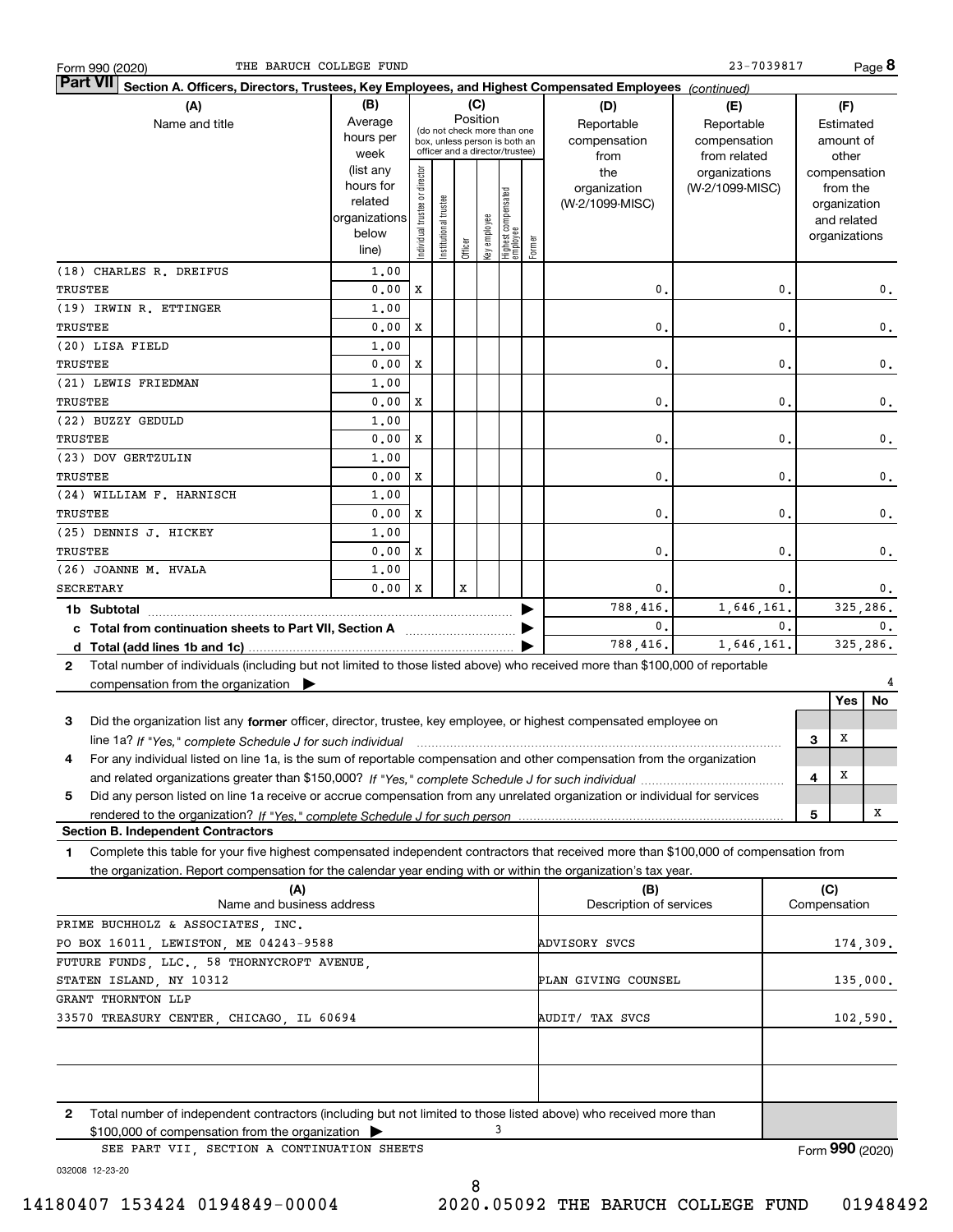| Part VII Section A. Officers, Directors, Trustees, Key Employees, and Highest Compensated Employees (continued) |                        |                                |                        |         |              |                              |           |                                 |                 |                          |
|-----------------------------------------------------------------------------------------------------------------|------------------------|--------------------------------|------------------------|---------|--------------|------------------------------|-----------|---------------------------------|-----------------|--------------------------|
| (A)<br>(B)<br>(C)                                                                                               |                        |                                |                        |         |              |                              |           | (D)                             | (E)             | (F)                      |
| Name and title                                                                                                  | Position<br>Average    |                                |                        |         | Reportable   | Reportable                   | Estimated |                                 |                 |                          |
|                                                                                                                 | hours                  |                                | (check all that apply) |         |              |                              |           | compensation                    | compensation    | amount of                |
|                                                                                                                 | per                    |                                |                        |         |              |                              |           | from                            | from related    | other                    |
|                                                                                                                 | week                   |                                |                        |         |              |                              |           | the                             | organizations   | compensation             |
|                                                                                                                 | (list any<br>hours for |                                |                        |         |              |                              |           | organization<br>(W-2/1099-MISC) | (W-2/1099-MISC) | from the<br>organization |
|                                                                                                                 | related                |                                |                        |         |              |                              |           |                                 |                 | and related              |
|                                                                                                                 | organizations          |                                |                        |         |              |                              |           |                                 |                 | organizations            |
|                                                                                                                 | below                  | Individual trustee or director | Institutional trustee  |         | Key employee | Highest compensated employee |           |                                 |                 |                          |
|                                                                                                                 | line)                  |                                |                        | Officer |              |                              | Former    |                                 |                 |                          |
| (27) PETER S. JONAS                                                                                             | 1,00                   |                                |                        |         |              |                              |           |                                 |                 |                          |
| TRUSTEE                                                                                                         | 0.00                   | X                              |                        |         |              |                              |           | $\mathbf{0}$                    | $\mathbf{0}$ .  | $\mathbf 0$ .            |
| (28) ERIC M. KIRSCH                                                                                             | 1,00                   |                                |                        |         |              |                              |           |                                 |                 |                          |
| TRUSTEE                                                                                                         | 0.00                   | X                              |                        |         |              |                              |           | $\mathbf{0}$                    | $\mathbf{0}$ .  | $\mathbf 0$ .            |
| (29) PAUL M. KOREN                                                                                              | 1,00                   |                                |                        |         |              |                              |           |                                 |                 |                          |
| TRUSTEE                                                                                                         | 0.00                   | X                              |                        |         |              |                              |           | $\mathbf{0}$                    | 0.              | $\mathbf 0$ .            |
| (30) DAVID KRELL                                                                                                | 1,00                   |                                |                        |         |              |                              |           |                                 |                 |                          |
| TRUSTEE                                                                                                         | 0.00                   | X                              |                        |         |              |                              |           | $\mathbf{0}$ .                  | 0.              | $\mathbf 0$ .            |
| (31) JOSEPH M. LEONE                                                                                            | 1,00                   |                                |                        |         |              |                              |           |                                 |                 |                          |
| TRUSTEE                                                                                                         | 0.00                   | X                              |                        |         |              |                              |           | 0.                              | 0.              | $\mathbf 0$ .            |
| (32) CHRISTINE S. LI-AUYEUNG                                                                                    | 1,00                   |                                |                        |         |              |                              |           |                                 |                 |                          |
| TRUSTEE                                                                                                         | 0.00                   | X                              |                        |         |              |                              |           | 0.                              | $\mathbf{0}$ .  | $\mathbf 0$ .            |
| (33) LUZ D. LIEBESKIND                                                                                          | 1,00                   |                                |                        |         |              |                              |           |                                 |                 |                          |
| TRUSTEE                                                                                                         | 0.00                   | X                              |                        |         |              |                              |           | $\mathbf{0}$ .                  | $\mathbf{0}$ .  | $\mathbf 0$ .            |
| (34) MARK MARTINELLI                                                                                            | 1,00                   |                                |                        |         |              |                              |           |                                 |                 |                          |
| TRUSTEE                                                                                                         | 0.00                   | X                              |                        |         |              |                              |           | $\mathbf 0$ .                   | 0.              | $\mathbf 0$ .            |
| (35) AUSTIN W. MARXE                                                                                            | 1,00                   |                                |                        |         |              |                              |           |                                 |                 |                          |
| TRUSTEE                                                                                                         | 0.00                   | X                              |                        |         |              |                              |           | 0.                              | 0.              | $\mathbf 0$ .            |
| (36) VINCENT J. MASI                                                                                            | 1,00                   |                                |                        |         |              |                              |           |                                 |                 |                          |
| <b>TREASURER</b>                                                                                                | 0.00                   | X                              |                        | X       |              |                              |           | 0.                              | $\mathbf{0}$ .  | $\mathbf 0$ .            |
| (37) RICHARD S. MERIANS                                                                                         | 1,00                   |                                |                        |         |              |                              |           |                                 |                 |                          |
| TRUSTEE                                                                                                         | 0.00                   | X                              |                        |         |              |                              |           | 0.                              | $\mathbf{0}$ .  | $\mathbf 0$ .            |
| (38) HELEN J. MILLS                                                                                             | 4,00                   |                                |                        |         |              |                              |           |                                 |                 |                          |
| PRESIDENT                                                                                                       | 0.00                   | X                              |                        | X       |              |                              |           | 0.                              | $\mathbf{0}$ .  | $\mathbf 0$ .            |
| (39) RICHARD C. PAUL                                                                                            | 1,00                   |                                |                        |         |              |                              |           |                                 |                 |                          |
| TRUSTEE                                                                                                         | 0.00                   | $\mathbf X$                    |                        |         |              |                              |           | 0.                              | $\mathfrak o$ . | $\mathbf 0$ .            |
| (40) JOHN J. RAGGIO                                                                                             | 1.00                   |                                |                        |         |              |                              |           |                                 |                 |                          |
| TRUSTEE                                                                                                         | $0.00 \, \text{X}$     |                                |                        |         |              |                              |           | 0.                              | 0.              | $\mathbf 0$ .            |
| (41) M. FREDDIE REISS                                                                                           | 1,00                   |                                |                        |         |              |                              |           |                                 |                 |                          |
| TRUSTEE                                                                                                         | 0.00X                  |                                |                        |         |              |                              |           | 0.                              | 0.              | $\mathbf 0$ .            |
| (42) DOV C. SCHLEIN                                                                                             | 1,00                   |                                |                        |         |              |                              |           |                                 |                 |                          |
| TRUSTEE                                                                                                         | 0.00                   | х                              |                        |         |              |                              |           | 0.                              | 0.              | $\mathbf{0}$ .           |
| (43) CARL C. SCHMIDT                                                                                            | 1,00                   |                                |                        |         |              |                              |           |                                 |                 |                          |
| TRUSTEE                                                                                                         | 0.00                   | х                              |                        |         |              |                              |           | 0.                              | 0.              | $\mathbf{0}$ .           |
| (44) ROBERT H. SCHNELL                                                                                          | 1,00                   |                                |                        |         |              |                              |           |                                 |                 |                          |
| TRUSTEE                                                                                                         | 0.00                   | х                              |                        |         |              |                              |           | 0.                              | 0.              | $\mathbf{0}$ .           |
| (45) STUART A. SHIKIAR                                                                                          | 1,00                   |                                |                        |         |              |                              |           |                                 |                 |                          |
| TRUSTEE                                                                                                         | 0.00                   | x                              |                        |         |              |                              |           | 0.                              | 0.              | $\mathbf 0$ .            |
| (46) LEON SHIVAMBER                                                                                             | 1,00                   |                                |                        |         |              |                              |           |                                 |                 |                          |
| TRUSTEE                                                                                                         | 0.00                   | X                              |                        |         |              |                              |           | 0.                              | 0.              | $\mathbf 0$ .            |
| Total to Part VII, Section A, line 1c                                                                           |                        |                                |                        |         |              |                              |           |                                 |                 |                          |

032201 04-01-20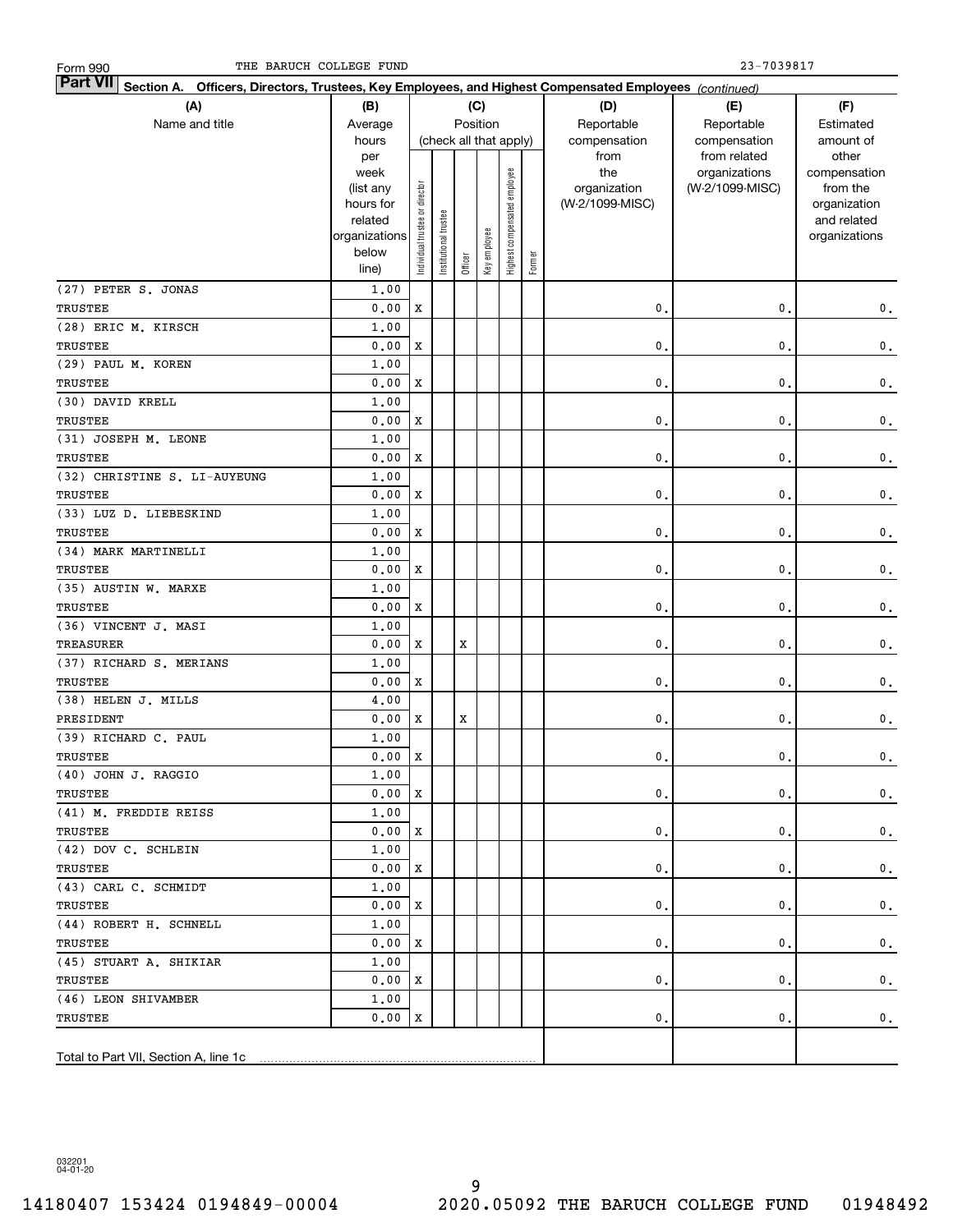| Part VII Section A. Officers, Directors, Trustees, Key Employees, and Highest Compensated Employees (continued) |                        |                                |                       |         |                        |                              |        |                                 |                 |                             |
|-----------------------------------------------------------------------------------------------------------------|------------------------|--------------------------------|-----------------------|---------|------------------------|------------------------------|--------|---------------------------------|-----------------|-----------------------------|
| (A)                                                                                                             | (B)                    |                                |                       |         | (C)                    |                              |        | (D)                             | (E)             | (F)                         |
| Name and title<br>Average                                                                                       |                        |                                |                       |         | Position               |                              |        | Reportable                      | Reportable      | Estimated                   |
|                                                                                                                 | hours                  |                                |                       |         | (check all that apply) |                              |        | compensation                    | compensation    | amount of                   |
|                                                                                                                 | per                    |                                |                       |         |                        |                              |        | from                            | from related    | other                       |
|                                                                                                                 | week                   |                                |                       |         |                        | Highest compensated employee |        | the                             | organizations   | compensation                |
|                                                                                                                 | (list any<br>hours for |                                |                       |         |                        |                              |        | organization<br>(W-2/1099-MISC) | (W-2/1099-MISC) | from the                    |
|                                                                                                                 | related                |                                |                       |         |                        |                              |        |                                 |                 | organization<br>and related |
|                                                                                                                 | organizations          |                                |                       |         |                        |                              |        |                                 |                 | organizations               |
|                                                                                                                 | below                  | Individual trustee or director | Institutional trustee |         | Key employee           |                              |        |                                 |                 |                             |
|                                                                                                                 | line)                  |                                |                       | Officer |                        |                              | Former |                                 |                 |                             |
| (47) LAWRENCE J. SIMON                                                                                          | 1,00                   |                                |                       |         |                        |                              |        |                                 |                 |                             |
| TRUSTEE                                                                                                         | 0.00                   | X                              |                       |         |                        |                              |        | 0.                              | $\mathbf{0}$ .  | $\mathbf 0$ .               |
| $(48)$ PO SIT                                                                                                   | 1.00                   |                                |                       |         |                        |                              |        |                                 |                 |                             |
| TRUSTEE                                                                                                         | 0.00                   | X                              |                       |         |                        |                              |        | 0.                              | $\mathbf{0}$ .  | $\mathbf 0$ .               |
| (49) HOWARD I. SMITH                                                                                            | 1.00                   |                                |                       |         |                        |                              |        |                                 |                 |                             |
| <b>TRUSTEE</b>                                                                                                  | 0.00                   | X                              |                       |         |                        |                              |        | 0.                              | $\mathbf{0}$ .  | $\mathbf 0$ .               |
| (50) ELIYA VAKNIN                                                                                               | 1.00                   |                                |                       |         |                        |                              |        |                                 |                 |                             |
| TRUSTEE THRU 06/2021                                                                                            | 0.00                   | X                              |                       |         |                        |                              |        | 0.                              | $\mathbf{0}$ .  | $\mathbf 0$ .               |
| (51) DEWIN VASQUEZ                                                                                              | 1.00                   |                                |                       |         |                        |                              |        |                                 |                 |                             |
| TRUSTEE                                                                                                         | 0.00                   | X                              |                       |         |                        |                              |        | 0.                              | $\mathbf{0}$ .  | $\mathbf 0$ .               |
| (52) SANDRA K. WASSERMAN                                                                                        | 1.00                   |                                |                       |         |                        |                              |        |                                 |                 |                             |
| TRUSTEE                                                                                                         | 0.00                   | X                              |                       |         |                        |                              |        | 0.                              | $\mathbf{0}$ .  | $\mathbf 0$ .               |
| (53) LAWRENCE L. ZICKLIN                                                                                        | 1.00                   |                                |                       |         |                        |                              |        |                                 |                 |                             |
| TRUSTEE                                                                                                         | 0.00                   | X                              |                       |         |                        |                              |        | 0.                              | $\mathbf{0}$ .  | $\mathbf 0$ .               |
| (54) MARLINE ALEXANDER                                                                                          | 1.00                   |                                |                       |         |                        |                              |        |                                 |                 |                             |
| TRUSTEE AS OF 09/2020                                                                                           | 0.00                   | X                              |                       |         |                        |                              |        | 0.                              | 0.              | $\mathbf 0$ .               |
| (55) ROBYN FIELD                                                                                                | 1.00                   |                                |                       |         |                        |                              |        |                                 |                 |                             |
| TRUSTEE AS OF 06/2021                                                                                           | 0.00                   | X                              |                       |         |                        |                              |        | 0.                              | 0.              | $\mathbf 0$ .               |
| (56) JENNIFER GALLINO                                                                                           | 1.00                   |                                |                       |         |                        |                              |        |                                 |                 |                             |
| TRUSTEE AS OF 09/2020                                                                                           | 0.00                   | X                              |                       |         |                        |                              |        | 0.                              | 0.              | $\mathbf 0$ .               |
| (57) STEVEN LIPINER                                                                                             | 1.00                   |                                |                       |         |                        |                              |        |                                 |                 |                             |
| TRUSTEE AS OF 04/2021                                                                                           | 0.00                   | X                              |                       |         |                        |                              |        | 0.                              | 0.              | $\mathbf 0$ .               |
| (58) JOSH SCHUSTER                                                                                              | 1.00                   |                                |                       |         |                        |                              |        |                                 |                 |                             |
| TRUSTEE AS OF 09/2020                                                                                           | 0.00                   | X                              |                       |         |                        |                              |        | $\mathbf{0}$ .                  | $\mathbf{0}$ .  | $\mathbf 0$ .               |
| (59) LIN SHEN                                                                                                   | 1.00                   |                                |                       |         |                        |                              |        |                                 |                 |                             |
| TRUSTEE AS OF 02/2021                                                                                           | 0.00                   | $\mathbf X$                    |                       |         |                        |                              |        | $\mathbf{0}$ .                  | $\mathbf{0}$ .  | $\mathbf 0$ .               |
| $(60)$ STEPHANIE SMITH                                                                                          | 1.00                   |                                |                       |         |                        |                              |        |                                 |                 |                             |
| TRUSTEE AS OF 06/2021                                                                                           | 0.00X                  |                                |                       |         |                        |                              |        | 0.                              | $\mathbf{0}$ .  | $\mathbf 0$ .               |
| (61) SUSAN HIRSCH                                                                                               | 1,00                   |                                |                       |         |                        |                              |        |                                 |                 |                             |
| TRUSTEE AS OF 02/2021                                                                                           | 0.00                   | X                              |                       |         |                        |                              |        | 0.                              | $\mathbf{0}$ .  | 0.                          |
|                                                                                                                 |                        |                                |                       |         |                        |                              |        |                                 |                 |                             |
|                                                                                                                 |                        |                                |                       |         |                        |                              |        |                                 |                 |                             |
|                                                                                                                 |                        |                                |                       |         |                        |                              |        |                                 |                 |                             |
|                                                                                                                 |                        |                                |                       |         |                        |                              |        |                                 |                 |                             |
|                                                                                                                 |                        |                                |                       |         |                        |                              |        |                                 |                 |                             |
|                                                                                                                 |                        |                                |                       |         |                        |                              |        |                                 |                 |                             |
|                                                                                                                 |                        |                                |                       |         |                        |                              |        |                                 |                 |                             |
|                                                                                                                 |                        |                                |                       |         |                        |                              |        |                                 |                 |                             |
|                                                                                                                 |                        |                                |                       |         |                        |                              |        |                                 |                 |                             |
|                                                                                                                 |                        |                                |                       |         |                        |                              |        |                                 |                 |                             |
|                                                                                                                 |                        |                                |                       |         |                        |                              |        |                                 |                 |                             |
| Total to Part VII, Section A, line 1c                                                                           |                        |                                |                       |         |                        |                              |        |                                 |                 |                             |

032201 04-01-20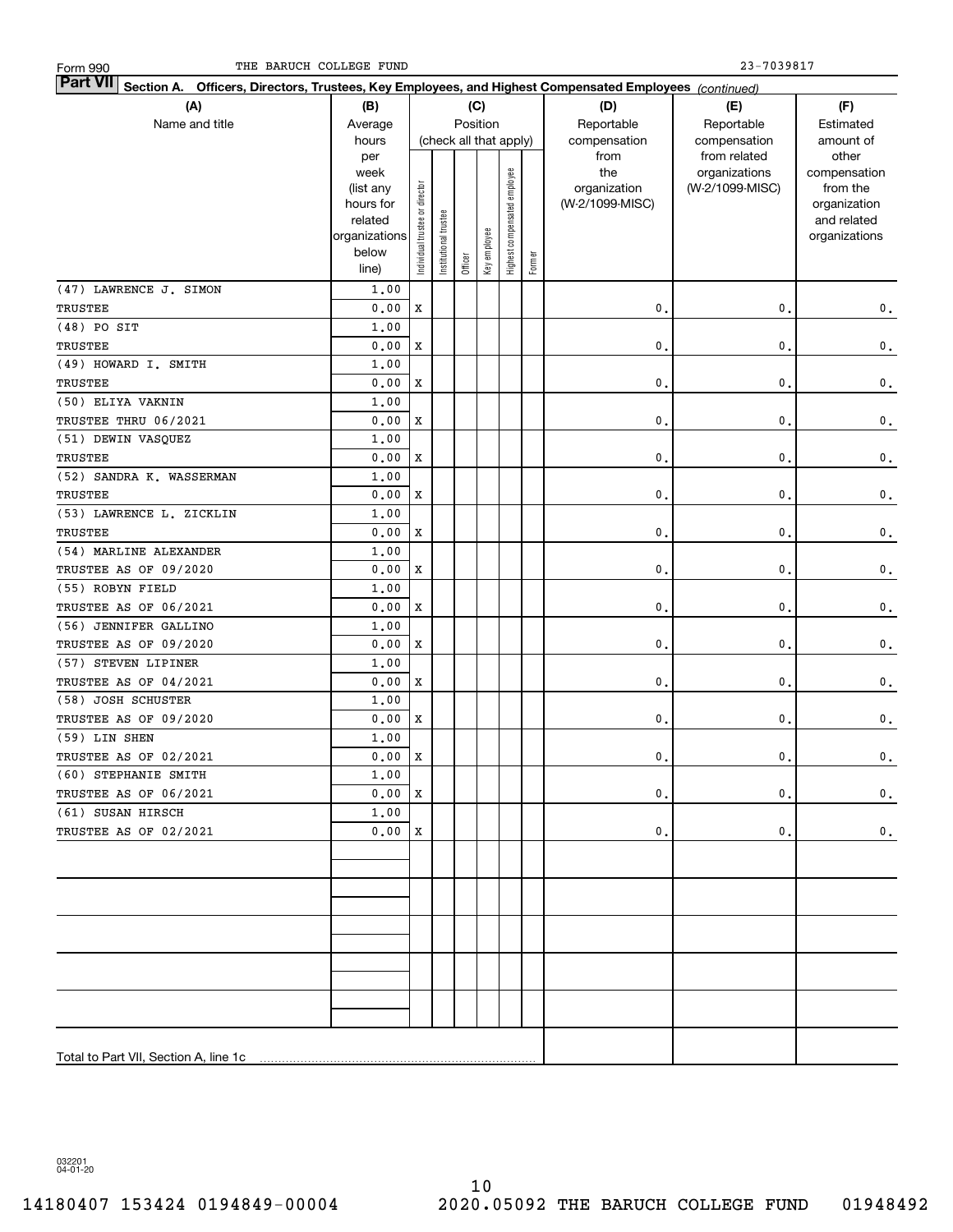|                                                           |                 |    | Form 990 (2020)                                                                 | THE BARUCH COLLEGE FUND              |                 |                       |                      |                                                     | 23-7039817                    | Page 9                                                          |
|-----------------------------------------------------------|-----------------|----|---------------------------------------------------------------------------------|--------------------------------------|-----------------|-----------------------|----------------------|-----------------------------------------------------|-------------------------------|-----------------------------------------------------------------|
| <b>Part VIII</b>                                          |                 |    | <b>Statement of Revenue</b>                                                     |                                      |                 |                       |                      |                                                     |                               |                                                                 |
|                                                           |                 |    | Check if Schedule O contains a response or note to any line in this Part VIII   |                                      |                 |                       |                      | $\overline{(\mathsf{B})}$ $\overline{(\mathsf{C})}$ |                               |                                                                 |
|                                                           |                 |    |                                                                                 |                                      |                 |                       | (A)<br>Total revenue | Related or exempt<br>function revenue               | Unrelated<br>business revenue | (D)<br>Revenue excluded<br>from tax under<br>sections 512 - 514 |
|                                                           |                 |    | 1 a Federated campaigns                                                         |                                      | 1a              |                       |                      |                                                     |                               |                                                                 |
|                                                           |                 | b  | Membership dues                                                                 | $\ldots \ldots \ldots \ldots \ldots$ | 1 <sub>b</sub>  |                       |                      |                                                     |                               |                                                                 |
|                                                           |                 | с  | Fundraising events                                                              |                                      | 1 <sub>c</sub>  | 1, 113, 589.          |                      |                                                     |                               |                                                                 |
|                                                           |                 |    | d Related organizations                                                         |                                      | 1 <sub>d</sub>  |                       |                      |                                                     |                               |                                                                 |
|                                                           |                 | е  | Government grants (contributions)                                               |                                      | 1e              |                       |                      |                                                     |                               |                                                                 |
|                                                           |                 |    | f All other contributions, gifts, grants, and                                   |                                      |                 |                       |                      |                                                     |                               |                                                                 |
| Contributions, Gifts, Grants<br>and Other Similar Amounts |                 |    | similar amounts not included above                                              |                                      | 1f              | 28,968,980.           |                      |                                                     |                               |                                                                 |
|                                                           |                 | g  | Noncash contributions included in lines 1a-1f                                   |                                      | $1g$ \$         | 572,285.              |                      |                                                     |                               |                                                                 |
|                                                           |                 |    |                                                                                 |                                      |                 |                       | 30,082,569.          |                                                     |                               |                                                                 |
|                                                           |                 |    |                                                                                 |                                      |                 | <b>Business Code</b>  |                      |                                                     |                               |                                                                 |
|                                                           |                 | 2a | <u> 1989 - Johann Stoff, amerikansk politiker (</u>                             |                                      |                 |                       |                      |                                                     |                               |                                                                 |
|                                                           |                 | b  | <u> 1989 - Andrea Stadt, fransk politik (d. 1989)</u>                           |                                      |                 |                       |                      |                                                     |                               |                                                                 |
|                                                           |                 | с  | <u> 2000 - Jan Barbara (h. 1888).</u>                                           |                                      |                 |                       |                      |                                                     |                               |                                                                 |
| Program Service<br>Revenue                                |                 | d  | <u> 1989 - Johann Stein, mars an de Frankrik (f. 1989)</u>                      |                                      |                 |                       |                      |                                                     |                               |                                                                 |
|                                                           |                 | е  |                                                                                 |                                      |                 |                       |                      |                                                     |                               |                                                                 |
|                                                           |                 |    | f All other program service revenue                                             |                                      |                 |                       |                      |                                                     |                               |                                                                 |
|                                                           |                 | g  |                                                                                 |                                      |                 |                       |                      |                                                     |                               |                                                                 |
|                                                           | 3               |    | Investment income (including dividends, interest, and                           |                                      |                 |                       |                      |                                                     |                               |                                                                 |
|                                                           |                 |    |                                                                                 |                                      |                 |                       | 1,550,833.           |                                                     |                               | $-767,604.$ 2, 318, 437.                                        |
|                                                           | 4               |    | Income from investment of tax-exempt bond proceeds                              |                                      |                 |                       |                      |                                                     |                               |                                                                 |
|                                                           | 5               |    |                                                                                 |                                      |                 |                       |                      |                                                     |                               |                                                                 |
|                                                           |                 |    |                                                                                 |                                      | (i) Real        | (ii) Personal         |                      |                                                     |                               |                                                                 |
|                                                           |                 |    | 6 a Gross rents<br>$\overline{\phantom{a}}$                                     | 6a                                   |                 |                       |                      |                                                     |                               |                                                                 |
|                                                           |                 | b  | Less: rental expenses                                                           | 6b                                   |                 |                       |                      |                                                     |                               |                                                                 |
|                                                           |                 | c  | Rental income or (loss)                                                         | 6c                                   |                 |                       |                      |                                                     |                               |                                                                 |
|                                                           |                 | d  | Net rental income or (loss)                                                     |                                      |                 |                       |                      |                                                     |                               |                                                                 |
|                                                           |                 |    | 7 a Gross amount from sales of                                                  |                                      | (i) Securities  | (ii) Other            |                      |                                                     |                               |                                                                 |
|                                                           |                 |    | assets other than inventory                                                     | $7a^{106}$ , 732, 489.               |                 |                       |                      |                                                     |                               |                                                                 |
|                                                           |                 |    | <b>b</b> Less: cost or other basis                                              |                                      |                 |                       |                      |                                                     |                               |                                                                 |
|                                                           |                 |    | and sales expenses                                                              | $7b$ 71, 071, 706.                   |                 |                       |                      |                                                     |                               |                                                                 |
| evenue                                                    |                 |    | c Gain or (loss)                                                                | $7c$ 35,660,783.                     |                 |                       |                      |                                                     |                               |                                                                 |
|                                                           |                 |    |                                                                                 |                                      |                 |                       | 35,660,783.          |                                                     |                               | 35,660,783.                                                     |
| Other <sub>R</sub>                                        |                 |    | 8 a Gross income from fundraising events (not                                   |                                      |                 |                       |                      |                                                     |                               |                                                                 |
|                                                           |                 |    | including $$1, 113, 589$ of                                                     |                                      |                 |                       |                      |                                                     |                               |                                                                 |
|                                                           |                 |    | contributions reported on line 1c). See                                         |                                      |                 |                       |                      |                                                     |                               |                                                                 |
|                                                           |                 |    |                                                                                 |                                      | 8a              | 0.                    |                      |                                                     |                               |                                                                 |
|                                                           |                 |    | <b>b</b> Less: direct expenses <i></i>                                          |                                      | 8b              | $\mathbf{0}$ .        |                      |                                                     |                               |                                                                 |
|                                                           |                 | с  | Net income or (loss) from fundraising events                                    |                                      |                 |                       | 0.                   |                                                     |                               |                                                                 |
|                                                           |                 |    | 9 a Gross income from gaming activities. See                                    |                                      |                 |                       |                      |                                                     |                               |                                                                 |
|                                                           |                 |    |                                                                                 |                                      | 9a              |                       |                      |                                                     |                               |                                                                 |
|                                                           |                 |    | <b>b</b> Less: direct expenses <b>manually</b>                                  |                                      | 9 <sub>b</sub>  |                       |                      |                                                     |                               |                                                                 |
|                                                           |                 |    | c Net income or (loss) from gaming activities                                   |                                      |                 |                       |                      |                                                     |                               |                                                                 |
|                                                           |                 |    | 10 a Gross sales of inventory, less returns                                     |                                      |                 |                       |                      |                                                     |                               |                                                                 |
|                                                           |                 |    |                                                                                 |                                      | 10a             |                       |                      |                                                     |                               |                                                                 |
|                                                           |                 |    | <b>b</b> Less: cost of goods sold                                               |                                      | 10 <sub>b</sub> |                       |                      |                                                     |                               |                                                                 |
|                                                           |                 |    | c Net income or (loss) from sales of inventory                                  |                                      |                 |                       |                      |                                                     |                               |                                                                 |
|                                                           |                 |    |                                                                                 |                                      |                 | <b>Business Code</b>  |                      |                                                     |                               |                                                                 |
| Miscellaneous<br>Revenue                                  | 11 a            |    | <u> 1989 - Johann Stein, mars an deus Amerikaansk kommunister (</u>             |                                      |                 |                       |                      |                                                     |                               |                                                                 |
|                                                           |                 | b  | the contract of the contract of the contract of the contract of the contract of |                                      |                 |                       |                      |                                                     |                               |                                                                 |
|                                                           |                 | c  | the control of the control of the control of the control of the control of      |                                      |                 |                       |                      |                                                     |                               |                                                                 |
|                                                           |                 |    |                                                                                 |                                      |                 |                       |                      |                                                     |                               |                                                                 |
|                                                           |                 |    |                                                                                 |                                      |                 | $\blacktriangleright$ |                      |                                                     |                               |                                                                 |
|                                                           | 12              |    |                                                                                 |                                      |                 | ▶                     | 67, 294, 185.        | 0.                                                  | $-767,604.$                   | 37,979,220.                                                     |
|                                                           | 032009 12-23-20 |    |                                                                                 |                                      |                 |                       |                      |                                                     |                               | Form 990 (2020)                                                 |
|                                                           |                 |    |                                                                                 |                                      |                 |                       |                      |                                                     |                               |                                                                 |

032009 12-23-20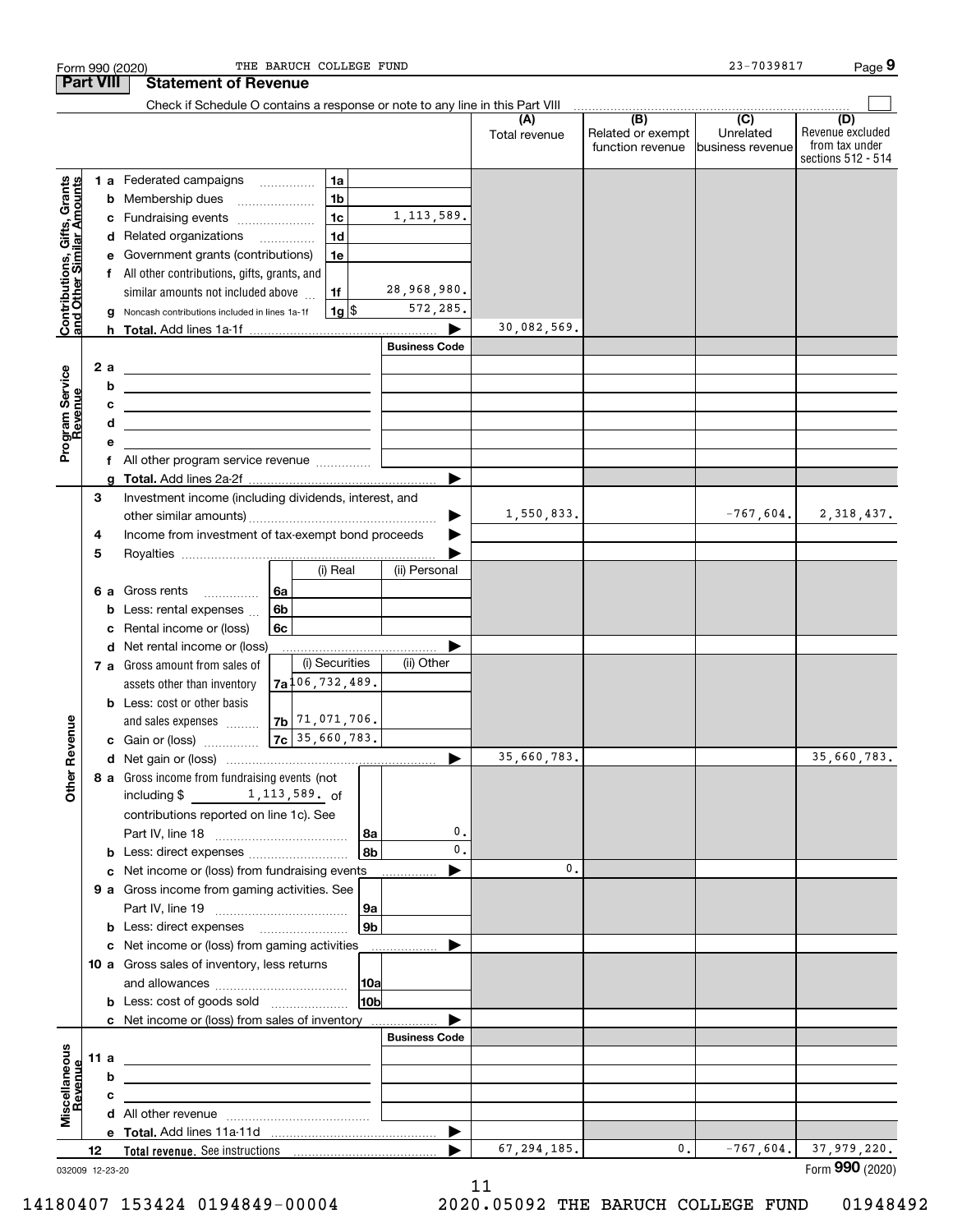Form 990 (2020) THE BARUCH COLLEGE FUND 23-7039817 Page

**10**

**Total functional expenses.**  Add lines 1 through 24e **Joint costs.** Complete this line only if the organization **(A)**<br>Total expenses **(B) (C) (D) 1234567891011abcdefg12131415161718192021222324abcde2526***Section 501(c)(3) and 501(c)(4) organizations must complete all columns. All other organizations must complete column (A).* Grants and other assistance to domestic organizations and domestic governments. See Part IV, line 21 Compensation not included above to disqualified persons (as defined under section 4958(f)(1)) and persons described in section 4958(c)(3)(B)  $\quad \ldots \ldots \ldots$ Pension plan accruals and contributions (include section 401(k) and 403(b) employer contributions) Professional fundraising services. See Part IV, line 17 Other. (If line 11g amount exceeds 10% of line 25, column (A) amount, list line 11g expenses on Sch O.) Other expenses. Itemize expenses not covered above (List miscellaneous expenses on line 24e. If line 24e amount exceeds 10% of line 25, column (A) amount, list line 24e expenses on Schedule O.) reported in column (B) joint costs from a combined Check if Schedule O contains a response or note to any line in this Part IX (C) (C) (C) (C) (C) (C) Program service expensesManagement and general expenses Fundraising expensesGrants and other assistance to domestic individuals. See Part IV, line 22 ..................... Grants and other assistance to foreign organizations, foreign governments, and foreign individuals. See Part IV, lines 15 and 16  $\ldots$ Benefits paid to or for members .................... Compensation of current officers, directors, trustees, and key employees  $\ldots$   $\ldots$   $\ldots$   $\ldots$   $\ldots$ Other salaries and wages ~~~~~~~~~~ Other employee benefits ~~~~~~~~~~ Payroll taxes ~~~~~~~~~~~~~~~~ Fees for services (nonemployees): Management ~~~~~~~~~~~~~~~~ Legal ~~~~~~~~~~~~~~~~~~~~ Accounting ~~~~~~~~~~~~~~~~~ Lobbying ~~~~~~~~~~~~~~~~~~ lnvestment management fees ....................... Advertising and promotion \_\_\_\_\_\_\_\_\_\_\_\_\_\_\_\_\_\_\_ Office expenses ~~~~~~~~~~~~~~~ Information technology ~~~~~~~~~~~ Royalties ~~~~~~~~~~~~~~~~~~ Occupancy ~~~~~~~~~~~~~~~~~ Travel ……………………………………………… Payments of travel or entertainment expenses for any federal, state, or local public officials ... Conferences, conventions, and meetings InterestPayments to affiliates [*[[[[[[[[[[[[[]]]]]* ~~~~~~~~~~~~~~~~~~Depreciation, depletion, and amortization  $\,\,\ldots\,\,$ Insurance~~~~~~~~~~~~~~~~~All other expenses *Do not include amounts reported on lines 6b, 7b, 8b, 9b, and 10b of Part VIII.*  $\mathcal{L}^{\text{max}}$ 4,946,238. 620,878. 155,873. 6,829,154. 501,670. 647,392. 50,863. 119,122. 234,200. 184,525. 2,693. 406,997. 99,058. 29,294. 17.23,338. 39,906. 122,275. 15,286,838. 273,345. 4,946,238. 620,878. 20,398. 135,475. 5,902,957. 158,297. 767,900. 87,228. 147,799. 266,643. 631,516. 15,876. 47,263. 3,600. 119,122. 234,200. 273,345. 64,493. 120,032. 2,693. 16,259. 390,738. 11,483. 87,575. 26,002. 3,292. 17.807. 22,531. 39,906. 122,275. 12,209,215. 1,040,251. 2,037,372. SPECIAL EVENTS

032010 12-23-20

Check here  $\blacktriangleright$ 

Check here  $\bullet$  if following SOP 98-2 (ASC 958-720)

educational campaign and fundraising solicitation.

Form (2020) **990**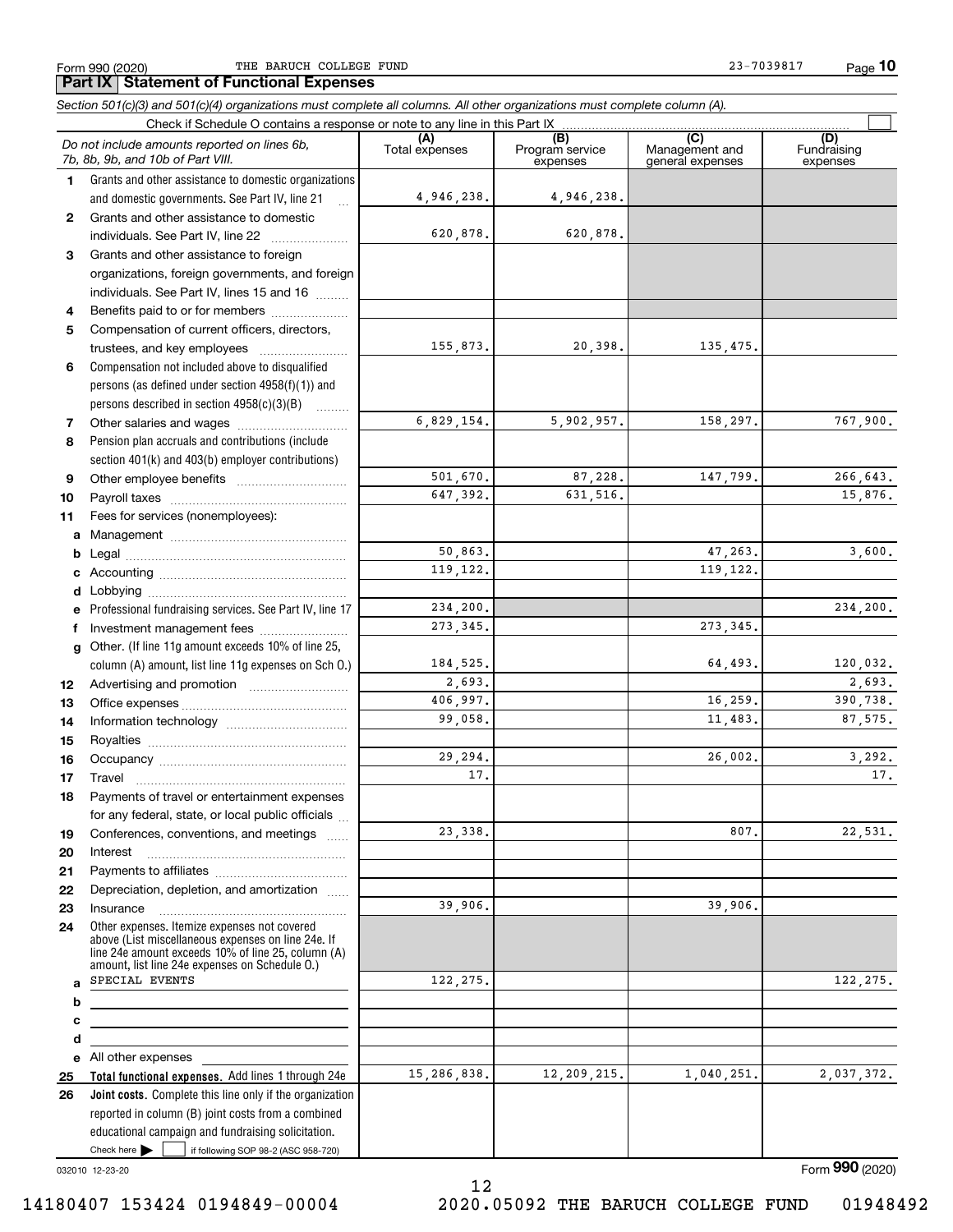**Part X Balance Sheet**

THE BARUCH COLLEGE FUND 23-7039817

|                             |    | Check if Schedule O contains a response or note to any line in this Part X                                    |                          |                 |                      |
|-----------------------------|----|---------------------------------------------------------------------------------------------------------------|--------------------------|-----------------|----------------------|
|                             |    |                                                                                                               | (A)<br>Beginning of year |                 | (B)<br>End of year   |
|                             | 1  |                                                                                                               | 2,605,575.               | $\mathbf{1}$    | 1,507,778.           |
|                             | 2  |                                                                                                               | 3,772,892.               | $\overline{2}$  | 11, 435, 523.        |
|                             | 3  |                                                                                                               | 17,851,960.              | 3               | 16, 101, 127.        |
|                             | 4  |                                                                                                               | 47,350.                  | 4               |                      |
|                             | 5  | Loans and other receivables from any current or former officer, director,                                     |                          |                 |                      |
|                             |    | trustee, key employee, creator or founder, substantial contributor, or 35%                                    |                          |                 |                      |
|                             |    | controlled entity or family member of any of these persons                                                    |                          | 5               |                      |
|                             | 6  | Loans and other receivables from other disqualified persons (as defined                                       |                          |                 |                      |
|                             |    | under section $4958(f)(1)$ , and persons described in section $4958(c)(3)(B)$                                 | $\ldots$                 | 6               |                      |
|                             | 7  |                                                                                                               |                          | $\overline{7}$  |                      |
| Assets                      | 8  |                                                                                                               |                          | 8               |                      |
|                             | 9  | Prepaid expenses and deferred charges                                                                         | 594,514.                 | 9               | 590,204.             |
|                             |    | <b>10a</b> Land, buildings, and equipment: cost or other                                                      |                          |                 |                      |
|                             |    | basis. Complete Part VI of Schedule D  10a                                                                    |                          |                 |                      |
|                             |    | <u>10b</u><br><b>b</b> Less: accumulated depreciation                                                         |                          | 10 <sub>c</sub> |                      |
|                             | 11 |                                                                                                               | 111, 745, 574.           | 11              | 156,380,351.         |
|                             | 12 |                                                                                                               | 80,292,890.              | 12              | 105,901,440.         |
|                             | 13 |                                                                                                               |                          | 13              |                      |
|                             | 14 |                                                                                                               |                          | 14              |                      |
|                             | 15 |                                                                                                               | 5,962,927.               | 15              | 3,774,189.           |
|                             | 16 |                                                                                                               | 222,873,682.             | 16              | 295,690,612.         |
|                             | 17 |                                                                                                               | 1,789,971.               | 17              | 995,927.             |
|                             | 18 |                                                                                                               |                          | 18              |                      |
|                             | 19 |                                                                                                               |                          | 19              |                      |
|                             | 20 |                                                                                                               |                          | 20              |                      |
|                             | 21 | Escrow or custodial account liability. Complete Part IV of Schedule D                                         |                          | 21              |                      |
|                             | 22 | Loans and other payables to any current or former officer, director,                                          |                          |                 |                      |
| Liabilities                 |    | trustee, key employee, creator or founder, substantial contributor, or 35%                                    |                          |                 |                      |
|                             |    | controlled entity or family member of any of these persons                                                    |                          | 22              |                      |
|                             | 23 | Secured mortgages and notes payable to unrelated third parties                                                |                          | 23              |                      |
|                             | 24 |                                                                                                               |                          | 24              |                      |
|                             | 25 | Other liabilities (including federal income tax, payables to related third                                    |                          |                 |                      |
|                             |    | parties, and other liabilities not included on lines 17-24). Complete Part X                                  |                          |                 |                      |
|                             |    | of Schedule D                                                                                                 | 1,639,704.               | 25              | 1,614,169.           |
|                             | 26 | Total liabilities. Add lines 17 through 25                                                                    | 3,429,675.               | 26              | 2,610,096.           |
|                             |    | Organizations that follow FASB ASC 958, check here $\blacktriangleright \begin{array}{c} \perp X \end{array}$ |                          |                 |                      |
|                             |    | and complete lines 27, 28, 32, and 33.                                                                        |                          |                 |                      |
|                             | 27 |                                                                                                               | 9,763,934.               | 27              | 13, 166, 342.        |
|                             | 28 |                                                                                                               | 209,680,073.             | 28              | 279, 914, 174.       |
|                             |    | Organizations that do not follow FASB ASC 958, check here ▶ □                                                 |                          |                 |                      |
|                             |    | and complete lines 29 through 33.                                                                             |                          |                 |                      |
|                             | 29 |                                                                                                               |                          | 29              |                      |
|                             | 30 | Paid-in or capital surplus, or land, building, or equipment fund                                              |                          | 30              |                      |
| Net Assets or Fund Balances | 31 | Retained earnings, endowment, accumulated income, or other funds                                              |                          | 31              |                      |
|                             | 32 |                                                                                                               | 219,444,007.             | 32              | 293,080,516.         |
|                             | 33 |                                                                                                               | 222,873,682.             | 33              | 295,690,612.<br>nnn. |

Form (2020) **990**

032011 12-23-20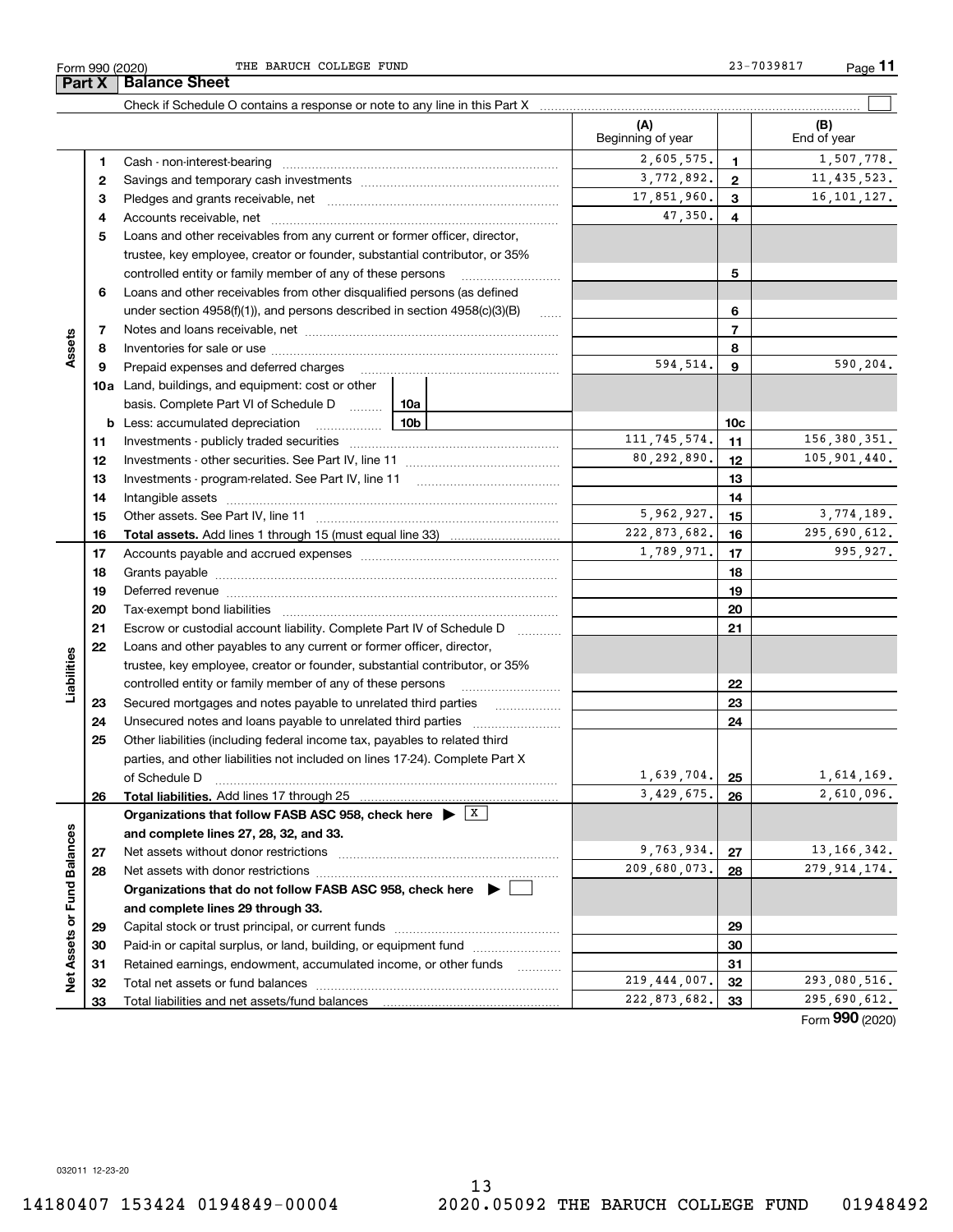|    | THE BARUCH COLLEGE FUND<br>Form 990 (2020)                                                                                                                                                                                    | 23-7039817     |                |               | Page $12$ |
|----|-------------------------------------------------------------------------------------------------------------------------------------------------------------------------------------------------------------------------------|----------------|----------------|---------------|-----------|
|    | Part XI<br><b>Reconciliation of Net Assets</b>                                                                                                                                                                                |                |                |               |           |
|    |                                                                                                                                                                                                                               |                |                |               | X         |
|    |                                                                                                                                                                                                                               |                |                |               |           |
| 1  | Total revenue (must equal Part VIII, column (A), line 12)                                                                                                                                                                     | 1              |                | 67, 294, 185. |           |
| 2  |                                                                                                                                                                                                                               | $\mathbf{2}$   |                | 15,286,838.   |           |
| 3  | Revenue less expenses. Subtract line 2 from line 1                                                                                                                                                                            | 3              |                | 52,007,347.   |           |
| 4  |                                                                                                                                                                                                                               | 4              |                | 219,444,007.  |           |
| 5  |                                                                                                                                                                                                                               | 5              |                | 20,972,922.   |           |
| 6  |                                                                                                                                                                                                                               | 6              |                |               |           |
| 7  | Investment expenses www.communication.communication.com/www.communication.com/www.communication.com                                                                                                                           | $\overline{7}$ |                |               |           |
| 8  | Prior period adjustments                                                                                                                                                                                                      | 8              |                |               |           |
| 9  | Other changes in net assets or fund balances (explain on Schedule O)                                                                                                                                                          | $\mathbf{9}$   |                | 656,240.      |           |
| 10 | Net assets or fund balances at end of year. Combine lines 3 through 9 (must equal Part X, line 32,                                                                                                                            |                |                |               |           |
|    | column (B))                                                                                                                                                                                                                   | 10             |                | 293,080,516.  |           |
|    | Part XII Financial Statements and Reporting                                                                                                                                                                                   |                |                |               |           |
|    | Check if Schedule O contains a response or note to any line in this Part XII [11] [12] Check if Schedule O contains a response or note to any line in this Part XII                                                           |                |                |               |           |
|    |                                                                                                                                                                                                                               |                |                | <b>Yes</b>    | No        |
| 1. | $X \vert$ Accrual<br>Cash<br>Other<br>Accounting method used to prepare the Form 990:                                                                                                                                         |                |                |               |           |
|    | If the organization changed its method of accounting from a prior year or checked "Other," explain in Schedule O.                                                                                                             |                |                |               |           |
|    | 2a Were the organization's financial statements compiled or reviewed by an independent accountant?                                                                                                                            |                | 2a             |               | x         |
|    | If "Yes," check a box below to indicate whether the financial statements for the year were compiled or reviewed on a                                                                                                          |                |                |               |           |
|    | separate basis, consolidated basis, or both:                                                                                                                                                                                  |                |                |               |           |
|    | Separate basis<br>Consolidated basis<br>Both consolidated and separate basis                                                                                                                                                  |                |                |               |           |
|    | <b>b</b> Were the organization's financial statements audited by an independent accountant?                                                                                                                                   |                | 2 <sub>b</sub> | х             |           |
|    | If "Yes," check a box below to indicate whether the financial statements for the year were audited on a separate basis,                                                                                                       |                |                |               |           |
|    | consolidated basis, or both:                                                                                                                                                                                                  |                |                |               |           |
|    | $X$ Both consolidated and separate basis<br>Consolidated basis<br>Separate basis                                                                                                                                              |                |                |               |           |
|    | c If "Yes" to line 2a or 2b, does the organization have a committee that assumes responsibility for oversight of the audit,                                                                                                   |                |                |               |           |
|    |                                                                                                                                                                                                                               |                | 2c             | х             |           |
|    | If the organization changed either its oversight process or selection process during the tax year, explain on Schedule O.                                                                                                     |                |                |               |           |
|    | 3a As a result of a federal award, was the organization required to undergo an audit or audits as set forth in the Single Audit                                                                                               |                |                |               |           |
|    |                                                                                                                                                                                                                               |                | 3a             |               | х         |
|    | b If "Yes," did the organization undergo the required audit or audits? If the organization did not undergo the required audit                                                                                                 |                |                |               |           |
|    | or audits, explain why on Schedule O and describe any steps taken to undergo such audits [11] contains the school of audits [11] or audits [11] or audits [11] or audits [11] or audits [11] or audits [11] or audits [11] or |                | 3b             | <u>nnn</u>    |           |

Form (2020) **990**

032012 12-23-20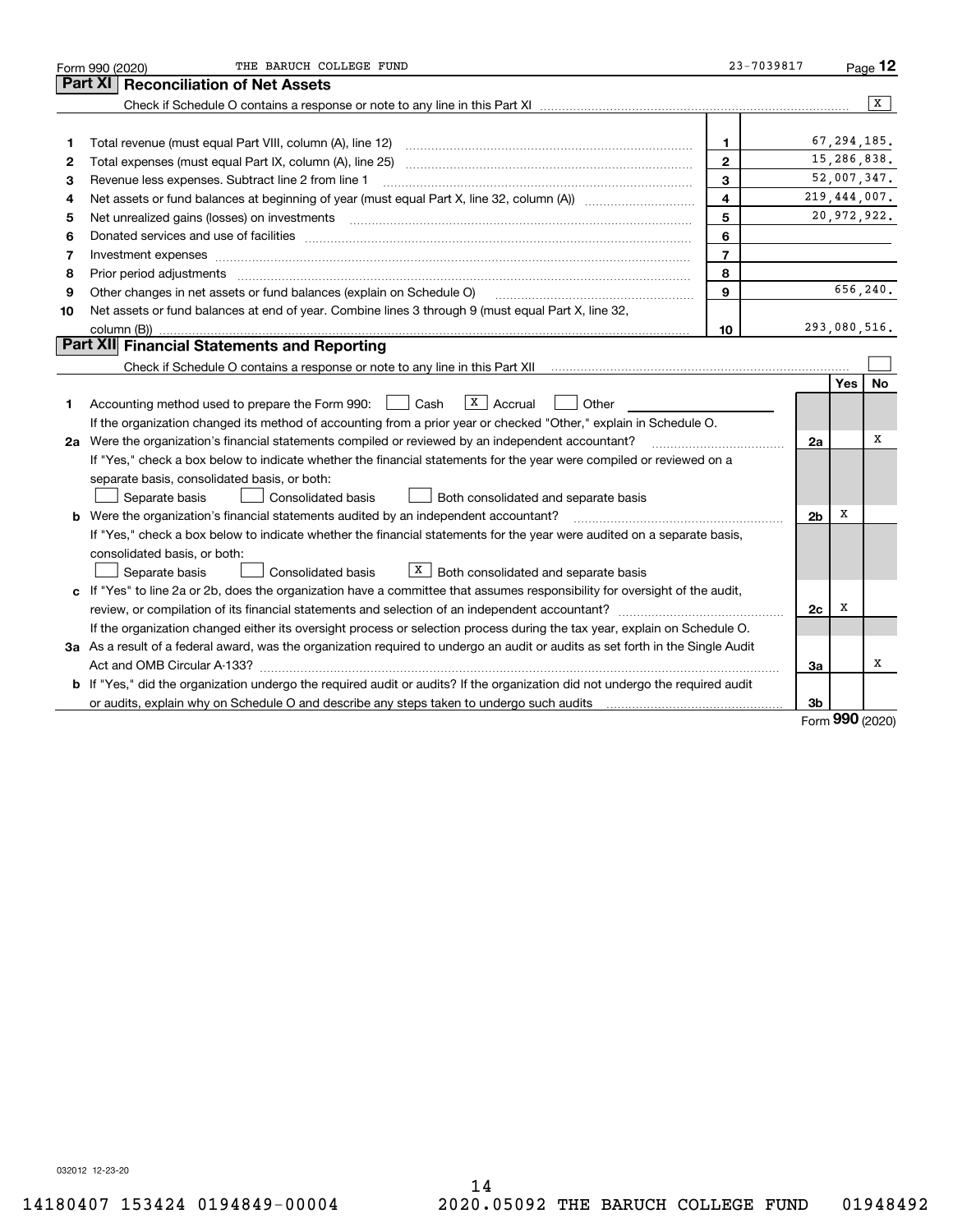### **SCHEDULE A**

Department of the Treasury Internal Revenue Service

**(Form 990 or 990-EZ)**

# **Public Charity Status and Public Support**

**Complete if the organization is a section 501(c)(3) organization or a section 4947(a)(1) nonexempt charitable trust. | Attach to Form 990 or Form 990-EZ.**   $\blacktriangleright$  Go to

| www.irs.gov/Form990 for instructions and the latest information. |  |  |
|------------------------------------------------------------------|--|--|
|------------------------------------------------------------------|--|--|

| OMB No. 1545-0047 |  |
|-------------------|--|
|                   |  |

**Open to Public**

|  | Inspection |  |
|--|------------|--|
|  |            |  |

| Name of the organization |  |
|--------------------------|--|
|--------------------------|--|

| Name of the organization<br><b>Employer identification number</b> |   |                                                                                                                                              |                         |                            |                                 |    |                            |  |                            |  |  |  |
|-------------------------------------------------------------------|---|----------------------------------------------------------------------------------------------------------------------------------------------|-------------------------|----------------------------|---------------------------------|----|----------------------------|--|----------------------------|--|--|--|
|                                                                   |   |                                                                                                                                              | THE BARUCH COLLEGE FUND |                            |                                 |    |                            |  | 23-7039817                 |  |  |  |
| <b>Part I</b>                                                     |   | Reason for Public Charity Status. (All organizations must complete this part.) See instructions.                                             |                         |                            |                                 |    |                            |  |                            |  |  |  |
|                                                                   |   | The organization is not a private foundation because it is: (For lines 1 through 12, check only one box.)                                    |                         |                            |                                 |    |                            |  |                            |  |  |  |
| 1.                                                                |   | A church, convention of churches, or association of churches described in section 170(b)(1)(A)(i).                                           |                         |                            |                                 |    |                            |  |                            |  |  |  |
| $\mathbf{2}$                                                      |   | A school described in section 170(b)(1)(A)(ii). (Attach Schedule E (Form 990 or 990-EZ).)                                                    |                         |                            |                                 |    |                            |  |                            |  |  |  |
| 3                                                                 |   | A hospital or a cooperative hospital service organization described in section $170(b)(1)(A)(iii)$ .                                         |                         |                            |                                 |    |                            |  |                            |  |  |  |
| 4                                                                 |   | A medical research organization operated in conjunction with a hospital described in section 170(b)(1)(A)(iii). Enter the hospital's name,   |                         |                            |                                 |    |                            |  |                            |  |  |  |
|                                                                   |   | city, and state:                                                                                                                             |                         |                            |                                 |    |                            |  |                            |  |  |  |
| 5.                                                                | X | An organization operated for the benefit of a college or university owned or operated by a governmental unit described in                    |                         |                            |                                 |    |                            |  |                            |  |  |  |
|                                                                   |   | section 170(b)(1)(A)(iv). (Complete Part II.)                                                                                                |                         |                            |                                 |    |                            |  |                            |  |  |  |
| 6                                                                 |   | A federal, state, or local government or governmental unit described in section 170(b)(1)(A)(v).                                             |                         |                            |                                 |    |                            |  |                            |  |  |  |
| 7                                                                 |   | An organization that normally receives a substantial part of its support from a governmental unit or from the general public described in    |                         |                            |                                 |    |                            |  |                            |  |  |  |
|                                                                   |   |                                                                                                                                              |                         |                            |                                 |    |                            |  |                            |  |  |  |
|                                                                   |   | section 170(b)(1)(A)(vi). (Complete Part II.)                                                                                                |                         |                            |                                 |    |                            |  |                            |  |  |  |
| 8                                                                 |   | A community trust described in section 170(b)(1)(A)(vi). (Complete Part II.)                                                                 |                         |                            |                                 |    |                            |  |                            |  |  |  |
| 9                                                                 |   | An agricultural research organization described in section 170(b)(1)(A)(ix) operated in conjunction with a land-grant college                |                         |                            |                                 |    |                            |  |                            |  |  |  |
|                                                                   |   | or university or a non-land-grant college of agriculture (see instructions). Enter the name, city, and state of the college or               |                         |                            |                                 |    |                            |  |                            |  |  |  |
|                                                                   |   | university:                                                                                                                                  |                         |                            |                                 |    |                            |  |                            |  |  |  |
| 10                                                                |   | An organization that normally receives (1) more than 33 1/3% of its support from contributions, membership fees, and gross receipts from     |                         |                            |                                 |    |                            |  |                            |  |  |  |
|                                                                   |   | activities related to its exempt functions, subject to certain exceptions; and (2) no more than 33 1/3% of its support from gross investment |                         |                            |                                 |    |                            |  |                            |  |  |  |
|                                                                   |   | income and unrelated business taxable income (less section 511 tax) from businesses acquired by the organization after June 30, 1975.        |                         |                            |                                 |    |                            |  |                            |  |  |  |
|                                                                   |   | See section 509(a)(2). (Complete Part III.)                                                                                                  |                         |                            |                                 |    |                            |  |                            |  |  |  |
| 11                                                                |   | An organization organized and operated exclusively to test for public safety. See section 509(a)(4).                                         |                         |                            |                                 |    |                            |  |                            |  |  |  |
| 12                                                                |   | An organization organized and operated exclusively for the benefit of, to perform the functions of, or to carry out the purposes of one or   |                         |                            |                                 |    |                            |  |                            |  |  |  |
|                                                                   |   | more publicly supported organizations described in section 509(a)(1) or section 509(a)(2). See section 509(a)(3). Check the box in           |                         |                            |                                 |    |                            |  |                            |  |  |  |
|                                                                   |   | lines 12a through 12d that describes the type of supporting organization and complete lines 12e, 12f, and 12g.                               |                         |                            |                                 |    |                            |  |                            |  |  |  |
| а                                                                 |   | Type I. A supporting organization operated, supervised, or controlled by its supported organization(s), typically by giving                  |                         |                            |                                 |    |                            |  |                            |  |  |  |
|                                                                   |   | the supported organization(s) the power to regularly appoint or elect a majority of the directors or trustees of the supporting              |                         |                            |                                 |    |                            |  |                            |  |  |  |
|                                                                   |   | organization. You must complete Part IV, Sections A and B.                                                                                   |                         |                            |                                 |    |                            |  |                            |  |  |  |
| b                                                                 |   | Type II. A supporting organization supervised or controlled in connection with its supported organization(s), by having                      |                         |                            |                                 |    |                            |  |                            |  |  |  |
|                                                                   |   | control or management of the supporting organization vested in the same persons that control or manage the supported                         |                         |                            |                                 |    |                            |  |                            |  |  |  |
|                                                                   |   | organization(s). You must complete Part IV, Sections A and C.                                                                                |                         |                            |                                 |    |                            |  |                            |  |  |  |
| с                                                                 |   | Type III functionally integrated. A supporting organization operated in connection with, and functionally integrated with,                   |                         |                            |                                 |    |                            |  |                            |  |  |  |
|                                                                   |   | its supported organization(s) (see instructions). You must complete Part IV, Sections A, D, and E.                                           |                         |                            |                                 |    |                            |  |                            |  |  |  |
| d                                                                 |   | Type III non-functionally integrated. A supporting organization operated in connection with its supported organization(s)                    |                         |                            |                                 |    |                            |  |                            |  |  |  |
|                                                                   |   | that is not functionally integrated. The organization generally must satisfy a distribution requirement and an attentiveness                 |                         |                            |                                 |    |                            |  |                            |  |  |  |
|                                                                   |   | requirement (see instructions). You must complete Part IV, Sections A and D, and Part V.                                                     |                         |                            |                                 |    |                            |  |                            |  |  |  |
|                                                                   |   |                                                                                                                                              |                         |                            |                                 |    |                            |  |                            |  |  |  |
|                                                                   |   | □ Check this box if the organization received a written determination from the IRS that it is a Type I, Type II, Type III                    |                         |                            |                                 |    |                            |  |                            |  |  |  |
|                                                                   |   | functionally integrated, or Type III non-functionally integrated supporting organization.                                                    |                         |                            |                                 |    |                            |  |                            |  |  |  |
|                                                                   |   | f Enter the number of supported organizations                                                                                                |                         |                            |                                 |    |                            |  |                            |  |  |  |
| a                                                                 |   | Provide the following information about the supported organization(s).<br>(i) Name of supported                                              | (ii) EIN                | (iii) Type of organization | (iv) Is the organization listed |    | (v) Amount of monetary     |  | (vi) Amount of other       |  |  |  |
|                                                                   |   | organization                                                                                                                                 |                         | (described on lines 1-10   | in your governing document?     |    | support (see instructions) |  | support (see instructions) |  |  |  |
|                                                                   |   |                                                                                                                                              |                         | above (see instructions))  | Yes                             | No |                            |  |                            |  |  |  |
|                                                                   |   |                                                                                                                                              |                         |                            |                                 |    |                            |  |                            |  |  |  |
|                                                                   |   |                                                                                                                                              |                         |                            |                                 |    |                            |  |                            |  |  |  |
|                                                                   |   |                                                                                                                                              |                         |                            |                                 |    |                            |  |                            |  |  |  |
|                                                                   |   |                                                                                                                                              |                         |                            |                                 |    |                            |  |                            |  |  |  |
|                                                                   |   |                                                                                                                                              |                         |                            |                                 |    |                            |  |                            |  |  |  |
|                                                                   |   |                                                                                                                                              |                         |                            |                                 |    |                            |  |                            |  |  |  |
|                                                                   |   |                                                                                                                                              |                         |                            |                                 |    |                            |  |                            |  |  |  |
|                                                                   |   |                                                                                                                                              |                         |                            |                                 |    |                            |  |                            |  |  |  |
|                                                                   |   |                                                                                                                                              |                         |                            |                                 |    |                            |  |                            |  |  |  |
|                                                                   |   |                                                                                                                                              |                         |                            |                                 |    |                            |  |                            |  |  |  |
| <b>Total</b>                                                      |   |                                                                                                                                              |                         |                            |                                 |    |                            |  |                            |  |  |  |

LHA For Paperwork Reduction Act Notice, see the Instructions for Form 990 or 990-EZ. <sub>032021</sub> o1-25-21 Schedule A (Form 990 or 990-EZ) 2020 15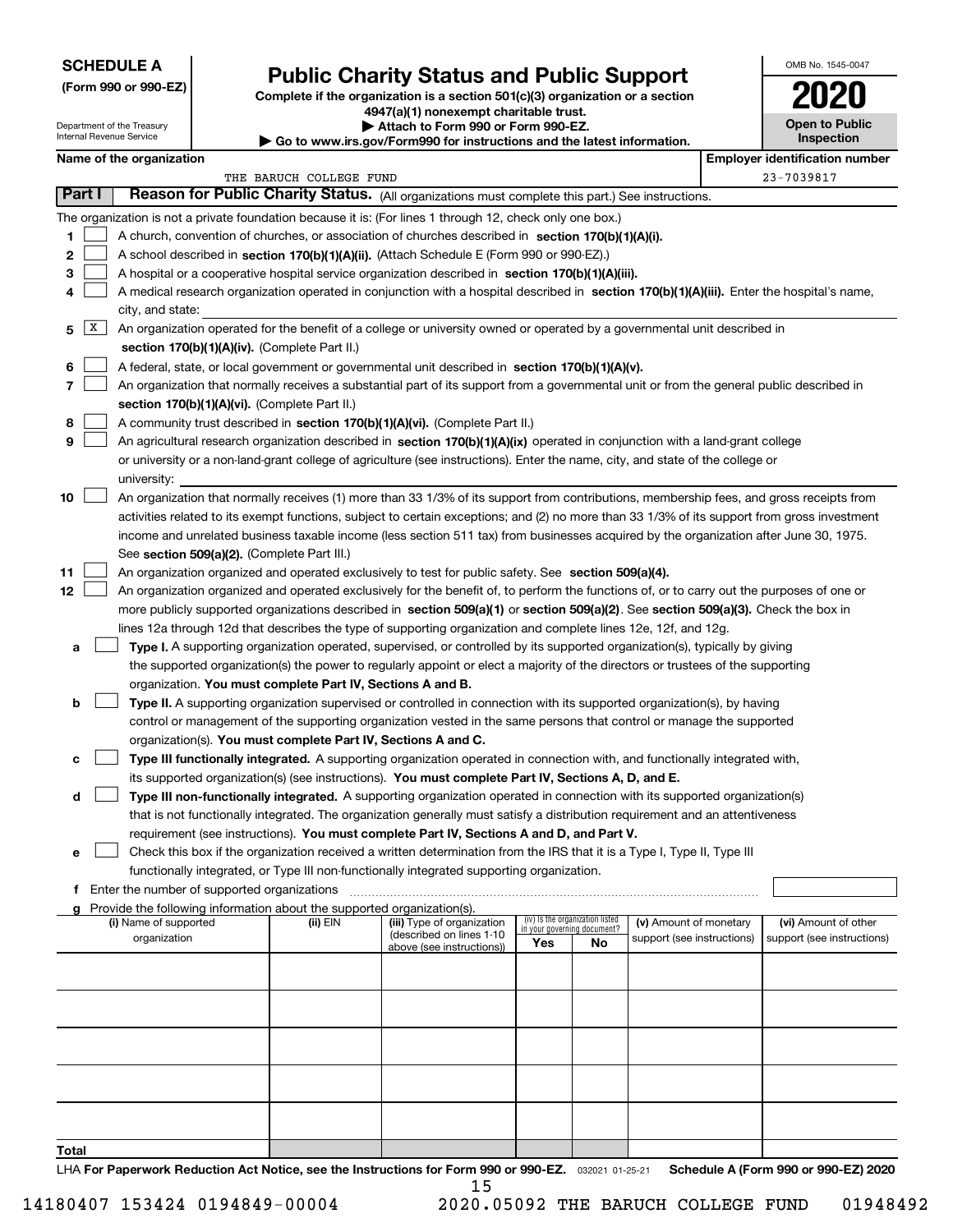### Schedule A (Form 990 or 990-EZ) 2020 Page THE BARUCH COLLEGE FUND 23-7039817

**2**

(Complete only if you checked the box on line 5, 7, or 8 of Part I or if the organization failed to qualify under Part III. If the organization **Part II** Support Schedule for Organizations Described in Sections 170(b)(1)(A)(iv) and 170(b)(1)(A)(vi)

fails to qualify under the tests listed below, please complete Part III.)

|   | <b>Section A. Public Support</b>                                                                                                               |               |             |             |              |                                      |                                      |
|---|------------------------------------------------------------------------------------------------------------------------------------------------|---------------|-------------|-------------|--------------|--------------------------------------|--------------------------------------|
|   | Calendar year (or fiscal year beginning in)                                                                                                    | (a) 2016      | (b) 2017    | $(c)$ 2018  | $(d)$ 2019   | (e) 2020                             | (f) Total                            |
|   | 1 Gifts, grants, contributions, and                                                                                                            |               |             |             |              |                                      |                                      |
|   | membership fees received. (Do not                                                                                                              |               |             |             |              |                                      |                                      |
|   | include any "unusual grants.")                                                                                                                 | 20, 452, 365. | 16,820,442. | 15,622,399. | 11,786,423.  | 30,082,569.                          | 94,764,198.                          |
|   | 2 Tax revenues levied for the organ-                                                                                                           |               |             |             |              |                                      |                                      |
|   | ization's benefit and either paid to                                                                                                           |               |             |             |              |                                      |                                      |
|   | or expended on its behalf                                                                                                                      |               |             |             |              |                                      |                                      |
|   | 3 The value of services or facilities                                                                                                          |               |             |             |              |                                      |                                      |
|   | furnished by a governmental unit to                                                                                                            |               |             |             |              |                                      |                                      |
|   | the organization without charge                                                                                                                |               |             |             |              |                                      |                                      |
|   | 4 Total. Add lines 1 through 3                                                                                                                 | 20,452,365.   | 16,820,442. | 15,622,399. | 11,786,423.  | 30,082,569.                          | 94,764,198.                          |
| 5 | The portion of total contributions                                                                                                             |               |             |             |              |                                      |                                      |
|   | by each person (other than a                                                                                                                   |               |             |             |              |                                      |                                      |
|   | governmental unit or publicly                                                                                                                  |               |             |             |              |                                      |                                      |
|   | supported organization) included                                                                                                               |               |             |             |              |                                      |                                      |
|   | on line 1 that exceeds 2% of the                                                                                                               |               |             |             |              |                                      |                                      |
|   | amount shown on line 11,                                                                                                                       |               |             |             |              |                                      |                                      |
|   | column (f)                                                                                                                                     |               |             |             |              |                                      | 23,527,800.                          |
|   | 6 Public support. Subtract line 5 from line 4.                                                                                                 |               |             |             |              |                                      | 71,236,398.                          |
|   | <b>Section B. Total Support</b>                                                                                                                |               |             |             |              |                                      |                                      |
|   | Calendar year (or fiscal year beginning in)                                                                                                    | (a) 2016      | (b) 2017    | $(c)$ 2018  | $(d)$ 2019   | (e) 2020                             | (f) Total                            |
|   | 7 Amounts from line 4                                                                                                                          | 20,452,365.   | 16,820,442. | 15,622,399. | 11,786,423.  | 30,082,569.                          | 94,764,198.                          |
|   | 8 Gross income from interest,                                                                                                                  |               |             |             |              |                                      |                                      |
|   | dividends, payments received on                                                                                                                |               |             |             |              |                                      |                                      |
|   | securities loans, rents, royalties,                                                                                                            |               |             |             |              |                                      |                                      |
|   | and income from similar sources                                                                                                                | 1, 102, 644.  | 1,521,111.  | 1,861,349.  | 2, 266, 287. | 1,550,833.                           | 8,302,224.                           |
|   | 9 Net income from unrelated business                                                                                                           |               |             |             |              |                                      |                                      |
|   |                                                                                                                                                |               |             |             |              |                                      |                                      |
|   | activities, whether or not the                                                                                                                 |               |             |             |              |                                      |                                      |
|   | business is regularly carried on                                                                                                               |               |             |             |              |                                      |                                      |
|   | 10 Other income. Do not include gain                                                                                                           |               |             |             |              |                                      |                                      |
|   | or loss from the sale of capital                                                                                                               |               |             |             |              |                                      |                                      |
|   | assets (Explain in Part VI.)                                                                                                                   | 94,325.       | 93,100.     | 106,085.    |              |                                      | 293,510.                             |
|   | 11 Total support. Add lines 7 through 10                                                                                                       |               |             |             |              |                                      | 103, 359, 932.                       |
|   | <b>12</b> Gross receipts from related activities, etc. (see instructions)                                                                      |               |             |             |              | 12                                   |                                      |
|   | 13 First 5 years. If the Form 990 is for the organization's first, second, third, fourth, or fifth tax year as a section 501(c)(3)             |               |             |             |              |                                      |                                      |
|   | organization, check this box and stop here                                                                                                     |               |             |             |              |                                      |                                      |
|   | <b>Section C. Computation of Public Support Percentage</b>                                                                                     |               |             |             |              |                                      |                                      |
|   | 14 Public support percentage for 2020 (line 6, column (f), divided by line 11, column (f) <i>marroummaname</i>                                 |               |             |             |              | 14                                   | 68.92<br>%                           |
|   |                                                                                                                                                |               |             |             |              | 15                                   | 80.53<br>%                           |
|   | 16a 33 1/3% support test - 2020. If the organization did not check the box on line 13, and line 14 is 33 1/3% or more, check this box and      |               |             |             |              |                                      |                                      |
|   | stop here. The organization qualifies as a publicly supported organization                                                                     |               |             |             |              |                                      | $\blacktriangleright$ $\overline{X}$ |
|   | b 33 1/3% support test - 2019. If the organization did not check a box on line 13 or 16a, and line 15 is 33 1/3% or more, check this box       |               |             |             |              |                                      |                                      |
|   | and stop here. The organization qualifies as a publicly supported organization                                                                 |               |             |             |              |                                      |                                      |
|   | 17a 10% -facts-and-circumstances test - 2020. If the organization did not check a box on line 13, 16a, or 16b, and line 14 is 10% or more,     |               |             |             |              |                                      |                                      |
|   | and if the organization meets the facts-and-circumstances test, check this box and stop here. Explain in Part VI how the organization          |               |             |             |              |                                      |                                      |
|   | meets the facts-and-circumstances test. The organization qualifies as a publicly supported organization                                        |               |             |             |              |                                      |                                      |
|   | <b>b 10% -facts-and-circumstances test - 2019.</b> If the organization did not check a box on line 13, 16a, 16b, or 17a, and line 15 is 10% or |               |             |             |              |                                      |                                      |
|   | more, and if the organization meets the facts-and-circumstances test, check this box and stop here. Explain in Part VI how the                 |               |             |             |              |                                      |                                      |
|   | organization meets the facts-and-circumstances test. The organization qualifies as a publicly supported organization                           |               |             |             |              |                                      |                                      |
|   | 18 Private foundation. If the organization did not check a box on line 13, 16a, 16b, 17a, or 17b, check this box and see instructions          |               |             |             |              |                                      |                                      |
|   |                                                                                                                                                |               |             |             |              | Schedule A (Form 990 or 990-F7) 2020 |                                      |

**Schedule A (Form 990 or 990-EZ) 2020**

032022 01-25-21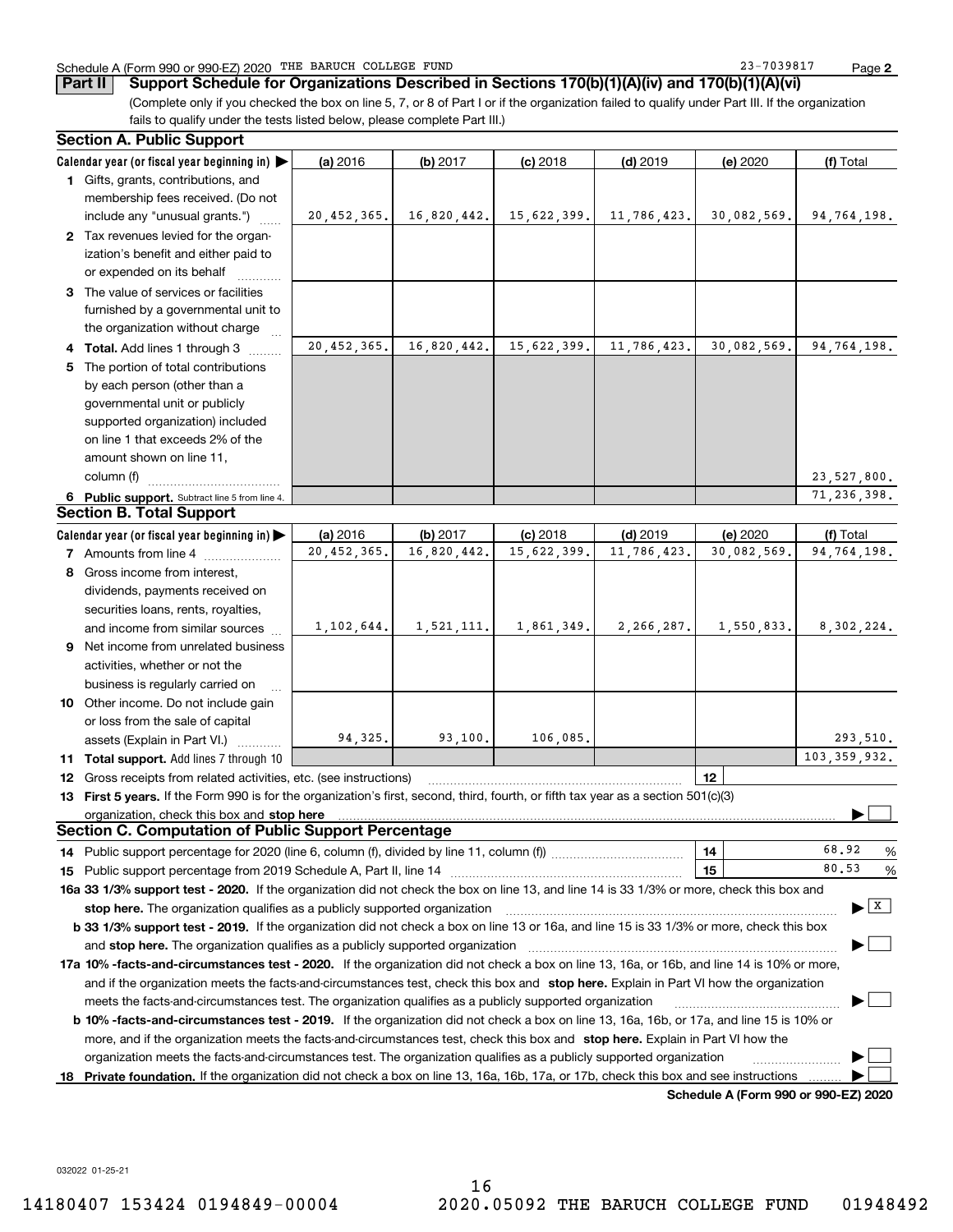### **Part III Support Schedule for Organizations Described in Section 509(a)(2)**

**3**

(Complete only if you checked the box on line 10 of Part I or if the organization failed to qualify under Part II. If the organization fails to qualify under the tests listed below, please complete Part II.)

|     | <b>Section A. Public Support</b>                                                                                                                                                                                              |          |          |            |            |          |                                      |
|-----|-------------------------------------------------------------------------------------------------------------------------------------------------------------------------------------------------------------------------------|----------|----------|------------|------------|----------|--------------------------------------|
|     | Calendar year (or fiscal year beginning in) $\blacktriangleright$                                                                                                                                                             | (a) 2016 | (b) 2017 | $(c)$ 2018 | $(d)$ 2019 | (e) 2020 | (f) Total                            |
|     | 1 Gifts, grants, contributions, and                                                                                                                                                                                           |          |          |            |            |          |                                      |
|     | membership fees received. (Do not                                                                                                                                                                                             |          |          |            |            |          |                                      |
|     | include any "unusual grants.")                                                                                                                                                                                                |          |          |            |            |          |                                      |
|     | <b>2</b> Gross receipts from admissions,<br>merchandise sold or services per-<br>formed, or facilities furnished in<br>any activity that is related to the<br>organization's tax-exempt purpose                               |          |          |            |            |          |                                      |
|     | 3 Gross receipts from activities that<br>are not an unrelated trade or bus-<br>iness under section 513                                                                                                                        |          |          |            |            |          |                                      |
|     | 4 Tax revenues levied for the organ-<br>ization's benefit and either paid to<br>or expended on its behalf                                                                                                                     |          |          |            |            |          |                                      |
|     | .<br>5 The value of services or facilities<br>furnished by a governmental unit to<br>the organization without charge                                                                                                          |          |          |            |            |          |                                      |
|     | <b>6 Total.</b> Add lines 1 through 5 $\dots$                                                                                                                                                                                 |          |          |            |            |          |                                      |
|     | 7a Amounts included on lines 1, 2, and<br>3 received from disqualified persons                                                                                                                                                |          |          |            |            |          |                                      |
|     | <b>b</b> Amounts included on lines 2 and 3 received<br>from other than disqualified persons that<br>exceed the greater of \$5,000 or 1% of the<br>amount on line 13 for the year                                              |          |          |            |            |          |                                      |
|     | c Add lines 7a and 7b                                                                                                                                                                                                         |          |          |            |            |          |                                      |
|     | 8 Public support. (Subtract line 7c from line 6.)<br><b>Section B. Total Support</b>                                                                                                                                          |          |          |            |            |          |                                      |
|     | Calendar year (or fiscal year beginning in)                                                                                                                                                                                   | (a) 2016 | (b) 2017 | $(c)$ 2018 | $(d)$ 2019 | (e) 2020 | (f) Total                            |
|     | 9 Amounts from line 6                                                                                                                                                                                                         |          |          |            |            |          |                                      |
|     | 10a Gross income from interest,<br>dividends, payments received on<br>securities loans, rents, royalties,<br>and income from similar sources                                                                                  |          |          |            |            |          |                                      |
|     | <b>b</b> Unrelated business taxable income<br>(less section 511 taxes) from businesses<br>acquired after June 30, 1975 [10001]                                                                                                |          |          |            |            |          |                                      |
|     | c Add lines 10a and 10b                                                                                                                                                                                                       |          |          |            |            |          |                                      |
|     | 11 Net income from unrelated business<br>activities not included in line 10b,<br>whether or not the business is<br>regularly carried on                                                                                       |          |          |            |            |          |                                      |
|     | 12 Other income. Do not include gain<br>or loss from the sale of capital<br>assets (Explain in Part VI.)                                                                                                                      |          |          |            |            |          |                                      |
|     | 13 Total support. (Add lines 9, 10c, 11, and 12.)                                                                                                                                                                             |          |          |            |            |          |                                      |
|     | 14 First 5 years. If the Form 990 is for the organization's first, second, third, fourth, or fifth tax year as a section 501(c)(3) organization,                                                                              |          |          |            |            |          |                                      |
|     | check this box and stop here manufactured content to the state of the state of the state of the state of the state of the state of the state of the state of the state of the state of the state of the state of the state of |          |          |            |            |          |                                      |
|     | <b>Section C. Computation of Public Support Percentage</b>                                                                                                                                                                    |          |          |            |            |          |                                      |
|     | 15 Public support percentage for 2020 (line 8, column (f), divided by line 13, column (f))                                                                                                                                    |          |          |            |            | 15       | %                                    |
| 16. | Public support percentage from 2019 Schedule A, Part III, line 15                                                                                                                                                             |          |          |            |            | 16       | %                                    |
|     | Section D. Computation of Investment Income Percentage                                                                                                                                                                        |          |          |            |            |          |                                      |
|     | 17 Investment income percentage for 2020 (line 10c, column (f), divided by line 13, column (f))                                                                                                                               |          |          |            |            | 17       | %                                    |
|     | 18 Investment income percentage from 2019 Schedule A, Part III, line 17                                                                                                                                                       |          |          |            |            | 18       | %                                    |
|     | 19a 33 1/3% support tests - 2020. If the organization did not check the box on line 14, and line 15 is more than 33 1/3%, and line 17 is not                                                                                  |          |          |            |            |          |                                      |
|     | more than 33 1/3%, check this box and stop here. The organization qualifies as a publicly supported organization                                                                                                              |          |          |            |            |          | $\sim$                               |
|     | b 33 1/3% support tests - 2019. If the organization did not check a box on line 14 or line 19a, and line 16 is more than 33 1/3%, and                                                                                         |          |          |            |            |          |                                      |
|     | line 18 is not more than 33 1/3%, check this box and stop here. The organization qualifies as a publicly supported organization                                                                                               |          |          |            |            |          |                                      |
| 20  | Private foundation. If the organization did not check a box on line 14, 19a, or 19b, check this box and see instructions                                                                                                      |          |          |            |            |          | Schedule A (Form 990 or 990-EZ) 2020 |
|     | 032023 01-25-21                                                                                                                                                                                                               |          | 17       |            |            |          |                                      |

14180407 153424 0194849-00004 2020.05092 THE BARUCH COLLEGE FUND 01948492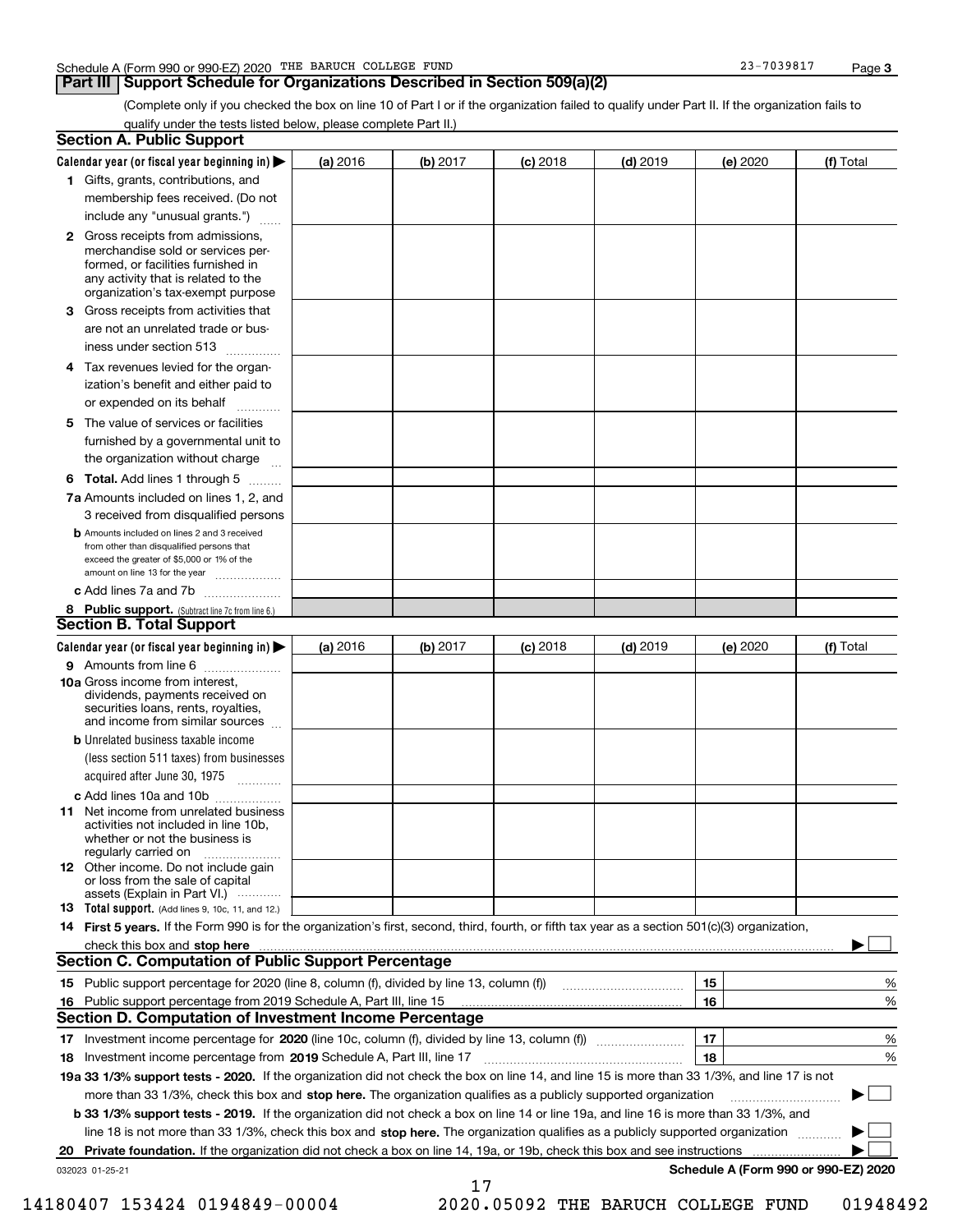**1**

**2**

**3a**

**3b**

**3c**

**4a**

**4b**

**4c**

**5a**

**5b5c**

**6**

**7**

**8**

**9a**

**9b**

**9c**

**10a**

**10b**

**YesNo**

### **Part IV Supporting Organizations**

(Complete only if you checked a box in line 12 on Part I. If you checked box 12a, Part I, complete Sections A and B. If you checked box 12b, Part I, complete Sections A and C. If you checked box 12c, Part I, complete Sections A, D, and E. If you checked box 12d, Part I, complete Sections A and D, and complete Part V.)

### **Section A. All Supporting Organizations**

- **1** Are all of the organization's supported organizations listed by name in the organization's governing documents? If "No," describe in **Part VI** how the supported organizations are designated. If designated by *class or purpose, describe the designation. If historic and continuing relationship, explain.*
- **2** Did the organization have any supported organization that does not have an IRS determination of status under section 509(a)(1) or (2)? If "Yes," explain in Part VI how the organization determined that the supported *organization was described in section 509(a)(1) or (2).*
- **3a** Did the organization have a supported organization described in section 501(c)(4), (5), or (6)? If "Yes," answer *lines 3b and 3c below.*
- **b** Did the organization confirm that each supported organization qualified under section 501(c)(4), (5), or (6) and satisfied the public support tests under section 509(a)(2)? If "Yes," describe in **Part VI** when and how the *organization made the determination.*
- **c**Did the organization ensure that all support to such organizations was used exclusively for section 170(c)(2)(B) purposes? If "Yes," explain in **Part VI** what controls the organization put in place to ensure such use.
- **4a***If* Was any supported organization not organized in the United States ("foreign supported organization")? *"Yes," and if you checked box 12a or 12b in Part I, answer lines 4b and 4c below.*
- **b** Did the organization have ultimate control and discretion in deciding whether to make grants to the foreign supported organization? If "Yes," describe in **Part VI** how the organization had such control and discretion *despite being controlled or supervised by or in connection with its supported organizations.*
- **c** Did the organization support any foreign supported organization that does not have an IRS determination under sections 501(c)(3) and 509(a)(1) or (2)? If "Yes," explain in **Part VI** what controls the organization used *to ensure that all support to the foreign supported organization was used exclusively for section 170(c)(2)(B) purposes.*
- **5a** Did the organization add, substitute, or remove any supported organizations during the tax year? If "Yes," answer lines 5b and 5c below (if applicable). Also, provide detail in **Part VI,** including (i) the names and EIN *numbers of the supported organizations added, substituted, or removed; (ii) the reasons for each such action; (iii) the authority under the organization's organizing document authorizing such action; and (iv) how the action was accomplished (such as by amendment to the organizing document).*
- **b** Type I or Type II only. Was any added or substituted supported organization part of a class already designated in the organization's organizing document?
- **cSubstitutions only.**  Was the substitution the result of an event beyond the organization's control?
- **6** Did the organization provide support (whether in the form of grants or the provision of services or facilities) to **Part VI.** *If "Yes," provide detail in* support or benefit one or more of the filing organization's supported organizations? anyone other than (i) its supported organizations, (ii) individuals that are part of the charitable class benefited by one or more of its supported organizations, or (iii) other supporting organizations that also
- **7**Did the organization provide a grant, loan, compensation, or other similar payment to a substantial contributor *If "Yes," complete Part I of Schedule L (Form 990 or 990-EZ).* regard to a substantial contributor? (as defined in section 4958(c)(3)(C)), a family member of a substantial contributor, or a 35% controlled entity with
- **8** Did the organization make a loan to a disqualified person (as defined in section 4958) not described in line 7? *If "Yes," complete Part I of Schedule L (Form 990 or 990-EZ).*
- **9a** Was the organization controlled directly or indirectly at any time during the tax year by one or more in section 509(a)(1) or (2))? If "Yes," *provide detail in* <code>Part VI.</code> disqualified persons, as defined in section 4946 (other than foundation managers and organizations described
- **b** Did one or more disqualified persons (as defined in line 9a) hold a controlling interest in any entity in which the supporting organization had an interest? If "Yes," provide detail in P**art VI**.
- **c**Did a disqualified person (as defined in line 9a) have an ownership interest in, or derive any personal benefit from, assets in which the supporting organization also had an interest? If "Yes," provide detail in P**art VI.**
- **10a** Was the organization subject to the excess business holdings rules of section 4943 because of section supporting organizations)? If "Yes," answer line 10b below. 4943(f) (regarding certain Type II supporting organizations, and all Type III non-functionally integrated
- **b** Did the organization have any excess business holdings in the tax year? (Use Schedule C, Form 4720, to *determine whether the organization had excess business holdings.)*

18

032024 01-25-21

**Schedule A (Form 990 or 990-EZ) 2020**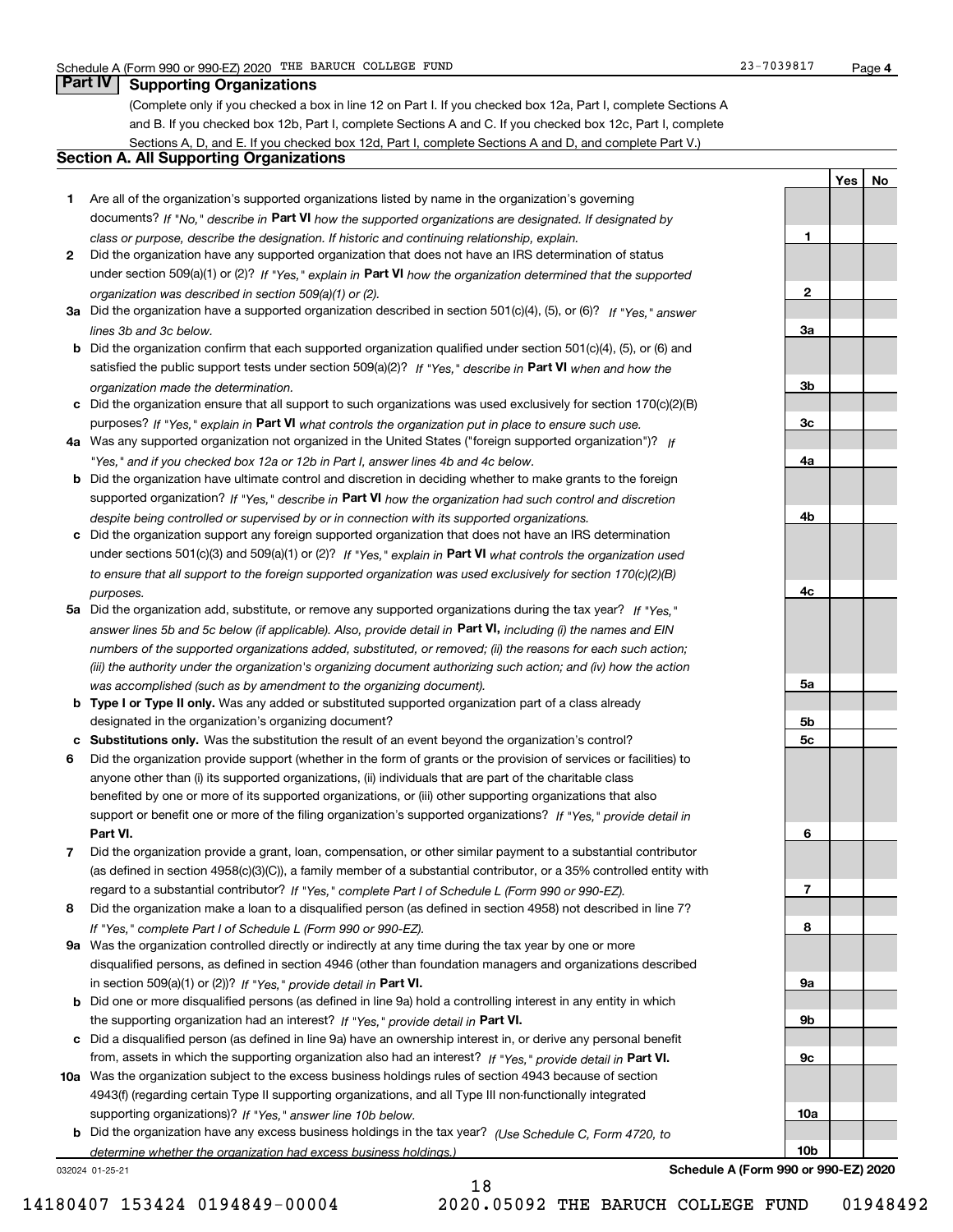**Part IV Supporting Organizations** *(continued)*

**2**

**Yes**

**No**

|    |                                                                                                                      |                 | Yes | No. |
|----|----------------------------------------------------------------------------------------------------------------------|-----------------|-----|-----|
| 11 | Has the organization accepted a gift or contribution from any of the following persons?                              |                 |     |     |
|    | a A person who directly or indirectly controls, either alone or together with persons described in lines 11b and     |                 |     |     |
|    | 11c below, the governing body of a supported organization?                                                           | 11a             |     |     |
|    | <b>b</b> A family member of a person described in line 11a above?                                                    | 11 <sub>b</sub> |     |     |
|    | c A 35% controlled entity of a person described in line 11a or 11b above? If "Yes" to line 11a, 11b, or 11c, provide |                 |     |     |
|    | detail in Part VI.                                                                                                   | 11c             |     |     |
|    | <b>Section B. Type I Supporting Organizations</b>                                                                    |                 |     |     |
|    |                                                                                                                      |                 | Yes | Νo  |
|    |                                                                                                                      |                 |     |     |

|   | Did the governing body, members of the governing body, officers acting in their official capacity, or membership of one or<br>more supported organizations have the power to regularly appoint or elect at least a majority of the organization's officers,<br>directors, or trustees at all times during the tax year? If "No," describe in Part VI how the supported organization(s)<br>effectively operated, supervised, or controlled the organization's activities. If the organization had more than one supported<br>organization, describe how the powers to appoint and/or remove officers, directors, or trustees were allocated among the |  |
|---|------------------------------------------------------------------------------------------------------------------------------------------------------------------------------------------------------------------------------------------------------------------------------------------------------------------------------------------------------------------------------------------------------------------------------------------------------------------------------------------------------------------------------------------------------------------------------------------------------------------------------------------------------|--|
|   | supported organizations and what conditions or restrictions, if any, applied to such powers during the tax year.                                                                                                                                                                                                                                                                                                                                                                                                                                                                                                                                     |  |
| 2 | Did the organization operate for the benefit of any supported organization other than the supported<br>$\mathbf{r}$ , and $\mathbf{r}$ , and $\mathbf{r}$ , and $\mathbf{r}$ , and $\mathbf{r}$ , and $\mathbf{r}$ , and $\mathbf{r}$ , and $\mathbf{r}$ , and $\mathbf{r}$                                                                                                                                                                                                                                                                                                                                                                          |  |

*If "Yes," explain in* organization(s) that operated, supervised, or controlled the supporting organization?

**Part VI**  *how providing such benefit carried out the purposes of the supported organization(s) that operated,*

| supervised, or controlled the supporting organization. |  |
|--------------------------------------------------------|--|
| <b>Section C. Type II Supporting Organizations</b>     |  |

**Yes No 1**or trustees of each of the organization's supported organization(s)? If "No," describe in **Part VI** how control **1***or management of the supporting organization was vested in the same persons that controlled or managed the supported organization(s).* Were a majority of the organization's directors or trustees during the tax year also a majority of the directors

| <b>Section D. All Type III Supporting Organizations</b> |  |
|---------------------------------------------------------|--|
|                                                         |  |

|                |                                                                                                                        |   | Yes INO |  |
|----------------|------------------------------------------------------------------------------------------------------------------------|---|---------|--|
|                | Did the organization provide to each of its supported organizations, by the last day of the fifth month of the         |   |         |  |
|                | organization's tax year, (i) a written notice describing the type and amount of support provided during the prior tax  |   |         |  |
|                | year, (ii) a copy of the Form 990 that was most recently filed as of the date of notification, and (iii) copies of the |   |         |  |
|                | organization's governing documents in effect on the date of notification, to the extent not previously provided?       |   |         |  |
| $\overline{2}$ | Were any of the organization's officers, directors, or trustees either (i) appointed or elected by the supported       |   |         |  |
|                | organization(s) or (ii) serving on the governing body of a supported organization? If "No," explain in Part VI how     |   |         |  |
|                | the organization maintained a close and continuous working relationship with the supported organization(s).            | 2 |         |  |
| 3              | By reason of the relationship described in line 2, above, did the organization's supported organizations have a        |   |         |  |
|                | significant voice in the organization's investment policies and in directing the use of the organization's             |   |         |  |
|                | income or assets at all times during the tax year? If "Yes," describe in Part VI the role the organization's           |   |         |  |
|                | supported organizations played in this regard.                                                                         | з |         |  |

# *supported organizations played in this regard.* **Section E. Type III Functionally Integrated Supporting Organizations**

|  | Check the box next to the method that the organization used to satisfy the Integral Part Test during the year (see instructions). |  |  |  |
|--|-----------------------------------------------------------------------------------------------------------------------------------|--|--|--|
|--|-----------------------------------------------------------------------------------------------------------------------------------|--|--|--|

- **a**The organization satisfied the Activities Test. *Complete* line 2 below.  $\mathcal{L}^{\text{max}}$
- **b**The organization is the parent of each of its supported organizations. *Complete* line 3 *below.*  $\mathcal{L}^{\text{max}}$

|  | $\mathbf{c}$ The organization supported a governmental entity. Describe in Part VI how you supported a governmental entity (see instructions). |  |  |  |  |
|--|------------------------------------------------------------------------------------------------------------------------------------------------|--|--|--|--|
|--|------------------------------------------------------------------------------------------------------------------------------------------------|--|--|--|--|

19

- **2Answer lines 2a and 2b below. Yes No** Activities Test.
- **a** Did substantially all of the organization's activities during the tax year directly further the exempt purposes of the supported organization(s) to which the organization was responsive? If "Yes," then in **Part VI identify those supported organizations and explain**  *how these activities directly furthered their exempt purposes, how the organization was responsive to those supported organizations, and how the organization determined that these activities constituted substantially all of its activities.*
- **b** Did the activities described in line 2a, above, constitute activities that, but for the organization's involvement, **Part VI**  *the reasons for the organization's position that its supported organization(s) would have engaged in* one or more of the organization's supported organization(s) would have been engaged in? If "Yes," e*xplain in these activities but for the organization's involvement.*
- **3**Parent of Supported Organizations. Answer lines 3a and 3b below.

**a** Did the organization have the power to regularly appoint or elect a majority of the officers, directors, or trustees of each of the supported organizations? If "Yes" or "No" provide details in **Part VI.** 

**b** Did the organization exercise a substantial degree of direction over the policies, programs, and activities of each of its supported organizations? If "Yes," describe in Part VI the role played by the organization in this regard.

032025 01-25-21

**Schedule A (Form 990 or 990-EZ) 2020**

**2a**

**2b**

**3a**

**3b**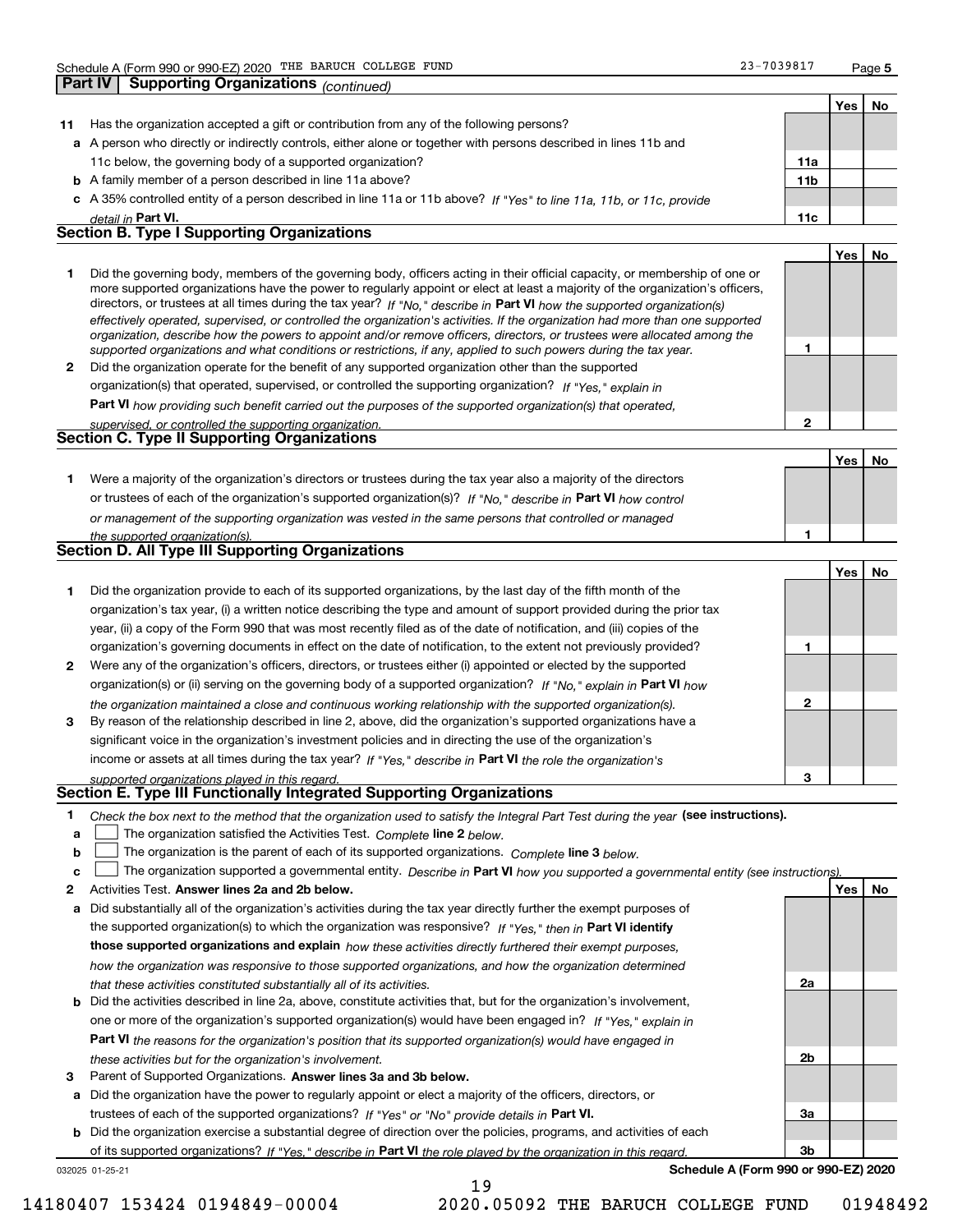| 1            | Check here if the organization satisfied the Integral Part Test as a qualifying trust on Nov. 20, 1970 (explain in Part VI). See instructions.<br>All other Type III non-functionally integrated supporting organizations must complete Sections A through E. |                |                |                                |
|--------------|---------------------------------------------------------------------------------------------------------------------------------------------------------------------------------------------------------------------------------------------------------------|----------------|----------------|--------------------------------|
|              | Section A - Adjusted Net Income                                                                                                                                                                                                                               |                | (A) Prior Year | (B) Current Year<br>(optional) |
| $\mathbf 1$  | Net short-term capital gain                                                                                                                                                                                                                                   | 1              |                |                                |
| 2            | Recoveries of prior-year distributions                                                                                                                                                                                                                        | $\mathbf{2}$   |                |                                |
| 3            | Other gross income (see instructions)                                                                                                                                                                                                                         | 3              |                |                                |
| 4            | Add lines 1 through 3.                                                                                                                                                                                                                                        | 4              |                |                                |
| 5            | Depreciation and depletion                                                                                                                                                                                                                                    | 5              |                |                                |
| 6            | Portion of operating expenses paid or incurred for production or                                                                                                                                                                                              |                |                |                                |
|              | collection of gross income or for management, conservation, or                                                                                                                                                                                                |                |                |                                |
|              | maintenance of property held for production of income (see instructions)                                                                                                                                                                                      | 6              |                |                                |
| $\mathbf{7}$ | Other expenses (see instructions)                                                                                                                                                                                                                             | $\overline{7}$ |                |                                |
| 8            | <b>Adjusted Net Income</b> (subtract lines 5, 6, and 7 from line 4)                                                                                                                                                                                           | 8              |                |                                |
|              | <b>Section B - Minimum Asset Amount</b>                                                                                                                                                                                                                       |                | (A) Prior Year | (B) Current Year<br>(optional) |
| 1            | Aggregate fair market value of all non-exempt-use assets (see                                                                                                                                                                                                 |                |                |                                |
|              | instructions for short tax year or assets held for part of year):                                                                                                                                                                                             |                |                |                                |
|              | a Average monthly value of securities                                                                                                                                                                                                                         | 1a             |                |                                |
|              | <b>b</b> Average monthly cash balances                                                                                                                                                                                                                        | 1b             |                |                                |
|              | c Fair market value of other non-exempt-use assets                                                                                                                                                                                                            | 1c             |                |                                |
|              | <b>d</b> Total (add lines 1a, 1b, and 1c)                                                                                                                                                                                                                     | 1d             |                |                                |
|              | e Discount claimed for blockage or other factors                                                                                                                                                                                                              |                |                |                                |
|              | (explain in detail in Part VI):                                                                                                                                                                                                                               |                |                |                                |
| $\mathbf{2}$ | Acquisition indebtedness applicable to non-exempt-use assets                                                                                                                                                                                                  | $\mathbf{2}$   |                |                                |
| 3            | Subtract line 2 from line 1d.                                                                                                                                                                                                                                 | 3              |                |                                |
| 4            | Cash deemed held for exempt use. Enter 0.015 of line 3 (for greater amount,                                                                                                                                                                                   |                |                |                                |
|              | see instructions)                                                                                                                                                                                                                                             | 4              |                |                                |
| 5            | Net value of non-exempt-use assets (subtract line 4 from line 3)                                                                                                                                                                                              | 5              |                |                                |
| 6            | Multiply line 5 by 0.035.                                                                                                                                                                                                                                     | 6              |                |                                |
| 7            | Recoveries of prior-year distributions                                                                                                                                                                                                                        | $\overline{7}$ |                |                                |
| 8            | Minimum Asset Amount (add line 7 to line 6)                                                                                                                                                                                                                   | 8              |                |                                |
|              | <b>Section C - Distributable Amount</b>                                                                                                                                                                                                                       |                |                | <b>Current Year</b>            |
| 1            | Adjusted net income for prior year (from Section A, line 8, column A)                                                                                                                                                                                         | 1              |                |                                |
| $\mathbf{2}$ | Enter 0.85 of line 1.                                                                                                                                                                                                                                         | $\overline{2}$ |                |                                |
| 3            | Minimum asset amount for prior year (from Section B, line 8, column A)                                                                                                                                                                                        | 3              |                |                                |
| 4            | Enter greater of line 2 or line 3.                                                                                                                                                                                                                            | 4              |                |                                |
| 5            | Income tax imposed in prior year                                                                                                                                                                                                                              | 5              |                |                                |
| 6            | <b>Distributable Amount.</b> Subtract line 5 from line 4, unless subject to                                                                                                                                                                                   |                |                |                                |
|              | emergency temporary reduction (see instructions).                                                                                                                                                                                                             | 6              |                |                                |

Schedule A (Form 990 or 990-EZ) 2020 Page THE BARUCH COLLEGE FUND 23-7039817

**Part V Type III Non-Functionally Integrated 509(a)(3) Supporting Organizations** 

**7**Check here if the current year is the organization's first as a non-functionally integrated Type III supporting organization (see instructions).

**Schedule A (Form 990 or 990-EZ) 2020**

**6**

032026 01-25-21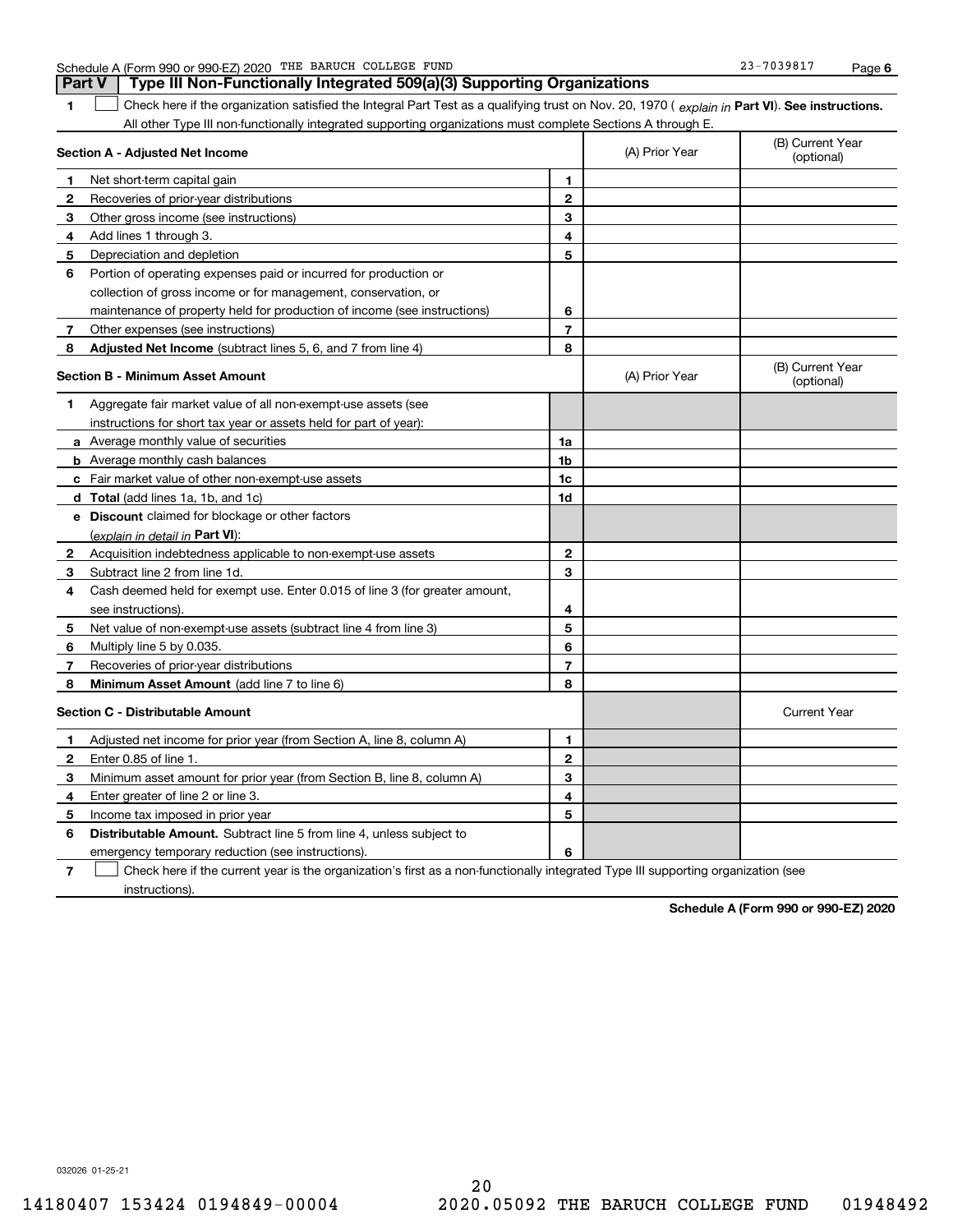| <b>Part V</b> | Type III Non-Functionally Integrated 509(a)(3) Supporting Organizations                    |                                    | (continued)                                   |    |                                                  |
|---------------|--------------------------------------------------------------------------------------------|------------------------------------|-----------------------------------------------|----|--------------------------------------------------|
|               | <b>Section D - Distributions</b>                                                           |                                    |                                               |    | <b>Current Year</b>                              |
| 1             | Amounts paid to supported organizations to accomplish exempt purposes                      |                                    | 1                                             |    |                                                  |
| 2             | Amounts paid to perform activity that directly furthers exempt purposes of supported       |                                    |                                               |    |                                                  |
|               | organizations, in excess of income from activity                                           |                                    | $\mathbf{2}$                                  |    |                                                  |
| 3             | Administrative expenses paid to accomplish exempt purposes of supported organizations      |                                    |                                               | 3  |                                                  |
| 4             | Amounts paid to acquire exempt-use assets                                                  |                                    |                                               | 4  |                                                  |
| 5             | Qualified set-aside amounts (prior IRS approval required - provide details in Part VI)     |                                    |                                               | 5  |                                                  |
| 6             | Other distributions ( <i>describe in</i> Part VI). See instructions.                       |                                    |                                               | 6  |                                                  |
| 7             | Total annual distributions. Add lines 1 through 6.                                         |                                    |                                               | 7  |                                                  |
| 8             | Distributions to attentive supported organizations to which the organization is responsive |                                    |                                               |    |                                                  |
|               | (provide details in Part VI). See instructions.                                            |                                    |                                               | 8  |                                                  |
| 9             | Distributable amount for 2020 from Section C, line 6                                       |                                    |                                               | 9  |                                                  |
| 10            | Line 8 amount divided by line 9 amount                                                     |                                    |                                               | 10 |                                                  |
|               | <b>Section E - Distribution Allocations</b> (see instructions)                             | (i)<br><b>Excess Distributions</b> | (ii)<br><b>Underdistributions</b><br>Pre-2020 |    | (iii)<br><b>Distributable</b><br>Amount for 2020 |
| 1             | Distributable amount for 2020 from Section C, line 6                                       |                                    |                                               |    |                                                  |
| 2             | Underdistributions, if any, for years prior to 2020 (reason-                               |                                    |                                               |    |                                                  |
|               | able cause required - explain in Part VI). See instructions.                               |                                    |                                               |    |                                                  |
| 3             | Excess distributions carryover, if any, to 2020                                            |                                    |                                               |    |                                                  |
|               | a From 2015                                                                                |                                    |                                               |    |                                                  |
|               | <b>b</b> From 2016                                                                         |                                    |                                               |    |                                                  |
|               | $c$ From 2017                                                                              |                                    |                                               |    |                                                  |
|               | d From 2018                                                                                |                                    |                                               |    |                                                  |
|               | e From 2019                                                                                |                                    |                                               |    |                                                  |
|               | f Total of lines 3a through 3e                                                             |                                    |                                               |    |                                                  |
|               | g Applied to underdistributions of prior years                                             |                                    |                                               |    |                                                  |
|               | <b>h</b> Applied to 2020 distributable amount                                              |                                    |                                               |    |                                                  |
|               | Carryover from 2015 not applied (see instructions)                                         |                                    |                                               |    |                                                  |
|               | Remainder. Subtract lines 3g, 3h, and 3i from line 3f.                                     |                                    |                                               |    |                                                  |
| 4             | Distributions for 2020 from Section D,                                                     |                                    |                                               |    |                                                  |
|               | line $7:$                                                                                  |                                    |                                               |    |                                                  |
|               | a Applied to underdistributions of prior years                                             |                                    |                                               |    |                                                  |
|               | <b>b</b> Applied to 2020 distributable amount                                              |                                    |                                               |    |                                                  |
|               | c Remainder. Subtract lines 4a and 4b from line 4.                                         |                                    |                                               |    |                                                  |
| 5.            | Remaining underdistributions for years prior to 2020, if                                   |                                    |                                               |    |                                                  |
|               | any. Subtract lines 3g and 4a from line 2. For result greater                              |                                    |                                               |    |                                                  |
|               | than zero, explain in Part VI. See instructions.                                           |                                    |                                               |    |                                                  |
| 6             | Remaining underdistributions for 2020. Subtract lines 3h                                   |                                    |                                               |    |                                                  |
|               | and 4b from line 1. For result greater than zero, explain in                               |                                    |                                               |    |                                                  |
|               | Part VI. See instructions.                                                                 |                                    |                                               |    |                                                  |
| 7             | Excess distributions carryover to 2021. Add lines 3j                                       |                                    |                                               |    |                                                  |
|               | and 4c.                                                                                    |                                    |                                               |    |                                                  |
| 8             | Breakdown of line 7:                                                                       |                                    |                                               |    |                                                  |
|               | a Excess from 2016                                                                         |                                    |                                               |    |                                                  |
|               | <b>b</b> Excess from 2017                                                                  |                                    |                                               |    |                                                  |
|               | c Excess from 2018                                                                         |                                    |                                               |    |                                                  |
|               | d Excess from 2019                                                                         |                                    |                                               |    |                                                  |
|               | e Excess from 2020                                                                         |                                    |                                               |    |                                                  |

**Schedule A (Form 990 or 990-EZ) 2020**

032027 01-25-21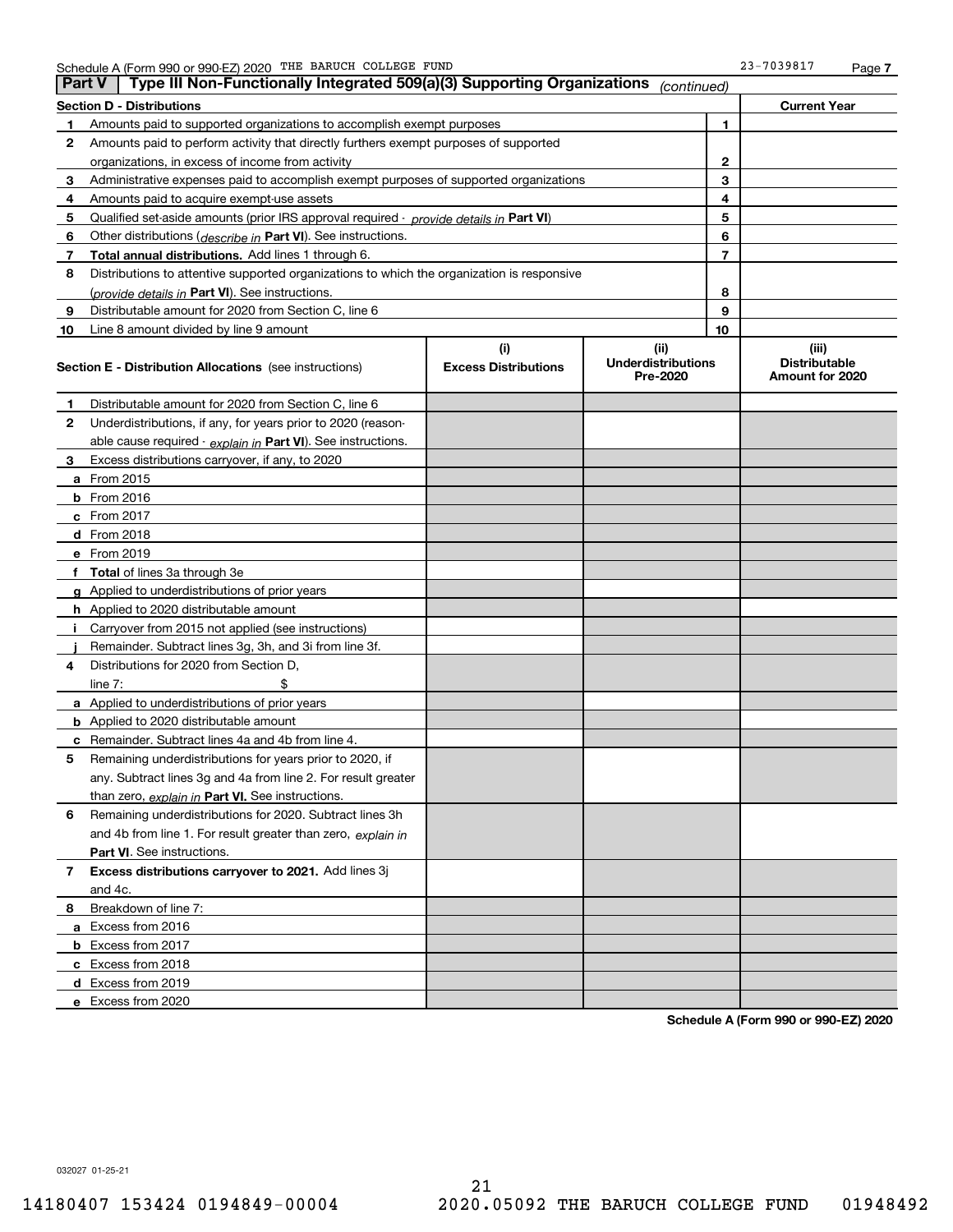Part VI | Supplemental Information. Provide the explanations required by Part II, line 10; Part II, line 17a or 17b; Part III, line 12; Part IV, Section A, lines 1, 2, 3b, 3c, 4b, 4c, 5a, 6, 9a, 9b, 9c, 11a, 11b, and 11c; Part IV, Section B, lines 1 and 2; Part IV, Section C, line 1; Part IV, Section D, lines 2 and 3; Part IV, Section E, lines 1c, 2a, 2b, 3a, and 3b; Part V, line 1; Part V, Section B, line 1e; Part V, Section D, lines 5, 6, and 8; and Part V, Section E, lines 2, 5, and 6. Also complete this part for any additional information. (See instructions.)

SCHEDULE A, PART II, LINE 10, EXPLANATION FOR OTHER INCOME:

| 2016 AMOUNT: \$<br>94, 325. |                                      |
|-----------------------------|--------------------------------------|
| 2017 AMOUNT: \$<br>93,100.  |                                      |
|                             |                                      |
| 2018 AMOUNT: \$<br>106,085. |                                      |
| 2019 AMOUNT: \$<br>$0$ .    |                                      |
| 2020 AMOUNT: \$<br>$0$ .    |                                      |
|                             |                                      |
|                             |                                      |
|                             |                                      |
|                             |                                      |
|                             |                                      |
|                             |                                      |
|                             |                                      |
|                             |                                      |
|                             |                                      |
|                             |                                      |
|                             |                                      |
|                             |                                      |
|                             |                                      |
|                             |                                      |
|                             |                                      |
|                             |                                      |
|                             |                                      |
|                             |                                      |
|                             |                                      |
|                             |                                      |
|                             |                                      |
|                             |                                      |
|                             |                                      |
|                             |                                      |
| 032028 01-25-21             | Schedule A (Form 990 or 990-EZ) 2020 |

23-7039817

**8**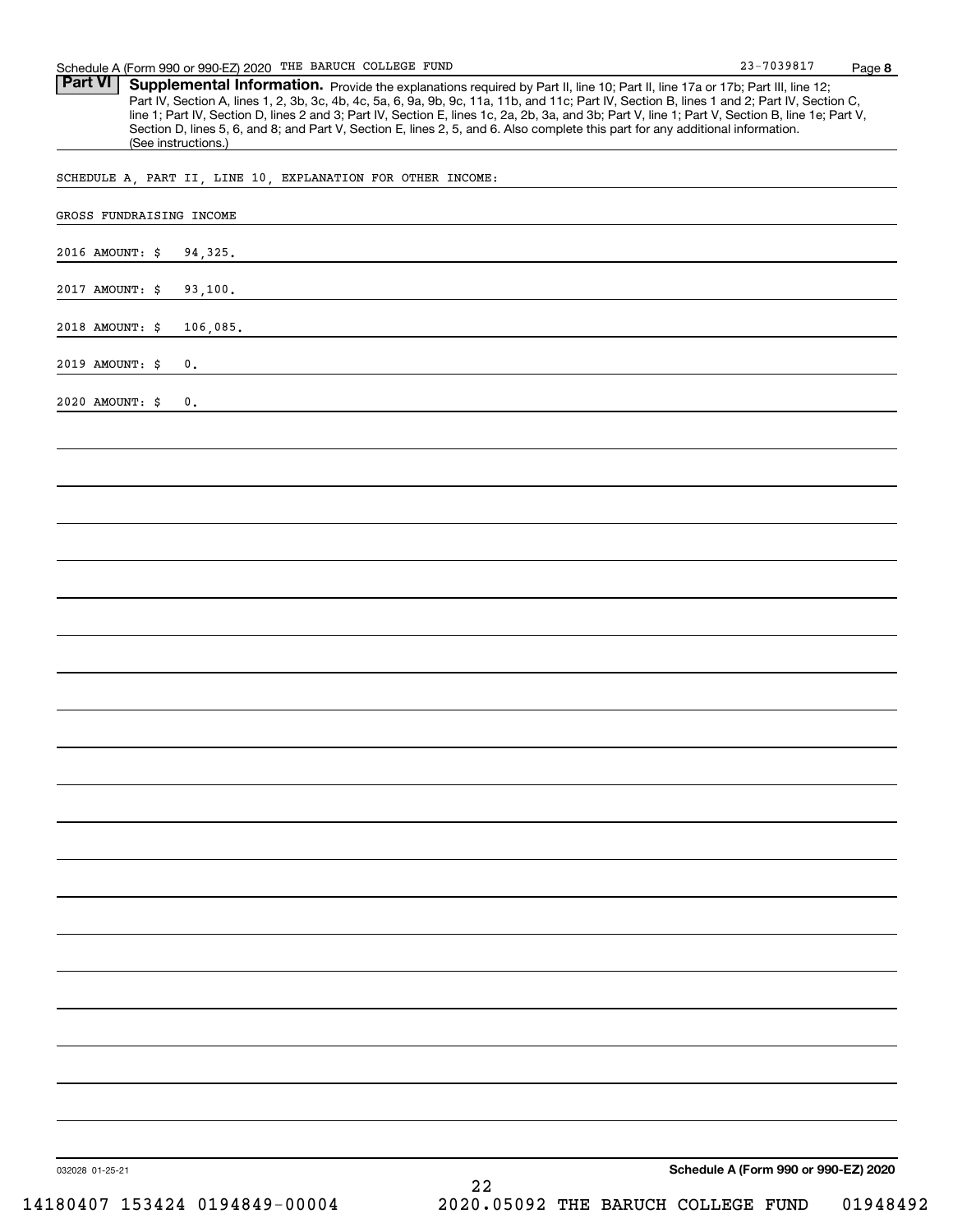Department of the Treasury Internal Revenue Service **(Form 990, 990-EZ, or 990-PF)**

Name of the organization

\*\* PUBLIC DISCLOSURE COPY \*\*

# **Schedule B Schedule of Contributors**

**| Attach to Form 990, Form 990-EZ, or Form 990-PF. | Go to www.irs.gov/Form990 for the latest information.** OMB No. 1545-0047

**2020**

**Employer identification number**

 $23 - 7039817$ 

|  | THE BARUCH COLLEGE FUND |  |
|--|-------------------------|--|

| <b>Organization type (check one):</b> |                                                                                    |  |  |  |
|---------------------------------------|------------------------------------------------------------------------------------|--|--|--|
| Filers of:                            | Section:                                                                           |  |  |  |
| Form 990 or 990-EZ                    | $\boxed{\text{X}}$ 501(c)( 3) (enter number) organization                          |  |  |  |
|                                       | $4947(a)(1)$ nonexempt charitable trust <b>not</b> treated as a private foundation |  |  |  |
|                                       | 527 political organization                                                         |  |  |  |
| Form 990-PF                           | 501(c)(3) exempt private foundation                                                |  |  |  |
|                                       | 4947(a)(1) nonexempt charitable trust treated as a private foundation              |  |  |  |
|                                       | 501(c)(3) taxable private foundation                                               |  |  |  |

Check if your organization is covered by the **General Rule** or a **Special Rule. Note:**  Only a section 501(c)(7), (8), or (10) organization can check boxes for both the General Rule and a Special Rule. See instructions.

### **General Rule**

 $\mathcal{L}^{\text{max}}$ 

For an organization filing Form 990, 990-EZ, or 990-PF that received, during the year, contributions totaling \$5,000 or more (in money or property) from any one contributor. Complete Parts I and II. See instructions for determining a contributor's total contributions.

### **Special Rules**

any one contributor, during the year, total contributions of the greater of  $\,$  (1) \$5,000; or **(2)** 2% of the amount on (i) Form 990, Part VIII, line 1h;  $\overline{X}$  For an organization described in section 501(c)(3) filing Form 990 or 990-EZ that met the 33 1/3% support test of the regulations under sections 509(a)(1) and 170(b)(1)(A)(vi), that checked Schedule A (Form 990 or 990-EZ), Part II, line 13, 16a, or 16b, and that received from or (ii) Form 990-EZ, line 1. Complete Parts I and II.

For an organization described in section 501(c)(7), (8), or (10) filing Form 990 or 990-EZ that received from any one contributor, during the year, total contributions of more than \$1,000 exclusively for religious, charitable, scientific, literary, or educational purposes, or for the prevention of cruelty to children or animals. Complete Parts I (entering "N/A" in column (b) instead of the contributor name and address), II, and III.  $\mathcal{L}^{\text{max}}$ 

purpose. Don't complete any of the parts unless the **General Rule** applies to this organization because it received *nonexclusively* year, contributions <sub>exclusively</sub> for religious, charitable, etc., purposes, but no such contributions totaled more than \$1,000. If this box is checked, enter here the total contributions that were received during the year for an *exclusively* religious, charitable, etc., For an organization described in section 501(c)(7), (8), or (10) filing Form 990 or 990-EZ that received from any one contributor, during the religious, charitable, etc., contributions totaling \$5,000 or more during the year  $\Box$ — $\Box$   $\Box$  $\mathcal{L}^{\text{max}}$ 

**Caution:**  An organization that isn't covered by the General Rule and/or the Special Rules doesn't file Schedule B (Form 990, 990-EZ, or 990-PF),  **must** but it answer "No" on Part IV, line 2, of its Form 990; or check the box on line H of its Form 990-EZ or on its Form 990-PF, Part I, line 2, to certify that it doesn't meet the filing requirements of Schedule B (Form 990, 990-EZ, or 990-PF).

**For Paperwork Reduction Act Notice, see the instructions for Form 990, 990-EZ, or 990-PF. Schedule B (Form 990, 990-EZ, or 990-PF) (2020)** LHA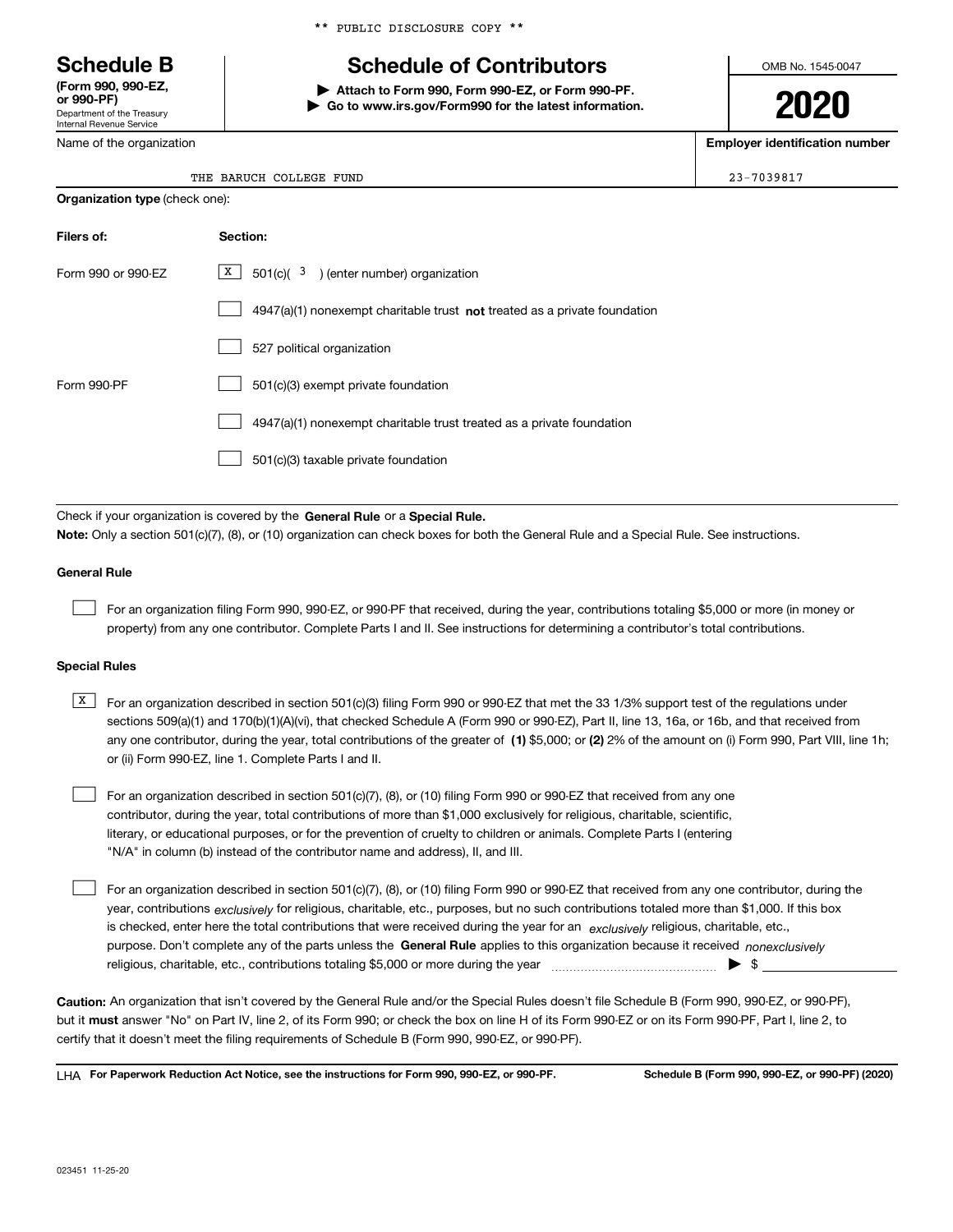### Schedule B (Form 990, 990-EZ, or 990-PF) (2020) Page 2

|                         | Schedule B (Form 990, 990-EZ, or 990-PF) (2020)                                                       |                                   | Page 2                                                                                |
|-------------------------|-------------------------------------------------------------------------------------------------------|-----------------------------------|---------------------------------------------------------------------------------------|
|                         | Name of organization                                                                                  |                                   | <b>Employer identification number</b>                                                 |
|                         | THE BARUCH COLLEGE FUND                                                                               |                                   | 23-7039817                                                                            |
| Part I                  | <b>Contributors</b> (see instructions). Use duplicate copies of Part I if additional space is needed. |                                   |                                                                                       |
| (a)<br>No.              | (b)<br>Name, address, and ZIP + 4                                                                     | (c)<br><b>Total contributions</b> | (d)<br>Type of contribution                                                           |
| $\mathbf{1}$            |                                                                                                       | 13,500,000.<br>\$                 | х<br>Person<br>Payroll<br>Noncash<br>(Complete Part II for<br>noncash contributions.) |
| (a)<br>No.              | (b)<br>Name, address, and ZIP + 4                                                                     | (c)<br><b>Total contributions</b> | (d)<br>Type of contribution                                                           |
| $\overline{\mathbf{c}}$ |                                                                                                       | 4, 335, 436.<br>\$                | х<br>Person<br>Payroll<br>Noncash<br>(Complete Part II for<br>noncash contributions.) |
| (a)<br>No.              | (b)<br>Name, address, and ZIP + 4                                                                     | (c)<br><b>Total contributions</b> | (d)<br>Type of contribution                                                           |
| 3                       |                                                                                                       | 2,205,750.<br>\$                  | х<br>Person<br>Payroll<br>Noncash<br>(Complete Part II for<br>noncash contributions.) |
| (a)<br>No.              | (b)<br>Name, address, and ZIP + 4                                                                     | (c)<br><b>Total contributions</b> | (d)<br>Type of contribution                                                           |
|                         |                                                                                                       | \$                                | Person<br>Payroll<br>Noncash<br>(Complete Part II for<br>noncash contributions.)      |
| (a)<br>No.              | (b)<br>Name, address, and ZIP + 4                                                                     | (c)<br><b>Total contributions</b> | (d)<br>Type of contribution                                                           |
|                         |                                                                                                       | \$                                | Person<br>Payroll<br>Noncash<br>(Complete Part II for<br>noncash contributions.)      |
| (a)<br>No.              | (b)<br>Name, address, and ZIP + 4                                                                     | (c)<br><b>Total contributions</b> | (d)<br>Type of contribution                                                           |
|                         |                                                                                                       | \$                                | Person<br>Payroll<br>Noncash<br>(Complete Part II for<br>noncash contributions.)      |

023452 11-25-20 **Schedule B (Form 990, 990-EZ, or 990-PF) (2020)**

14180407 153424 0194849-00004 2020.05092 THE BARUCH COLLEGE FUND 01948492

24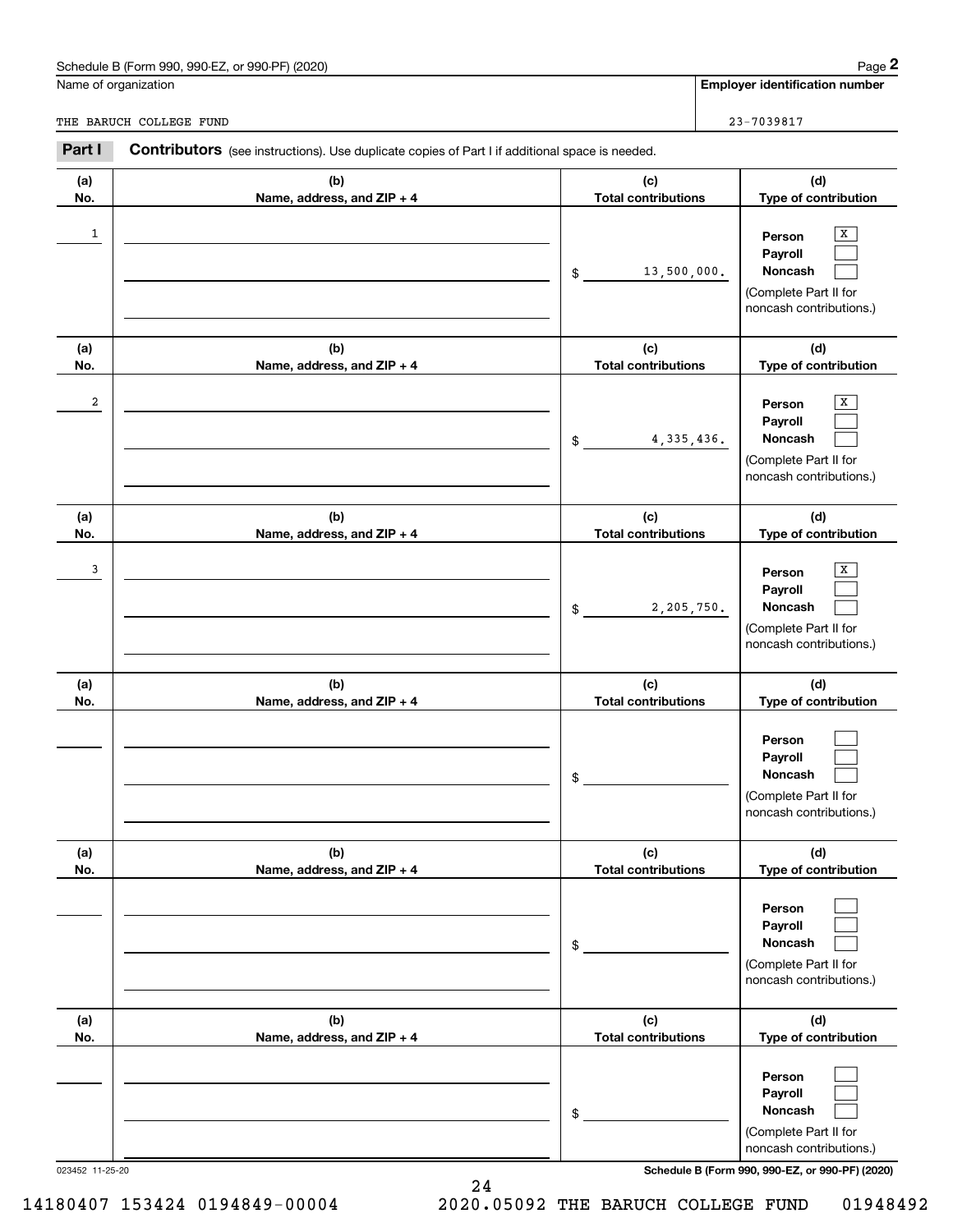| (2020)<br>Schedule<br>---<br>or 990-PF<br>990-F<br>990<br>$-2$<br>в (t<br>. | 12000<br>aue |
|-----------------------------------------------------------------------------|--------------|
|                                                                             |              |

Name of organization

**Employer identification number**

THE BARUCH COLLEGE FUND **23-7039817** 

023453 11-25-20 **Schedule B (Form 990, 990-EZ, or 990-PF) (2020) (a) No.fromPart I (c) FMV (or estimate) (b) Description of noncash property given (d) Date received (a)No.fromPart I (c) FMV (or estimate) (b) Description of noncash property given (d) Date received (a)No.fromPart I (c) FMV (or estimate) (b) Description of noncash property given (d) Date received (a) No.fromPart I (c) FMV (or estimate) (b) Description of noncash property given (d) Date received (a) No.fromPart I (c) FMV (or estimate) (b) Description of noncash property given (d) Date received (a) No.fromPart I (c)FMV (or estimate) (b)Description of noncash property given (d)Date received** Noncash Property (see instructions). Use duplicate copies of Part II if additional space is needed. (See instructions.) \$(See instructions.) \$(See instructions.) \$(See instructions.) \$(See instructions.) \$(See instructions.) \$Chedule B (Form 990, 990-EZ, or 990-PF) (2020)<br> **23-Part II Additional Space 3**<br> **23-P039817**<br> **23-P039817**<br> **23-P039817** 

25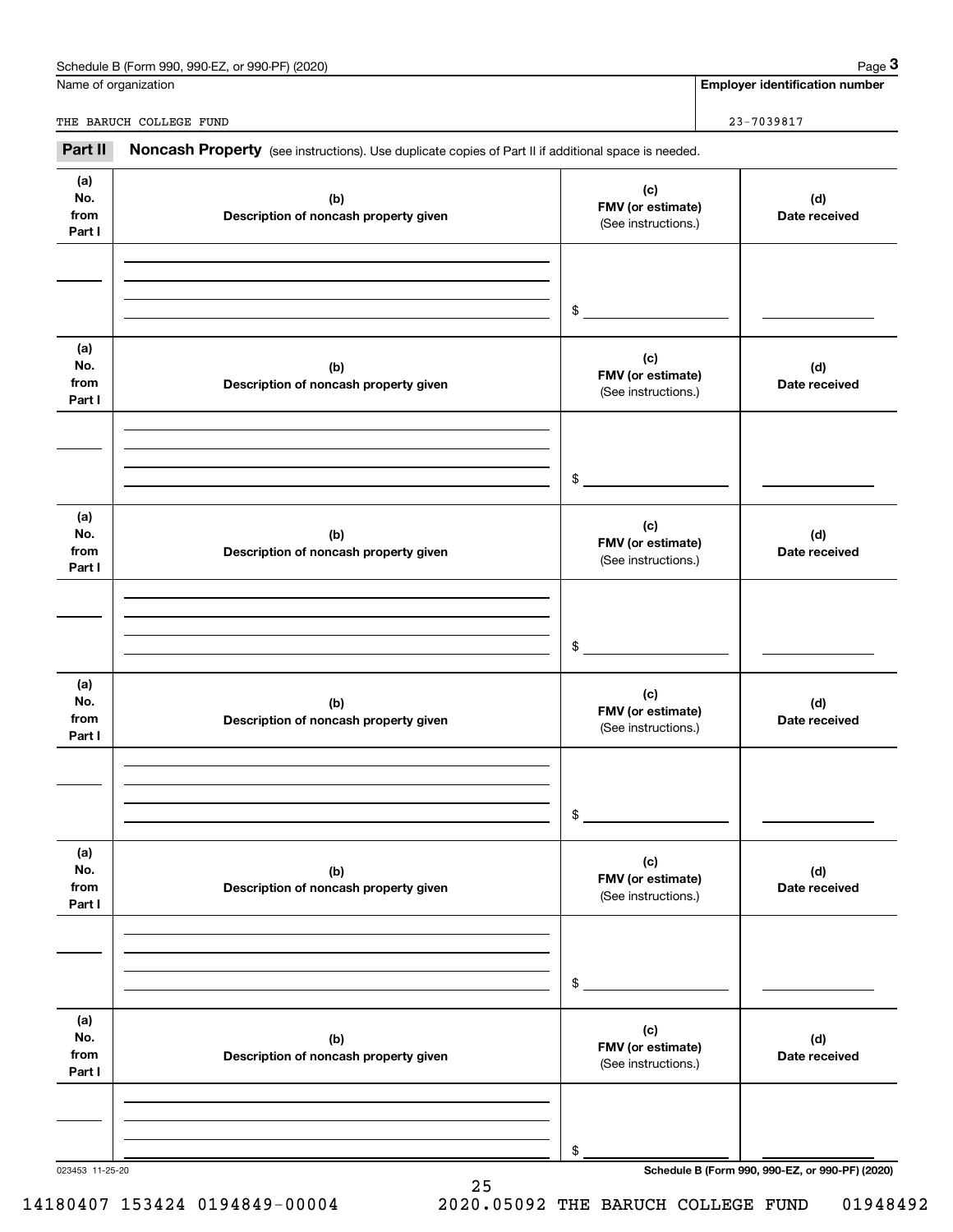|                           | Schedule B (Form 990, 990-EZ, or 990-PF) (2020)                                                                                                                                                                                                                                                 |                      | Page 4                                                                                                                                                         |  |  |  |
|---------------------------|-------------------------------------------------------------------------------------------------------------------------------------------------------------------------------------------------------------------------------------------------------------------------------------------------|----------------------|----------------------------------------------------------------------------------------------------------------------------------------------------------------|--|--|--|
| Name of organization      |                                                                                                                                                                                                                                                                                                 |                      | <b>Employer identification number</b>                                                                                                                          |  |  |  |
|                           | THE BARUCH COLLEGE FUND                                                                                                                                                                                                                                                                         |                      | 23-7039817                                                                                                                                                     |  |  |  |
| Part III                  |                                                                                                                                                                                                                                                                                                 |                      | Exclusively religious, charitable, etc., contributions to organizations described in section 501(c)(7), (8), or (10) that total more than \$1,000 for the year |  |  |  |
|                           | from any one contributor. Complete columns (a) through (e) and the following line entry. For organizations<br>completing Part III, enter the total of exclusively religious, charitable, etc., contributions of \$1,000 or less for the year. (Enter this info. once.) $\blacktriangleright$ \$ |                      |                                                                                                                                                                |  |  |  |
|                           | Use duplicate copies of Part III if additional space is needed.                                                                                                                                                                                                                                 |                      |                                                                                                                                                                |  |  |  |
| (a) No.<br>from<br>Part I | (b) Purpose of gift                                                                                                                                                                                                                                                                             | (c) Use of gift      | (d) Description of how gift is held                                                                                                                            |  |  |  |
|                           |                                                                                                                                                                                                                                                                                                 |                      |                                                                                                                                                                |  |  |  |
|                           |                                                                                                                                                                                                                                                                                                 |                      |                                                                                                                                                                |  |  |  |
|                           |                                                                                                                                                                                                                                                                                                 |                      |                                                                                                                                                                |  |  |  |
|                           |                                                                                                                                                                                                                                                                                                 |                      |                                                                                                                                                                |  |  |  |
|                           |                                                                                                                                                                                                                                                                                                 | (e) Transfer of gift |                                                                                                                                                                |  |  |  |
|                           |                                                                                                                                                                                                                                                                                                 |                      |                                                                                                                                                                |  |  |  |
|                           | Transferee's name, address, and ZIP + 4                                                                                                                                                                                                                                                         |                      | Relationship of transferor to transferee                                                                                                                       |  |  |  |
|                           |                                                                                                                                                                                                                                                                                                 |                      |                                                                                                                                                                |  |  |  |
|                           |                                                                                                                                                                                                                                                                                                 |                      |                                                                                                                                                                |  |  |  |
|                           |                                                                                                                                                                                                                                                                                                 |                      |                                                                                                                                                                |  |  |  |
| (a) No.<br>from           | (b) Purpose of gift                                                                                                                                                                                                                                                                             | (c) Use of gift      | (d) Description of how gift is held                                                                                                                            |  |  |  |
| Part I                    |                                                                                                                                                                                                                                                                                                 |                      |                                                                                                                                                                |  |  |  |
|                           |                                                                                                                                                                                                                                                                                                 |                      |                                                                                                                                                                |  |  |  |
|                           |                                                                                                                                                                                                                                                                                                 |                      |                                                                                                                                                                |  |  |  |
|                           |                                                                                                                                                                                                                                                                                                 |                      |                                                                                                                                                                |  |  |  |
|                           |                                                                                                                                                                                                                                                                                                 | (e) Transfer of gift |                                                                                                                                                                |  |  |  |
|                           |                                                                                                                                                                                                                                                                                                 |                      |                                                                                                                                                                |  |  |  |
|                           | Transferee's name, address, and ZIP + 4                                                                                                                                                                                                                                                         |                      | Relationship of transferor to transferee                                                                                                                       |  |  |  |
|                           |                                                                                                                                                                                                                                                                                                 |                      |                                                                                                                                                                |  |  |  |
|                           |                                                                                                                                                                                                                                                                                                 |                      |                                                                                                                                                                |  |  |  |
|                           |                                                                                                                                                                                                                                                                                                 |                      |                                                                                                                                                                |  |  |  |
| (a) No.<br>from           |                                                                                                                                                                                                                                                                                                 |                      |                                                                                                                                                                |  |  |  |
| Part I                    | (b) Purpose of gift                                                                                                                                                                                                                                                                             | (c) Use of gift      | (d) Description of how gift is held                                                                                                                            |  |  |  |
|                           |                                                                                                                                                                                                                                                                                                 |                      |                                                                                                                                                                |  |  |  |
|                           |                                                                                                                                                                                                                                                                                                 |                      |                                                                                                                                                                |  |  |  |
|                           |                                                                                                                                                                                                                                                                                                 |                      |                                                                                                                                                                |  |  |  |
|                           |                                                                                                                                                                                                                                                                                                 |                      |                                                                                                                                                                |  |  |  |
|                           |                                                                                                                                                                                                                                                                                                 | (e) Transfer of gift |                                                                                                                                                                |  |  |  |
|                           | Transferee's name, address, and $ZIP + 4$                                                                                                                                                                                                                                                       |                      | Relationship of transferor to transferee                                                                                                                       |  |  |  |
|                           |                                                                                                                                                                                                                                                                                                 |                      |                                                                                                                                                                |  |  |  |
|                           |                                                                                                                                                                                                                                                                                                 |                      |                                                                                                                                                                |  |  |  |
|                           |                                                                                                                                                                                                                                                                                                 |                      |                                                                                                                                                                |  |  |  |
|                           |                                                                                                                                                                                                                                                                                                 |                      |                                                                                                                                                                |  |  |  |
| (a) No.<br>from           | (b) Purpose of gift                                                                                                                                                                                                                                                                             | (c) Use of gift      | (d) Description of how gift is held                                                                                                                            |  |  |  |
| Part I                    |                                                                                                                                                                                                                                                                                                 |                      |                                                                                                                                                                |  |  |  |
|                           |                                                                                                                                                                                                                                                                                                 |                      |                                                                                                                                                                |  |  |  |
|                           |                                                                                                                                                                                                                                                                                                 |                      |                                                                                                                                                                |  |  |  |
|                           |                                                                                                                                                                                                                                                                                                 |                      |                                                                                                                                                                |  |  |  |
|                           | (e) Transfer of gift                                                                                                                                                                                                                                                                            |                      |                                                                                                                                                                |  |  |  |
|                           |                                                                                                                                                                                                                                                                                                 |                      |                                                                                                                                                                |  |  |  |
|                           | Transferee's name, address, and $ZIP + 4$                                                                                                                                                                                                                                                       |                      | Relationship of transferor to transferee                                                                                                                       |  |  |  |
|                           |                                                                                                                                                                                                                                                                                                 |                      |                                                                                                                                                                |  |  |  |
|                           |                                                                                                                                                                                                                                                                                                 |                      |                                                                                                                                                                |  |  |  |
|                           |                                                                                                                                                                                                                                                                                                 |                      |                                                                                                                                                                |  |  |  |
|                           |                                                                                                                                                                                                                                                                                                 |                      |                                                                                                                                                                |  |  |  |

26

023454 11-25-20

**Schedule B (Form 990, 990-EZ, or 990-PF) (2020)**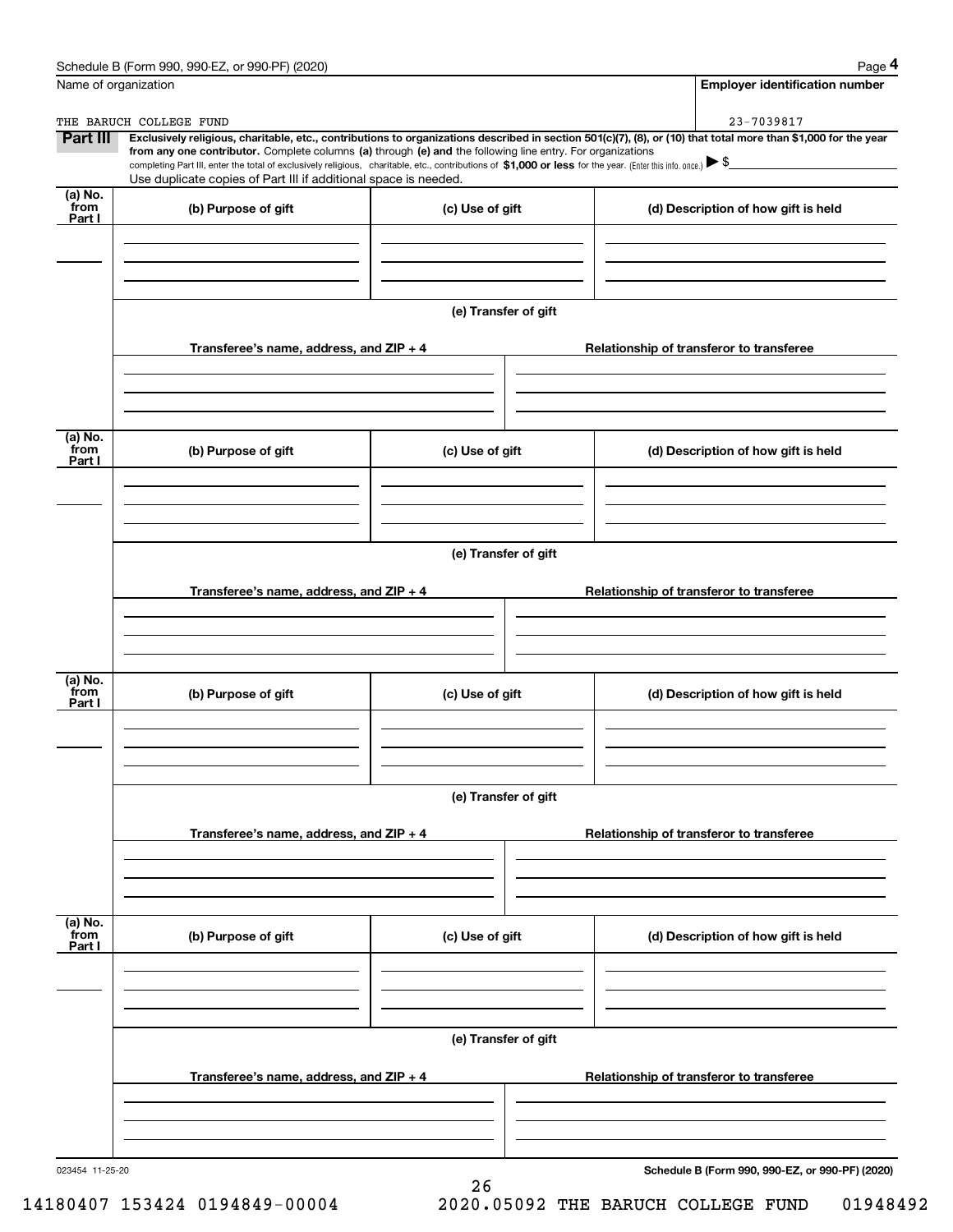| <b>SCHEDULE D</b> |  |
|-------------------|--|
|-------------------|--|

Department of the Treasury

| (Form 990) |
|------------|
|            |

# **SCHEDULE D Supplemental Financial Statements**

(Form 990)<br>
Pepartment of the Treasury<br>
Department of the Treasury<br>
Department of the Treasury<br>
Department of the Treasury<br> **Co to www.irs.gov/Form990 for instructions and the latest information.**<br> **Co to www.irs.gov/Form9** 



| Internal Revenue Service |  |
|--------------------------|--|
| Name of the organizatio  |  |

**Name of the organization Employer identification number**

|         | וזמוווס טו נווס טו שמווובמנוטוו<br>THE BARUCH COLLEGE FUND                                                                                     |                         | Employer luentification number<br>23-7039817       |           |
|---------|------------------------------------------------------------------------------------------------------------------------------------------------|-------------------------|----------------------------------------------------|-----------|
| Part I  | Organizations Maintaining Donor Advised Funds or Other Similar Funds or Accounts. Complete if the                                              |                         |                                                    |           |
|         | organization answered "Yes" on Form 990, Part IV, line 6.                                                                                      |                         |                                                    |           |
|         |                                                                                                                                                | (a) Donor advised funds | (b) Funds and other accounts                       |           |
| 1.      |                                                                                                                                                |                         |                                                    |           |
| 2       | Aggregate value of contributions to (during year)                                                                                              |                         |                                                    |           |
| з       | Aggregate value of grants from (during year)                                                                                                   |                         |                                                    |           |
| 4       |                                                                                                                                                |                         |                                                    |           |
| 5       | Did the organization inform all donors and donor advisors in writing that the assets held in donor advised funds                               |                         |                                                    |           |
|         |                                                                                                                                                |                         | Yes                                                | No        |
| 6       | Did the organization inform all grantees, donors, and donor advisors in writing that grant funds can be used only                              |                         |                                                    |           |
|         | for charitable purposes and not for the benefit of the donor or donor advisor, or for any other purpose conferring                             |                         |                                                    |           |
|         | impermissible private benefit?                                                                                                                 |                         | Yes                                                | No        |
| Part II | Conservation Easements. Complete if the organization answered "Yes" on Form 990, Part IV, line 7.                                              |                         |                                                    |           |
| 1.      | Purpose(s) of conservation easements held by the organization (check all that apply).                                                          |                         |                                                    |           |
|         | Preservation of land for public use (for example, recreation or education)                                                                     |                         | Preservation of a historically important land area |           |
|         | Protection of natural habitat                                                                                                                  |                         | Preservation of a certified historic structure     |           |
|         | Preservation of open space                                                                                                                     |                         |                                                    |           |
| 2       | Complete lines 2a through 2d if the organization held a qualified conservation contribution in the form of a conservation easement on the last |                         |                                                    |           |
|         | day of the tax year.                                                                                                                           |                         | Held at the End of the Tax Year                    |           |
|         | Total number of conservation easements                                                                                                         |                         | 2a                                                 |           |
| b       | Total acreage restricted by conservation easements                                                                                             |                         | 2 <sub>b</sub>                                     |           |
| c       |                                                                                                                                                |                         | 2c                                                 |           |
| d       | Number of conservation easements included in (c) acquired after 7/25/06, and not on a historic structure                                       |                         |                                                    |           |
|         |                                                                                                                                                |                         | 2d                                                 |           |
| з       | Number of conservation easements modified, transferred, released, extinguished, or terminated by the organization during the tax               |                         |                                                    |           |
|         | $year \triangleright$                                                                                                                          |                         |                                                    |           |
| 4       | Number of states where property subject to conservation easement is located                                                                    |                         |                                                    |           |
| 5       | Does the organization have a written policy regarding the periodic monitoring, inspection, handling of                                         |                         |                                                    |           |
|         | violations, and enforcement of the conservation easements it holds?                                                                            |                         | Yes                                                | <b>No</b> |
| 6       | Staff and volunteer hours devoted to monitoring, inspecting, handling of violations, and enforcing conservation easements during the year      |                         |                                                    |           |
|         |                                                                                                                                                |                         |                                                    |           |
| 7       | Amount of expenses incurred in monitoring, inspecting, handling of violations, and enforcing conservation easements during the year            |                         |                                                    |           |
|         | $\blacktriangleright$ \$                                                                                                                       |                         |                                                    |           |
| 8       | Does each conservation easement reported on line 2(d) above satisfy the requirements of section 170(h)(4)(B)(i)                                |                         |                                                    |           |
|         | and section $170(h)(4)(B)(ii)?$                                                                                                                |                         | Yes                                                | No        |
| 9       | In Part XIII, describe how the organization reports conservation easements in its revenue and expense statement and                            |                         |                                                    |           |
|         | balance sheet, and include, if applicable, the text of the footnote to the organization's financial statements that describes the              |                         |                                                    |           |
|         | organization's accounting for conservation easements.                                                                                          |                         |                                                    |           |
|         | Organizations Maintaining Collections of Art, Historical Treasures, or Other Similar Assets.<br>  Part III                                     |                         |                                                    |           |
|         | Complete if the organization answered "Yes" on Form 990, Part IV, line 8.                                                                      |                         |                                                    |           |
|         | 1a If the organization elected, as permitted under FASB ASC 958, not to report in its revenue statement and balance sheet works                |                         |                                                    |           |
|         | of art, historical treasures, or other similar assets held for public exhibition, education, or research in furtherance of public              |                         |                                                    |           |
|         | service, provide in Part XIII the text of the footnote to its financial statements that describes these items.                                 |                         |                                                    |           |
| b       | If the organization elected, as permitted under FASB ASC 958, to report in its revenue statement and balance sheet works of                    |                         |                                                    |           |
|         | art, historical treasures, or other similar assets held for public exhibition, education, or research in furtherance of public service,        |                         |                                                    |           |
|         | provide the following amounts relating to these items:                                                                                         |                         |                                                    |           |
|         | (i)                                                                                                                                            |                         | $\frac{1}{2}$                                      |           |
|         | (ii) Assets included in Form 990, Part X                                                                                                       |                         |                                                    |           |
| 2       | If the organization received or held works of art, historical treasures, or other similar assets for financial gain, provide                   |                         |                                                    |           |
|         | the following amounts required to be reported under FASB ASC 958 relating to these items:                                                      |                         |                                                    |           |
| а       | Revenue included on Form 990, Part VIII, line 1 [2000] [2000] [2000] [2000] [3000] [3000] [3000] [3000] [3000                                  |                         | $\triangleright$ \$                                |           |
|         |                                                                                                                                                |                         | $\blacktriangleright$ \$                           |           |

| LHA For Paperwork Reduction Act Notice, see the Instructions for Form 990. | Schedule D (Form 990) 2020 |
|----------------------------------------------------------------------------|----------------------------|
| 032051 12-01-20                                                            |                            |

| Schedule D (Form 990) 2020 |
|----------------------------|
|----------------------------|

| ∠    |  |            |  |
|------|--|------------|--|
| າດາດ |  | <b>OEO</b> |  |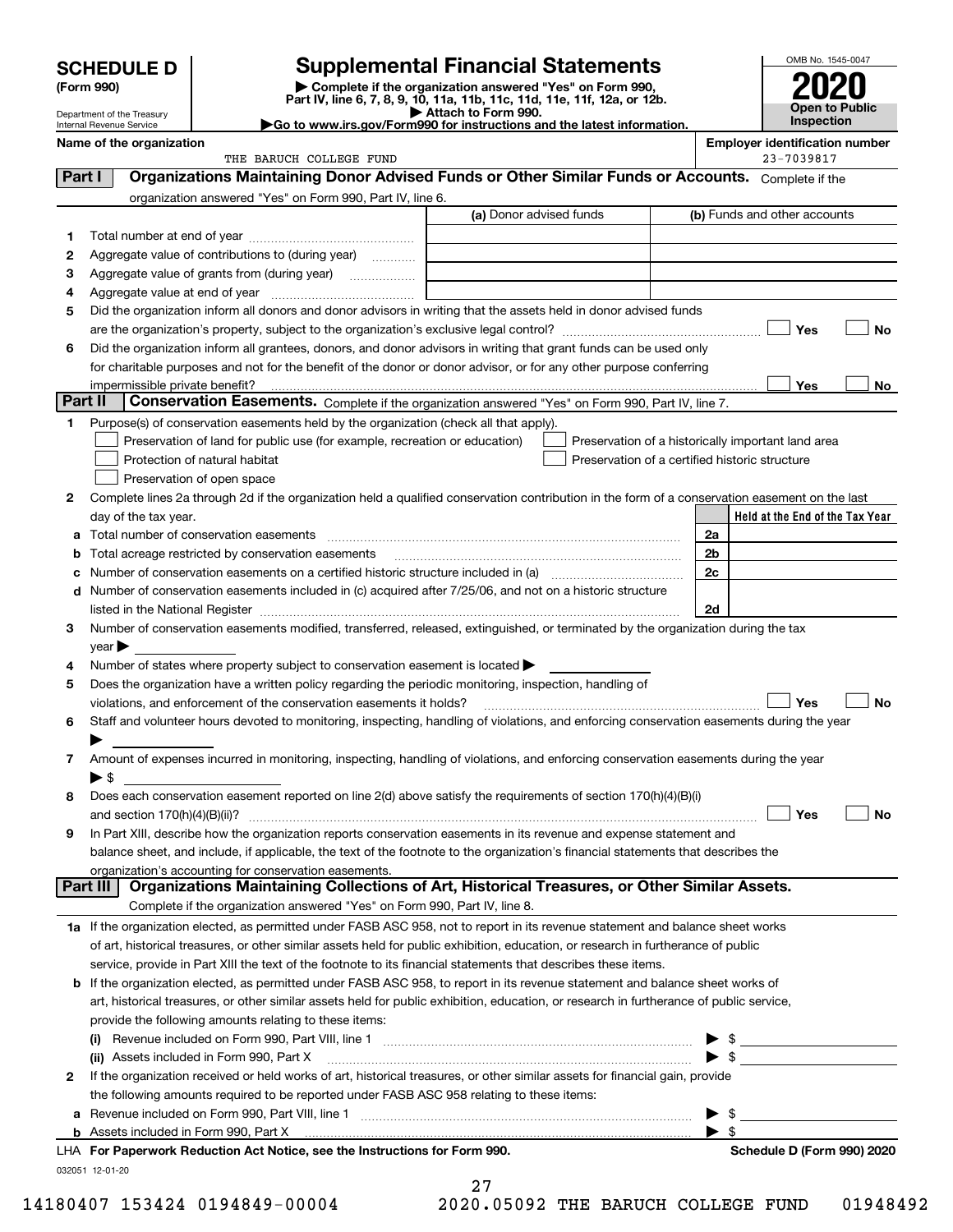|                 | Schedule D (Form 990) 2020                                                                                                                                                                                                                                      | THE BARUCH COLLEGE FUND  |                |                    |                                            | 23-7039817                 |                            |               | $Page$ 2 |
|-----------------|-----------------------------------------------------------------------------------------------------------------------------------------------------------------------------------------------------------------------------------------------------------------|--------------------------|----------------|--------------------|--------------------------------------------|----------------------------|----------------------------|---------------|----------|
| <b>Part III</b> | Organizations Maintaining Collections of Art, Historical Treasures, or Other Similar Assets                                                                                                                                                                     |                          |                |                    |                                            |                            | (continued)                |               |          |
| 3               | Using the organization's acquisition, accession, and other records, check any of the following that make significant use of its                                                                                                                                 |                          |                |                    |                                            |                            |                            |               |          |
|                 | collection items (check all that apply):                                                                                                                                                                                                                        |                          |                |                    |                                            |                            |                            |               |          |
| a               | Public exhibition<br>Loan or exchange program<br>d                                                                                                                                                                                                              |                          |                |                    |                                            |                            |                            |               |          |
| b               | Scholarly research<br>Other <b>Communist Communist Communist Communist Communist Communist Communist Communist Communist Communist Communist Communist Communist Communist Communist Communist Communist Communist Communist Communist Communist Commu</b><br>e |                          |                |                    |                                            |                            |                            |               |          |
| с               | Preservation for future generations                                                                                                                                                                                                                             |                          |                |                    |                                            |                            |                            |               |          |
| 4               | Provide a description of the organization's collections and explain how they further the organization's exempt purpose in Part XIII.                                                                                                                            |                          |                |                    |                                            |                            |                            |               |          |
| 5               | During the year, did the organization solicit or receive donations of art, historical treasures, or other similar assets                                                                                                                                        |                          |                |                    |                                            |                            |                            |               |          |
|                 |                                                                                                                                                                                                                                                                 |                          |                |                    |                                            |                            | Yes                        |               | No       |
|                 | Part IV<br>Escrow and Custodial Arrangements. Complete if the organization answered "Yes" on Form 990, Part IV, line 9, or                                                                                                                                      |                          |                |                    |                                            |                            |                            |               |          |
|                 | reported an amount on Form 990, Part X, line 21.                                                                                                                                                                                                                |                          |                |                    |                                            |                            |                            |               |          |
|                 | 1a Is the organization an agent, trustee, custodian or other intermediary for contributions or other assets not included                                                                                                                                        |                          |                |                    |                                            |                            |                            |               |          |
|                 | on Form 990, Part X? [11] matter contracts and contracts and contracts are contracted as a function of the set of the set of the set of the set of the set of the set of the set of the set of the set of the set of the set o                                  |                          |                |                    |                                            |                            | Yes                        |               | No       |
|                 | <b>b</b> If "Yes," explain the arrangement in Part XIII and complete the following table:                                                                                                                                                                       |                          |                |                    |                                            |                            |                            |               |          |
|                 |                                                                                                                                                                                                                                                                 |                          |                |                    |                                            |                            | Amount                     |               |          |
|                 |                                                                                                                                                                                                                                                                 |                          |                |                    | 1c                                         |                            |                            |               |          |
|                 | c Beginning balance measurements and the contract of the contract of the contract of the contract of the contract of the contract of the contract of the contract of the contract of the contract of the contract of the contr                                  |                          |                |                    | 1d                                         |                            |                            |               |          |
|                 | Additions during the year manufactured and an according to the set of the set of the set of the set of the set of the set of the set of the set of the set of the set of the set of the set of the set of the set of the set o                                  |                          |                |                    | 1e                                         |                            |                            |               |          |
| е<br>f          | Distributions during the year manufactured and continuum and contract the year manufactured and contract the year manufactured and contract the year manufactured and contract the year manufactured and contract the year man                                  |                          |                |                    | 1f                                         |                            |                            |               |          |
|                 | 2a Did the organization include an amount on Form 990, Part X, line 21, for escrow or custodial account liability?                                                                                                                                              |                          |                |                    |                                            |                            | Yes                        |               | No       |
|                 | b If "Yes," explain the arrangement in Part XIII. Check here if the explanation has been provided on Part XIII                                                                                                                                                  |                          |                |                    |                                            |                            |                            |               |          |
| <b>Part V</b>   | Endowment Funds. Complete if the organization answered "Yes" on Form 990, Part IV, line 10.                                                                                                                                                                     |                          |                |                    |                                            |                            |                            |               |          |
|                 |                                                                                                                                                                                                                                                                 | (a) Current year         | (b) Prior year | (c) Two years back |                                            |                            |                            |               |          |
|                 |                                                                                                                                                                                                                                                                 | 160, 125, 416.           | 152,800,360.   | 149, 541, 838.     | (d) Three years back   (e) Four years back | 137,035,869.               |                            |               |          |
|                 | 1a Beginning of year balance                                                                                                                                                                                                                                    | 7,798,446.               | 11,296,665.    | 3,734,893.         |                                            | 7,546,587.                 | 119,705,075.<br>7,357,346. |               |          |
| b               |                                                                                                                                                                                                                                                                 | 45, 217, 019.            | 4,198,634.     | 7,495,006.         |                                            | 10,937,465.                |                            | 16, 412, 106. |          |
|                 | Net investment earnings, gains, and losses                                                                                                                                                                                                                      |                          |                |                    |                                            |                            |                            |               |          |
| d               |                                                                                                                                                                                                                                                                 |                          |                |                    |                                            |                            |                            |               |          |
|                 | e Other expenditures for facilities                                                                                                                                                                                                                             |                          |                |                    |                                            | 5,675,344.                 |                            |               |          |
|                 | and programs                                                                                                                                                                                                                                                    | 5,952,222.<br>1,978,032. | 6,061,687.     | 5,938,653.         |                                            |                            | 4,836,708.                 |               |          |
|                 | f Administrative expenses                                                                                                                                                                                                                                       |                          | 2,108,556.     | 2,032,724.         |                                            | 1,756,827.                 |                            | 1,601,950.    |          |
| g               | End of year balance                                                                                                                                                                                                                                             | 205, 210, 627.           | 160, 125, 416. | 152,800,360.       |                                            | 148,087,750.               | 137,035,869.               |               |          |
| 2               | Provide the estimated percentage of the current year end balance (line 1g, column (a)) held as:                                                                                                                                                                 |                          |                |                    |                                            |                            |                            |               |          |
| а               | Board designated or quasi-endowment                                                                                                                                                                                                                             | 5.4676                   | %              |                    |                                            |                            |                            |               |          |
| b               | 68.1201<br>Permanent endowment >                                                                                                                                                                                                                                | %                        |                |                    |                                            |                            |                            |               |          |
|                 | 26.4120 %<br>$\mathbf c$ Term endowment $\blacktriangleright$                                                                                                                                                                                                   |                          |                |                    |                                            |                            |                            |               |          |
|                 | The percentages on lines 2a, 2b, and 2c should equal 100%.                                                                                                                                                                                                      |                          |                |                    |                                            |                            |                            |               |          |
|                 | 3a Are there endowment funds not in the possession of the organization that are held and administered for the organization                                                                                                                                      |                          |                |                    |                                            |                            |                            |               |          |
|                 | by:                                                                                                                                                                                                                                                             |                          |                |                    |                                            |                            |                            | Yes           | No       |
|                 | (i)                                                                                                                                                                                                                                                             |                          |                |                    |                                            |                            | 3a(i)                      |               | х        |
|                 |                                                                                                                                                                                                                                                                 |                          |                |                    |                                            |                            | 3a(ii)                     |               | х        |
|                 |                                                                                                                                                                                                                                                                 |                          |                |                    |                                            |                            | 3 <sub>b</sub>             |               |          |
| 4               | Describe in Part XIII the intended uses of the organization's endowment funds.                                                                                                                                                                                  |                          |                |                    |                                            |                            |                            |               |          |
|                 | <b>Part VI</b><br>Land, Buildings, and Equipment.                                                                                                                                                                                                               |                          |                |                    |                                            |                            |                            |               |          |
|                 | Complete if the organization answered "Yes" on Form 990, Part IV, line 11a. See Form 990, Part X, line 10.                                                                                                                                                      |                          |                |                    |                                            |                            |                            |               |          |
|                 | Description of property                                                                                                                                                                                                                                         | (a) Cost or other        |                | (b) Cost or other  | (c) Accumulated                            |                            | (d) Book value             |               |          |
|                 |                                                                                                                                                                                                                                                                 | basis (investment)       |                | basis (other)      | depreciation                               |                            |                            |               |          |
|                 |                                                                                                                                                                                                                                                                 |                          |                |                    |                                            |                            |                            |               |          |
| b               |                                                                                                                                                                                                                                                                 |                          |                |                    |                                            |                            |                            |               |          |
| c               |                                                                                                                                                                                                                                                                 |                          |                |                    |                                            |                            |                            |               |          |
|                 |                                                                                                                                                                                                                                                                 |                          |                |                    |                                            |                            |                            |               |          |
|                 |                                                                                                                                                                                                                                                                 |                          |                |                    |                                            |                            |                            |               |          |
|                 |                                                                                                                                                                                                                                                                 |                          |                |                    |                                            |                            |                            |               | 0.       |
|                 |                                                                                                                                                                                                                                                                 |                          |                |                    |                                            | Schedule D (Form 990) 2020 |                            |               |          |

032052 12-01-20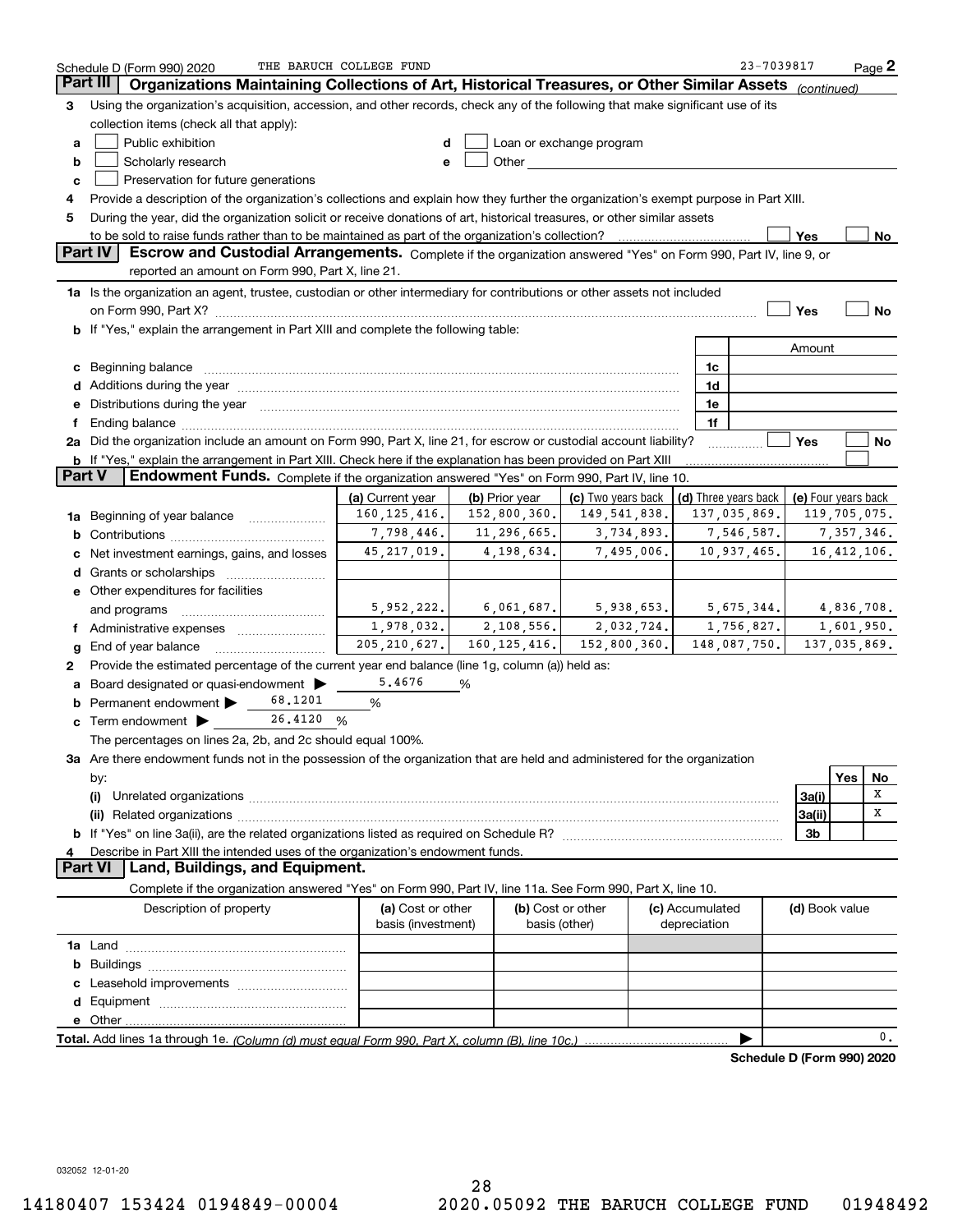**Part VII Investments - Other Securities.** 

|                                                                                                                   |                 | Complete if the organization answered "Yes" on Form 990, Part IV, line 11b. See Form 990, Part X, line 12. |                |
|-------------------------------------------------------------------------------------------------------------------|-----------------|------------------------------------------------------------------------------------------------------------|----------------|
| (a) Description of security or category (including name of security)                                              | (b) Book value  | (c) Method of valuation: Cost or end-of-year market value                                                  |                |
| (1) Financial derivatives                                                                                         |                 |                                                                                                            |                |
|                                                                                                                   |                 |                                                                                                            |                |
| $(3)$ Other                                                                                                       |                 |                                                                                                            |                |
| LIMITED PARTNERSHIPS<br>(A)                                                                                       | 105,901,440.    | END-OF-YEAR MARKET VALUE                                                                                   |                |
| (B)                                                                                                               |                 |                                                                                                            |                |
| (C)                                                                                                               |                 |                                                                                                            |                |
| (D)                                                                                                               |                 |                                                                                                            |                |
| (E)                                                                                                               |                 |                                                                                                            |                |
| (F)                                                                                                               |                 |                                                                                                            |                |
| (G)                                                                                                               |                 |                                                                                                            |                |
| (H)                                                                                                               |                 |                                                                                                            |                |
| Total. (Col. (b) must equal Form 990, Part X, col. (B) line 12.)                                                  | 105,901,440.    |                                                                                                            |                |
| Part VIII Investments - Program Related.                                                                          |                 |                                                                                                            |                |
| Complete if the organization answered "Yes" on Form 990, Part IV, line 11c. See Form 990, Part X, line 13.        |                 |                                                                                                            |                |
| (a) Description of investment                                                                                     | (b) Book value  | (c) Method of valuation: Cost or end-of-year market value                                                  |                |
| (1)                                                                                                               |                 |                                                                                                            |                |
| (2)                                                                                                               |                 |                                                                                                            |                |
| (3)                                                                                                               |                 |                                                                                                            |                |
| (4)                                                                                                               |                 |                                                                                                            |                |
|                                                                                                                   |                 |                                                                                                            |                |
| (5)                                                                                                               |                 |                                                                                                            |                |
| (6)                                                                                                               |                 |                                                                                                            |                |
| (7)                                                                                                               |                 |                                                                                                            |                |
| (8)                                                                                                               |                 |                                                                                                            |                |
| (9)                                                                                                               |                 |                                                                                                            |                |
| Total. (Col. (b) must equal Form 990, Part X, col. (B) line 13.)<br>Part IX<br><b>Other Assets.</b>               |                 |                                                                                                            |                |
|                                                                                                                   |                 |                                                                                                            |                |
| Complete if the organization answered "Yes" on Form 990, Part IV, line 11d. See Form 990, Part X, line 15.        | (a) Description |                                                                                                            | (b) Book value |
|                                                                                                                   |                 |                                                                                                            |                |
| (1)                                                                                                               |                 |                                                                                                            |                |
| (2)                                                                                                               |                 |                                                                                                            |                |
| (3)                                                                                                               |                 |                                                                                                            |                |
|                                                                                                                   |                 |                                                                                                            |                |
| (4)                                                                                                               |                 |                                                                                                            |                |
| (5)                                                                                                               |                 |                                                                                                            |                |
| (6)                                                                                                               |                 |                                                                                                            |                |
| (7)                                                                                                               |                 |                                                                                                            |                |
| (8)                                                                                                               |                 |                                                                                                            |                |
| (9)                                                                                                               |                 |                                                                                                            |                |
| Part X<br><b>Other Liabilities.</b>                                                                               |                 |                                                                                                            |                |
| Complete if the organization answered "Yes" on Form 990, Part IV, line 11e or 11f. See Form 990, Part X, line 25. |                 |                                                                                                            |                |
| (a) Description of liability<br>٦.                                                                                |                 |                                                                                                            | (b) Book value |
| (1)<br>Federal income taxes                                                                                       |                 |                                                                                                            |                |
| ANNUITY OBLIGATIONS<br>(2)                                                                                        |                 |                                                                                                            | 1,614,169.     |
| (3)                                                                                                               |                 |                                                                                                            |                |
| (4)                                                                                                               |                 |                                                                                                            |                |
| (5)                                                                                                               |                 |                                                                                                            |                |
| (6)                                                                                                               |                 |                                                                                                            |                |
| (7)                                                                                                               |                 |                                                                                                            |                |
| (8)                                                                                                               |                 |                                                                                                            |                |

**Total.**  *(Column (b) must equal Form 990, Part X, col. (B) line 25.)* 

**2.**Liability for uncertain tax positions. In Part XIII, provide the text of the footnote to the organization's financial statements that reports the organization's liability for uncertain tax positions under FASB ASC 740. Check here if the text of the footnote has been provided in Part XIII  $\boxed{\mathbf{X}}$ 

**Schedule D (Form 990) 2020**

1,614,169.

 $\blacktriangleright$ 

032053 12-01-20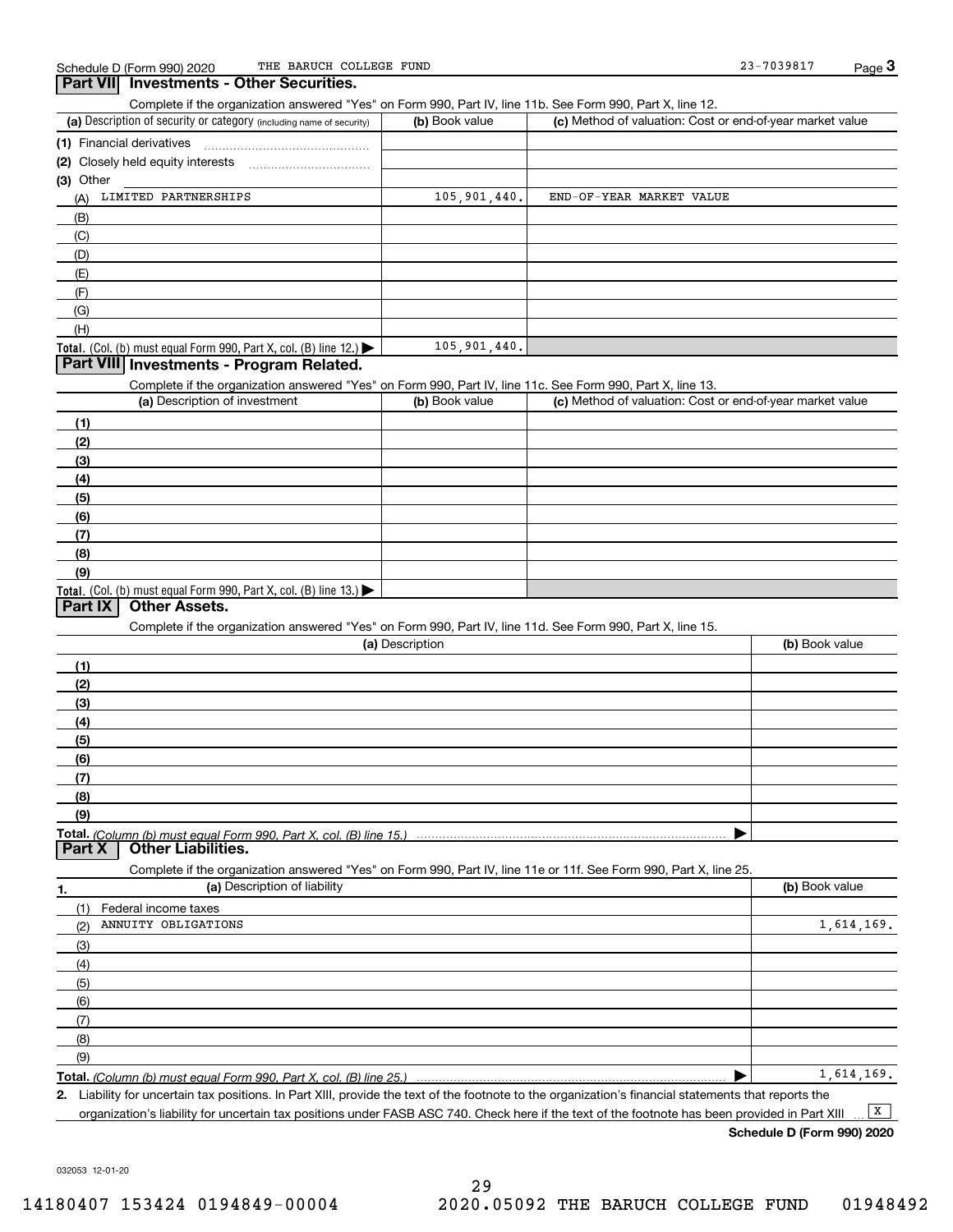|   | THE BARUCH COLLEGE FUND<br>Schedule D (Form 990) 2020                                                                                                                                                                                                                                               |                |             | 23-7039817   | Page 4        |
|---|-----------------------------------------------------------------------------------------------------------------------------------------------------------------------------------------------------------------------------------------------------------------------------------------------------|----------------|-------------|--------------|---------------|
|   | Reconciliation of Revenue per Audited Financial Statements With Revenue per Return.<br><b>Part XI</b>                                                                                                                                                                                               |                |             |              |               |
|   | Complete if the organization answered "Yes" on Form 990, Part IV, line 12a.                                                                                                                                                                                                                         |                |             |              |               |
| 1 | Total revenue, gains, and other support per audited financial statements                                                                                                                                                                                                                            |                |             | 1.           | 88, 923, 347. |
| 2 | Amounts included on line 1 but not on Form 990, Part VIII, line 12:                                                                                                                                                                                                                                 |                |             |              |               |
| a |                                                                                                                                                                                                                                                                                                     | 2a             | 20,972,922. |              |               |
| b |                                                                                                                                                                                                                                                                                                     | 2 <sub>b</sub> |             |              |               |
| c |                                                                                                                                                                                                                                                                                                     | 2c             |             |              |               |
| d |                                                                                                                                                                                                                                                                                                     | 2d             | 656,240.    |              |               |
|   | e Add lines 2a through 2d                                                                                                                                                                                                                                                                           |                |             | 2e           | 21,629,162.   |
| 3 |                                                                                                                                                                                                                                                                                                     |                |             | 3            | 67, 294, 185. |
| 4 | Amounts included on Form 990, Part VIII, line 12, but not on line 1:                                                                                                                                                                                                                                |                |             |              |               |
|   |                                                                                                                                                                                                                                                                                                     | 4a             |             |              |               |
|   |                                                                                                                                                                                                                                                                                                     | 4b             |             |              |               |
|   | c Add lines 4a and 4b                                                                                                                                                                                                                                                                               |                |             | 4c           | 0.            |
|   | Part XII   Reconciliation of Expenses per Audited Financial Statements With Expenses per Return.                                                                                                                                                                                                    |                |             | 5            | 67.294.185.   |
|   |                                                                                                                                                                                                                                                                                                     |                |             |              |               |
|   | Complete if the organization answered "Yes" on Form 990, Part IV, line 12a.                                                                                                                                                                                                                         |                |             |              | 15,286,838.   |
| 1 |                                                                                                                                                                                                                                                                                                     |                |             | $\mathbf{1}$ |               |
| 2 | Amounts included on line 1 but not on Form 990, Part IX, line 25:                                                                                                                                                                                                                                   |                |             |              |               |
| a |                                                                                                                                                                                                                                                                                                     | 2a             |             |              |               |
| b |                                                                                                                                                                                                                                                                                                     | 2 <sub>b</sub> |             |              |               |
| c |                                                                                                                                                                                                                                                                                                     | 2c<br>2d       |             |              |               |
| d |                                                                                                                                                                                                                                                                                                     |                |             |              | 0.            |
| 3 | e Add lines 2a through 2d <b>[10]</b> Manuscription and the Add lines 2a through 2d <b>[10]</b> Manuscription <b>Address</b> 2a through 2d                                                                                                                                                          |                |             | 2e<br>3      | 15,286,838.   |
| 4 | Amounts included on Form 990, Part IX, line 25, but not on line 1:                                                                                                                                                                                                                                  |                |             |              |               |
|   | <b>a</b> Investment expenses not included on Form 990, Part VIII, line 7b                                                                                                                                                                                                                           | 4a             |             |              |               |
|   |                                                                                                                                                                                                                                                                                                     | 4b             |             |              |               |
|   | c Add lines 4a and 4b                                                                                                                                                                                                                                                                               |                |             | 4c           | 0.            |
| 5 |                                                                                                                                                                                                                                                                                                     |                |             | 5            | 15,286,838.   |
|   | Part XIII Supplemental Information.                                                                                                                                                                                                                                                                 |                |             |              |               |
|   | Provide the descriptions required for Part II, lines 3, 5, and 9; Part III, lines 1a and 4; Part IV, lines 1b and 2b; Part V, line 4; Part X, line 2; Part XI,<br>lines 2d and 4b; and Part XII, lines 2d and 4b. Also complete this part to provide any additional information.<br>PART V, LINE 4: |                |             |              |               |
|   | USE OF ENDOWMENT FUNDS                                                                                                                                                                                                                                                                              |                |             |              |               |
|   | THE FUND'S ENDOWMENT CONSIST OF 287 INDIVIDUAL DONOR-RESTRICTED FUNDS AND                                                                                                                                                                                                                           |                |             |              |               |
|   | TWO QUASI ENDOWMENTS. THESE FUNDS WERE ESTABLISHED FOR A VARIETY OF                                                                                                                                                                                                                                 |                |             |              |               |
|   | PURPOSES, INCLUDING SCHOLARSHIPS AND AWARDS AND PROGRAM ENHANCEMENTS AT                                                                                                                                                                                                                             |                |             |              |               |
|   | BARUCH COLLEGE OF THE CITY UNIVERSITY OF NEW YORK.                                                                                                                                                                                                                                                  |                |             |              |               |
|   | PART X, LINE 2:                                                                                                                                                                                                                                                                                     |                |             |              |               |
|   | FIN 48 DISCLOSURE                                                                                                                                                                                                                                                                                   |                |             |              |               |
|   |                                                                                                                                                                                                                                                                                                     |                |             |              |               |

30

THE FUND RECOGNIZES THE TAX EFFECTS FROM AN UNCERTAIN TAX POSITION IN THE

FINANCIAL STATEMENTS ONLY IF THE POSITION IS "MORE LIKELY THAN NOT" TO BE

SUSTAINED IF THE POSITION WERE TO BE CHALLENGED BY A TAXING AUTHORITY. THE

032054 12-01-20

**Schedule D (Form 990) 2020**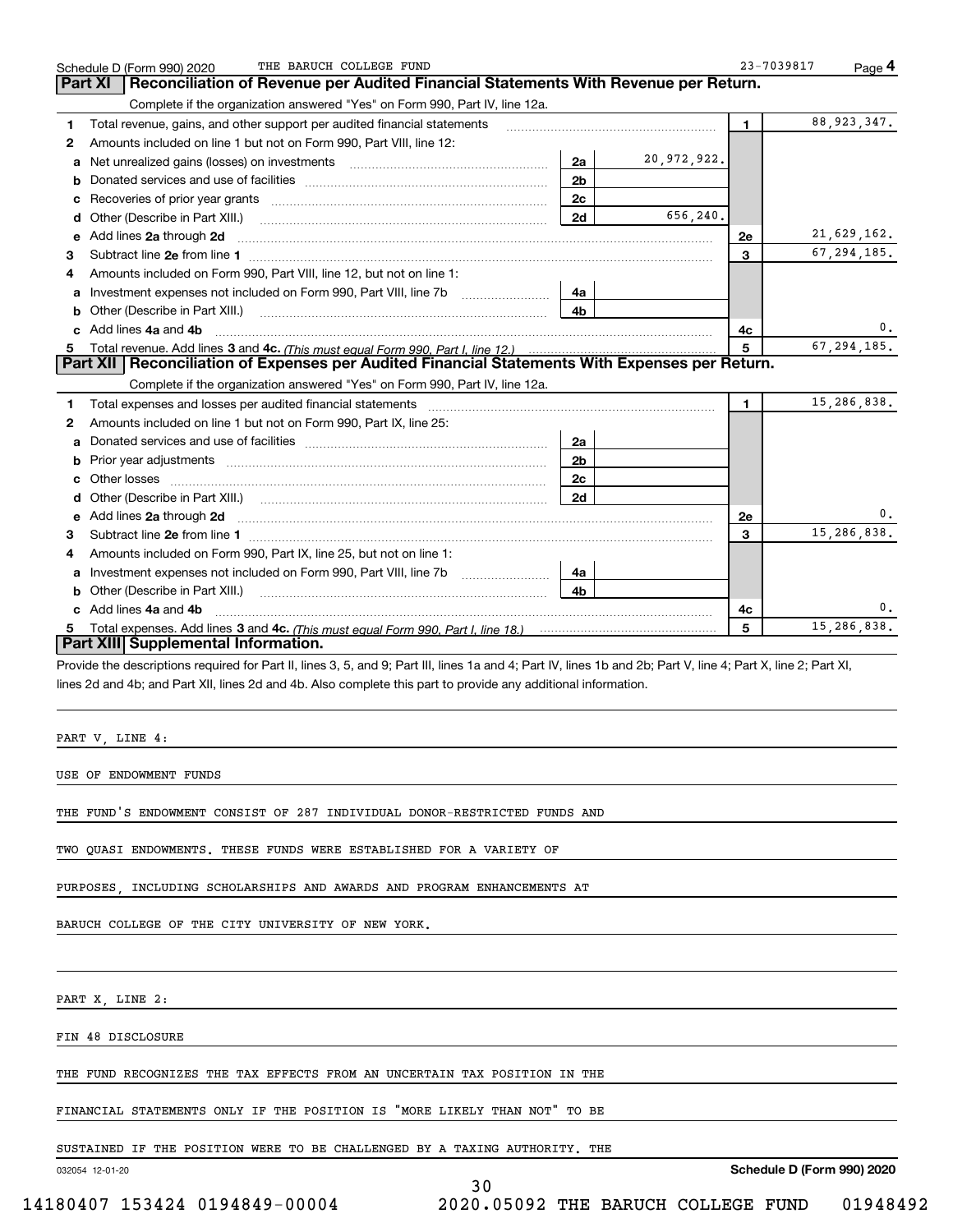*(continued)* **Part XIII Supplemental Information** 

ASSESSMENT OF THE TAX POSITION IS BASED SOLELY ON THE TECHNICAL MERITS OF

THE POSITION, WITHOUT REGARD TO THE LIKELIHOOD THAT THE TAX POSITION MAY

BE CHALLENGED. MANAGEMENT HAS DETERMINED THAT THERE ARE NO UNCERTAIN TAX

POSITIONS WITHIN ITS FINANCIAL STATEMENTS.

THE FUND IS EXEMPT FROM FEDERAL AND STATE INCOME TAXATION UNDER INTERNAL

REVENUE CODE (THE "CODE") SECTION 501(C)(3). NEVERTHELESS, THE FUND MAY BE

SUBJECT TO TAX ON INCOME UNRELATED TO ITS EXEMPT PURPOSE, UNLESS THAT

INCOME IS OTHERWISE EXCLUDED BY THE CODE.

PART XI, LINE 2D - OTHER ADJUSTMENTS:

CHANGE IN VALUE OF SPLIT INTEREST AGREEMENTS OF \$656,240.

**Schedule D (Form 990) 2020**

032055 12-01-20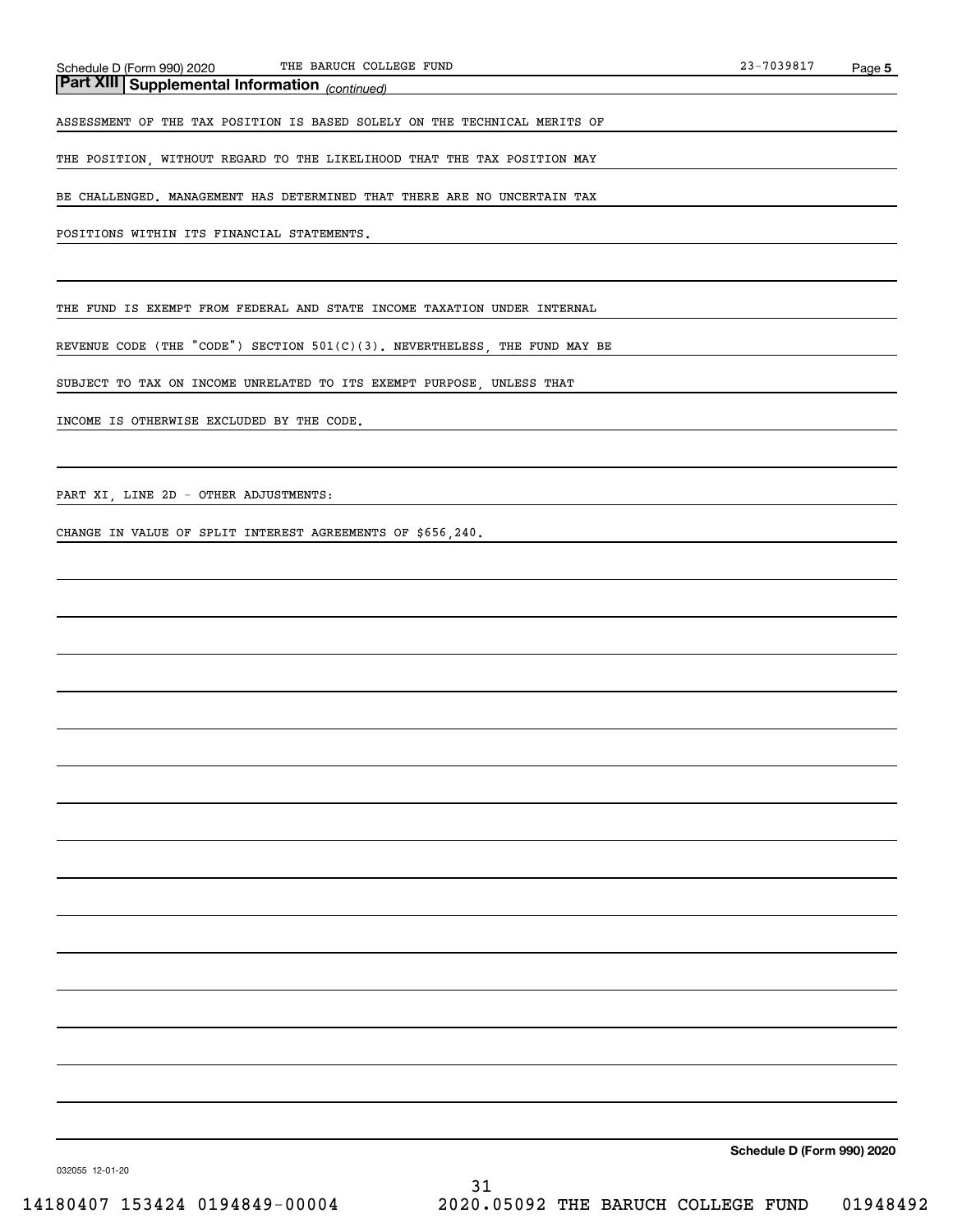| Activities per Region. (The following Part I, line 3 table can be duplicated if additional space is needed.)<br>(a) Region | (b) Number of<br>offices<br>in the region | employees,<br>agents, and<br>independent<br>contractors<br>in the region | (c) Number of $\vert$ (d) Activities conducted in the region<br>(by type) (such as, fundraising, pro-<br>gram services, investments, grants to<br>recipients located in the region) | (e) If activity listed in (d)<br>is a program service,<br>describe specific type<br>of service(s) in the region | (f) Total<br>expenditures<br>for and<br>investments<br>in the region |
|----------------------------------------------------------------------------------------------------------------------------|-------------------------------------------|--------------------------------------------------------------------------|-------------------------------------------------------------------------------------------------------------------------------------------------------------------------------------|-----------------------------------------------------------------------------------------------------------------|----------------------------------------------------------------------|
| CENTRAL AMERICA AND<br>THE CARIBBEAN                                                                                       | 0                                         | 0                                                                        | <b>INVESTMENTS</b>                                                                                                                                                                  |                                                                                                                 | 66, 303, 163.                                                        |
| EUROPE (INCLUDING<br>ICELAND & GREENLAND)                                                                                  | 0                                         | 0                                                                        | <b>INVESTMENTS</b>                                                                                                                                                                  |                                                                                                                 | 14,714,095.                                                          |
|                                                                                                                            |                                           |                                                                          |                                                                                                                                                                                     |                                                                                                                 |                                                                      |
|                                                                                                                            |                                           |                                                                          |                                                                                                                                                                                     |                                                                                                                 |                                                                      |
|                                                                                                                            |                                           |                                                                          |                                                                                                                                                                                     |                                                                                                                 |                                                                      |
|                                                                                                                            |                                           |                                                                          |                                                                                                                                                                                     |                                                                                                                 |                                                                      |
|                                                                                                                            |                                           |                                                                          |                                                                                                                                                                                     |                                                                                                                 |                                                                      |
|                                                                                                                            |                                           |                                                                          |                                                                                                                                                                                     |                                                                                                                 |                                                                      |
| 3 a Subtotal<br>.                                                                                                          | 0                                         | 0                                                                        |                                                                                                                                                                                     |                                                                                                                 | 81,017,258.                                                          |
| <b>b</b> Total from continuation<br>sheets to Part I<br>c Totals (add lines 3a                                             | 0                                         | 0                                                                        |                                                                                                                                                                                     |                                                                                                                 | $\mathbf 0$ .                                                        |
| and 3b)<br>.<br>LHA For Paperwork Reduction Act Notice, see the Instructions for Form 990.                                 | 0                                         | 0                                                                        |                                                                                                                                                                                     |                                                                                                                 | 81,017,258.<br>Schedule F (Form 990) 2020                            |
| 032071 12-03-20                                                                                                            |                                           |                                                                          | 32                                                                                                                                                                                  |                                                                                                                 |                                                                      |

| 2 For grantmakers. Describe in Part V the organization's procedures for monitoring the use of its grants and other assistance outside the |
|-------------------------------------------------------------------------------------------------------------------------------------------|
| United States.                                                                                                                            |

| Part I | General Information on Activities Outside the United States. Complete if the organization answered |            |
|--------|----------------------------------------------------------------------------------------------------|------------|
|        | THE BARUCH COLLEGE FUND                                                                            | 23-7039817 |

Department of the Treasury Internal Revenue Service

**(Form 990)**

Name of the organization

# **Part I**  $\parallel$  General Information on Activities Outside the United States. Complete if the organization answered "Yes" on

- Form 990, Part IV, line 14b.
- **Yes No** the grantees' eligibility for the grants or assistance, and the selection criteria used to award the grants or assistance?
- **1For grantmakers.**  Does the organization maintain records to substantiate the amount of its grants and other assistance,
- 
- 

| <b>SCHEDULE F</b> I | <b>Statement of Activities Outside the United States</b> |
|---------------------|----------------------------------------------------------|
|---------------------|----------------------------------------------------------|

**| Complete if the organization answered "Yes" on Form 990, Part IV, line 14b, 15, or 16.**

**| Attach to Form 990.**

**| Go to www.irs.gov/Form990 for instructions and the latest information.**

**InspectionEmployer identification number**

OMB No. 1545-0047

**2020**

**Open to Public** 

| ent of Activities Outside the United States |  |
|---------------------------------------------|--|
|---------------------------------------------|--|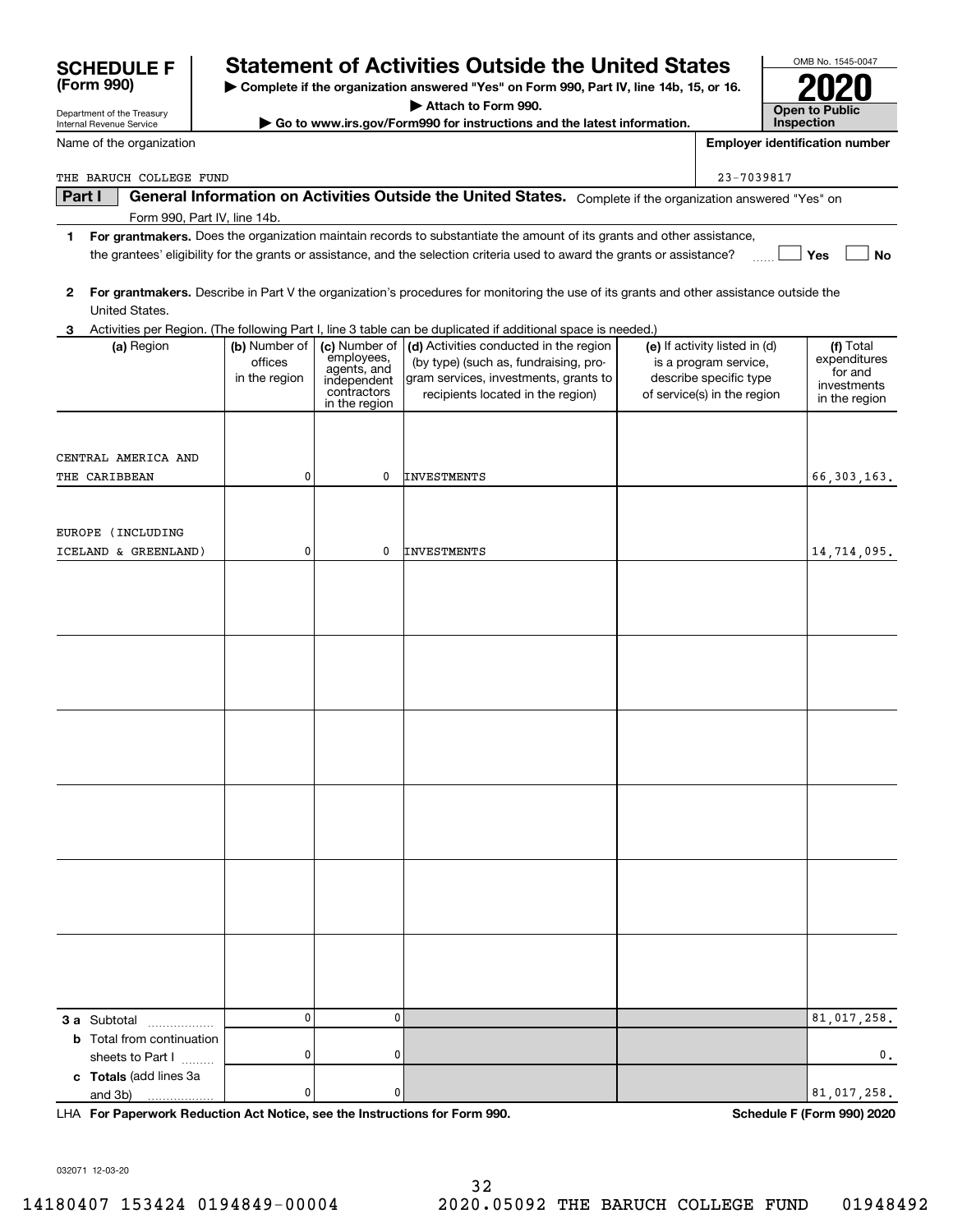| 7039817<br>COLLEGE<br>FUND<br>BARUCH<br>THE<br>Schedule<br>F(Form 990) 2020 | aae≺ |  |
|-----------------------------------------------------------------------------|------|--|
|-----------------------------------------------------------------------------|------|--|

#### **Part II Grants and Other Assistance to Organizations or Entities Outside the United States.**  Complete if the organization answered "Yes" on Form 990, Part IV, line 15, for any recipient who received more than \$5,000. Part II can be duplicated if additional space is needed.

| $\mathbf{1}$<br>(a) Name of organization | (b) IRS code section<br>and EIN (if applicable) | (c) Region | (d) Purpose of<br>grant                                                                                                                 | (e) Amount<br>of cash grant | (f) Manner of<br>cash disbursement | (g) Amount of<br>noncash<br>assistance | (h) Description<br>of noncash<br>assistance | (i) Method of<br>valuation (book, FMV,<br>appraisal, other) |
|------------------------------------------|-------------------------------------------------|------------|-----------------------------------------------------------------------------------------------------------------------------------------|-----------------------------|------------------------------------|----------------------------------------|---------------------------------------------|-------------------------------------------------------------|
|                                          |                                                 |            |                                                                                                                                         |                             |                                    |                                        |                                             |                                                             |
|                                          |                                                 |            |                                                                                                                                         |                             |                                    |                                        |                                             |                                                             |
|                                          |                                                 |            |                                                                                                                                         |                             |                                    |                                        |                                             |                                                             |
|                                          |                                                 |            |                                                                                                                                         |                             |                                    |                                        |                                             |                                                             |
|                                          |                                                 |            |                                                                                                                                         |                             |                                    |                                        |                                             |                                                             |
|                                          |                                                 |            |                                                                                                                                         |                             |                                    |                                        |                                             |                                                             |
|                                          |                                                 |            |                                                                                                                                         |                             |                                    |                                        |                                             |                                                             |
|                                          |                                                 |            |                                                                                                                                         |                             |                                    |                                        |                                             |                                                             |
|                                          |                                                 |            |                                                                                                                                         |                             |                                    |                                        |                                             |                                                             |
|                                          |                                                 |            |                                                                                                                                         |                             |                                    |                                        |                                             |                                                             |
|                                          |                                                 |            |                                                                                                                                         |                             |                                    |                                        |                                             |                                                             |
|                                          |                                                 |            |                                                                                                                                         |                             |                                    |                                        |                                             |                                                             |
|                                          |                                                 |            |                                                                                                                                         |                             |                                    |                                        |                                             |                                                             |
|                                          |                                                 |            |                                                                                                                                         |                             |                                    |                                        |                                             |                                                             |
|                                          |                                                 |            |                                                                                                                                         |                             |                                    |                                        |                                             |                                                             |
|                                          |                                                 |            |                                                                                                                                         |                             |                                    |                                        |                                             |                                                             |
| $\mathbf{2}$                             |                                                 |            | Enter total number of recipient organizations listed above that are recognized as charities by the foreign country, recognized as a tax |                             |                                    |                                        |                                             |                                                             |
|                                          |                                                 |            | exempt 501(c)(3) organization by the IRS, or for which the grantee or counsel has provided a section 501(c)(3) equivalency letter       |                             |                                    |                                        |                                             |                                                             |
|                                          |                                                 |            |                                                                                                                                         |                             |                                    |                                        |                                             |                                                             |

**Schedule F (Form 990) 2020**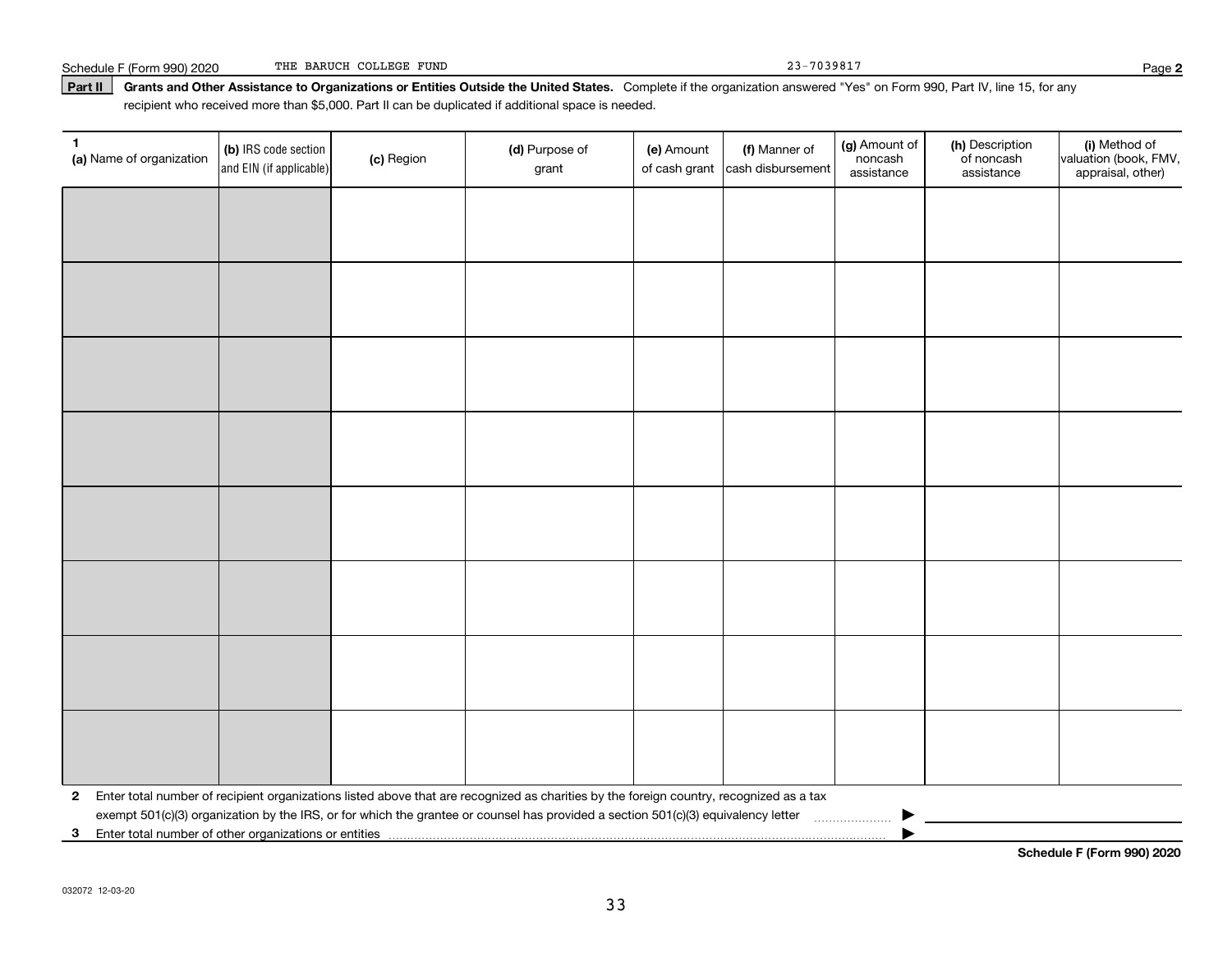| <u> Schedule F (Form 990) 2020</u>                                                                                                                        | THE BARUCH COLLEGE FUND |                             |                             |                                    | $23 - 7039817$                         |                                          | Page 3                                                         |
|-----------------------------------------------------------------------------------------------------------------------------------------------------------|-------------------------|-----------------------------|-----------------------------|------------------------------------|----------------------------------------|------------------------------------------|----------------------------------------------------------------|
| Part III Grants and Other Assistance to Individuals Outside the United States. Complete if the organization answered "Yes" on Form 990, Part IV, line 16. |                         |                             |                             |                                    |                                        |                                          |                                                                |
| Part III can be duplicated if additional space is needed.                                                                                                 |                         |                             |                             |                                    |                                        |                                          |                                                                |
| (a) Type of grant or assistance                                                                                                                           | (b) Region              | (c) Number of<br>recipients | (d) Amount of<br>cash grant | (e) Manner of<br>cash disbursement | (f) Amount of<br>noncash<br>assistance | (g) Description of<br>noncash assistance | (h) Method of<br>valuation<br>(book, FMV,<br>appraisal, other) |
|                                                                                                                                                           |                         |                             |                             |                                    |                                        |                                          |                                                                |
|                                                                                                                                                           |                         |                             |                             |                                    |                                        |                                          |                                                                |
|                                                                                                                                                           |                         |                             |                             |                                    |                                        |                                          |                                                                |
|                                                                                                                                                           |                         |                             |                             |                                    |                                        |                                          |                                                                |
|                                                                                                                                                           |                         |                             |                             |                                    |                                        |                                          |                                                                |
|                                                                                                                                                           |                         |                             |                             |                                    |                                        |                                          |                                                                |
|                                                                                                                                                           |                         |                             |                             |                                    |                                        |                                          |                                                                |
|                                                                                                                                                           |                         |                             |                             |                                    |                                        |                                          |                                                                |
|                                                                                                                                                           |                         |                             |                             |                                    |                                        |                                          |                                                                |
|                                                                                                                                                           |                         |                             |                             |                                    |                                        |                                          |                                                                |
|                                                                                                                                                           |                         |                             |                             |                                    |                                        |                                          |                                                                |

THE BARUCH COLLEGE FUND 23-7039817

**3**

**Schedule F (Form 990) 2020**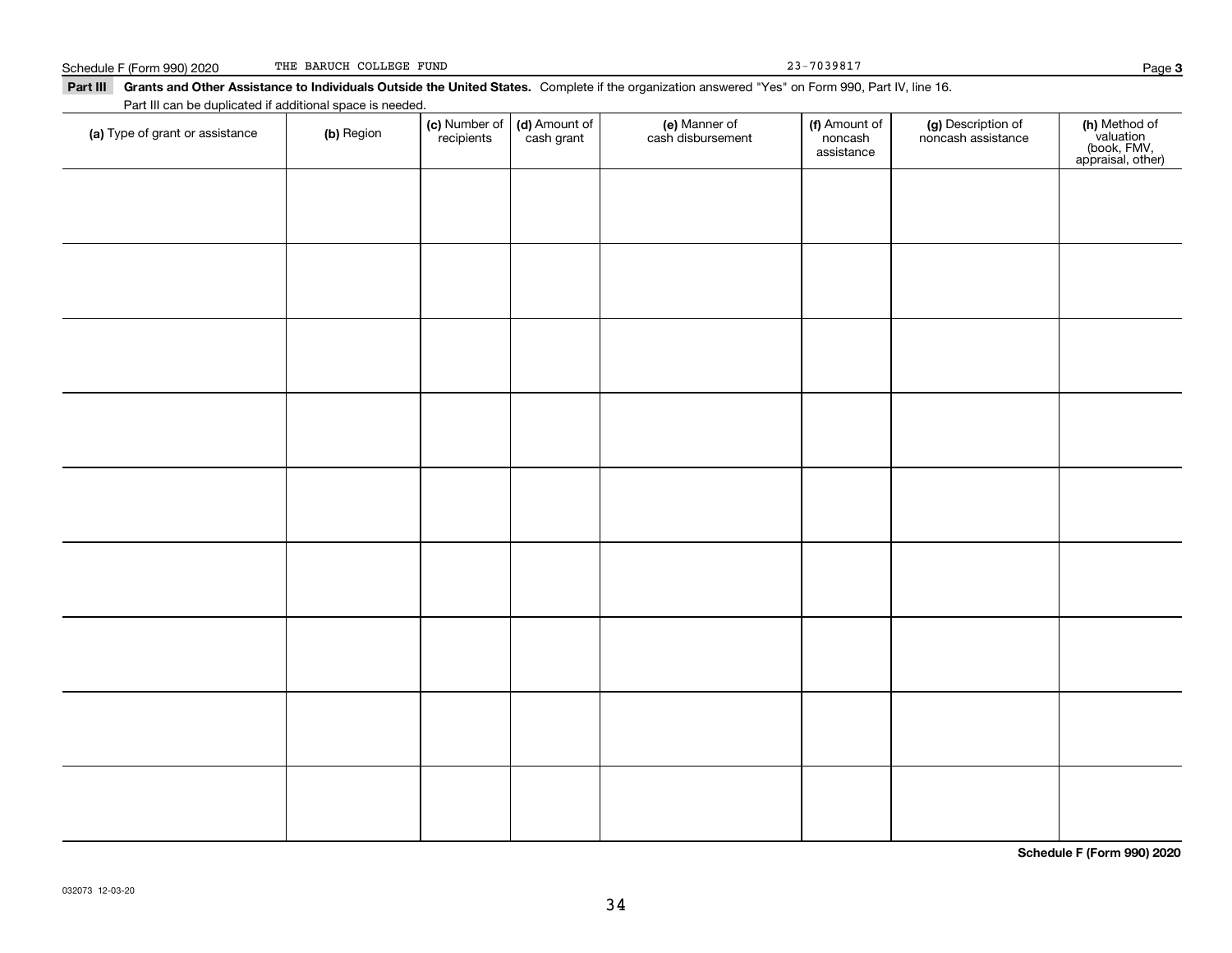| 1            | Was the organization a U.S. transferor of property to a foreign corporation during the tax year? If "Yes."<br>the organization may be required to file Form 926, Return by a U.S. Transferor of Property to a Foreign                                                                                                             | X<br>Yes | Nο      |
|--------------|-----------------------------------------------------------------------------------------------------------------------------------------------------------------------------------------------------------------------------------------------------------------------------------------------------------------------------------|----------|---------|
| $\mathbf{2}$ | Did the organization have an interest in a foreign trust during the tax year? If "Yes." the organization may<br>be required to separately file Form 3520, Annual Return To Report Transactions With Foreign Trusts and<br>Receipt of Certain Foreign Gifts, and/or Form 3520-A, Annual Information Return of Foreign Trust With a | Yes      | x<br>Nο |
| 3            | Did the organization have an ownership interest in a foreign corporation during the tax year? If "Yes."<br>the organization may be required to file Form 5471, Information Return of U.S. Persons With Respect to                                                                                                                 | Yes      | x<br>Nο |
| 4            | Was the organization a direct or indirect shareholder of a passive foreign investment company or a<br>qualified electing fund during the tax year? If "Yes," the organization may be required to file Form 8621,<br>Information Return by a Shareholder of a Passive Foreign Investment Company or Qualified Electing             | Yes      | x<br>Nο |
| 5            | Did the organization have an ownership interest in a foreign partnership during the tax year? If "Yes."<br>the organization may be required to file Form 8865, Return of U.S. Persons With Respect to Certain                                                                                                                     | Yes      | x<br>No |
| 6            | Did the organization have any operations in or related to any boycotting countries during the tax year? If<br>"Yes," the organization may be required to separately file Form 5713, International Boycott Report (see                                                                                                             | Yes      |         |

**Schedule F (Form 990) 2020**

032074 12-03-20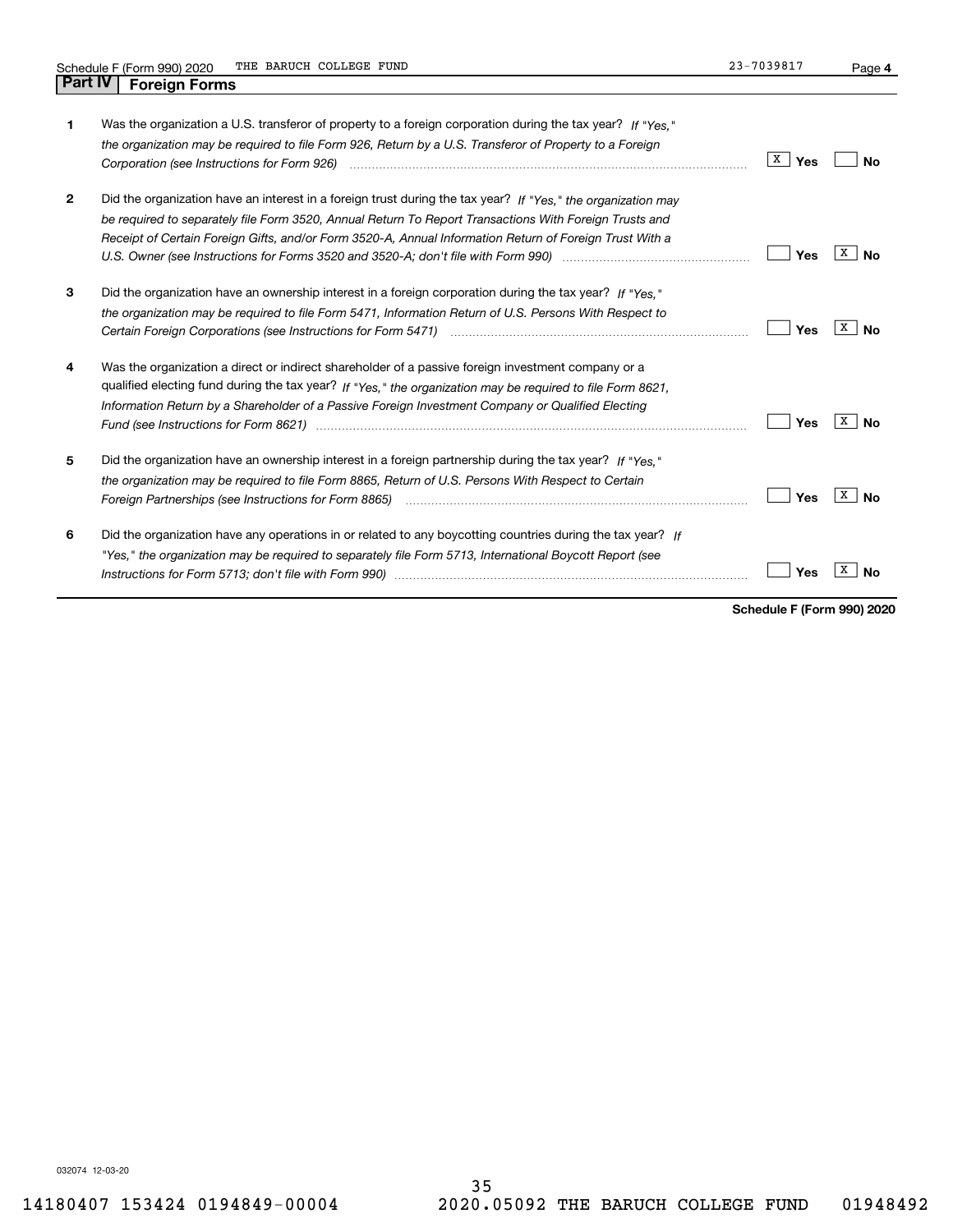### **Part V Supplemental Information**

Provide the information required by Part I, line 2 (monitoring of funds); Part I, line 3, column (f) (accounting method; amounts of investments vs. expenditures per region); Part II, line 1 (accounting method); Part III (accounting method); and Part III, column (c) (estimated number of recipients), as applicable. Also complete this part to provide any additional information. See instructions.

SCHEDULE F, PART IV, FOREIGN FORMS

THE FUND DID MAKE TRANSFERS TO FOREIGN CORPORATIONS IN EXCESS OF

REPORTING THRESHOLDS APPLICABLE FOR FORM 926. ACCORDINGLY, THE FUND HAS

PREPARED THESE FORMS AND FILED WITH FORM 990-T.

**Schedule F (Form 990) 2020**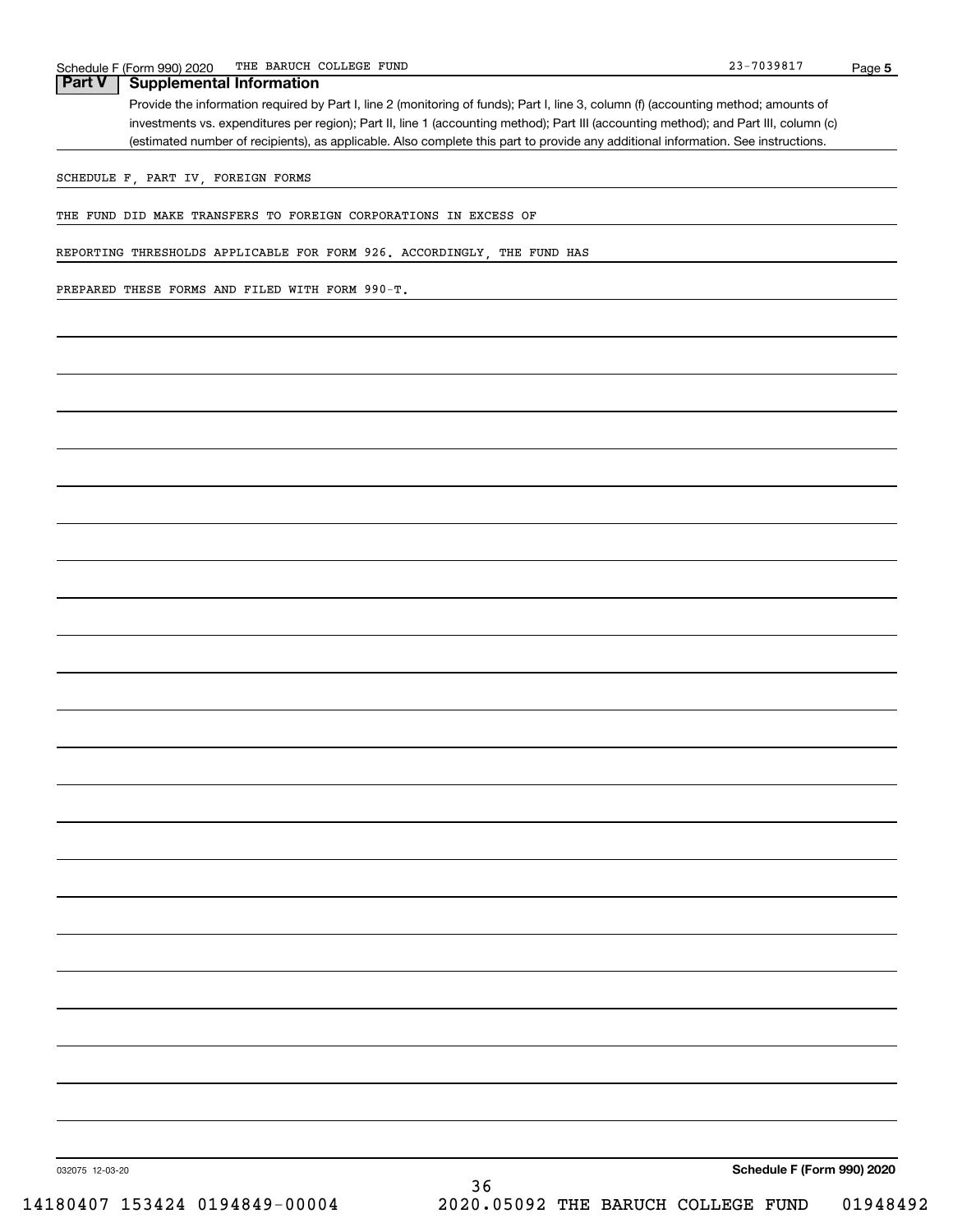| <b>SCHEDULE G</b>                                        |                                 | <b>Supplemental Information Regarding Fundraising or Gaming Activities</b>                                                                                                                                                                                  |                               |    |                                       |                                        | OMB No. 1545-0047                     |
|----------------------------------------------------------|---------------------------------|-------------------------------------------------------------------------------------------------------------------------------------------------------------------------------------------------------------------------------------------------------------|-------------------------------|----|---------------------------------------|----------------------------------------|---------------------------------------|
| (Form 990 or 990-EZ)                                     |                                 | Complete if the organization answered "Yes" on Form 990, Part IV, line 17, 18, or 19, or if the<br>organization entered more than \$15,000 on Form 990-EZ, line 6a.                                                                                         |                               |    |                                       |                                        |                                       |
| Department of the Treasury                               |                                 | Attach to Form 990 or Form 990-EZ.                                                                                                                                                                                                                          |                               |    |                                       |                                        | <b>Open to Public</b>                 |
| Internal Revenue Service                                 |                                 | Go to www.irs.gov/Form990 for instructions and the latest information.                                                                                                                                                                                      |                               |    |                                       |                                        | Inspection                            |
| Name of the organization                                 |                                 |                                                                                                                                                                                                                                                             |                               |    |                                       |                                        | <b>Employer identification number</b> |
|                                                          |                                 | THE BARUCH COLLEGE FUND                                                                                                                                                                                                                                     |                               |    |                                       | 23-7039817                             |                                       |
| Part I                                                   | required to complete this part. | Fundraising Activities. Complete if the organization answered "Yes" on Form 990, Part IV, line 17. Form 990-EZ filers are not                                                                                                                               |                               |    |                                       |                                        |                                       |
|                                                          |                                 | 1 Indicate whether the organization raised funds through any of the following activities. Check all that apply.                                                                                                                                             |                               |    |                                       |                                        |                                       |
| $X$ Mail solicitations<br>a                              |                                 | $e$   X                                                                                                                                                                                                                                                     |                               |    | Solicitation of non-government grants |                                        |                                       |
| $\boxed{\text{x}}$ Internet and email solicitations<br>b |                                 | f                                                                                                                                                                                                                                                           |                               |    | Solicitation of government grants     |                                        |                                       |
| $\overline{X}$ Phone solicitations<br>c                  |                                 | ΙX<br>Special fundraising events<br>g                                                                                                                                                                                                                       |                               |    |                                       |                                        |                                       |
| $\overline{X}$ In-person solicitations<br>d              |                                 |                                                                                                                                                                                                                                                             |                               |    |                                       |                                        |                                       |
|                                                          |                                 | <b>2 a</b> Did the organization have a written or oral agreement with any individual (including officers, directors, trustees, or                                                                                                                           |                               |    |                                       | $\overline{X}$   Yes                   | No                                    |
|                                                          |                                 | key employees listed in Form 990, Part VII) or entity in connection with professional fundraising services?<br><b>b</b> If "Yes," list the 10 highest paid individuals or entities (fundraisers) pursuant to agreements under which the fundraiser is to be |                               |    |                                       |                                        |                                       |
| compensated at least \$5,000 by the organization.        |                                 |                                                                                                                                                                                                                                                             |                               |    |                                       |                                        |                                       |
|                                                          |                                 |                                                                                                                                                                                                                                                             |                               |    |                                       |                                        |                                       |
| (i) Name and address of individual                       |                                 |                                                                                                                                                                                                                                                             | (iii) Did<br>fundraiser       |    | (iv) Gross receipts                   | (v) Amount paid<br>to (or retained by) | (vi) Amount paid                      |
| or entity (fundraiser)                                   |                                 | (ii) Activity                                                                                                                                                                                                                                               | have custody<br>or control of |    | from activity                         | fundraiser                             | to (or retained by)<br>organization   |
|                                                          |                                 |                                                                                                                                                                                                                                                             | contributions?                |    |                                       | listed in col. (i)                     |                                       |
| STOCKADE CONSULTING GROUP -                              |                                 |                                                                                                                                                                                                                                                             | Yes                           | No |                                       |                                        |                                       |
| 650 FRANKLIN STREET                                      |                                 | TELEFUND FUNDRAISING                                                                                                                                                                                                                                        |                               | X  | 84,955.                               | 81,200.                                | 3,755.                                |
| <b>FUTURE FUNDS LLC - 129</b>                            |                                 |                                                                                                                                                                                                                                                             |                               |    |                                       |                                        |                                       |
| BATHGATE STREET, STATEN                                  |                                 | PLAN GIVING COUNSEL                                                                                                                                                                                                                                         |                               | х  | 0.                                    | 135,000.                               | 0.                                    |
| HARVEST FRC, INC. - 3                                    |                                 |                                                                                                                                                                                                                                                             |                               |    |                                       |                                        |                                       |
| KINGSWOOD DR, NEW HOPE, PA                               |                                 | FUNDRAISING CONSULTING                                                                                                                                                                                                                                      |                               | х  | 0.                                    | 18,000.                                | 0.                                    |
|                                                          |                                 |                                                                                                                                                                                                                                                             |                               |    |                                       |                                        |                                       |
|                                                          |                                 |                                                                                                                                                                                                                                                             |                               |    |                                       |                                        |                                       |
|                                                          |                                 |                                                                                                                                                                                                                                                             |                               |    |                                       |                                        |                                       |
|                                                          |                                 |                                                                                                                                                                                                                                                             |                               |    |                                       |                                        |                                       |
|                                                          |                                 |                                                                                                                                                                                                                                                             |                               |    |                                       |                                        |                                       |
|                                                          |                                 |                                                                                                                                                                                                                                                             |                               |    |                                       |                                        |                                       |
|                                                          |                                 |                                                                                                                                                                                                                                                             |                               |    |                                       |                                        |                                       |
|                                                          |                                 |                                                                                                                                                                                                                                                             |                               |    |                                       |                                        |                                       |
|                                                          |                                 |                                                                                                                                                                                                                                                             |                               |    |                                       |                                        |                                       |
|                                                          |                                 |                                                                                                                                                                                                                                                             |                               |    |                                       |                                        |                                       |
|                                                          |                                 |                                                                                                                                                                                                                                                             |                               |    |                                       |                                        |                                       |
|                                                          |                                 |                                                                                                                                                                                                                                                             |                               |    |                                       |                                        |                                       |
|                                                          |                                 |                                                                                                                                                                                                                                                             |                               |    |                                       |                                        |                                       |
|                                                          |                                 |                                                                                                                                                                                                                                                             |                               |    | 84,955.                               | 234,200.                               | 3,755.                                |
| Total                                                    |                                 | 3 List all states in which the organization is registered or licensed to solicit contributions or has been notified it is exempt from registration                                                                                                          |                               |    |                                       |                                        |                                       |
| or licensing.                                            |                                 | CO CT DE DC FI CA HI ID II IN IA KY LA ME MD MA MI MN MO MT NU NH MI                                                                                                                                                                                        |                               |    |                                       |                                        |                                       |

AZ,CA,CO,CT,DE,DC,FL,GA,HI,ID,IL,IN,IA,KY,LA,ME,MD,MA,MI,MN,MO,MT,NV,NH,NJ NM,NY,NC,OH,OR,PA,RI,SC,SD,TN,TX,VT,VA,WA,WV,WI,WY,OK

LHA For Paperwork Reduction Act Notice, see the Instructions for Form 990 or 990-EZ. Schedule G (Form 990 or 990-EZ) 2020 SEE PART IV FOR CONTINUATIONS

032081 11-25-20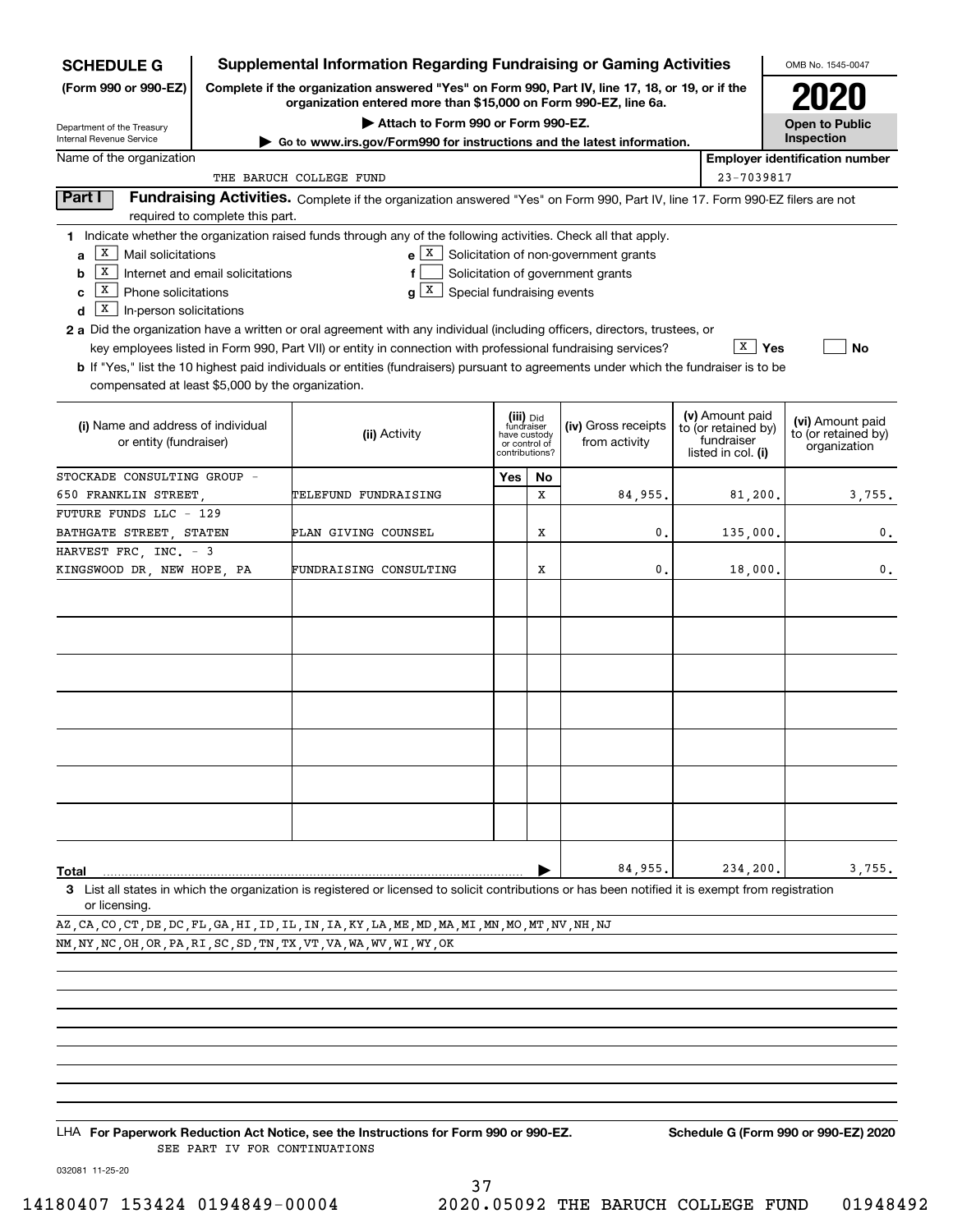**Part II** | Fundraising Events. Complete if the organization answered "Yes" on Form 990, Part IV, line 18, or reported more than \$15,000

|                 |    | of fundraising event contributions and gross income on Form 990-EZ, lines 1 and 6b. List events with gross receipts greater than \$5,000.                                   | (a) Event #1  | (b) Event #2            | (c) Other events      |                            |
|-----------------|----|-----------------------------------------------------------------------------------------------------------------------------------------------------------------------------|---------------|-------------------------|-----------------------|----------------------------|
|                 |    |                                                                                                                                                                             |               |                         | <b>NONE</b>           | (d) Total events           |
|                 |    |                                                                                                                                                                             | ANNUAL DINNER |                         |                       | (add col. (a) through      |
|                 |    |                                                                                                                                                                             | (event type)  | (event type)            | (total number)        | col. (c)                   |
|                 |    |                                                                                                                                                                             |               |                         |                       |                            |
| Revenue         | 1. |                                                                                                                                                                             | 1, 113, 589.  |                         |                       | 1, 113, 589.               |
|                 |    |                                                                                                                                                                             |               |                         |                       |                            |
|                 |    |                                                                                                                                                                             | 1, 113, 589.  |                         |                       | 1, 113, 589.               |
|                 |    |                                                                                                                                                                             |               |                         |                       |                            |
|                 | 3  | Gross income (line 1 minus line 2)                                                                                                                                          |               |                         |                       |                            |
|                 |    |                                                                                                                                                                             |               |                         |                       |                            |
|                 |    |                                                                                                                                                                             |               |                         |                       |                            |
|                 | 5  |                                                                                                                                                                             |               |                         |                       |                            |
|                 |    |                                                                                                                                                                             |               |                         |                       |                            |
|                 | 6  |                                                                                                                                                                             |               |                         |                       |                            |
|                 |    |                                                                                                                                                                             |               |                         |                       |                            |
| Direct Expenses |    | 7 Food and beverages                                                                                                                                                        |               |                         |                       |                            |
|                 |    |                                                                                                                                                                             |               |                         |                       |                            |
|                 | 8  |                                                                                                                                                                             |               |                         |                       |                            |
|                 | 9  |                                                                                                                                                                             |               |                         |                       |                            |
|                 | 10 | Direct expense summary. Add lines 4 through 9 in column (d)                                                                                                                 |               |                         | $\blacktriangleright$ |                            |
| Part III        |    | 11 Net income summary. Subtract line 10 from line 3, column (d)<br>Gaming. Complete if the organization answered "Yes" on Form 990, Part IV, line 19, or reported more than |               |                         |                       |                            |
|                 |    | \$15,000 on Form 990-EZ, line 6a.                                                                                                                                           |               |                         |                       |                            |
|                 |    |                                                                                                                                                                             |               | (b) Pull tabs/instant   |                       | (d) Total gaming (add      |
|                 |    |                                                                                                                                                                             | (a) Bingo     | bingo/progressive bingo | (c) Other gaming      | col. (a) through col. (c)) |
| Revenue         |    |                                                                                                                                                                             |               |                         |                       |                            |
|                 | 1  |                                                                                                                                                                             |               |                         |                       |                            |
|                 |    |                                                                                                                                                                             |               |                         |                       |                            |
|                 |    |                                                                                                                                                                             |               |                         |                       |                            |
| Direct Expenses |    |                                                                                                                                                                             |               |                         |                       |                            |
|                 |    |                                                                                                                                                                             |               |                         |                       |                            |
|                 |    |                                                                                                                                                                             |               |                         |                       |                            |
|                 | 4  |                                                                                                                                                                             |               |                         |                       |                            |
|                 | 5  |                                                                                                                                                                             |               |                         |                       |                            |
|                 |    |                                                                                                                                                                             | Yes<br>$\%$   | Yes<br>%                | Yes<br>%              |                            |
|                 |    | 6 Volunteer labor                                                                                                                                                           | No            | No                      | No                    |                            |
|                 |    |                                                                                                                                                                             |               |                         |                       |                            |
|                 | 7  | Direct expense summary. Add lines 2 through 5 in column (d)                                                                                                                 |               |                         |                       |                            |
|                 |    |                                                                                                                                                                             |               |                         |                       |                            |
|                 | 8  |                                                                                                                                                                             |               |                         |                       |                            |
|                 |    |                                                                                                                                                                             |               |                         |                       |                            |
| 9               |    | Enter the state(s) in which the organization conducts gaming activities:                                                                                                    |               |                         |                       |                            |
|                 |    |                                                                                                                                                                             |               |                         |                       | Yes<br><b>No</b>           |
|                 |    |                                                                                                                                                                             |               |                         |                       |                            |
|                 |    |                                                                                                                                                                             |               |                         |                       |                            |
|                 |    |                                                                                                                                                                             |               |                         |                       | <b>No</b><br>Yes           |
|                 |    |                                                                                                                                                                             |               |                         |                       |                            |
|                 |    |                                                                                                                                                                             |               |                         |                       |                            |

032082 11-25-20

**Schedule G (Form 990 or 990-EZ) 2020**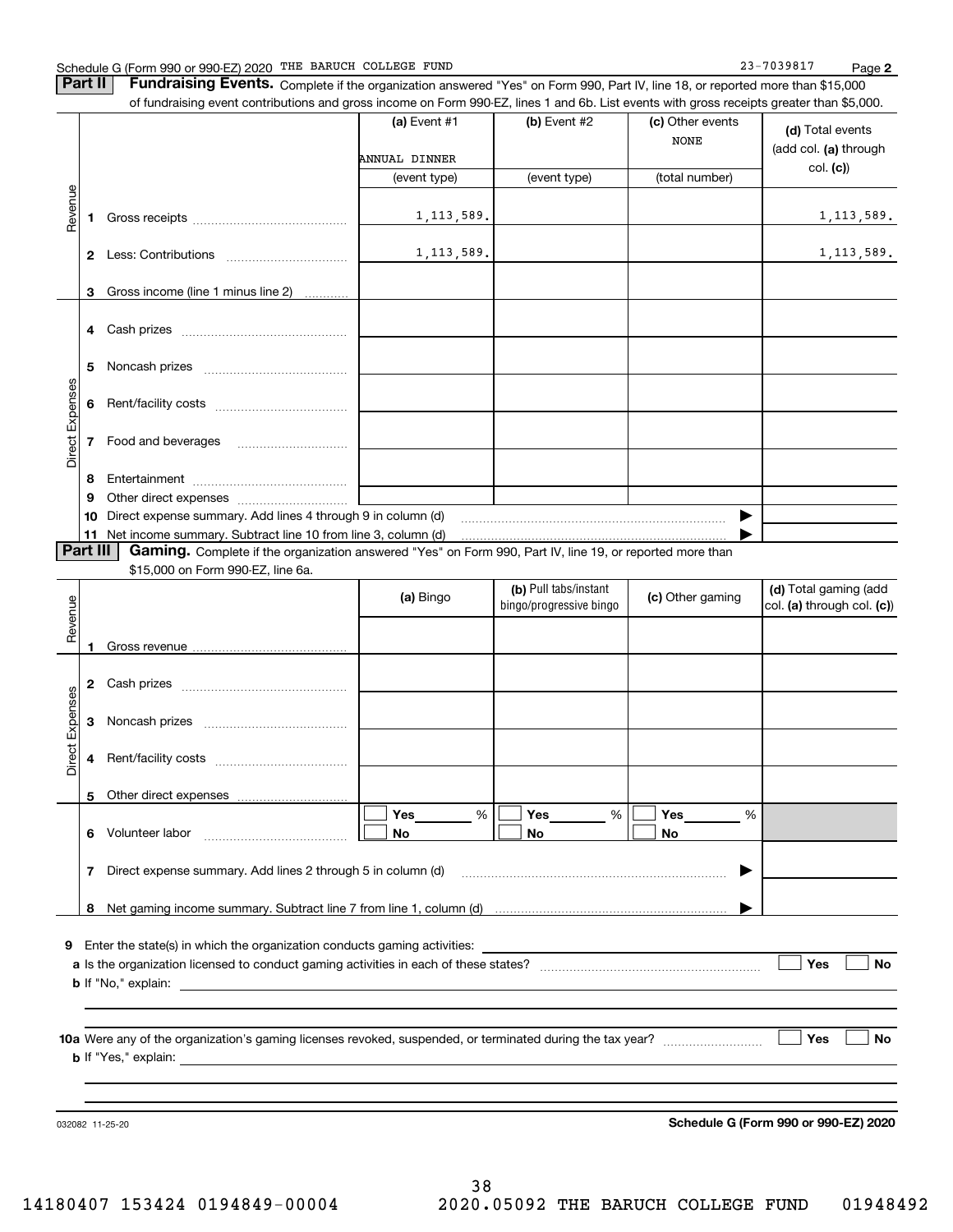|     | Schedule G (Form 990 or 990-EZ) 2020 THE BARUCH COLLEGE FUND                                                                                                                                                                                                                          | 23-7039817 |     | Page 3 |
|-----|---------------------------------------------------------------------------------------------------------------------------------------------------------------------------------------------------------------------------------------------------------------------------------------|------------|-----|--------|
| 11. |                                                                                                                                                                                                                                                                                       |            | Yes | No     |
|     | 12 Is the organization a grantor, beneficiary or trustee of a trust, or a member of a partnership or other entity formed                                                                                                                                                              |            |     |        |
|     |                                                                                                                                                                                                                                                                                       |            | Yes | No     |
|     | 13 Indicate the percentage of gaming activity conducted in:                                                                                                                                                                                                                           |            |     |        |
|     |                                                                                                                                                                                                                                                                                       |            | 13а | %      |
|     | <b>b</b> An outside facility <i>www.communicality www.communicality.communicality www.communicality www.communicality.communicality www.communicality.com</i><br>14 Enter the name and address of the person who prepares the organization's gaming/special events books and records: |            | 13b | %      |
|     |                                                                                                                                                                                                                                                                                       |            |     |        |
|     |                                                                                                                                                                                                                                                                                       |            |     |        |
|     |                                                                                                                                                                                                                                                                                       |            |     |        |
|     |                                                                                                                                                                                                                                                                                       |            | Yes | No     |
|     |                                                                                                                                                                                                                                                                                       |            |     |        |
|     | of gaming revenue retained by the third party $\triangleright$ \$                                                                                                                                                                                                                     |            |     |        |
|     | c If "Yes," enter name and address of the third party:                                                                                                                                                                                                                                |            |     |        |
|     | $Name \rightarrow$                                                                                                                                                                                                                                                                    |            |     |        |
|     |                                                                                                                                                                                                                                                                                       |            |     |        |
|     |                                                                                                                                                                                                                                                                                       |            |     |        |
| 16  | Gaming manager information:                                                                                                                                                                                                                                                           |            |     |        |
|     | $Name \rightarrow$                                                                                                                                                                                                                                                                    |            |     |        |
|     |                                                                                                                                                                                                                                                                                       |            |     |        |
|     | Gaming manager compensation > \$                                                                                                                                                                                                                                                      |            |     |        |
|     | $Description of services provided$ $\triangleright$                                                                                                                                                                                                                                   |            |     |        |
|     |                                                                                                                                                                                                                                                                                       |            |     |        |
|     |                                                                                                                                                                                                                                                                                       |            |     |        |
|     | Director/officer<br>Employee<br>Independent contractor                                                                                                                                                                                                                                |            |     |        |
|     |                                                                                                                                                                                                                                                                                       |            |     |        |
|     | 17 Mandatory distributions:                                                                                                                                                                                                                                                           |            |     |        |
|     | a Is the organization required under state law to make charitable distributions from the gaming proceeds to                                                                                                                                                                           |            |     |        |
|     | $\Box$ Yes $\Box$ No<br>retain the state gaming license?                                                                                                                                                                                                                              |            |     |        |
|     | <b>b</b> Enter the amount of distributions required under state law to be distributed to other exempt organizations or spent in the                                                                                                                                                   |            |     |        |
|     | organization's own exempt activities during the tax year $\triangleright$ \$<br> Part IV<br>Supplemental Information. Provide the explanations required by Part I, line 2b, columns (iii) and (v); and Part III, lines 9, 9b, 10b,                                                    |            |     |        |
|     | 15b, 15c, 16, and 17b, as applicable. Also provide any additional information. See instructions.                                                                                                                                                                                      |            |     |        |
|     | SCHEDULE G, PART I, LINE 2B, LIST OF TEN HIGHEST PAID FUNDRAISERS:                                                                                                                                                                                                                    |            |     |        |
|     |                                                                                                                                                                                                                                                                                       |            |     |        |
|     |                                                                                                                                                                                                                                                                                       |            |     |        |
|     | (I) NAME OF FUNDRAISER: STOCKADE CONSULTING GROUP                                                                                                                                                                                                                                     |            |     |        |
|     | (I) ADDRESS OF FUNDRAISER: 650 FRANKLIN STREET, SCHENECTADY, NY 12305                                                                                                                                                                                                                 |            |     |        |
|     |                                                                                                                                                                                                                                                                                       |            |     |        |
|     |                                                                                                                                                                                                                                                                                       |            |     |        |
|     | (I) NAME OF FUNDRAISER: FUTURE FUNDS LLC                                                                                                                                                                                                                                              |            |     |        |
|     | (I) ADDRESS OF FUNDRAISER: 129 BATHGATE STREET, STATEN ISLAND, NY<br>10312                                                                                                                                                                                                            |            |     |        |
|     |                                                                                                                                                                                                                                                                                       |            |     |        |
|     | (I) NAME OF FUNDRAISER: HARVEST FRC, INC.                                                                                                                                                                                                                                             |            |     |        |
|     | Schedule G (Form 990 or 990-EZ) 2020<br>032083 11-25-20                                                                                                                                                                                                                               |            |     |        |
|     | 39                                                                                                                                                                                                                                                                                    |            |     |        |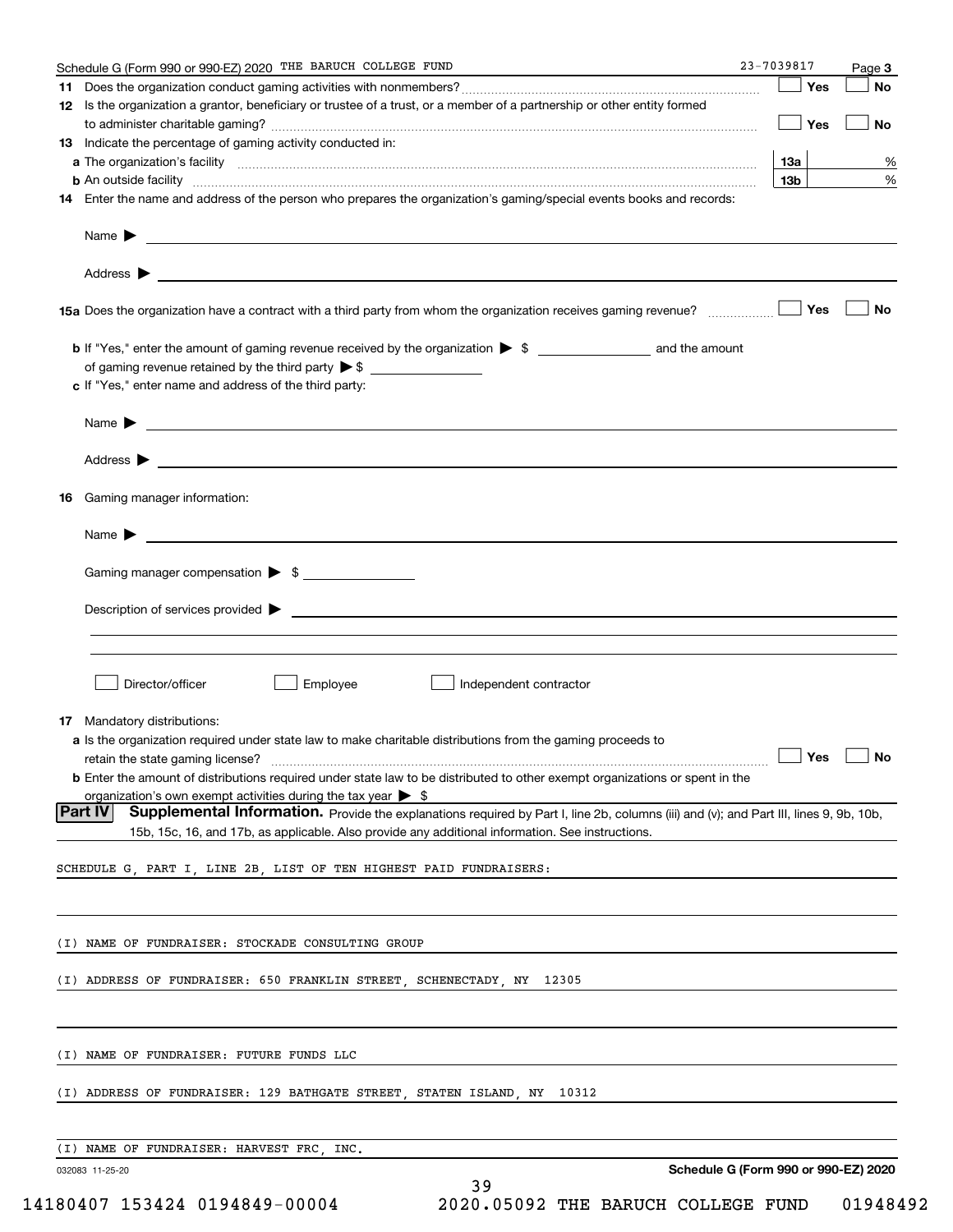### *(continued)* **Part IV Supplemental Information**

(I) ADDRESS OF FUNDRAISER: 3 KINGSWOOD DR, NEW HOPE, PA 18938

### PART I, LINE 2B, COLUMN (V):

STOCKADE CONSULTING GROUP PROVIDES DIRECT MAIL/EMAIL CAMPAIGN AND RUNS

THE OUTSOURCED PHONATHON CAMPAIGN FOR THE BARUCH COLLEGE FUND. AS SUCH,

REVENUE FROM THESE SERVICES IS READILY DETERMINABLE, AMOUNTING TO

\$84,995.

HARVEST FUND RAISING COUNSEL PROVIDES GENERAL CONSULTING SERVICES

(STRATEGY, BENCHMARKING, ETC.) AND REVENUE RAISED IS THEREFORE NOT EASILY

DETERMINABLE. FUTURE FUNDS PROVIDES PLANNED GIVING SERVICES IN

PARTNERSHIP WITH STAFF MEMBERS, THEREFORE REVENUE RAISED IS NOT EASILY

DETERMINABLE.

PART II, COLUMN A:

THE ANNUAL DINNER WAS A VIRTUAL EVENT THIS YEAR AND ONLY GENERATED

CONTRIBUTIONS THEREFORE SCHEDULE G REPORTING IS BEING PROVIDED JUST FOR

TRANSPARENCY PURPOSES, THOUGH TECHNICALLY IT IS NOT REQUIRED.

**Schedule G (Form 990 or 990-EZ)**

032084 04-01-20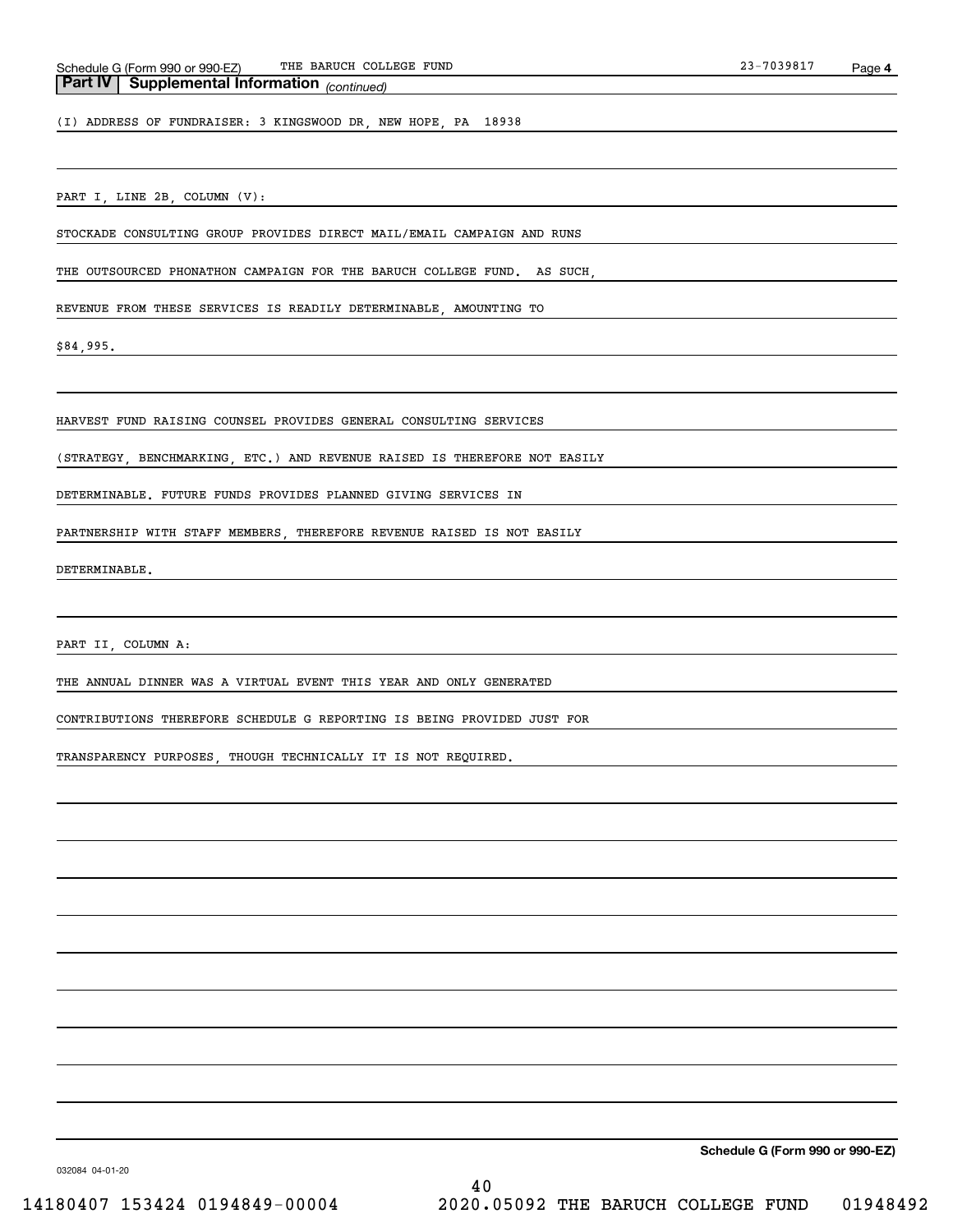| <b>SCHEDULE I</b><br>(Form 990)                        |                                                                                                                                                                                                                                                                                     |                            | <b>Grants and Other Assistance to Organizations,</b><br>Governments, and Individuals in the United States<br>Complete if the organization answered "Yes" on Form 990, Part IV, line 21 or 22. |                                                       |                                         |                                                                |                                          | OMB No. 1545-0047                                       |
|--------------------------------------------------------|-------------------------------------------------------------------------------------------------------------------------------------------------------------------------------------------------------------------------------------------------------------------------------------|----------------------------|-----------------------------------------------------------------------------------------------------------------------------------------------------------------------------------------------|-------------------------------------------------------|-----------------------------------------|----------------------------------------------------------------|------------------------------------------|---------------------------------------------------------|
| Department of the Treasury<br>Internal Revenue Service |                                                                                                                                                                                                                                                                                     |                            |                                                                                                                                                                                               | Attach to Form 990.                                   |                                         |                                                                |                                          | <b>Open to Public</b><br>Inspection                     |
| Name of the organization                               | THE BARUCH COLLEGE FUND                                                                                                                                                                                                                                                             |                            |                                                                                                                                                                                               | Go to www.irs.gov/Form990 for the latest information. |                                         |                                                                |                                          | <b>Employer identification number</b><br>23-7039817     |
| Part I                                                 | <b>General Information on Grants and Assistance</b>                                                                                                                                                                                                                                 |                            |                                                                                                                                                                                               |                                                       |                                         |                                                                |                                          |                                                         |
| $\mathbf 1$                                            | Does the organization maintain records to substantiate the amount of the grants or assistance, the grantees' eligibility for the grants or assistance, and the selection                                                                                                            |                            |                                                                                                                                                                                               |                                                       |                                         |                                                                |                                          |                                                         |
|                                                        |                                                                                                                                                                                                                                                                                     |                            |                                                                                                                                                                                               |                                                       |                                         |                                                                |                                          | $\sqrt{\frac{X}{X}}$ Yes<br>$\overline{\phantom{a}}$ No |
| $\mathbf{2}$<br>Part II                                | Describe in Part IV the organization's procedures for monitoring the use of grant funds in the United States.<br>Grants and Other Assistance to Domestic Organizations and Domestic Governments. Complete if the organization answered "Yes" on Form 990, Part IV, line 21, for any |                            |                                                                                                                                                                                               |                                                       |                                         |                                                                |                                          |                                                         |
|                                                        | recipient that received more than \$5,000. Part II can be duplicated if additional space is needed.                                                                                                                                                                                 |                            |                                                                                                                                                                                               |                                                       |                                         |                                                                |                                          |                                                         |
|                                                        | <b>1 (a)</b> Name and address of organization<br>or government                                                                                                                                                                                                                      | $(b)$ EIN                  | (c) IRC section<br>(if applicable)                                                                                                                                                            | (d) Amount of<br>cash grant                           | (e) Amount of<br>non-cash<br>assistance | (f) Method of<br>valuation (book,<br>FMV, appraisal,<br>other) | (g) Description of<br>noncash assistance | (h) Purpose of grant<br>or assistance                   |
|                                                        | BARUCH COLLEGE - THE CITY<br>UNIVERSITY OF NY - ONE BERNARD                                                                                                                                                                                                                         |                            |                                                                                                                                                                                               |                                                       |                                         |                                                                |                                          |                                                         |
|                                                        | BARUCH WAY - NEW YORK, NY 10010                                                                                                                                                                                                                                                     | $13 - 3893536$ $501(C)(3)$ |                                                                                                                                                                                               | 4,966,636.                                            | 0.                                      |                                                                |                                          | PROGRAM SUPPORT                                         |
|                                                        |                                                                                                                                                                                                                                                                                     |                            |                                                                                                                                                                                               |                                                       |                                         |                                                                |                                          |                                                         |
|                                                        |                                                                                                                                                                                                                                                                                     |                            |                                                                                                                                                                                               |                                                       |                                         |                                                                |                                          |                                                         |
|                                                        |                                                                                                                                                                                                                                                                                     |                            |                                                                                                                                                                                               |                                                       |                                         |                                                                |                                          |                                                         |
|                                                        |                                                                                                                                                                                                                                                                                     |                            |                                                                                                                                                                                               |                                                       |                                         |                                                                |                                          |                                                         |
|                                                        |                                                                                                                                                                                                                                                                                     |                            |                                                                                                                                                                                               |                                                       |                                         |                                                                |                                          |                                                         |
|                                                        |                                                                                                                                                                                                                                                                                     |                            |                                                                                                                                                                                               |                                                       |                                         |                                                                |                                          | 1.<br>▶                                                 |
| 3                                                      | UUA Deu Den surrent: Destretien Ast Netice and the Instructions for Form 000                                                                                                                                                                                                        |                            |                                                                                                                                                                                               |                                                       |                                         |                                                                |                                          | Calconials UFax<br>.0001000                             |

**For Paperwork Reduction Act Notice, see the Instructions for Form 990. Schedule I (Form 990) 2020** LHA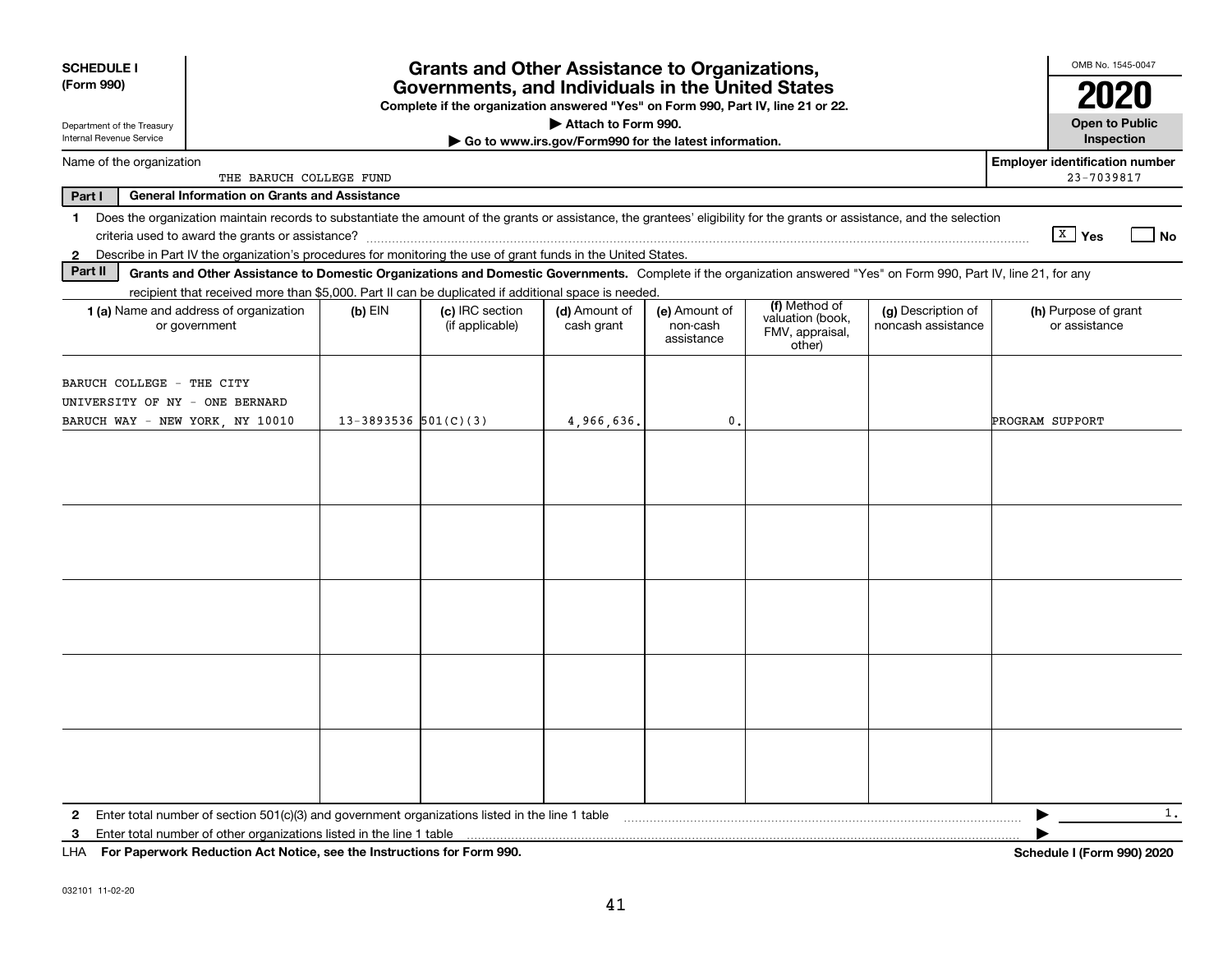**2**

**Part III | Grants and Other Assistance to Domestic Individuals. Complete if the organization answered "Yes" on Form 990, Part IV, line 22.** Part III can be duplicated if additional space is needed.

| (a) Type of grant or assistance                                                                                                                      | (b) Number of | (c) Amount of | (d) Amount of non- | (e) Method of valuation<br>(book, FMV, appraisal, other) | (f) Description of noncash assistance |
|------------------------------------------------------------------------------------------------------------------------------------------------------|---------------|---------------|--------------------|----------------------------------------------------------|---------------------------------------|
|                                                                                                                                                      | recipients    | cash grant    | cash assistance    |                                                          |                                       |
|                                                                                                                                                      |               |               |                    |                                                          |                                       |
|                                                                                                                                                      |               |               |                    |                                                          |                                       |
|                                                                                                                                                      |               |               |                    |                                                          |                                       |
|                                                                                                                                                      |               |               |                    |                                                          |                                       |
| SCHOLARSHIPS                                                                                                                                         | 505           | 620,878.      | $\mathbf{0}$ .     |                                                          |                                       |
|                                                                                                                                                      |               |               |                    |                                                          |                                       |
|                                                                                                                                                      |               |               |                    |                                                          |                                       |
|                                                                                                                                                      |               |               |                    |                                                          |                                       |
|                                                                                                                                                      |               |               |                    |                                                          |                                       |
|                                                                                                                                                      |               |               |                    |                                                          |                                       |
|                                                                                                                                                      |               |               |                    |                                                          |                                       |
|                                                                                                                                                      |               |               |                    |                                                          |                                       |
|                                                                                                                                                      |               |               |                    |                                                          |                                       |
|                                                                                                                                                      |               |               |                    |                                                          |                                       |
|                                                                                                                                                      |               |               |                    |                                                          |                                       |
|                                                                                                                                                      |               |               |                    |                                                          |                                       |
|                                                                                                                                                      |               |               |                    |                                                          |                                       |
|                                                                                                                                                      |               |               |                    |                                                          |                                       |
|                                                                                                                                                      |               |               |                    |                                                          |                                       |
|                                                                                                                                                      |               |               |                    |                                                          |                                       |
|                                                                                                                                                      |               |               |                    |                                                          |                                       |
|                                                                                                                                                      |               |               |                    |                                                          |                                       |
|                                                                                                                                                      |               |               |                    |                                                          |                                       |
|                                                                                                                                                      |               |               |                    |                                                          |                                       |
|                                                                                                                                                      |               |               |                    |                                                          |                                       |
| Part IV<br>Supplemental Information. Provide the information required in Part I, line 2; Part III, column (b); and any other additional information. |               |               |                    |                                                          |                                       |

FORM 990, SCHEDULE I, PART II

GRANTS TO BERNARD M. BARUCH COLLEGE OF THE CITY UNIVERSITY OF NEW YORK:

THE FUND PROVIDES GRANTS TO THE BERNARD M. BARUCH COLLEGE OF THE CITY

UNIVERSITY OF NEW YORK TO BE USED TO SUPPORT VARIOUS PROGRAM RELATED

ACTIVITIES OF THE COLLEGE INCLUDING SALARIES, SCHOLARSHIPS AND GRANTS

TO STUDENTS, AS WELL AS OTHER IDENTIFIED PROGRAM NEEDS. IN ADDITION TO

SCHOLARSHIPS AND GRANTS THE FUND PAYS EXPENSES, INCLUDING CERTAIN

COMPENSATION SUPPLEMENTS, ON BEHALF OF THE COLLEGE TO ENABLE IT TO

ATTRACT AND RETAIN THE BEST TALENT TO CARRY OUT ITS EDUCATIONAL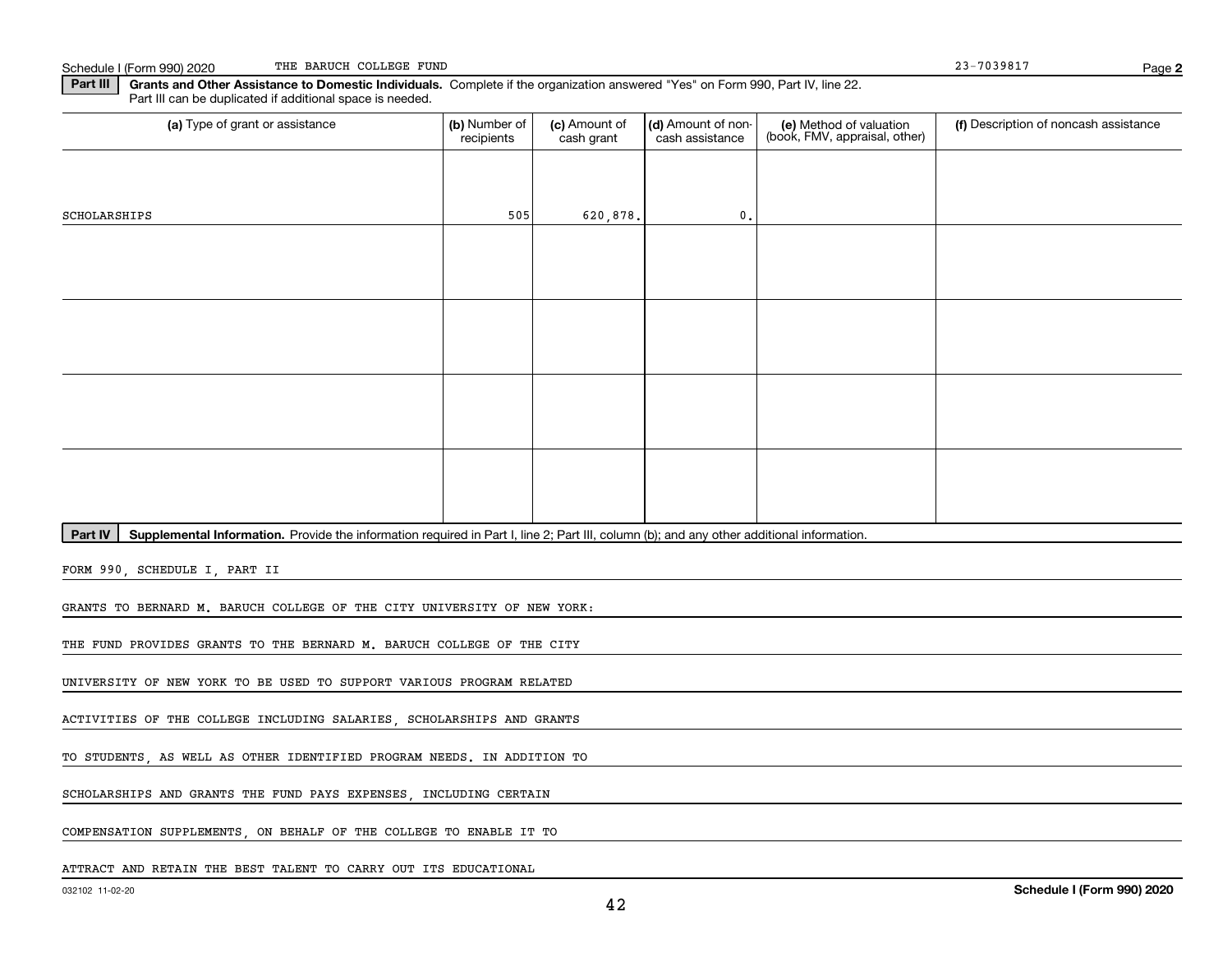MISSION.

FORM 990, SCHEDULE I, PART III

GRANTS AND ASSISTANCE TO INDIVIDUALS

DURING THE FISCAL YEAR ENDED JUNE 30, 2021, IN ADDITION TO THE 1,236

SCHOLARSHIPS THE FUND AWARDED THROUGH THE BERNARD M. BARUCH COLLEGE OF

THE CITY UNIVERSITY OF NEW YORK, AN ADDITIONAL 505 STUDENTS RECEIVED

SCHOLARSHIPS AND AWARDS DIRECTLY FROM THE FUND. THE TOTAL NUMBER OF

STUDENTS RECEIVING SUCH SCHOLARSHIPS AND AWARDS FOR THE YEAR ENDED JUNE

30, 2021 WAS 1,741 TOTALING \$3,975,501. AWARDS INCLUDE, BUT ARE NOT

LIMITED TO AWARDS TO RECOGNIZE ACADEMIC ACHIEVEMENT AND EMERGENCY FUNDS

DISTRIBUTED BASED ON NEED.

ALL SCHOLARSHIP AND AWARD RECIPIENTS ARE SELECTED BY THE COLLEGE AND

APPROVED FOR AWARD BASED ON INDIVIDUAL FUND CRITERIA.

**Schedule I (Form 990)**

032291 04-01-20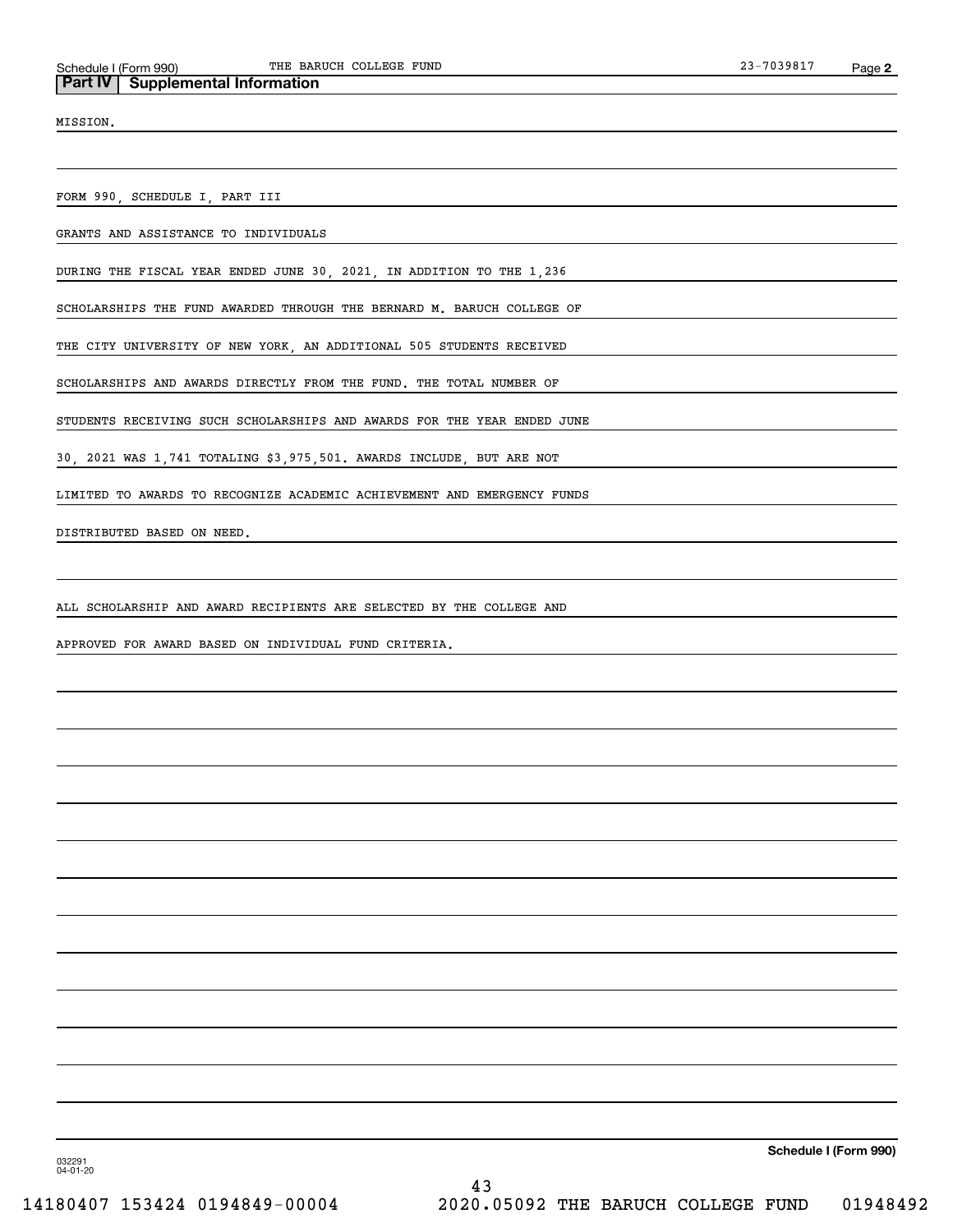|        | <b>SCHEDULE J</b>                                                                                                                                        |                                                                                                              | <b>Compensation Information</b>                                                                                        |                                       | OMB No. 1545-0047          |      |    |  |
|--------|----------------------------------------------------------------------------------------------------------------------------------------------------------|--------------------------------------------------------------------------------------------------------------|------------------------------------------------------------------------------------------------------------------------|---------------------------------------|----------------------------|------|----|--|
|        | (Form 990)<br>For certain Officers, Directors, Trustees, Key Employees, and Highest                                                                      |                                                                                                              |                                                                                                                        |                                       |                            | 2020 |    |  |
|        | <b>Compensated Employees</b>                                                                                                                             |                                                                                                              |                                                                                                                        |                                       |                            |      |    |  |
|        | Complete if the organization answered "Yes" on Form 990, Part IV, line 23.<br><b>Open to Public</b><br>Attach to Form 990.<br>Department of the Treasury |                                                                                                              |                                                                                                                        |                                       |                            |      |    |  |
|        | Internal Revenue Service                                                                                                                                 |                                                                                                              | Go to www.irs.gov/Form990 for instructions and the latest information.                                                 |                                       | Inspection                 |      |    |  |
|        | Name of the organization                                                                                                                                 |                                                                                                              |                                                                                                                        | <b>Employer identification number</b> |                            |      |    |  |
|        |                                                                                                                                                          | THE BARUCH COLLEGE FUND                                                                                      |                                                                                                                        |                                       | 23-7039817                 |      |    |  |
| Part I |                                                                                                                                                          | <b>Questions Regarding Compensation</b>                                                                      |                                                                                                                        |                                       |                            |      |    |  |
|        |                                                                                                                                                          |                                                                                                              |                                                                                                                        |                                       |                            | Yes  | No |  |
| 1a     |                                                                                                                                                          |                                                                                                              | Check the appropriate box(es) if the organization provided any of the following to or for a person listed on Form 990, |                                       |                            |      |    |  |
|        |                                                                                                                                                          | Part VII, Section A, line 1a. Complete Part III to provide any relevant information regarding these items.   |                                                                                                                        |                                       |                            |      |    |  |
|        | First-class or charter travel                                                                                                                            |                                                                                                              | X<br>Housing allowance or residence for personal use                                                                   |                                       |                            |      |    |  |
|        | Travel for companions                                                                                                                                    |                                                                                                              | Payments for business use of personal residence                                                                        |                                       |                            |      |    |  |
|        |                                                                                                                                                          | Tax indemnification and gross-up payments                                                                    | Health or social club dues or initiation fees                                                                          |                                       |                            |      |    |  |
|        | х                                                                                                                                                        | Discretionary spending account                                                                               | Personal services (such as maid, chauffeur, chef)                                                                      |                                       |                            |      |    |  |
|        |                                                                                                                                                          |                                                                                                              |                                                                                                                        |                                       |                            |      |    |  |
|        |                                                                                                                                                          |                                                                                                              | <b>b</b> If any of the boxes on line 1a are checked, did the organization follow a written policy regarding payment or |                                       |                            | х    |    |  |
|        | reimbursement or provision of all of the expenses described above? If "No," complete Part III to explain<br>1b                                           |                                                                                                              |                                                                                                                        |                                       |                            |      |    |  |
| 2      |                                                                                                                                                          |                                                                                                              | Did the organization require substantiation prior to reimbursing or allowing expenses incurred by all directors,       |                                       |                            |      |    |  |
|        |                                                                                                                                                          |                                                                                                              |                                                                                                                        |                                       | $\mathbf{2}$               | х    |    |  |
|        |                                                                                                                                                          |                                                                                                              |                                                                                                                        |                                       |                            |      |    |  |
| з      |                                                                                                                                                          |                                                                                                              | Indicate which, if any, of the following the organization used to establish the compensation of the organization's     |                                       |                            |      |    |  |
|        |                                                                                                                                                          |                                                                                                              | CEO/Executive Director. Check all that apply. Do not check any boxes for methods used by a related organization to     |                                       |                            |      |    |  |
|        |                                                                                                                                                          | establish compensation of the CEO/Executive Director, but explain in Part III.                               |                                                                                                                        |                                       |                            |      |    |  |
|        | Compensation committee                                                                                                                                   |                                                                                                              | Written employment contract                                                                                            |                                       |                            |      |    |  |
|        |                                                                                                                                                          | Independent compensation consultant                                                                          | Compensation survey or study                                                                                           |                                       |                            |      |    |  |
|        |                                                                                                                                                          | Form 990 of other organizations                                                                              | Approval by the board or compensation committee                                                                        |                                       |                            |      |    |  |
| 4      |                                                                                                                                                          | During the year, did any person listed on Form 990, Part VII, Section A, line 1a, with respect to the filing |                                                                                                                        |                                       |                            |      |    |  |
|        | organization or a related organization:                                                                                                                  |                                                                                                              |                                                                                                                        |                                       |                            |      |    |  |
| a      |                                                                                                                                                          | Receive a severance payment or change-of-control payment?                                                    |                                                                                                                        |                                       | 4a                         |      | Х  |  |
| b      |                                                                                                                                                          | Participate in or receive payment from a supplemental nongualified retirement plan?                          |                                                                                                                        |                                       | 4b                         |      | x  |  |
| с      | Participate in or receive payment from an equity-based compensation arrangement?                                                                         |                                                                                                              |                                                                                                                        |                                       | 4c                         |      | X  |  |
|        | If "Yes" to any of lines 4a-c, list the persons and provide the applicable amounts for each item in Part III.                                            |                                                                                                              |                                                                                                                        |                                       |                            |      |    |  |
|        |                                                                                                                                                          |                                                                                                              |                                                                                                                        |                                       |                            |      |    |  |
|        |                                                                                                                                                          | Only section 501(c)(3), 501(c)(4), and 501(c)(29) organizations must complete lines 5-9.                     |                                                                                                                        |                                       |                            |      |    |  |
|        |                                                                                                                                                          |                                                                                                              | For persons listed on Form 990, Part VII, Section A, line 1a, did the organization pay or accrue any compensation      |                                       |                            |      |    |  |
|        | contingent on the revenues of:                                                                                                                           |                                                                                                              |                                                                                                                        |                                       |                            |      |    |  |
|        |                                                                                                                                                          |                                                                                                              |                                                                                                                        |                                       | 5а                         |      | х  |  |
|        | <b>b</b> Any related organization?                                                                                                                       |                                                                                                              |                                                                                                                        |                                       | 5b                         |      | x  |  |
|        |                                                                                                                                                          | If "Yes" on line 5a or 5b, describe in Part III.                                                             |                                                                                                                        |                                       |                            |      |    |  |
| 6      |                                                                                                                                                          |                                                                                                              | For persons listed on Form 990, Part VII, Section A, line 1a, did the organization pay or accrue any compensation      |                                       |                            |      |    |  |
|        | contingent on the net earnings of:                                                                                                                       |                                                                                                              |                                                                                                                        |                                       |                            |      |    |  |
| a      |                                                                                                                                                          |                                                                                                              | The organization? <b>With the organization? With the organization? With the organization? With the organization?</b>   |                                       | 6a                         |      | х  |  |
|        |                                                                                                                                                          |                                                                                                              |                                                                                                                        |                                       | 6b                         |      | х  |  |
|        |                                                                                                                                                          | If "Yes" on line 6a or 6b, describe in Part III.                                                             |                                                                                                                        |                                       |                            |      |    |  |
|        |                                                                                                                                                          |                                                                                                              | 7 For persons listed on Form 990, Part VII, Section A, line 1a, did the organization provide any nonfixed payments     |                                       |                            |      |    |  |
|        |                                                                                                                                                          |                                                                                                              |                                                                                                                        |                                       | 7                          |      | х  |  |
| 8      |                                                                                                                                                          |                                                                                                              | Were any amounts reported on Form 990, Part VII, paid or accrued pursuant to a contract that was subject to the        |                                       |                            |      |    |  |
|        |                                                                                                                                                          | initial contract exception described in Regulations section 53.4958-4(a)(3)? If "Yes," describe in Part III  |                                                                                                                        |                                       | 8                          |      | х  |  |
| 9      |                                                                                                                                                          | If "Yes" on line 8, did the organization also follow the rebuttable presumption procedure described in       |                                                                                                                        |                                       |                            |      |    |  |
|        | Regulations section 53.4958-6(c)?                                                                                                                        |                                                                                                              |                                                                                                                        |                                       | 9                          |      |    |  |
|        |                                                                                                                                                          | LHA For Paperwork Reduction Act Notice, see the Instructions for Form 990.                                   |                                                                                                                        |                                       | Schedule J (Form 990) 2020 |      |    |  |

032111 12-07-20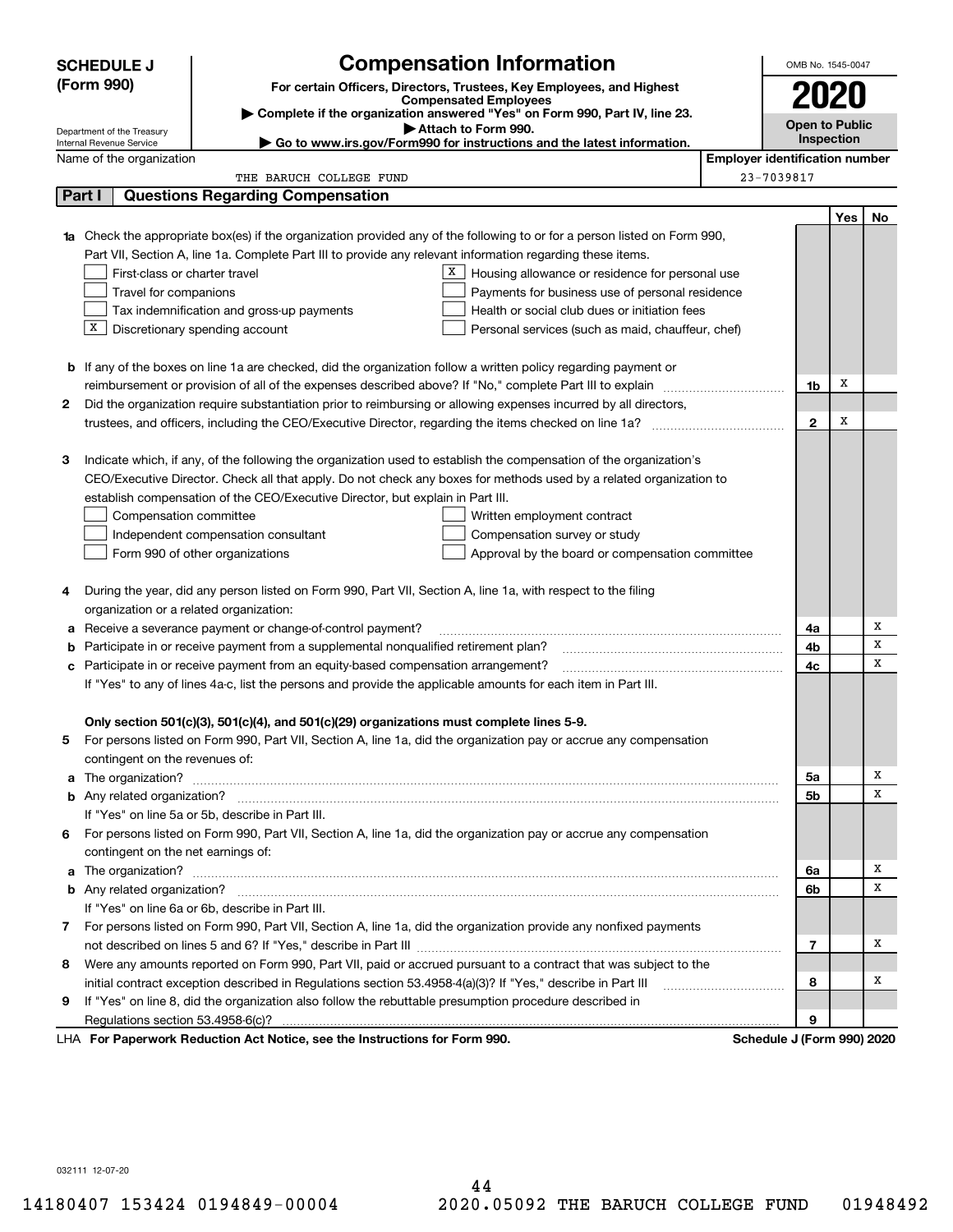23-7039817

# **Part II Officers, Directors, Trustees, Key Employees, and Highest Compensated Employees.**  Schedule J (Form 990) 2020 Page Use duplicate copies if additional space is needed.

For each individual whose compensation must be reported on Schedule J, report compensation from the organization on row (i) and from related organizations, described in the instructions, on row (ii). Do not list any individuals that aren't listed on Form 990, Part VII.

**Note:**  The sum of columns (B)(i)-(iii) for each listed individual must equal the total amount of Form 990, Part VII, Section A, line 1a, applicable column (D) and (E) amounts for that individual.

|                                     |      |                          | (B) Breakdown of W-2 and/or 1099-MISC compensation |                                           | (C) Retirement and<br>other deferred | (D) Nontaxable<br>benefits | (E) Total of columns<br>$(B)(i)-(D)$ | (F) Compensation<br>in column (B)         |
|-------------------------------------|------|--------------------------|----------------------------------------------------|-------------------------------------------|--------------------------------------|----------------------------|--------------------------------------|-------------------------------------------|
| (A) Name and Title                  |      | (i) Base<br>compensation | (ii) Bonus &<br>incentive<br>compensation          | (iii) Other<br>reportable<br>compensation | compensation                         |                            |                                      | reported as deferred<br>on prior Form 990 |
| (1) YILDIRAY YILDIRIM               | (i)  | 188,600.                 | $\mathbf{0}$ .                                     | 0.                                        | 0.                                   | $\mathbf{0}$ .             | 188,600.                             | $\mathbf 0$ .                             |
| PROFESSOR                           | (ii) | 282,377.                 | $\mathbf 0$ .                                      | 0.                                        | 22,602                               | 25,284.                    | 330,263.                             | $\mathbf 0$ .                             |
| HARRY F. HUSS<br>(2)                | (i)  | 123,162.                 | $\mathbf{0}$ .                                     | 0.                                        | 0.                                   | $\mathbf{0}$ .             | 123,162.                             | $\mathbf 0$ .                             |
| DEAN                                | (ii) | 299,346.                 | $\mathbf{0}$ .                                     | 0.                                        | 22,800                               | $\mathbf{0}$ .             | 322,146.                             | $\mathbf 0$ .                             |
| SCOTT NEWBERT<br>(3)                | (i)  | 95,308.                  | $\mathbf{0}$ .                                     | $\mathbf{0}$ .                            | $\mathbf{0}$ .                       | $\mathbf{0}$ .             | 95,308.                              | $\overline{\mathbf{0}}$ .                 |
| PROFESSOR                           | (ii) | 246,427.                 | $\mathbf{0}$ .                                     | $\mathbf{0}$ .                            | 20,422                               | 41,730.                    | 308,579.                             | $\overline{\mathbf{0}}$ .                 |
| TERRENCE MARTELL<br>(4)             | (i)  | 152,409.                 | $\mathbf 0$ .                                      | $\mathbf{0}$ .                            | $\mathbf{0}$ .                       | $\mathbf{0}$               | 152,409.                             | $\mathbf 0$ .                             |
| PROFESSOR                           | (ii) | 162,370.                 | $\mathbf 0$ .                                      | $\mathbf{0}$ .                            | 23,882                               | 25,284                     | 211,536.                             | $\mathbf 0$ .                             |
| (5) DAVID BIRDSELL                  | (i)  | 93,462.                  | $\mathbf 0$ .                                      | 0.                                        | $\mathbf{0}$ .                       | $\mathbf{0}$               | 93,462.                              | $\mathbf 0$ .                             |
| DEAN                                | (ii) | 183,198.                 | $\mathbf 0$ .                                      | 0.                                        | 27,585                               | 13,990                     | 224,773.                             | $\mathbf 0$ .                             |
| (6) KATHARINE T. COBB               | (i)  | $\mathbf{0}$ .           | $\mathbf 0$ .                                      | 0.                                        | 0.                                   | $\mathbf{0}$ .             | $\mathbf{0}$ .                       | $\mathbf 0$ .                             |
| VP ADMIN/FINANCE                    | (ii) | 229,823.                 | $\mathbf 0$ .                                      | 0.                                        | 18,386                               | 25,284.                    | 273, 493.                            | 0.                                        |
| (7) S. DAVID WU                     | (i)  | $\mathbf{0}$ .           | $\mathbf 0$ .                                      | 0.                                        | $\mathbf{0}$ .                       | $\mathbf{0}$ .             | 0.                                   | $\mathbf 0$ .                             |
| PRES. OF BARUCH COLLEGE AS OF 07/20 | (ii) | 222, 222.                | $\mathbf{0}$ .                                     | 20,398.                                   | 16,968                               | 10,933.                    | 270,521.                             | 0.                                        |
| IRINA LASKIN<br>(8)                 | (i)  | 135,475.                 | $\mathbf{0}$ .                                     | 0.                                        | 14,320                               | 15,816.                    | 165,611.                             | $\mathbf 0$ .                             |
| CONTROLLER                          | (ii) | $\mathsf{0}\,.$          | $\mathbf{0}$ .                                     | $\mathbf{0}$ .                            | $\mathbf{0}$ .                       | $\mathbf{0}$ .             | $\mathbf{0}$ .                       | $\mathbf 0$ .                             |
|                                     | (i)  |                          |                                                    |                                           |                                      |                            |                                      |                                           |
|                                     | (ii) |                          |                                                    |                                           |                                      |                            |                                      |                                           |
|                                     | (i)  |                          |                                                    |                                           |                                      |                            |                                      |                                           |
|                                     | (ii) |                          |                                                    |                                           |                                      |                            |                                      |                                           |
|                                     | (i)  |                          |                                                    |                                           |                                      |                            |                                      |                                           |
|                                     | (ii) |                          |                                                    |                                           |                                      |                            |                                      |                                           |
|                                     | (i)  |                          |                                                    |                                           |                                      |                            |                                      |                                           |
|                                     | (ii) |                          |                                                    |                                           |                                      |                            |                                      |                                           |
|                                     | (i)  |                          |                                                    |                                           |                                      |                            |                                      |                                           |
|                                     | (ii) |                          |                                                    |                                           |                                      |                            |                                      |                                           |
|                                     | (i)  |                          |                                                    |                                           |                                      |                            |                                      |                                           |
|                                     | (ii) |                          |                                                    |                                           |                                      |                            |                                      |                                           |
|                                     | (i)  |                          |                                                    |                                           |                                      |                            |                                      |                                           |
|                                     | (ii) |                          |                                                    |                                           |                                      |                            |                                      |                                           |
|                                     | (i)  |                          |                                                    |                                           |                                      |                            |                                      |                                           |
|                                     | (ii) |                          |                                                    |                                           |                                      |                            |                                      |                                           |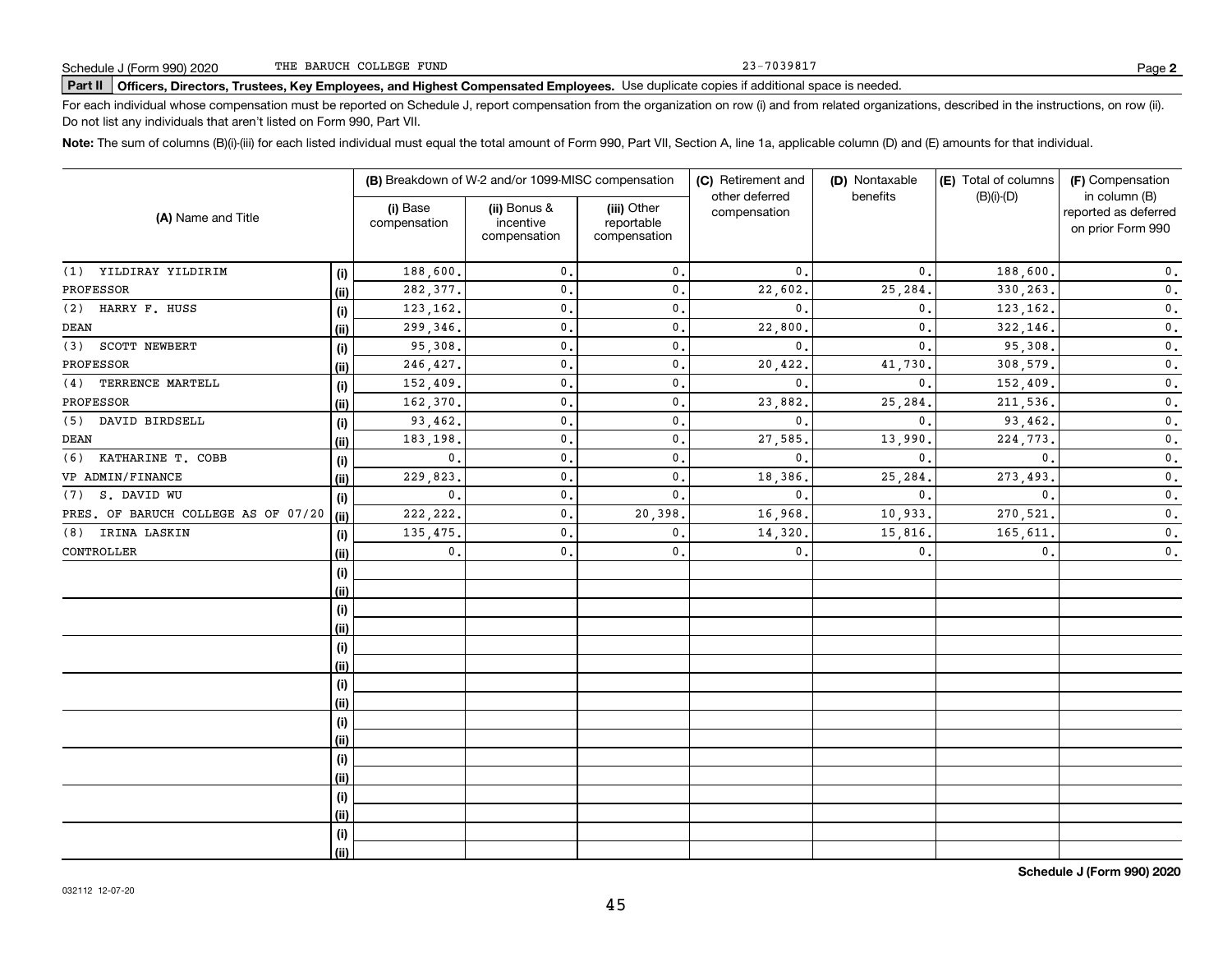### **Part III Supplemental Information**

Schedule J (Form 990) 2020 THE BARUCH COLLEGE FUND<br>Part III Supplemental Information<br>Provide the information, explanation, or descriptions required for Part I, lines 1a, 1b, 3, 4a, 4b, 4c, 5a, 5b, 6a, 6b, 7, and 8, and for

PART I, LINE 1A:

HOUSING

THE PRESIDENT OF BERNARD M. BARUCH COLLEGE, AS A CONDITION OF HIS

EMPLOYMENT, RESIDES IN A CUNY OWNED APARTMENT TO RESPOND TO EMERGENT

SITUATIONS AT ANY TIME. AS A RESULT, THE FUND PAYS THE CONDOMINIUM COMMON

CHARGES AND CABLE/INTERNET SERVICE FOR THE APARTMENT AND IS DISCLOSED ON

THIS RETURN. THIS IS INCLUDED IN THE ANNUAL BUDGET ALLOCATION FROM THE

FUND, APPROVED BY THE FUND'S BOARD OF TRUSTEES.

DISCRETIONARY FUND

THE PRESIDENT OF BERNARD M. BARUCH COLLEGE RECEIVES A BUDGET ALLOCATION

FROM THE FUND, APPROVED BY THE FUND'S BOARD OF TRUSTEES. THIS ALLOCATION IS

USED TO FUND COLLEGE-WIDE INITIATIVES DESCRIBED IN THE COLLEGE'S STRATEGIC

PLAN.

COMPENSATION ARRANGEMENTS SCHEDULE J

ONE EMPLOYEE OF BERNARD M. BARUCH COLLEGE OF THE CITY UNIVERSITY OF NEW

YORK (THE "COLLEGE") SERVES AS A KEY EMPLOYEE OF THE BARUCH COLLEGE FUND AS

THIS EMPLOYEE PROVIDES OVERSIGHT TO THE ACTIVITIES OF THE FUND. THE COLLEGE

**Schedule J (Form 990) 2020**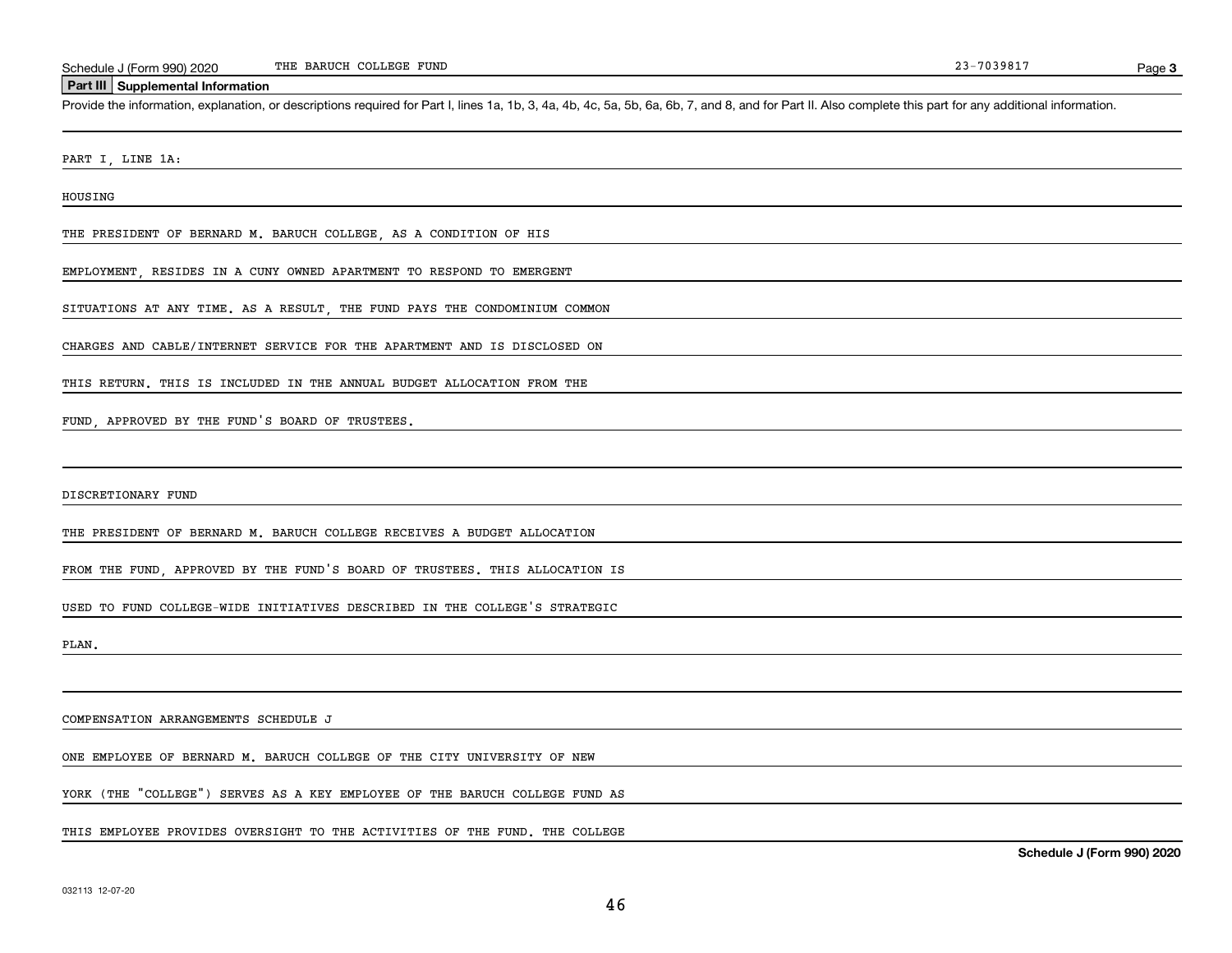Page 3

### **Part III Supplemental Information**

Schedule J (Form 990) 2020 THE BARUCH COLLEGE FUND<br>Part III Supplemental Information<br>Provide the information, explanation, or descriptions required for Part I, lines 1a, 1b, 3, 4a, 4b, 4c, 5a, 5b, 6a, 6b, 7, and 8, and for

DOES NOT DETERMINE EMPLOYEE BENEFITS, RATHER THEY ARE PRESCRIBED BY THE

CITY UNIVERSITY OF NEW YORK ("CUNY").

PART I, LINE 3:

THE PRESIDENT OF BARUCH COLLEGE, A KEY EMPLOYEE OF THE FUND, RECEIVES BASE

COMPENSATION FROM THE CITY UNIVERSITY OF NEW YORK (CUNY). SUCH CUNY

COMPENSATION IS DETERMINED IN ACCORDANCE WITH CUNY GUIDELINES AND

PROCEDURES FOR MEMBERS OF EXECUTIVE COMPENSATION PLAN (ECP) AND IS APPROVED

BY THE CUNY BOARD OF TRUSTEES.

SCHEDULE J GENERAL STATEMENT

THE FUND MAKES PAYMENTS TO CERTAIN OFFICERS AND EMPLOYEES OF BARUCH COLLEGE

IN ORDER TO SUPPLEMENT THEIR COMPENSATION FOR PURPOSES OF ALLOWING THE

COLLEGE TO ATTRACT AND RETAIN THE BEST TALENT POSSIBLE. WHILE THESE COLLEGE

EMPLOYEES DON'T PROVIDE SERVICES TO THE FUND, THE PAYMENTS ARE WITHIN OUR

MISSION OF SUPPORTING THE COLLEGE AND ALL ARE TREATED AS TAXABLE

COMPENSATION PAYMENTS AND REPORTED ON FORMS W-2.

**Schedule J (Form 990) 2020**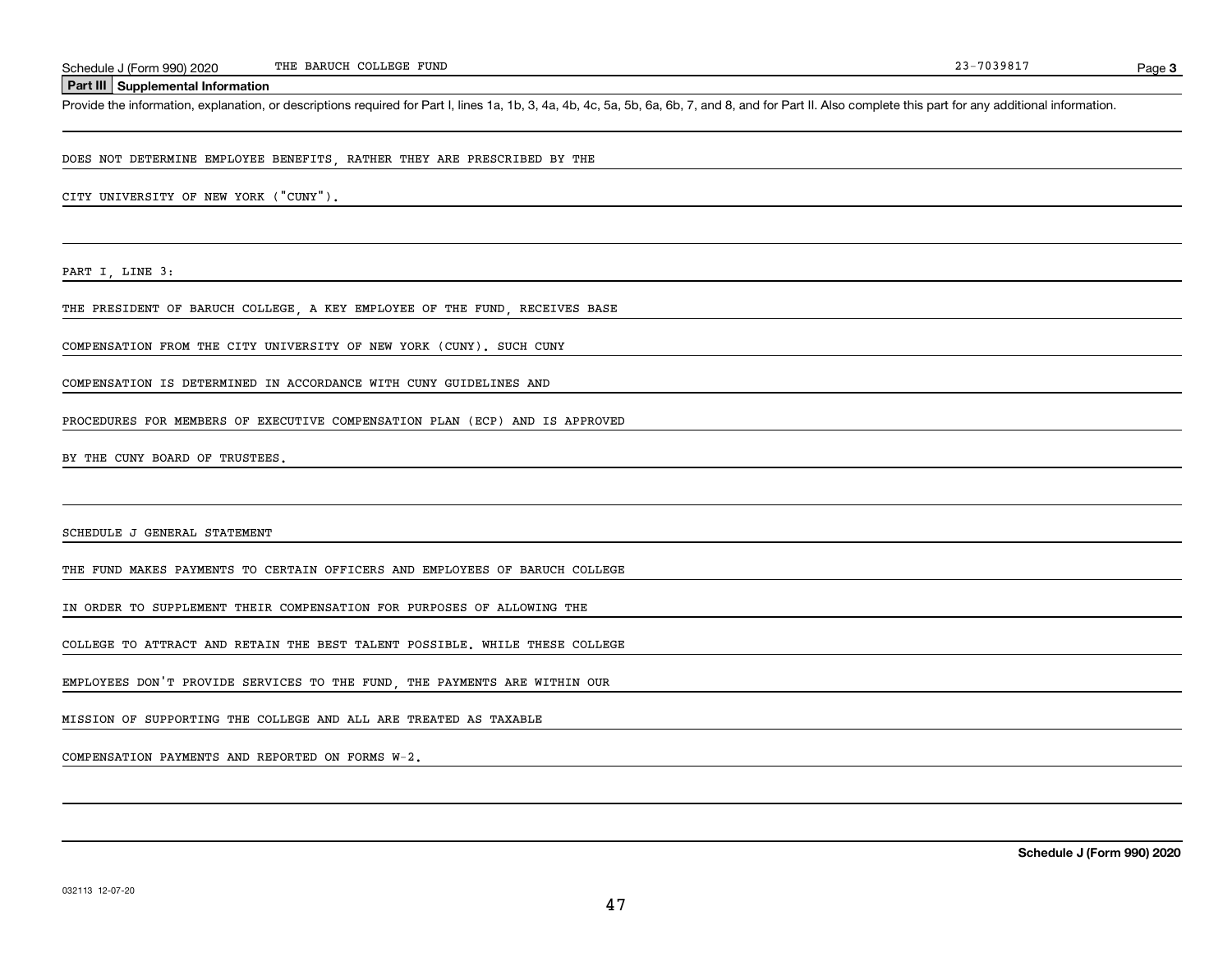### **SCHEDULE M (Form 990)**

# **Noncash Contributions**

OMB No. 1545-0047

| Department of the Treasury |  |
|----------------------------|--|
| Internal Revenue Service   |  |

**Complete if the organizations answered "Yes" on Form 990, Part IV, lines 29 or 30.** <sup>J</sup>**2020 Attach to Form 990.** J

 **Go to www.irs.gov/Form990 for instructions and the latest information.** J

**Open to Public Inspection**

| Name of the organization |  |  |  |  |
|--------------------------|--|--|--|--|
|--------------------------|--|--|--|--|

|  | THE BARUCH COLLEGE FUND |  |
|--|-------------------------|--|

|--|

|  | 23-7039817 |
|--|------------|
|--|------------|

| Part I | <b>Types of Property</b>                                                                                                                                                                                                                                                                                                                                                                                                                     |                               |                                      |                                                                                                        |                                                              |     |          |   |
|--------|----------------------------------------------------------------------------------------------------------------------------------------------------------------------------------------------------------------------------------------------------------------------------------------------------------------------------------------------------------------------------------------------------------------------------------------------|-------------------------------|--------------------------------------|--------------------------------------------------------------------------------------------------------|--------------------------------------------------------------|-----|----------|---|
|        |                                                                                                                                                                                                                                                                                                                                                                                                                                              | (a)<br>Check if<br>applicable | (b)<br>Number of<br>contributions or | (c)<br>Noncash contribution<br>amounts reported on<br> items contributed  Form 990, Part VIII, line 1g | (d)<br>Method of determining<br>noncash contribution amounts |     |          |   |
| 1.     |                                                                                                                                                                                                                                                                                                                                                                                                                                              |                               |                                      |                                                                                                        |                                                              |     |          |   |
| 2      |                                                                                                                                                                                                                                                                                                                                                                                                                                              |                               |                                      |                                                                                                        |                                                              |     |          |   |
| 3      | Art - Fractional interests                                                                                                                                                                                                                                                                                                                                                                                                                   |                               |                                      |                                                                                                        |                                                              |     |          |   |
| 4      |                                                                                                                                                                                                                                                                                                                                                                                                                                              |                               |                                      |                                                                                                        |                                                              |     |          |   |
| 5      | Books and publications                                                                                                                                                                                                                                                                                                                                                                                                                       |                               |                                      |                                                                                                        |                                                              |     |          |   |
| 6      | Clothing and household goods                                                                                                                                                                                                                                                                                                                                                                                                                 |                               |                                      |                                                                                                        |                                                              |     |          |   |
| 7      |                                                                                                                                                                                                                                                                                                                                                                                                                                              |                               |                                      |                                                                                                        |                                                              |     |          |   |
|        |                                                                                                                                                                                                                                                                                                                                                                                                                                              |                               |                                      |                                                                                                        |                                                              |     |          |   |
| 8      | Intellectual property                                                                                                                                                                                                                                                                                                                                                                                                                        | $\mathbf X$                   | 33                                   | 572, 285. FMV                                                                                          |                                                              |     |          |   |
| 9      | Securities - Publicly traded                                                                                                                                                                                                                                                                                                                                                                                                                 |                               |                                      |                                                                                                        |                                                              |     |          |   |
| 10     | Securities - Closely held stock                                                                                                                                                                                                                                                                                                                                                                                                              |                               |                                      |                                                                                                        |                                                              |     |          |   |
| 11     | Securities - Partnership, LLC, or                                                                                                                                                                                                                                                                                                                                                                                                            |                               |                                      |                                                                                                        |                                                              |     |          |   |
|        | trust interests                                                                                                                                                                                                                                                                                                                                                                                                                              |                               |                                      |                                                                                                        |                                                              |     |          |   |
| 12     | Securities - Miscellaneous                                                                                                                                                                                                                                                                                                                                                                                                                   |                               |                                      |                                                                                                        |                                                              |     |          |   |
| 13     | Qualified conservation contribution -<br>Historic structures                                                                                                                                                                                                                                                                                                                                                                                 |                               |                                      |                                                                                                        |                                                              |     |          |   |
|        | Qualified conservation contribution - Other                                                                                                                                                                                                                                                                                                                                                                                                  |                               |                                      |                                                                                                        |                                                              |     |          |   |
| 14     |                                                                                                                                                                                                                                                                                                                                                                                                                                              |                               |                                      |                                                                                                        |                                                              |     |          |   |
| 15     | Real estate - Residential                                                                                                                                                                                                                                                                                                                                                                                                                    |                               |                                      |                                                                                                        |                                                              |     |          |   |
| 16     | Real estate - Commercial                                                                                                                                                                                                                                                                                                                                                                                                                     |                               |                                      |                                                                                                        |                                                              |     |          |   |
| 17     |                                                                                                                                                                                                                                                                                                                                                                                                                                              |                               |                                      |                                                                                                        |                                                              |     |          |   |
| 18     |                                                                                                                                                                                                                                                                                                                                                                                                                                              |                               |                                      |                                                                                                        |                                                              |     |          |   |
| 19     |                                                                                                                                                                                                                                                                                                                                                                                                                                              |                               |                                      |                                                                                                        |                                                              |     |          |   |
| 20     | Drugs and medical supplies                                                                                                                                                                                                                                                                                                                                                                                                                   |                               |                                      |                                                                                                        |                                                              |     |          |   |
| 21     |                                                                                                                                                                                                                                                                                                                                                                                                                                              |                               |                                      |                                                                                                        |                                                              |     |          |   |
| 22     |                                                                                                                                                                                                                                                                                                                                                                                                                                              |                               |                                      |                                                                                                        |                                                              |     |          |   |
| 23     |                                                                                                                                                                                                                                                                                                                                                                                                                                              |                               |                                      |                                                                                                        |                                                              |     |          |   |
| 24     |                                                                                                                                                                                                                                                                                                                                                                                                                                              |                               |                                      |                                                                                                        |                                                              |     |          |   |
| 25     | Other $\blacktriangleright$<br>$\left(\begin{array}{ccc}\n\frac{1}{2} & \frac{1}{2} & \frac{1}{2} & \frac{1}{2} & \frac{1}{2} & \frac{1}{2} & \frac{1}{2} & \frac{1}{2} & \frac{1}{2} & \frac{1}{2} & \frac{1}{2} & \frac{1}{2} & \frac{1}{2} & \frac{1}{2} & \frac{1}{2} & \frac{1}{2} & \frac{1}{2} & \frac{1}{2} & \frac{1}{2} & \frac{1}{2} & \frac{1}{2} & \frac{1}{2} & \frac{1}{2} & \frac{1}{2} & \frac{1}{2} & \frac{1}{2} & \frac$ |                               |                                      |                                                                                                        |                                                              |     |          |   |
| 26     | Other $\blacktriangleright$                                                                                                                                                                                                                                                                                                                                                                                                                  |                               |                                      |                                                                                                        |                                                              |     |          |   |
| 27     | Other $\blacktriangleright$                                                                                                                                                                                                                                                                                                                                                                                                                  |                               |                                      |                                                                                                        |                                                              |     |          |   |
| 28     | Other                                                                                                                                                                                                                                                                                                                                                                                                                                        |                               |                                      |                                                                                                        |                                                              |     |          |   |
| 29     | Number of Forms 8283 received by the organization during the tax year for contributions                                                                                                                                                                                                                                                                                                                                                      |                               |                                      |                                                                                                        |                                                              |     |          |   |
|        | for which the organization completed Form 8283, Part V, Donee Acknowledgement                                                                                                                                                                                                                                                                                                                                                                |                               |                                      | 29                                                                                                     |                                                              |     |          |   |
|        |                                                                                                                                                                                                                                                                                                                                                                                                                                              |                               |                                      |                                                                                                        |                                                              |     | Yes   No |   |
|        | 30a During the year, did the organization receive by contribution any property reported in Part I, lines 1 through 28, that it                                                                                                                                                                                                                                                                                                               |                               |                                      |                                                                                                        |                                                              |     |          |   |
|        | must hold for at least three years from the date of the initial contribution, and which isn't required to be used for                                                                                                                                                                                                                                                                                                                        |                               |                                      |                                                                                                        |                                                              |     |          |   |
|        |                                                                                                                                                                                                                                                                                                                                                                                                                                              |                               |                                      |                                                                                                        |                                                              | 30a |          | Χ |
|        | <b>b</b> If "Yes," describe the arrangement in Part II.                                                                                                                                                                                                                                                                                                                                                                                      |                               |                                      |                                                                                                        |                                                              |     |          |   |
| 31     | Does the organization have a gift acceptance policy that requires the review of any nonstandard contributions?                                                                                                                                                                                                                                                                                                                               |                               |                                      |                                                                                                        | .                                                            | 31  | х        |   |
|        | 32a Does the organization hire or use third parties or related organizations to solicit, process, or sell noncash                                                                                                                                                                                                                                                                                                                            |                               |                                      |                                                                                                        |                                                              |     |          |   |
|        | contributions?                                                                                                                                                                                                                                                                                                                                                                                                                               |                               |                                      |                                                                                                        |                                                              | 32a |          | х |
| b      | If "Yes," describe in Part II.                                                                                                                                                                                                                                                                                                                                                                                                               |                               |                                      |                                                                                                        |                                                              |     |          |   |
| 33     | If the organization didn't report an amount in column (c) for a type of property for which column (a) is checked,                                                                                                                                                                                                                                                                                                                            |                               |                                      |                                                                                                        |                                                              |     |          |   |
|        | describe in Part II.                                                                                                                                                                                                                                                                                                                                                                                                                         |                               |                                      |                                                                                                        |                                                              |     |          |   |

For Paperwork Reduction Act Notice, see the Instructions for Form 990. **Schedule M (Form 990) 2020** LHA

032141 11-23-20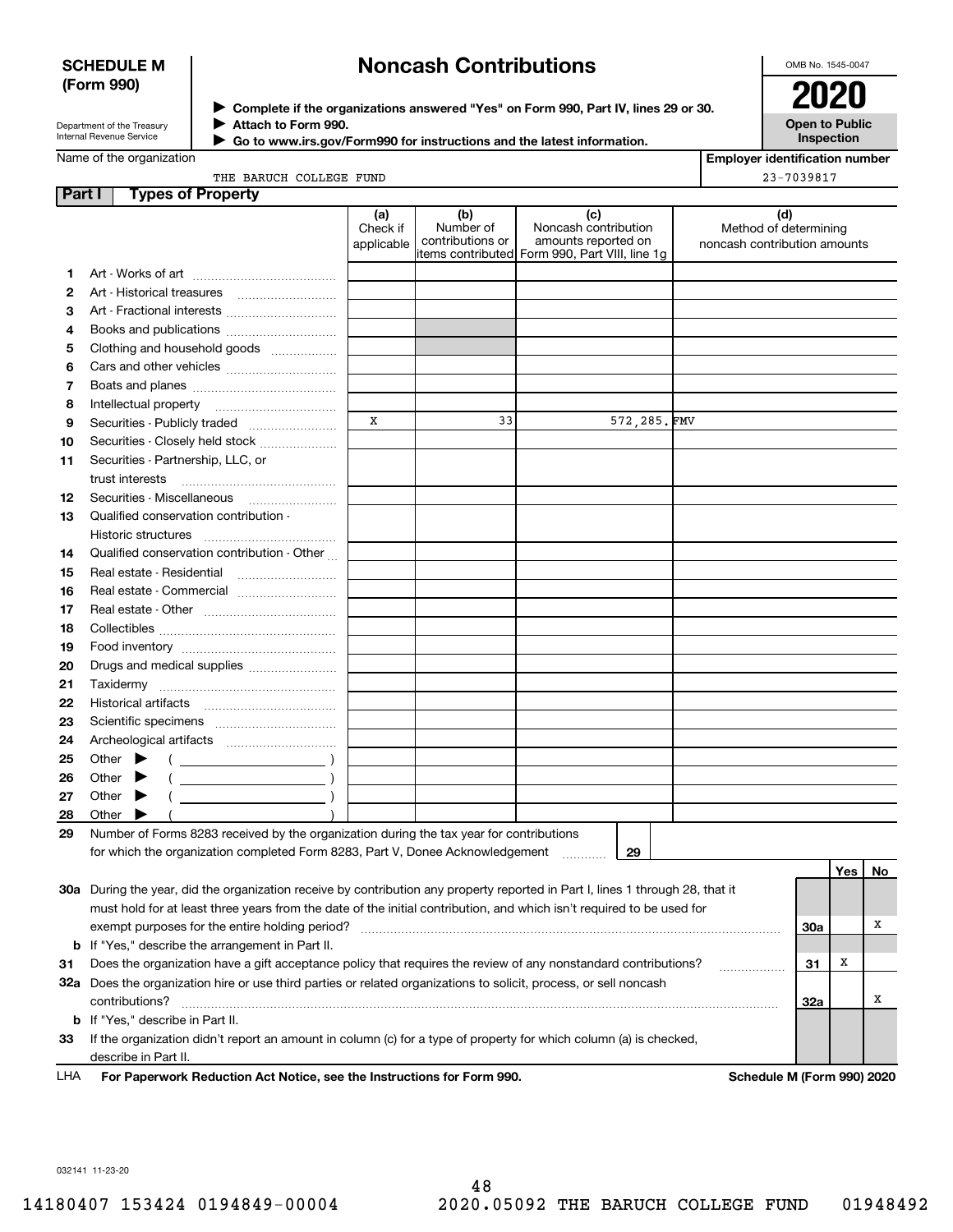this part for any additional information.

Schedule M (Form 990) 2020 THE BARUCH COLLEGE FUND<br>**Part II** Supplemental Information. Provide the information required by Part I. lines 30b. 32b. and 33. and whether the c Part II | Supplemental Information. Provide the information required by Part I, lines 30b, 32b, and 33, and whether the organization is reporting in Part I, column (b), the number of contributions, the number of items received, or a combination of both. Also complete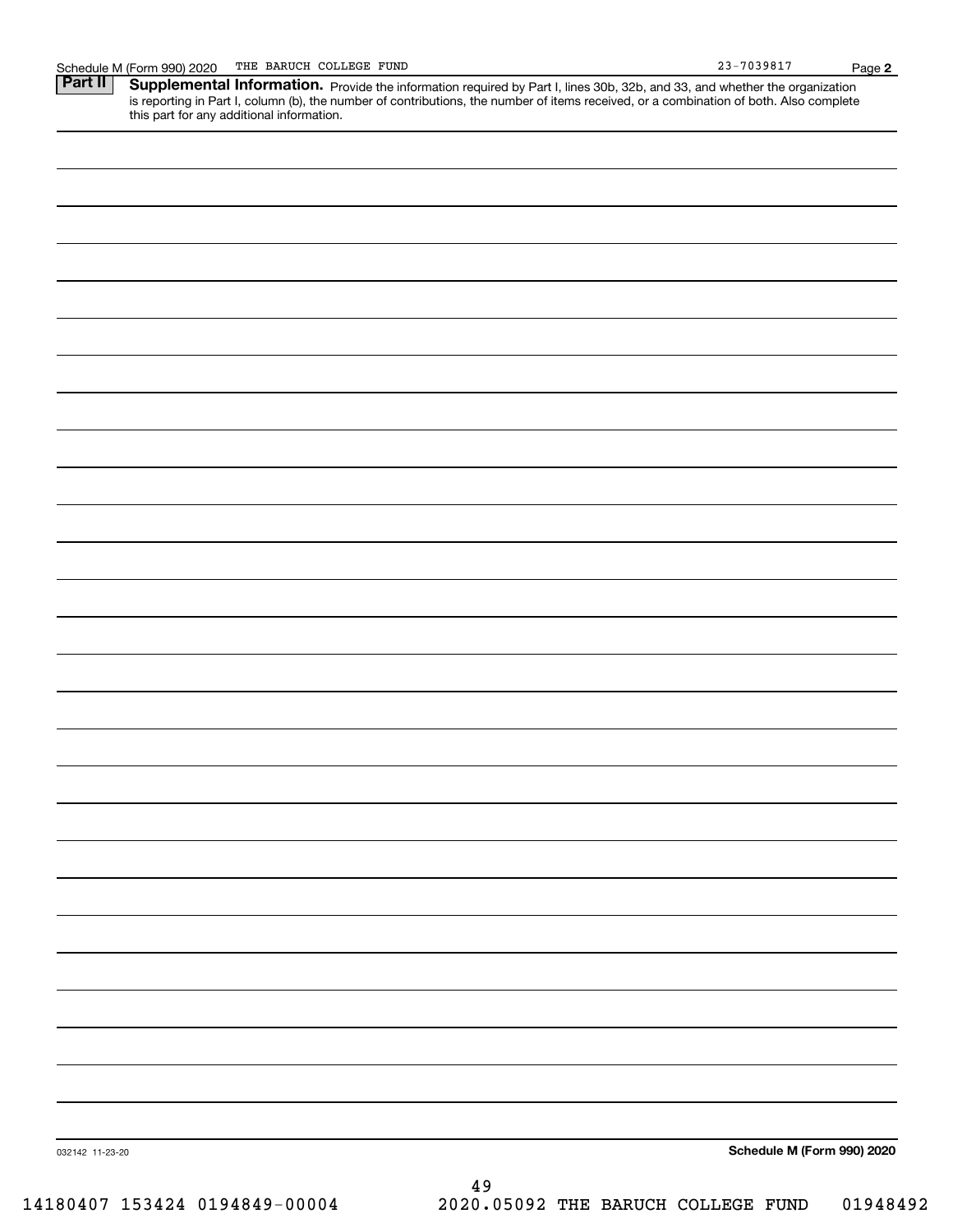**(Form 990 or 990-EZ)**

Department of the Treasury Internal Revenue Service Name of the organization

### **SCHEDULE O Supplemental Information to Form 990 or 990-EZ**

**Complete to provide information for responses to specific questions on Form 990 or 990-EZ or to provide any additional information. | Attach to Form 990 or 990-EZ. | Go to www.irs.gov/Form990 for the latest information.**



**Employer identification number**

THE BARUCH COLLEGE FUND 23-7039817

FORM 990, PART I, LINE 1, DESCRIPTION OF ORGANIZATION MISSION:

THE BERNARD M. BARUCH COLLEGE OF THE CITY UNIVERSITY OF NEW YORK.

FORM 990, PART VI, SECTION A, LINE 2:

GOVERNANCE, MANAGEMENT, AND DISCLOSURE

KATHARINE T. COBB, OFFICER AND S. DAVID WU, TRUSTEE HAVE A BUSINESS

RELATIONSHIP BY BOTH WORKING AT THE COLLEGE.

ROBYN FIELD, TRUSTEE AND LISA FIELD, TRUSTEE HAVE A FAMILY RELATIONSHIP.

FORM 990, PART VI, SECTION B, LINE 11B:

MANAGEMENT AND THE AUDIT COMMITTEE OF THE BARUCH COLLEGE FUND REVIEW THE

FORM 990 PREPARED BY THE FUND'S ACCOUNTING FIRM. UPON THEIR APPROVAL, THE

FORM 990 IS PROVIDED TO THE GOVERNING BOARD FOR INFORMATION AND UPON SUCH

DISTRIBUTION, ELECTRONICALLY FILED WITH THE INTERNAL REVENUE SERVICE.

FORM 990, PART VI, SECTION B, LINE 12C:

EMPLOYEES OF THE FUND MUST COMPLY WITH THE GOVERNANCE POLICIES OF BOTH THE

COLLEGE AND THE FUND. SUCH WRITTEN POLICIES INCLUDE WHISTLEBLOWER, DOCUMENT

RETENTION AND DESTRUCTION, GIFT ACCEPTANCE AND ANNUAL CONFLICTS OF INTEREST

DISCLOSURES.

FORM 990, PART VI, SECTION B, LINE 15:

THE FUND AND THE COLLEGE DO NOT DETERMINE EMPLOYEE BENEFITS, RATHER THEY

ARE PRESCRIBED TO EACH OF THE INSTITUTIONS AFFILIATED WITH THE CITY

UNIVERSITY OF NEW YORK ("CUNY").

032211 11-20-20 LHA For Paperwork Reduction Act Notice, see the Instructions for Form 990 or 990-EZ. Schedule O (Form 990 or 990-EZ) 2020 50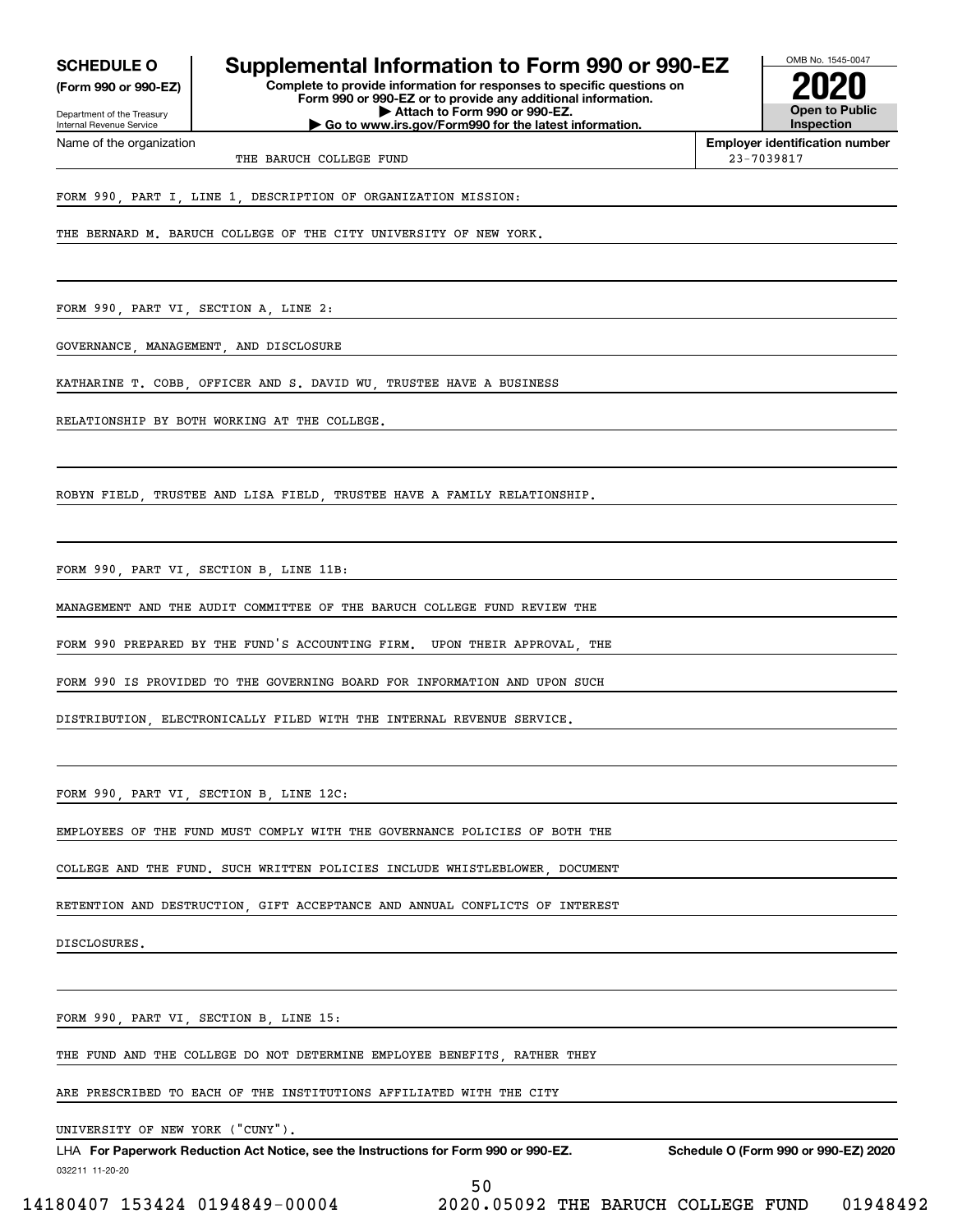| Schedule O (Form 990 or 990-EZ) 2020 |
|--------------------------------------|
|--------------------------------------|

THE BARUCH COLLEGE FUND 23-7039817

FORM 990, PART VI, LINE 17, LIST OF STATES RECEIVING COPY OF FORM 990:

CA,CO,DC,IL,KY,ME,MD,MA,MI,MN,NV,NH,NJ,NY,OH,OR,SC,WA,OK

FORM 990, PART VI, SECTION C, LINE 19:

THE BARUCH COLLEGE FUND MAKES ITS FORM 990 AVAILABLE TO THE PUBLIC BY

RETAINING A COPY AT ITS PLACE OF BUSINESS. THE FORM 990 IS LIKEWISE

PUBLISHED ON THE INTERNET AT WWW.GUIDESTAR.ORG AND THE BARUCH COLLEGE FUND

WEBSITE. THE BARUCH COLLEGE ANNUAL COMPLIANCE FILING AND FINANCIAL

STATEMENTS ARE AVAILABLE UPON REQUEST. THE ORGANIZATION'S GOVERNING

DOCUMENTS AND CONFLICT OF INTEREST POLICY ARE DISTRIBUTED INTERNALLY AND

ARE MADE AVAILABLE TO THE PUBLIC UPON REQUEST.

FORM 990, PART XI, LINE 9

CHANGE IN VALUE OF SPLIT INTEREST AGREEMENTS \$656,240

IMPACT OF THE COVID-19 PANDEMIC:

IN MARCH 2020, THE WORLD HEALTH ORGANIZATION DECLARED THE OUTBREAK OF A

NOVEL CORONAVIRUS ("COVID-19") AS A PANDEMIC, WHICH CONTINUES TO SPREAD

THROUGHOUT THE UNITED STATES. THE EXTENT OF THE IMPACT OF COVID-19 ON

THE FUND'S OPERATIONAL AND FINANCIAL PERFORMANCE WILL DEPEND ON CERTAIN

DEVELOPMENTS, INCLUDING THE DURATION AND SPREAD OF THE OUTBREAK, WHICH

AT PRESENT CANNOT BE DETERMINED. ACCORDINGLY, THE EXTENT TO WHICH

COVID-19 MAY IMPACT THE FUND'S FINANCIAL POSITION, CHANGES IN NET

ASSETS AND CASH FLOWS IS UNCERTAIN, AND THE ACCOMPANYING FINANCIAL

STATEMENTS INCLUDE NO ADJUSTMENTS RELATING TO THE EFFECTS OF THIS

PANDEMIC. THE FUND HAS AND WILL CONTINUE TO MAKE EVERY EFFORT TO

51

MITIGATE THE CURRENT AND FUTURE FINANCIAL IMPACTS OF COVID-19.

032212 11-20-20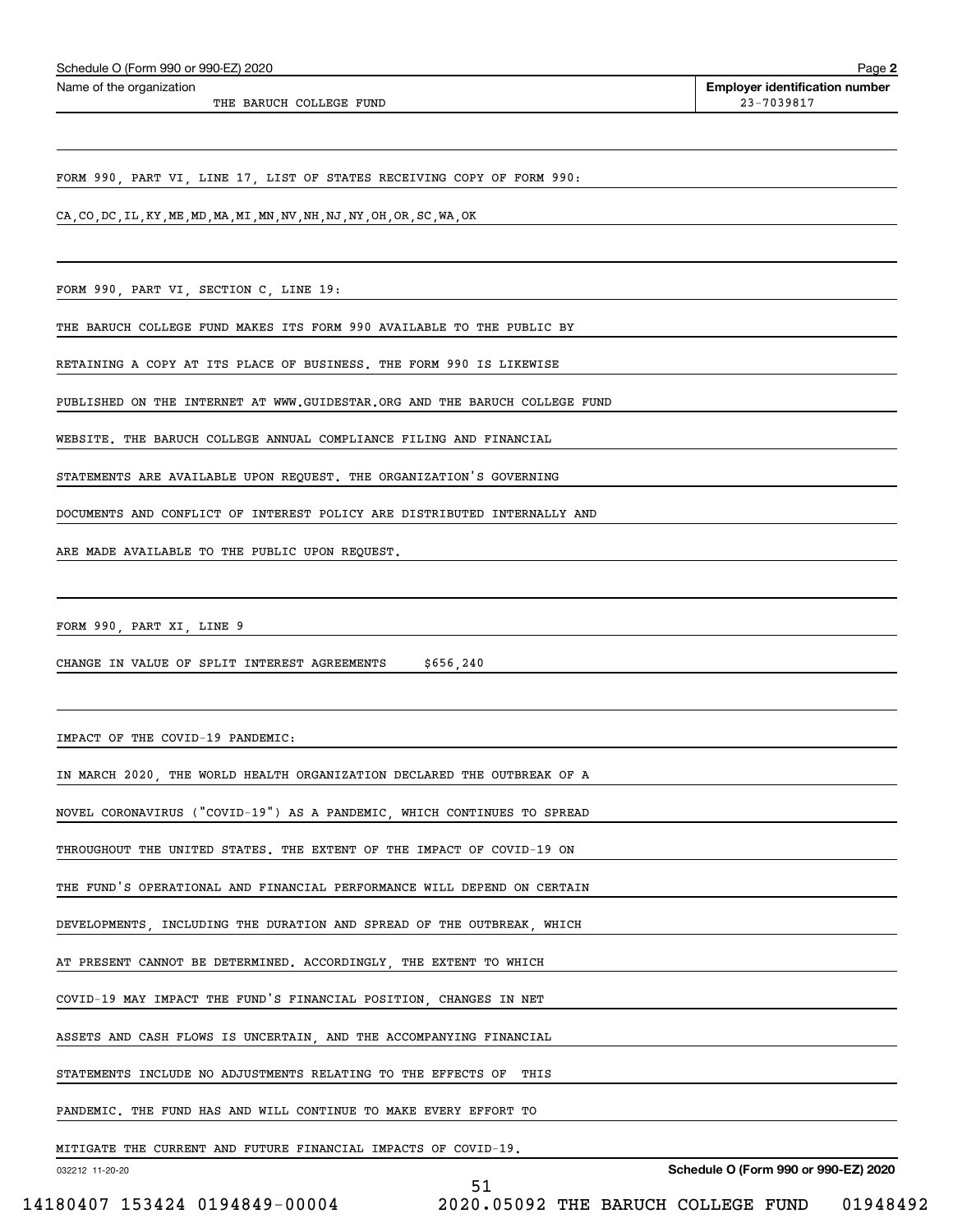| NΥ |
|----|
|----|

### **For Paperwork Reduction Act Notice, see the Instructions for Form 990. Schedule R (Form 990) 2020**

032161 10-28-20 LHA

### **Related Organizations and Unrelated Partnerships**

**Complete if the organization answered "Yes" on Form 990, Part IV, line 33, 34, 35b, 36, or 37.** |

**Attach to Form 990.**  |

### Name of the organization

Department of the Treasury Internal Revenue Service

THE BARUCH COLLEGE FUND

**Part I Identification of Disregarded Entities.**  Complete if the organization answered "Yes" on Form 990, Part IV, line 33.

| (a)<br>Name, address, and EIN (if applicable)<br>of disregarded entity | (b)<br>Primary activity | (c)<br>Legal domicile (state or<br>foreign country) | (d)<br>Total income | (e)<br>End-of-year assets | (f)<br>Direct controlling<br>entity |
|------------------------------------------------------------------------|-------------------------|-----------------------------------------------------|---------------------|---------------------------|-------------------------------------|
|                                                                        |                         |                                                     |                     |                           |                                     |
|                                                                        |                         |                                                     |                     |                           |                                     |
|                                                                        |                         |                                                     |                     |                           |                                     |
|                                                                        |                         |                                                     |                     |                           |                                     |

**Identification of Related Tax-Exempt Organizations.** Complete if the organization answered "Yes" on Form 990, Part IV, line 34, because it had one or more related tax-exempt **Part II** organizations during the tax year.

| (a)<br>Name, address, and EIN<br>of related organization | (b)<br>Primary activity | (c)<br>Legal domicile (state or<br>foreign country) | (d)<br><b>Exempt Code</b><br>section | (e)<br>Public charity<br>status (if section | (f)<br>Direct controlling<br>entity |  | $(g)$<br>Section 512(b)(13)<br>controlled<br>entity? |
|----------------------------------------------------------|-------------------------|-----------------------------------------------------|--------------------------------------|---------------------------------------------|-------------------------------------|--|------------------------------------------------------|
|                                                          |                         |                                                     |                                      | 501(c)(3)                                   |                                     |  | No                                                   |
| THE BERNARD M. BARUCH COLLEGE OF CUNY -                  |                         |                                                     |                                      |                                             |                                     |  |                                                      |
| 13-3893536, 1 BERNARD BARUCH WAY, NEW YORK,              |                         |                                                     |                                      |                                             |                                     |  |                                                      |
| NY 10010                                                 | <b>EDUCATION</b>        | NEW YORK                                            |                                      |                                             |                                     |  | x                                                    |
|                                                          |                         |                                                     |                                      |                                             |                                     |  |                                                      |
|                                                          |                         |                                                     |                                      |                                             |                                     |  |                                                      |
|                                                          |                         |                                                     |                                      |                                             |                                     |  |                                                      |
|                                                          |                         |                                                     |                                      |                                             |                                     |  |                                                      |
|                                                          |                         |                                                     |                                      |                                             |                                     |  |                                                      |
|                                                          |                         |                                                     |                                      |                                             |                                     |  |                                                      |
|                                                          |                         |                                                     |                                      |                                             |                                     |  |                                                      |
|                                                          |                         |                                                     |                                      |                                             |                                     |  |                                                      |
|                                                          |                         |                                                     |                                      |                                             |                                     |  |                                                      |

OMB No. 1545-0047 **2020**

**Open to Public**

**Employer identification number**

23-7039817

| (Form 990) |  |
|------------|--|
|------------|--|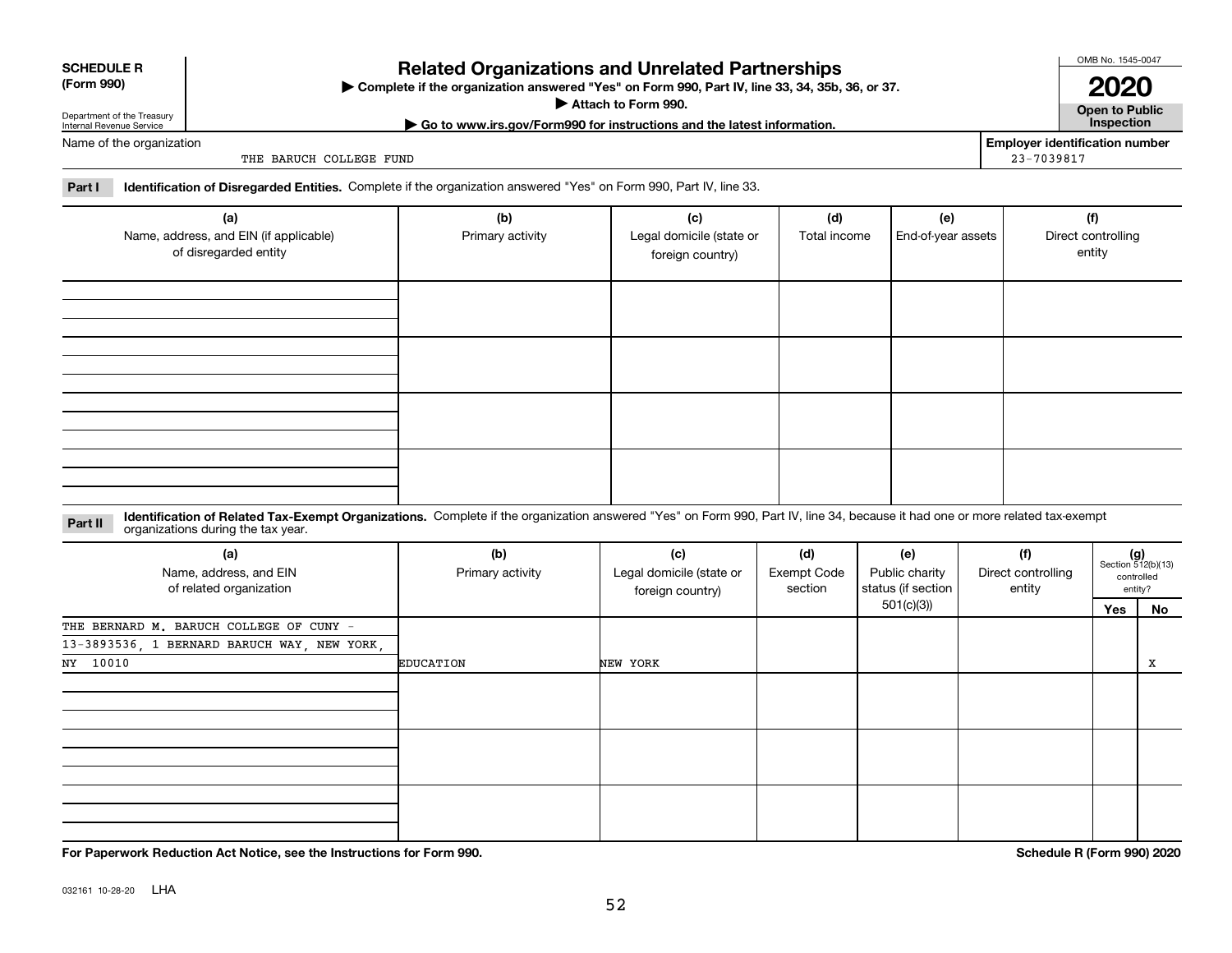| Part III | Identification of Related Organizations Taxable as a Partnership. Complete if the organization answered "Yes" on Form 990, Part IV, line 34, because it had one or more related |  |  |  |
|----------|---------------------------------------------------------------------------------------------------------------------------------------------------------------------------------|--|--|--|
|          | organizations treated as a partnership during the tax year.                                                                                                                     |  |  |  |

| (a)                                               | (b)              | (c)                  | (d)                          | (e)                                                                 | (f)                      | (g)                     |         | (h)              | (i)                                      | (j) | (k)                                                       |
|---------------------------------------------------|------------------|----------------------|------------------------------|---------------------------------------------------------------------|--------------------------|-------------------------|---------|------------------|------------------------------------------|-----|-----------------------------------------------------------|
| Name, address, and EIN<br>of related organization | Primary activity | Legal<br>domicile    | Direct controlling<br>entity | Predominant income                                                  | Share of total<br>income | Share of<br>end-of-year |         | Disproportionate | Code V-UBI<br>amount in box              |     | General or Percentage<br>managing<br>partner?<br>partner? |
|                                                   |                  | (state or<br>foreign |                              |                                                                     |                          | assets                  |         | allocations?     |                                          |     |                                                           |
|                                                   |                  | country)             |                              | related, unrelated,<br>excluded from tax under<br>sections 512-514) |                          |                         | Yes $ $ | No               | 20 of Schedule<br>K-1 (Form 1065) Yes No |     |                                                           |
|                                                   |                  |                      |                              |                                                                     |                          |                         |         |                  |                                          |     |                                                           |
|                                                   |                  |                      |                              |                                                                     |                          |                         |         |                  |                                          |     |                                                           |
|                                                   |                  |                      |                              |                                                                     |                          |                         |         |                  |                                          |     |                                                           |
|                                                   |                  |                      |                              |                                                                     |                          |                         |         |                  |                                          |     |                                                           |
|                                                   |                  |                      |                              |                                                                     |                          |                         |         |                  |                                          |     |                                                           |
|                                                   |                  |                      |                              |                                                                     |                          |                         |         |                  |                                          |     |                                                           |
|                                                   |                  |                      |                              |                                                                     |                          |                         |         |                  |                                          |     |                                                           |
|                                                   |                  |                      |                              |                                                                     |                          |                         |         |                  |                                          |     |                                                           |
|                                                   |                  |                      |                              |                                                                     |                          |                         |         |                  |                                          |     |                                                           |
|                                                   |                  |                      |                              |                                                                     |                          |                         |         |                  |                                          |     |                                                           |
|                                                   |                  |                      |                              |                                                                     |                          |                         |         |                  |                                          |     |                                                           |
|                                                   |                  |                      |                              |                                                                     |                          |                         |         |                  |                                          |     |                                                           |
|                                                   |                  |                      |                              |                                                                     |                          |                         |         |                  |                                          |     |                                                           |
|                                                   |                  |                      |                              |                                                                     |                          |                         |         |                  |                                          |     |                                                           |
|                                                   |                  |                      |                              |                                                                     |                          |                         |         |                  |                                          |     |                                                           |
|                                                   |                  |                      |                              |                                                                     |                          |                         |         |                  |                                          |     |                                                           |
|                                                   |                  |                      |                              |                                                                     |                          |                         |         |                  |                                          |     |                                                           |

**Identification of Related Organizations Taxable as a Corporation or Trust.** Complete if the organization answered "Yes" on Form 990, Part IV, line 34, because it had one or more related **Part IV** organizations treated as a corporation or trust during the tax year.

| (a)<br>Name, address, and EIN<br>of related organization | (b)<br>Primary activity | (c)<br>Legal domicile<br>(state or<br>foreign | (d)<br>Direct controlling<br>entity | (e)<br>Type of entity<br>(C corp, S corp,<br>or trust) | (f)<br>Share of total<br>income | (g)<br>Share of<br>end-of-year<br>assets | (h)<br>Percentage<br>ownership | $\begin{array}{c} \textbf{(i)}\\ \text{Section}\\ 512 \text{(b)} \text{(13)}\\ \text{controlled}\\ \text{entity?} \end{array}$ |
|----------------------------------------------------------|-------------------------|-----------------------------------------------|-------------------------------------|--------------------------------------------------------|---------------------------------|------------------------------------------|--------------------------------|--------------------------------------------------------------------------------------------------------------------------------|
|                                                          |                         | country)                                      |                                     |                                                        |                                 |                                          |                                | Yes No                                                                                                                         |
|                                                          |                         |                                               |                                     |                                                        |                                 |                                          |                                |                                                                                                                                |
|                                                          |                         |                                               |                                     |                                                        |                                 |                                          |                                |                                                                                                                                |
|                                                          |                         |                                               |                                     |                                                        |                                 |                                          |                                |                                                                                                                                |
|                                                          |                         |                                               |                                     |                                                        |                                 |                                          |                                |                                                                                                                                |
|                                                          |                         |                                               |                                     |                                                        |                                 |                                          |                                |                                                                                                                                |
|                                                          |                         |                                               |                                     |                                                        |                                 |                                          |                                |                                                                                                                                |
|                                                          |                         |                                               |                                     |                                                        |                                 |                                          |                                |                                                                                                                                |
|                                                          |                         |                                               |                                     |                                                        |                                 |                                          |                                |                                                                                                                                |
|                                                          |                         |                                               |                                     |                                                        |                                 |                                          |                                |                                                                                                                                |
|                                                          |                         |                                               |                                     |                                                        |                                 |                                          |                                |                                                                                                                                |
|                                                          |                         |                                               |                                     |                                                        |                                 |                                          |                                |                                                                                                                                |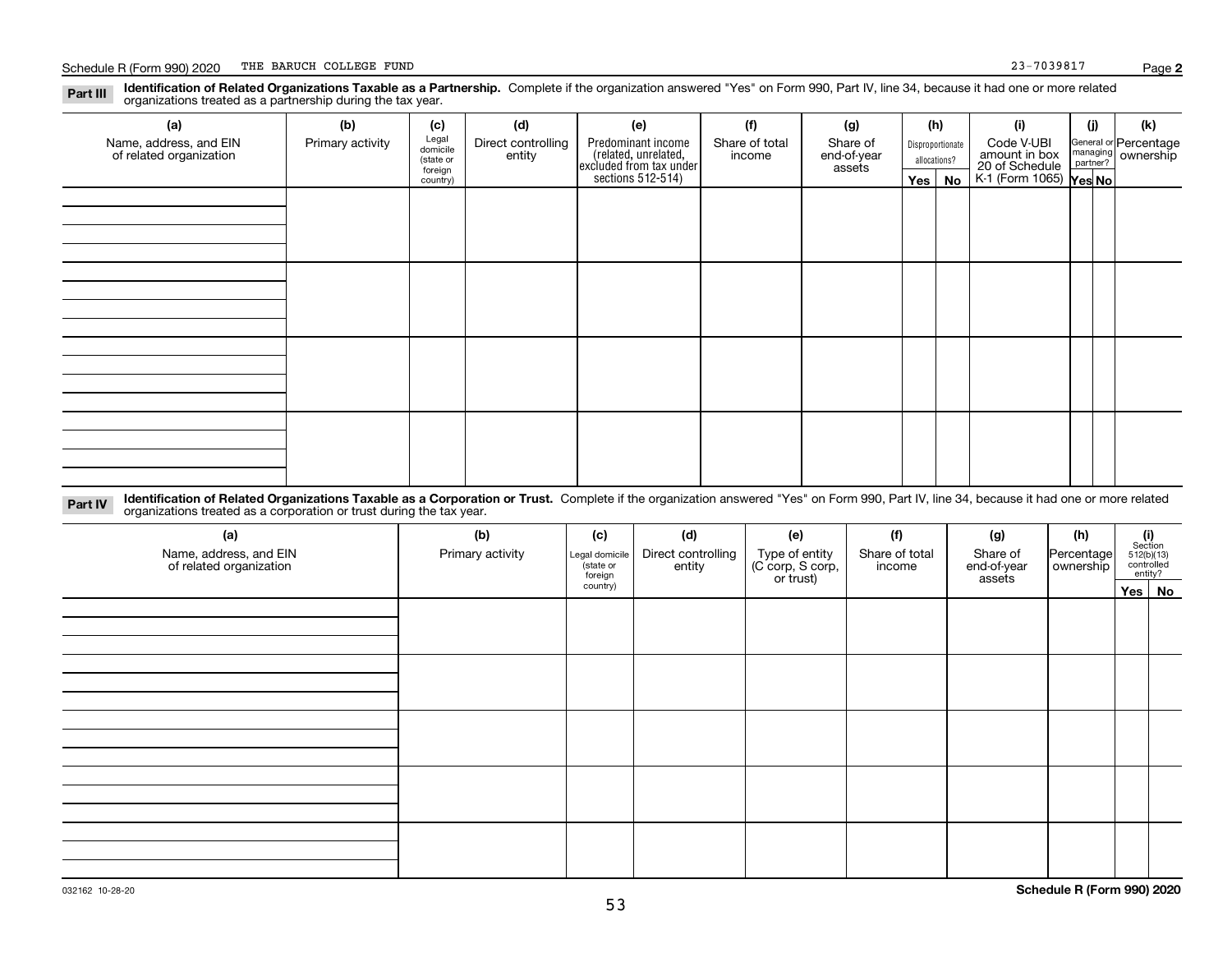$\overline{\phantom{a}}$ 

**Part V** T**ransactions With Related Organizations.** Complete if the organization answered "Yes" on Form 990, Part IV, line 34, 35b, or 36.

| Yes<br>Note: Complete line 1 if any entity is listed in Parts II, III, or IV of this schedule. |                                                                                                                                                                                                                                |                |   |   |  |  |
|------------------------------------------------------------------------------------------------|--------------------------------------------------------------------------------------------------------------------------------------------------------------------------------------------------------------------------------|----------------|---|---|--|--|
|                                                                                                | 1 During the tax year, did the organization engage in any of the following transactions with one or more related organizations listed in Parts II-IV?                                                                          |                |   |   |  |  |
|                                                                                                |                                                                                                                                                                                                                                | 1a             |   | x |  |  |
|                                                                                                | b Gift, grant, or capital contribution to related organization(s) manufactured manufactured manufactured manufactured manufactured manufactured manufactured manufactured manufactured manufactured manufactured manufactured  | 1 <sub>b</sub> | X |   |  |  |
|                                                                                                | c Gift, grant, or capital contribution from related organization(s) manufaction contribution from related organization(s) manufaction contribution from related organization(s) manufaction manufaction contribution from rela | 1c             |   | x |  |  |
|                                                                                                | d Loans or loan guarantees to or for related organization(s) committion contains and contains and contains a series or loan guarantees to or for related organization(s)                                                       | 1 <sub>d</sub> |   | X |  |  |
|                                                                                                |                                                                                                                                                                                                                                | 1e             |   | X |  |  |
|                                                                                                |                                                                                                                                                                                                                                |                |   |   |  |  |
|                                                                                                | f Dividends from related organization(s) manufactured contains and contained a series of the contact of the contact of the contact of the contact of the contact of the contact of the contact of the contact of the contact o | 1f             |   | x |  |  |
|                                                                                                |                                                                                                                                                                                                                                | 1g             |   | X |  |  |
|                                                                                                | h Purchase of assets from related organization(s) manufactured and content to the content of assets from related organization(s)                                                                                               | 1 <sub>h</sub> |   | X |  |  |
|                                                                                                | Exchange of assets with related organization(s) manufactured and content to the content of the content of the content of the content of the content of the content of the content of the content of the content of the content | 1i.            |   | X |  |  |
|                                                                                                |                                                                                                                                                                                                                                | 1i.            |   | X |  |  |
|                                                                                                |                                                                                                                                                                                                                                |                |   |   |  |  |
|                                                                                                |                                                                                                                                                                                                                                | 1k             | х |   |  |  |
|                                                                                                | Performance of services or membership or fundraising solicitations for related organization(s)                                                                                                                                 | $\mathbf{1}$   |   | x |  |  |
|                                                                                                | m Performance of services or membership or fundraising solicitations by related organization(s)                                                                                                                                | 1m             |   | X |  |  |
|                                                                                                |                                                                                                                                                                                                                                | 1n             | X |   |  |  |
|                                                                                                | <b>o</b> Sharing of paid employees with related organization(s)                                                                                                                                                                | 1o             |   | X |  |  |
|                                                                                                |                                                                                                                                                                                                                                |                |   |   |  |  |
|                                                                                                | p Reimbursement paid to related organization(s) for expenses [1111] and manufacture manufacture manufacture manufacture manufacture manufacture manufacture manufacture manufacture manufacture manufacture manufacture manufa | 1p             |   | х |  |  |
|                                                                                                |                                                                                                                                                                                                                                | 1a             |   | X |  |  |
|                                                                                                |                                                                                                                                                                                                                                |                |   |   |  |  |
|                                                                                                | r Other transfer of cash or property to related organization(s)                                                                                                                                                                | 1r             |   | x |  |  |
|                                                                                                |                                                                                                                                                                                                                                | 1s             |   | x |  |  |

**2**If the answer to any of the above is "Yes," see the instructions for information on who must complete this line, including covered relationships and transaction thresholds.

| (a)<br>Name of related organization          | (b)<br>Transaction<br>type (a-s) | (c)<br>Amount involved | (d)<br>Method of determining amount involved |
|----------------------------------------------|----------------------------------|------------------------|----------------------------------------------|
| (1) BARUCH COLLEGE-THE CITY UNIVERSITY OF NY | N                                | 26,002. CASH           |                                              |
| (2) BARUCH COLLEGE-THE CITY UNIVERSITY OF NY | в                                | 8,942,137. CASH        |                                              |
| (3)                                          |                                  |                        |                                              |
| (4)                                          |                                  |                        |                                              |
| (5)                                          |                                  |                        |                                              |
| (6)                                          |                                  |                        |                                              |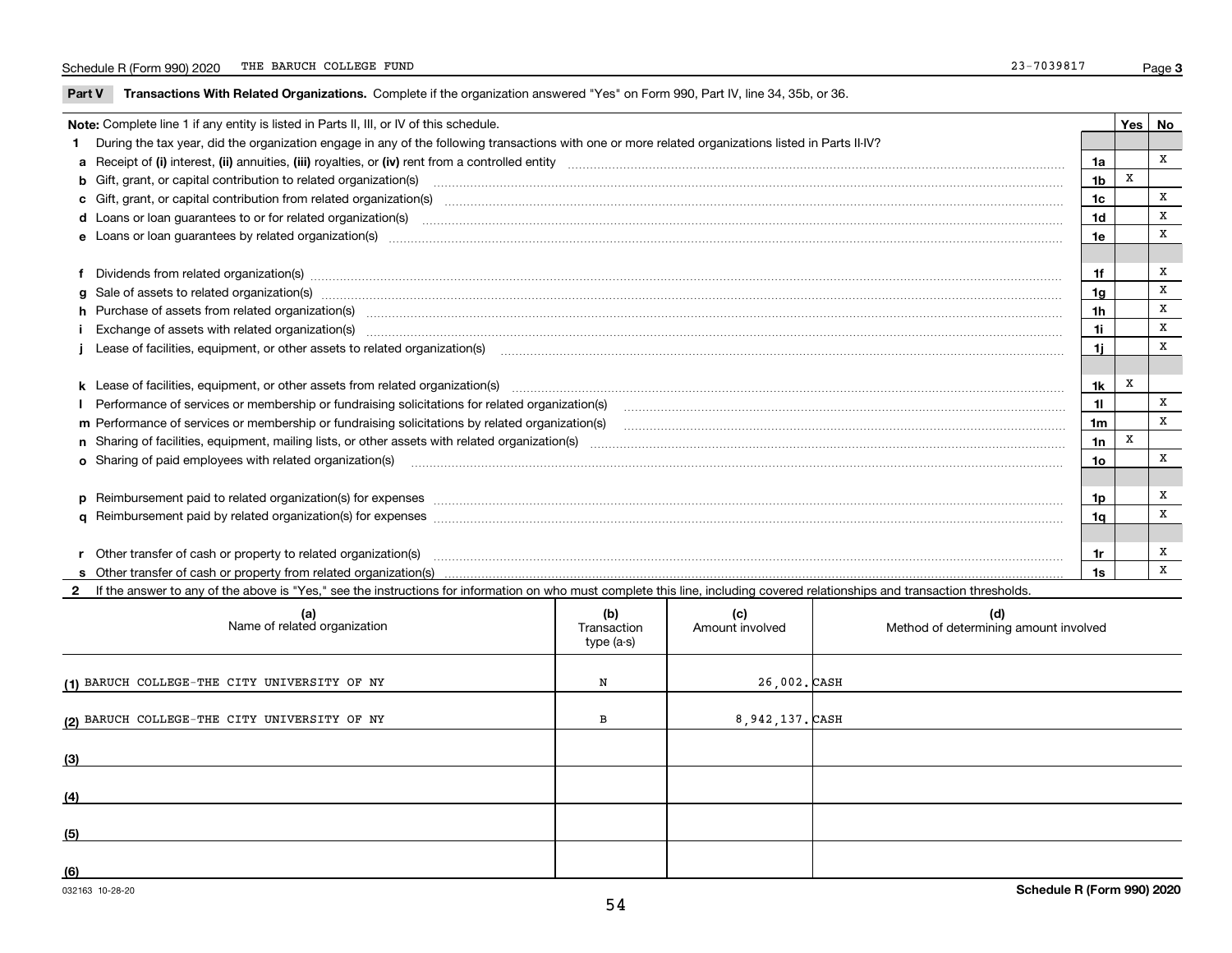#### Schedule R (Form 990) 2020 THE BARUCH COLLEGE FUND THE BARUCH COLLEGE FUND

**Part VI Unrelated Organizations Taxable as a Partnership. Complete if the organization answered "Yes" on Form 990, Part IV, line 37.** 

Provide the following information for each entity taxed as a partnership through which the organization conducted more than five percent of its activities (measured by total assets or gross revenue) that was not a related organization. See instructions regarding exclusion for certain investment partnerships.

| (a)<br>Name, address, and EIN<br>of entity | (b)<br>Primary activity | (c)<br>Legal domicile<br>(state or foreign<br>country) | (d)<br>Predominant income<br>(related, unrelated,<br>excluded from tax under<br>sections 512-514) | $\begin{array}{c} \textbf{(e)}\\ \text{Are all} \\ \text{partners sec.}\\ 501(c)(3)\\ \text{orgs.?} \end{array}$<br>Yes No | (f)<br>Share of<br>total<br>income | (g)<br>Share of<br>end-of-year<br>assets | (h)<br>Dispropor-<br>tionate<br>allocations?<br>Yes No | (i)<br>Code V-UBI<br>amount in box 20 managing<br>of Schedule K-1 partner? ownership<br>(Form 1065)<br>ves No | (i)<br>Yes No | (k) |
|--------------------------------------------|-------------------------|--------------------------------------------------------|---------------------------------------------------------------------------------------------------|----------------------------------------------------------------------------------------------------------------------------|------------------------------------|------------------------------------------|--------------------------------------------------------|---------------------------------------------------------------------------------------------------------------|---------------|-----|
|                                            |                         |                                                        |                                                                                                   |                                                                                                                            |                                    |                                          |                                                        |                                                                                                               |               |     |
|                                            |                         |                                                        |                                                                                                   |                                                                                                                            |                                    |                                          |                                                        |                                                                                                               |               |     |
|                                            |                         |                                                        |                                                                                                   |                                                                                                                            |                                    |                                          |                                                        |                                                                                                               |               |     |
|                                            |                         |                                                        |                                                                                                   |                                                                                                                            |                                    |                                          |                                                        |                                                                                                               |               |     |
|                                            |                         |                                                        |                                                                                                   |                                                                                                                            |                                    |                                          |                                                        |                                                                                                               |               |     |
|                                            |                         |                                                        |                                                                                                   |                                                                                                                            |                                    |                                          |                                                        |                                                                                                               |               |     |
|                                            |                         |                                                        |                                                                                                   |                                                                                                                            |                                    |                                          |                                                        |                                                                                                               |               |     |
|                                            |                         |                                                        |                                                                                                   |                                                                                                                            |                                    |                                          |                                                        |                                                                                                               |               |     |

**Schedule R (Form 990) 2020**